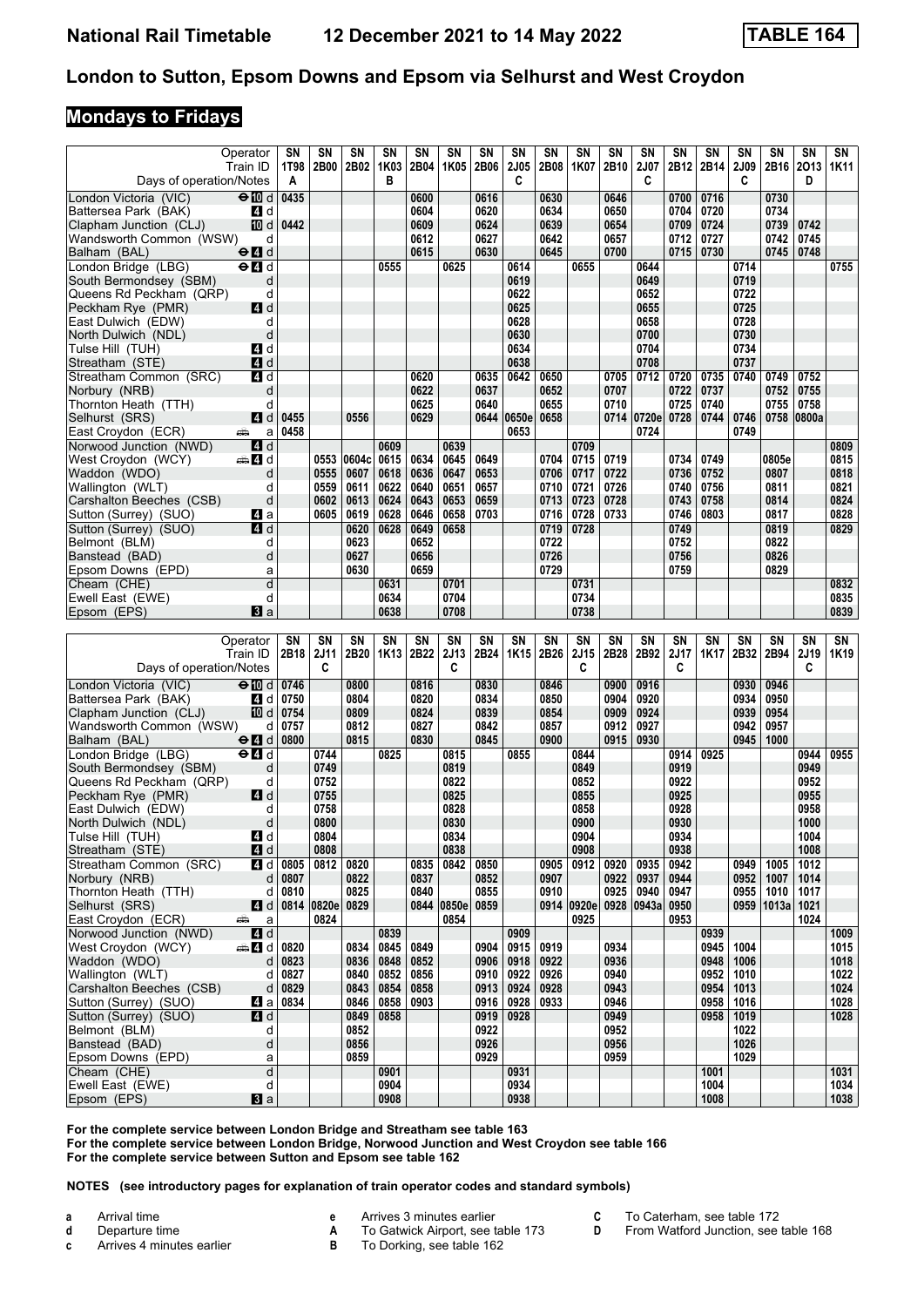### **Mondays to Fridays**

| Operator<br>Train ID                                                      | SN<br>2B36                        | SN<br><b>2J21</b> | SN<br>1K21   | SΝ<br>2B40   | SΝ<br><b>2J23</b> | SN<br>1K23   | SN<br>2B44   | SΝ<br><b>2J25</b> | SΝ<br>1K25   | SN<br>2B48   | SN<br><b>2J27</b> | SΝ<br>1K27   | SN<br>2B52   | SΝ<br><b>2J29</b> | SN<br>1K29   | SΝ<br>2B56   | SN<br>2B56   | SN<br><b>2J31</b> |
|---------------------------------------------------------------------------|-----------------------------------|-------------------|--------------|--------------|-------------------|--------------|--------------|-------------------|--------------|--------------|-------------------|--------------|--------------|-------------------|--------------|--------------|--------------|-------------------|
| Days of operation/Notes                                                   |                                   | C                 |              |              | C                 |              |              | C                 |              |              | C                 |              |              | C                 |              | ттнх         | TTHO         | C                 |
| London Victoria (VIC)<br>$\Theta$ 10 d                                    | 1000                              |                   |              | 1030         |                   |              | 1100         |                   |              | 1130         |                   |              | 1200         |                   |              | 1230         | 1230         |                   |
| Battersea Park (BAK)<br>4 d<br>Clapham Junction (CLJ)<br>100 d l          | 1004<br>1009                      |                   |              | 1034<br>1039 |                   |              | 1104<br>1109 |                   |              | 1134<br>1139 |                   |              | 1204<br>1209 |                   |              | 1234<br>1239 | 1234<br>1242 |                   |
| Wandsworth Common (WSW)                                                   | 1012<br>d                         |                   |              | 1042         |                   |              | 1112         |                   |              | 1142         |                   |              | 1212         |                   |              | 1242         | 1245         |                   |
| $\Theta$ 4 d<br>Balham (BAL)                                              | 1015                              |                   |              | 1044         |                   |              | 1115         |                   |              | 1145         |                   |              | 1215         |                   |              | 1245         | 1248         |                   |
| London Bridge (LBG)<br>⊖ Øl d                                             |                                   | 1014              | 1025         |              | 1044              | 1055         |              | 1114              | 1125         |              | 1144              | 1155         |              | 1214              | 1225         |              |              | 1244              |
| South Bermondsey (SBM)                                                    | d                                 | 1019              |              |              | 1049              |              |              | 1119              |              |              | 1149              |              |              | 1219              |              |              |              | 1249              |
| Queens Rd Peckham (QRP)                                                   | d                                 | 1022              |              |              | 1052              |              |              | 1122              |              |              | 1152              |              |              | 1222              |              |              |              | 1252              |
| Peckham Rye (PMR)<br>ZI d                                                 |                                   | 1025              |              |              | 1055              |              |              | 1125              |              |              | 1155              |              |              | 1225              |              |              |              | 1255              |
| East Dulwich (EDW)<br>North Dulwich (NDL)                                 | d<br>d                            | 1028<br>1030      |              |              | 1058<br>1100      |              |              | 1128<br>1130      |              |              | 1158<br>1200      |              |              | 1228<br>1230      |              |              |              | 1258<br>1300      |
| Tulse Hill (TUH)<br>ZI d                                                  |                                   | 1034              |              |              | 1104              |              |              | 1134              |              |              | 1204              |              |              | 1234              |              |              |              | 1304              |
| ZI d<br>Streatham (STE)                                                   |                                   | 1038              |              |              | 1108              |              |              | 1138              |              |              | 1208              |              |              | 1238              |              |              |              | 1308              |
| Streatham Common (SRC)<br><b>4</b> d                                      | 1020                              | 1042              |              | 1050         | 1112              |              | 1120         | 1142              |              | 1150         | 1212              |              | 1220         | 1242              |              | 1250         | 1253         | 1312              |
| Norbury (NRB)                                                             | 1022<br>d                         | 1044              |              | 1052         | 1114              |              | 1122         | 1144              |              | 1152         | 1214              |              | 1222         | 1244              |              | 1252         | 1255         | 1314              |
| Thornton Heath (TTH)                                                      | 1025<br>d                         | 1047              |              | 1055         | 1117              |              | 1125         | 1147              |              | 1155         | 1217              |              | 1225         | 1247              |              | 1255         | 1258         | 1317              |
| Selhurst (SRS)<br>14 d                                                    | 1028                              | 1051              |              | 1058         | 1121              |              | 1128         | 1151              |              | 1158         | 1221              |              | 1228         | 1251              |              | 1258         | 1304e        | 1321              |
| East Croydon (ECR)<br>پیشته<br>$\overline{4}$ d<br>Norwood Junction (NWD) | a                                 | 1054              |              |              | 1124              |              |              | 1154              |              |              | 1224              | 1209         |              | 1254              |              |              |              | 1324              |
| West Crovdon (WCY)<br>dan 4. d                                            | 1034                              |                   | 1039<br>1045 | 1104         |                   | 1109<br>1115 | 1134         |                   | 1139<br>1145 | 1204         |                   | 1215         | 1234         |                   | 1239<br>1245 | 1304         | 1312         |                   |
| Waddon (WDO)                                                              | 1036<br>d                         |                   | 1048         | 1106         |                   | 1118         | 1136         |                   | 1148         | 1206         |                   | 1218         | 1236         |                   | 1248         | 1306         | 1314         |                   |
| Wallington (WLT)                                                          | 1040<br>d                         |                   | 1052         | 1110         |                   | 1122         | 1140         |                   | 1152         | 1210         |                   | 1222         | 1240         |                   | 1252         | 1310         | 1318         |                   |
| Carshalton Beeches (CSB)                                                  | 1043<br>d                         |                   | 1054         | 1113         |                   | 1124         | 1143         |                   | 1154         | 1213         |                   | 1224         | 1243         |                   | 1254         | 1313         | 1321         |                   |
| Sutton (Surrey) (SUO)<br>M a                                              | 1046                              |                   | 1058         | 1116         |                   | 1128         | 1146         |                   | 1158         | 1216         |                   | 1228         | 1246         |                   | 1258         | 1316         | 1324         |                   |
| 4d<br>Sutton (Surrey) (SUO)                                               | 1049                              |                   | 1058         | 1119         |                   | 1128         | 1149         |                   | 1158         | 1219         |                   | 1228         | 1249         |                   | 1258         | 1319         | 1325         |                   |
| Belmont (BLM)                                                             | 1052<br>d                         |                   |              | 1122         |                   |              | 1152         |                   |              | 1222         |                   |              | 1252         |                   |              | 1322         | 1328         |                   |
| Banstead (BAD)                                                            | 1056                              |                   |              | 1126<br>1129 |                   |              | 1156         |                   |              | 1226<br>1229 |                   |              | 1256         |                   |              | 1326         | 1332         |                   |
| Epsom Downs (EPD)<br>Cheam (CHE)                                          | 1059<br>a<br>d                    |                   | 1101         |              |                   | 1131         | 1159         |                   | 1201         |              |                   | 1231         | 1259         |                   | 1301         | 1329         | 1335         |                   |
| Ewell East (EWE)                                                          | d                                 |                   | 1104         |              |                   | 1134         |              |                   | 1204         |              |                   | 1234         |              |                   | 1304         |              |              |                   |
| Epsom (EPS)<br><b>B</b> a                                                 |                                   |                   | 1108         |              |                   | 1138         |              |                   | 1208         |              |                   | 1238         |              |                   | 1308         |              |              |                   |
|                                                                           |                                   |                   |              |              |                   |              |              |                   |              |              |                   |              |              |                   |              |              |              |                   |
|                                                                           |                                   |                   |              |              |                   |              |              |                   |              |              |                   |              |              |                   |              |              |              |                   |
| Operator                                                                  | SN                                | SN                | SN           | SN           | SN                | SN           | SΝ           | SΝ                | SN           | SN           | SN                | <b>SN</b>    | SN           | SΝ                | SN           | SΝ           | SΝ           | SN                |
| Train ID                                                                  | 1K31                              | 2B60              | 2J33         | 1K33         | 2B64              | 2J35         | 1K35         | 2B68              | 2J37         | 1K37         | 2B72              | 2J39         | 1K39         | 2B76              | 2J41         | <b>1K41</b>  | 2B80         | <b>2J43</b>       |
| Days of operation/Notes                                                   |                                   |                   | C            |              |                   | C            |              |                   | C            |              |                   | C            |              |                   | C            |              |              | C                 |
| London Victoria (VIC)<br>$\Theta$ M d                                     |                                   | 1300              |              |              | 1330              |              |              | 1400              |              |              | 1430              |              |              | 1500              |              |              | 1530         |                   |
| Battersea Park (BAK)<br>ZI d                                              |                                   | 1304              |              |              | 1334              |              |              | 1404              |              |              | 1434              |              |              | 1504              |              |              | 1534         |                   |
| 10 d<br>Clapham Junction (CLJ)                                            | d                                 | 1309<br>1312      |              |              | 1339<br>1342      |              |              | 1409<br>1412      |              |              | 1439<br>1442      |              |              | 1509              |              |              | 1539         |                   |
| Wandsworth Common (WSW)<br>Balham (BAL)<br>$\Theta$ $\blacksquare$ d      |                                   | 1315              |              |              | 1345              |              |              | 1415              |              |              | 1445              |              |              | 1512<br>1515      |              |              | 1542<br>1545 |                   |
| London Bridge (LBG)<br><b>⊖ 4</b> d                                       | 1255                              |                   | 1314         | 1325         |                   | 1344         | 1355         |                   | 1414         | 1425         |                   | 1444         | 1455         |                   | 1514         | 1525         |              | 1544              |
| South Bermondsey (SBM)                                                    | d                                 |                   | 1319         |              |                   | 1349         |              |                   | 1419         |              |                   | 1449         |              |                   | 1519         |              |              | 1549              |
| Queens Rd Peckham (QRP)                                                   | d                                 |                   | 1322         |              |                   | 1352         |              |                   | 1422         |              |                   | 1452         |              |                   | 1522         |              |              | 1552              |
| <b>4</b> d<br>Peckham Rye (PMR)                                           |                                   |                   | 1325         |              |                   | 1355         |              |                   | 1425         |              |                   | 1455         |              |                   | 1525         |              |              | 1555              |
| East Dulwich (EDW)                                                        | d                                 |                   | 1328         |              |                   | 1358         |              |                   | 1428         |              |                   | 1458         |              |                   | 1528         |              |              | 1558              |
| North Dulwich (NDL)                                                       | d                                 |                   | 1330         |              |                   | 1400         |              |                   | 1430         |              |                   | 1500         |              |                   | 1530         |              |              | 1600              |
| Tulse Hill (TUH)<br>4 d<br>4d<br>Streatham (STE)                          |                                   |                   | 1334<br>1338 |              |                   | 1404<br>1408 |              |                   | 1434<br>1438 |              |                   | 1504<br>1508 |              |                   | 1534<br>1538 |              |              | 1604<br>1608      |
| Streatham Common (SRC)<br>4 d                                             |                                   | 1320              | 1342         |              | 1350              | 1412         |              | 1420              | 1442         |              | 1450              | 1512         |              | 1520              | 1542         |              | 1550         | 1612              |
| Norbury (NRB)                                                             | d                                 | 1322              | 1344         |              | 1352              | 1414         |              | 1422              | 1444         |              | 1452              | 1514         |              | 1522              | 1544         |              | 1552         | 1614              |
| Thornton Heath (TTH)                                                      | d                                 | 1325              | 1347         |              | 1355              | 1417         |              | 1425              | 1447         |              | 1455              | 1517         |              | 1525              | 1547         |              | 1555         | 1617              |
| Selhurst (SRS)<br>4 d                                                     |                                   | 1328              | 1351         |              | 1358              | 1421         |              | 1428              | 1451         |              | 1458              | 1521         |              | 1528              | 1551         |              | 1558         | 1621              |
| East Croydon (ECR)<br>æ                                                   | a                                 |                   | 1354         |              |                   | 1424         |              |                   | 1454         |              |                   | 1524         |              |                   | 1554         |              |              | 1624              |
| Norwood Junction (NWD)<br>4 d<br>West Croydon (WCY)<br>den and            | 1309<br>1315                      | 1334              |              | 1339<br>1345 | 1404              |              | 1409<br>1415 | 1434              |              | 1439<br>1445 | 1504              |              | 1509<br>1515 | 1534              |              | 1539<br>1545 | 1604         |                   |
| Waddon (WDO)                                                              | 1318<br>d                         | 1336              |              | 1348         | 1406              |              | 1418         | 1436              |              | 1448         | 1506              |              | 1518         | 1536              |              | 1548         | 1606         |                   |
| Wallington (WLT)                                                          | 1322<br>d                         | 1340              |              | 1352         | 1410              |              | 1422         | 1440              |              | 1452         | 1510              |              | 1522         | 1540              |              | 1552         | 1610         |                   |
| Carshalton Beeches (CSB)                                                  | 1324<br>d                         | 1343              |              | 1354         | 1413              |              | 1424         | 1443              |              | 1454         | 1513              |              | 1524         | 1543              |              | 1554         | 1613         |                   |
| Sutton (Surrey) (SUO)<br>Zlla ∣                                           | 1328                              | 1346              |              | 1358         | 1416              |              | 1428         | 1446              |              | 1458         | 1516              |              | 1528         | 1546              |              | 1558         | 1616         |                   |
| Sutton (Surrey) (SUO)<br>4 d                                              | 1328                              | 1352              |              | 1358         | 1419              |              | 1428         | 1449              |              | 1458         | 1519              |              | 1528         | 1549              |              | 1558         | 1619         |                   |
| Belmont (BLM)                                                             | d                                 | 1355              |              |              | 1422              |              |              | 1452              |              |              | 1522              |              |              | 1552              |              |              | 1622         |                   |
| Banstead (BAD)                                                            | d                                 | 1359              |              |              | 1426              |              |              | 1456<br>1459      |              |              | 1526              |              |              | 1556              |              |              | 1626         |                   |
| Epsom Downs (EPD)<br>Cheam (CHE)                                          | a<br>d<br>1331                    | 1402              |              | 1401         | 1429              |              | 1431         |                   |              | 1501         | 1529              |              | 1531         | 1559              |              | 1601         | 1629         |                   |
| Ewell East (EWE)<br>Epsom (EPS)                                           | 1334<br>dl<br>$\vert$ 31 a   1338 |                   |              | 1404<br>1408 |                   |              | 1434<br>1438 |                   |              | 1504<br>1508 |                   |              | 1534<br>1538 |                   |              | 1604<br>1608 |              |                   |

**NOTES (see introductory pages for explanation of train operator codes and standard symbols)**

**a** Arrival time<br>**d** Departure time

**d** Departure time

**e** Arrives 3 minutes earlier<br>**C** To Caterham, see table

To Caterham, see table 172

**TTHO** Tuesdays and Thursdays only

**TTHX** Not Tuesdays and Thursdays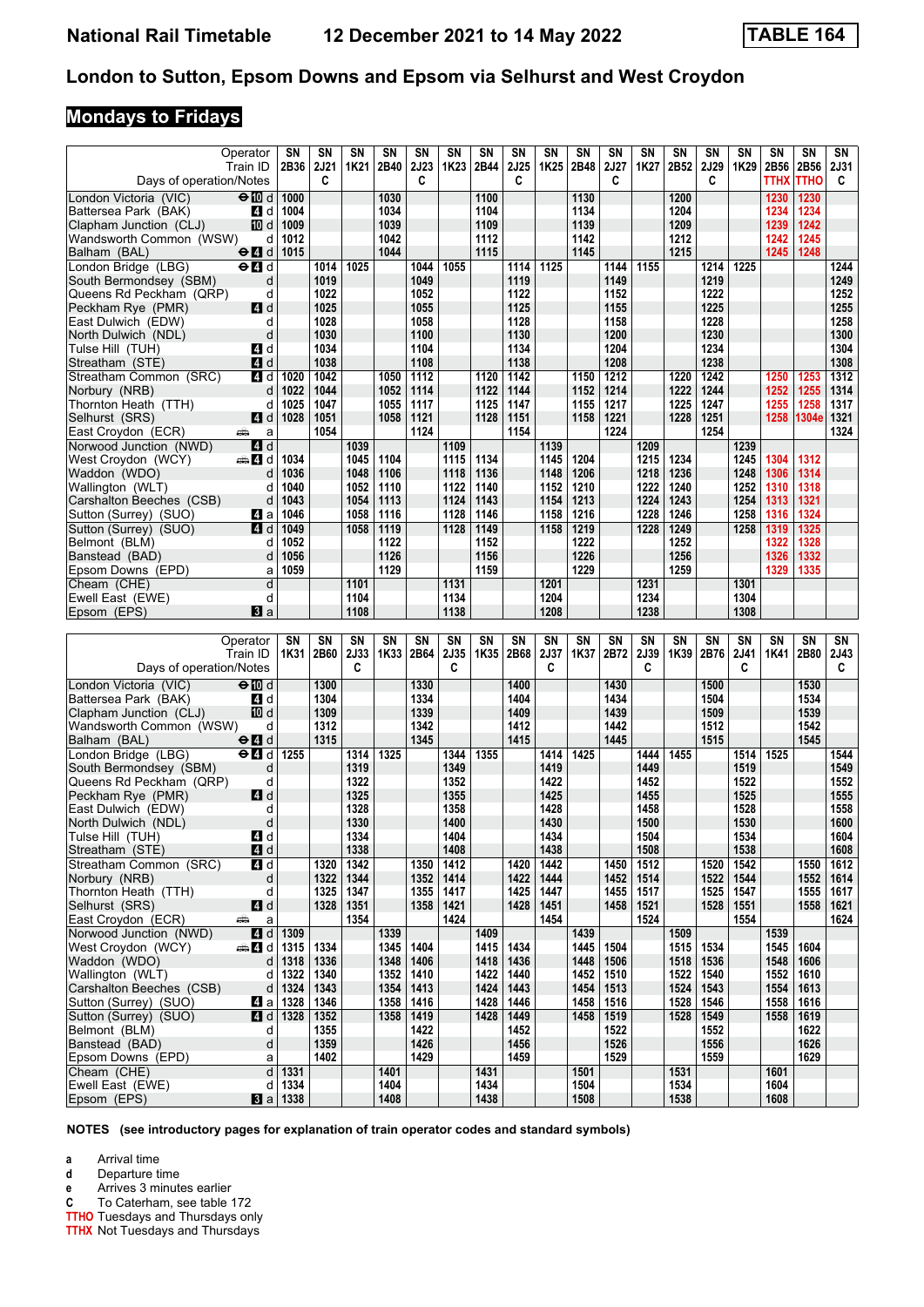### **Mondays to Fridays**

| $\Theta$ 10 d<br>1700<br>1716<br>London Victoria (VIC)<br>1600<br>1616<br>1630<br>1646<br>1730<br>1746<br>Battersea Park (BAK)<br>1604<br>1634<br>1704<br>1720<br>1734<br>1750<br>4 d<br>1620<br>1650<br>1609<br>1624<br>1639<br>1709<br>1724<br>1735<br>1739<br>1754<br>10 d<br>1654<br>Wandsworth Common (WSW)<br>1612<br>1627<br>1642<br>1657<br>1712<br>1727<br>1743<br>1757<br>d<br>1700<br>1715<br>1730<br>1800<br>$\Theta$ $\blacksquare$ d<br>1615<br>1630<br>1645<br>1741<br>1747<br>1655<br>1725<br>1714<br>1755<br>London Bridge (LBG)<br><b>⊖M</b> d<br>1555<br>1625<br>1614<br>1644<br>1744<br>South Bermondsey (SBM)<br>1619<br>1649<br>1719<br>1749<br>d<br>1752<br>Queens Rd Peckham (QRP)<br>1622<br>1652<br>1722<br>d<br>1725<br>Peckham Rye (PMR)<br>1625<br>1655<br>1755<br><b>4</b> d<br>1758<br>1628<br>1658<br>1728<br>East Dulwich (EDW)<br>d<br>1730<br>1630<br>1700<br>1800<br>North Dulwich (NDL)<br>d<br>1804<br>1634<br>1734<br>Tulse Hill (TUH)<br>4 d<br>1704<br>4 d<br>1638<br>1708<br>1738<br>1808<br>1642<br>1812<br>4 d<br>1620<br>1650<br>1712<br>1742<br>1746<br>1751<br>1805<br>1635<br>1705<br>1720<br>1735<br>1622<br>1644<br>1652<br>1722<br>1744<br>1748<br>1815<br>1637<br>1707<br>1714<br>1737<br>1754<br>1807<br>d<br>1747<br>1625<br>1647<br>1655<br>1717<br>1725<br>1740<br>1751<br>1757<br>1810<br>1818<br>d<br>1640<br>1710<br>1750<br>4 d<br>1628<br>1644<br>1650<br>1658<br>1714<br>1720<br>1728<br>1744<br>1754a<br>1800<br>1814 1825c<br>1653<br>1753<br>1828<br>East Croydon (ECR)<br>1724<br>پیش<br>a<br>1740<br>Norwood Junction (NWD)<br>4 d<br>1609<br>1640<br>1710<br>1810<br>West Croydon (WCY)<br>dan 4. d<br>1615<br>1634<br>1646<br>1650<br>1704<br>1716<br>1721<br>1734<br>1746<br>1751<br>1805<br>1816<br>1821<br>Waddon (WDO)<br>1618<br>1636<br>1648<br>1653<br>1706<br>1719<br>1723<br>1736<br>1749<br>1753<br>1807<br>1823<br>1819<br>d<br>Wallington (WLT)<br>1622<br>1640<br>1652<br>1657<br>1722<br>1727<br>1740<br>1752<br>1757<br>1811<br>1822<br>1827<br>1710<br>d<br>Carshalton Beeches (CSB)<br>1624<br>1654<br>1659<br>1713<br>1725<br>1729<br>1743<br>1755<br>1759<br>1829<br>1643<br>1814<br>1825<br>d<br>1658<br>1703<br>1728<br>1759<br>1803<br>1833<br>Sutton (Surrey) (SUO)<br>1628<br>1646<br>1716<br>1733<br>1746<br>1817<br>1829<br>Mа<br>4 d<br>1628<br>1658<br>1729<br>1759<br>1829<br>1649<br>1719<br>1749<br>1819<br>1722<br>1752<br>1822<br>1652<br>d<br>1656<br>1726<br>1756<br>1826<br>d<br>1659<br>1729<br>1759<br>1829<br>a<br>1701<br>1732<br>1802<br>1832<br>Cheam (CHE)<br>d<br>1631<br>1634<br>1704<br>1735<br>1835<br>Ewell East (EWE)<br>1805<br>d<br>1638<br>1708<br>1739<br>1809<br>1839<br>Epsom (EPS)<br>Bl a<br>SN<br>SN<br>SN<br><b>SN</b><br>SN<br>SN<br>SN<br>SN<br><b>SN</b><br>SN<br>SN<br>Operator<br>SN<br>SN<br>SN<br>SN<br>SN<br>SΝ<br>SN<br>2B12<br>2J93<br>2B14<br>2B16<br>2B18<br>2B20<br>2J57<br>2B22<br>2B96<br>1K59 2B26<br>2J61<br>Train ID<br>2B10<br>1K <sub>53</sub><br>1K55<br>2J55<br>1K57<br><b>2J59</b><br>Days of operation/Notes<br>c<br>C<br>C<br>C<br>$\Theta$ M d<br>1800<br>1816<br>1830<br>1846<br>1900<br>1916<br>1930<br>1946<br>2000<br>1804<br>1820<br>1834<br>1850<br>1904<br>1920<br>1934<br>1950<br>2004<br>4 d<br>1909<br>1924<br>2009<br>1809<br>1824<br>1839<br>1854<br>1939<br>1954<br>10 d<br>1812<br>1827<br>1842<br>1857<br>1912<br>1927<br>1942<br>1957<br>2012<br>Wandsworth Common (WSW)<br>d<br>2015<br>1815<br>1830<br>1845<br>1900<br>1915<br>1930<br>1945<br>2000<br>⊖Md<br><b>⊖M</b> d<br>1825<br>1855<br>1925<br>1914<br>1944<br>1955<br>2014<br>1814<br>1844<br>1819<br>1849<br>1919<br>1949<br>2019<br>d<br>1922<br>1822<br>1852<br>1952<br>2022<br>d<br>1825<br>1925<br>2025<br><b>4</b> d<br>1855<br>1955<br>1828<br>1858<br>1928<br>1958<br>2028<br>d<br>1830<br>1900<br>1930<br>2000<br>2030<br>d<br>$\boldsymbol{A}$<br>1834<br>1904<br>1934<br>2004<br>2034<br>d<br>4d<br>1838<br>1908<br>2008<br>1938<br>2038<br>2042<br>4 d  <br>1820<br>1835<br>1842<br>1850<br>1905<br>1912<br>1920<br>1935<br>1942<br>1950<br>2005<br>2012<br>2020<br>2022<br>1822<br>1837<br>1844<br>1852<br>1907<br>1914<br>1922<br>1937<br>1944<br>1952<br>2007<br>2014<br>2044<br>d<br>1825<br>1940<br>1955<br>2017<br>2025<br>2047<br>1840<br>1847<br>1855<br>1910<br>1917<br>1925<br>1947<br>2010<br>d<br>1828<br>1844   1850a  <br>1859<br>1913<br>1920<br>1928<br>1943<br>1950<br>1958 2013a 2021<br>2030<br>2050<br>[4] d<br>1924<br>1954<br>2024<br>2053<br>æ<br>a<br>4d<br>1840<br>1909<br>1939<br>2009<br>dan 4.<br>1846<br>1850<br>1915<br>1918<br>1948<br>2004<br>2015<br>2035<br>1834<br>1904<br>1934<br>1945<br>2006<br>1836<br>1849<br>1853<br>1906<br>1918<br>1922<br>1936<br>1948<br>1951<br>2018<br>2037<br>d<br>1840<br>1852<br>1857<br>2010<br>2022<br>2041<br>1910<br>1922<br>1926<br>1940<br>1952<br>1955<br>d<br>2013<br>1843<br>1855<br>1859<br>1913<br>1924<br>1929<br>1943<br>1954<br>1958<br>2024<br>2044<br>d<br>1846<br>1859<br>1903<br>1933<br>2016<br>2028<br>2047<br>41 a<br>1916<br>1929<br>1946<br>1958<br>2003<br>2019<br>4 d<br>1849<br>1859<br>1919<br>1929<br>1949<br>1958<br>2028<br>2049<br>2022<br>1852<br>1922<br>1952<br>2052<br>d<br>1856<br>1926<br>1956<br>2026<br>2056<br>d<br>2059<br>1859<br>1929<br>1959<br>2029<br>a<br>d<br>1932<br>1902<br>2001<br>2031<br>Ewell East (EWE)<br>d<br>1905<br>1935<br>2004<br>2034<br>1909<br>1939<br>2038<br>Epsom (EPS)<br>$\mathbf{B}$ a<br>2008 | Days of operation/Notes                           | Operator<br>Train ID | SN<br>1K43 | SN<br>2B84 | SN<br>1K45 | SN<br>2B86 | SN<br>2J45<br>C | SN<br>2B88 | SN<br>1K47 | SN<br>2B90 | SN<br>2J47<br>C | SN<br>2B02 | SN<br>1K49 | SN<br>2B04 | SN<br>2J49<br>C | SN<br>2055<br>Е | SΝ<br>2B06 | SΝ<br>1K51 | SN<br>2B08 | SN<br>2J51<br>C |
|---------------------------------------------------------------------------------------------------------------------------------------------------------------------------------------------------------------------------------------------------------------------------------------------------------------------------------------------------------------------------------------------------------------------------------------------------------------------------------------------------------------------------------------------------------------------------------------------------------------------------------------------------------------------------------------------------------------------------------------------------------------------------------------------------------------------------------------------------------------------------------------------------------------------------------------------------------------------------------------------------------------------------------------------------------------------------------------------------------------------------------------------------------------------------------------------------------------------------------------------------------------------------------------------------------------------------------------------------------------------------------------------------------------------------------------------------------------------------------------------------------------------------------------------------------------------------------------------------------------------------------------------------------------------------------------------------------------------------------------------------------------------------------------------------------------------------------------------------------------------------------------------------------------------------------------------------------------------------------------------------------------------------------------------------------------------------------------------------------------------------------------------------------------------------------------------------------------------------------------------------------------------------------------------------------------------------------------------------------------------------------------------------------------------------------------------------------------------------------------------------------------------------------------------------------------------------------------------------------------------------------------------------------------------------------------------------------------------------------------------------------------------------------------------------------------------------------------------------------------------------------------------------------------------------------------------------------------------------------------------------------------------------------------------------------------------------------------------------------------------------------------------------------------------------------------------------------------------------------------------------------------------------------------------------------------------------------------------------------------------------------------------------------------------------------------------------------------------------------------------------------------------------------------------------------------------------------------------------------------------------------------------------------------------------------------------------------------------------------------------------------------------------------------------------------------------------------------------------------------------------------------------------------------------------------------------------------------------------------------------------------------------------------------------------------------------------------------------------------------------------------------------------------------------------------------------------------------------------------------------------------------------------------------------------------------------------------------------------------------------------------------------------------------------------------------------------------------------------------------------------------------------------------------------------------------------------------------------------------------------------------------------------------------------------------------------------------------------------------------------------------------------------------------------------------------------------------------------------------------------------------------------------------------------------------------------------------------------------------------------------------------------------------------------------------------------------------------------------------------------------------------------------------------------------------------------------------------------------------------------------------------------------------------------------------------------------------------------------------------------------------------------------------------------------------------------------------------------------------------|---------------------------------------------------|----------------------|------------|------------|------------|------------|-----------------|------------|------------|------------|-----------------|------------|------------|------------|-----------------|-----------------|------------|------------|------------|-----------------|
|                                                                                                                                                                                                                                                                                                                                                                                                                                                                                                                                                                                                                                                                                                                                                                                                                                                                                                                                                                                                                                                                                                                                                                                                                                                                                                                                                                                                                                                                                                                                                                                                                                                                                                                                                                                                                                                                                                                                                                                                                                                                                                                                                                                                                                                                                                                                                                                                                                                                                                                                                                                                                                                                                                                                                                                                                                                                                                                                                                                                                                                                                                                                                                                                                                                                                                                                                                                                                                                                                                                                                                                                                                                                                                                                                                                                                                                                                                                                                                                                                                                                                                                                                                                                                                                                                                                                                                                                                                                                                                                                                                                                                                                                                                                                                                                                                                                                                                                                                                                                                                                                                                                                                                                                                                                                                                                                                                                                                                                                                       |                                                   |                      |            |            |            |            |                 |            |            |            |                 |            |            |            |                 |                 |            |            |            |                 |
|                                                                                                                                                                                                                                                                                                                                                                                                                                                                                                                                                                                                                                                                                                                                                                                                                                                                                                                                                                                                                                                                                                                                                                                                                                                                                                                                                                                                                                                                                                                                                                                                                                                                                                                                                                                                                                                                                                                                                                                                                                                                                                                                                                                                                                                                                                                                                                                                                                                                                                                                                                                                                                                                                                                                                                                                                                                                                                                                                                                                                                                                                                                                                                                                                                                                                                                                                                                                                                                                                                                                                                                                                                                                                                                                                                                                                                                                                                                                                                                                                                                                                                                                                                                                                                                                                                                                                                                                                                                                                                                                                                                                                                                                                                                                                                                                                                                                                                                                                                                                                                                                                                                                                                                                                                                                                                                                                                                                                                                                                       |                                                   |                      |            |            |            |            |                 |            |            |            |                 |            |            |            |                 |                 |            |            |            |                 |
|                                                                                                                                                                                                                                                                                                                                                                                                                                                                                                                                                                                                                                                                                                                                                                                                                                                                                                                                                                                                                                                                                                                                                                                                                                                                                                                                                                                                                                                                                                                                                                                                                                                                                                                                                                                                                                                                                                                                                                                                                                                                                                                                                                                                                                                                                                                                                                                                                                                                                                                                                                                                                                                                                                                                                                                                                                                                                                                                                                                                                                                                                                                                                                                                                                                                                                                                                                                                                                                                                                                                                                                                                                                                                                                                                                                                                                                                                                                                                                                                                                                                                                                                                                                                                                                                                                                                                                                                                                                                                                                                                                                                                                                                                                                                                                                                                                                                                                                                                                                                                                                                                                                                                                                                                                                                                                                                                                                                                                                                                       | Clapham Junction (CLJ)                            |                      |            |            |            |            |                 |            |            |            |                 |            |            |            |                 |                 |            |            |            |                 |
|                                                                                                                                                                                                                                                                                                                                                                                                                                                                                                                                                                                                                                                                                                                                                                                                                                                                                                                                                                                                                                                                                                                                                                                                                                                                                                                                                                                                                                                                                                                                                                                                                                                                                                                                                                                                                                                                                                                                                                                                                                                                                                                                                                                                                                                                                                                                                                                                                                                                                                                                                                                                                                                                                                                                                                                                                                                                                                                                                                                                                                                                                                                                                                                                                                                                                                                                                                                                                                                                                                                                                                                                                                                                                                                                                                                                                                                                                                                                                                                                                                                                                                                                                                                                                                                                                                                                                                                                                                                                                                                                                                                                                                                                                                                                                                                                                                                                                                                                                                                                                                                                                                                                                                                                                                                                                                                                                                                                                                                                                       |                                                   |                      |            |            |            |            |                 |            |            |            |                 |            |            |            |                 |                 |            |            |            |                 |
|                                                                                                                                                                                                                                                                                                                                                                                                                                                                                                                                                                                                                                                                                                                                                                                                                                                                                                                                                                                                                                                                                                                                                                                                                                                                                                                                                                                                                                                                                                                                                                                                                                                                                                                                                                                                                                                                                                                                                                                                                                                                                                                                                                                                                                                                                                                                                                                                                                                                                                                                                                                                                                                                                                                                                                                                                                                                                                                                                                                                                                                                                                                                                                                                                                                                                                                                                                                                                                                                                                                                                                                                                                                                                                                                                                                                                                                                                                                                                                                                                                                                                                                                                                                                                                                                                                                                                                                                                                                                                                                                                                                                                                                                                                                                                                                                                                                                                                                                                                                                                                                                                                                                                                                                                                                                                                                                                                                                                                                                                       | Balham (BAL)                                      |                      |            |            |            |            |                 |            |            |            |                 |            |            |            |                 |                 |            |            |            |                 |
|                                                                                                                                                                                                                                                                                                                                                                                                                                                                                                                                                                                                                                                                                                                                                                                                                                                                                                                                                                                                                                                                                                                                                                                                                                                                                                                                                                                                                                                                                                                                                                                                                                                                                                                                                                                                                                                                                                                                                                                                                                                                                                                                                                                                                                                                                                                                                                                                                                                                                                                                                                                                                                                                                                                                                                                                                                                                                                                                                                                                                                                                                                                                                                                                                                                                                                                                                                                                                                                                                                                                                                                                                                                                                                                                                                                                                                                                                                                                                                                                                                                                                                                                                                                                                                                                                                                                                                                                                                                                                                                                                                                                                                                                                                                                                                                                                                                                                                                                                                                                                                                                                                                                                                                                                                                                                                                                                                                                                                                                                       |                                                   |                      |            |            |            |            |                 |            |            |            |                 |            |            |            |                 |                 |            |            |            |                 |
|                                                                                                                                                                                                                                                                                                                                                                                                                                                                                                                                                                                                                                                                                                                                                                                                                                                                                                                                                                                                                                                                                                                                                                                                                                                                                                                                                                                                                                                                                                                                                                                                                                                                                                                                                                                                                                                                                                                                                                                                                                                                                                                                                                                                                                                                                                                                                                                                                                                                                                                                                                                                                                                                                                                                                                                                                                                                                                                                                                                                                                                                                                                                                                                                                                                                                                                                                                                                                                                                                                                                                                                                                                                                                                                                                                                                                                                                                                                                                                                                                                                                                                                                                                                                                                                                                                                                                                                                                                                                                                                                                                                                                                                                                                                                                                                                                                                                                                                                                                                                                                                                                                                                                                                                                                                                                                                                                                                                                                                                                       |                                                   |                      |            |            |            |            |                 |            |            |            |                 |            |            |            |                 |                 |            |            |            |                 |
|                                                                                                                                                                                                                                                                                                                                                                                                                                                                                                                                                                                                                                                                                                                                                                                                                                                                                                                                                                                                                                                                                                                                                                                                                                                                                                                                                                                                                                                                                                                                                                                                                                                                                                                                                                                                                                                                                                                                                                                                                                                                                                                                                                                                                                                                                                                                                                                                                                                                                                                                                                                                                                                                                                                                                                                                                                                                                                                                                                                                                                                                                                                                                                                                                                                                                                                                                                                                                                                                                                                                                                                                                                                                                                                                                                                                                                                                                                                                                                                                                                                                                                                                                                                                                                                                                                                                                                                                                                                                                                                                                                                                                                                                                                                                                                                                                                                                                                                                                                                                                                                                                                                                                                                                                                                                                                                                                                                                                                                                                       |                                                   |                      |            |            |            |            |                 |            |            |            |                 |            |            |            |                 |                 |            |            |            |                 |
|                                                                                                                                                                                                                                                                                                                                                                                                                                                                                                                                                                                                                                                                                                                                                                                                                                                                                                                                                                                                                                                                                                                                                                                                                                                                                                                                                                                                                                                                                                                                                                                                                                                                                                                                                                                                                                                                                                                                                                                                                                                                                                                                                                                                                                                                                                                                                                                                                                                                                                                                                                                                                                                                                                                                                                                                                                                                                                                                                                                                                                                                                                                                                                                                                                                                                                                                                                                                                                                                                                                                                                                                                                                                                                                                                                                                                                                                                                                                                                                                                                                                                                                                                                                                                                                                                                                                                                                                                                                                                                                                                                                                                                                                                                                                                                                                                                                                                                                                                                                                                                                                                                                                                                                                                                                                                                                                                                                                                                                                                       |                                                   |                      |            |            |            |            |                 |            |            |            |                 |            |            |            |                 |                 |            |            |            |                 |
|                                                                                                                                                                                                                                                                                                                                                                                                                                                                                                                                                                                                                                                                                                                                                                                                                                                                                                                                                                                                                                                                                                                                                                                                                                                                                                                                                                                                                                                                                                                                                                                                                                                                                                                                                                                                                                                                                                                                                                                                                                                                                                                                                                                                                                                                                                                                                                                                                                                                                                                                                                                                                                                                                                                                                                                                                                                                                                                                                                                                                                                                                                                                                                                                                                                                                                                                                                                                                                                                                                                                                                                                                                                                                                                                                                                                                                                                                                                                                                                                                                                                                                                                                                                                                                                                                                                                                                                                                                                                                                                                                                                                                                                                                                                                                                                                                                                                                                                                                                                                                                                                                                                                                                                                                                                                                                                                                                                                                                                                                       |                                                   |                      |            |            |            |            |                 |            |            |            |                 |            |            |            |                 |                 |            |            |            |                 |
|                                                                                                                                                                                                                                                                                                                                                                                                                                                                                                                                                                                                                                                                                                                                                                                                                                                                                                                                                                                                                                                                                                                                                                                                                                                                                                                                                                                                                                                                                                                                                                                                                                                                                                                                                                                                                                                                                                                                                                                                                                                                                                                                                                                                                                                                                                                                                                                                                                                                                                                                                                                                                                                                                                                                                                                                                                                                                                                                                                                                                                                                                                                                                                                                                                                                                                                                                                                                                                                                                                                                                                                                                                                                                                                                                                                                                                                                                                                                                                                                                                                                                                                                                                                                                                                                                                                                                                                                                                                                                                                                                                                                                                                                                                                                                                                                                                                                                                                                                                                                                                                                                                                                                                                                                                                                                                                                                                                                                                                                                       |                                                   |                      |            |            |            |            |                 |            |            |            |                 |            |            |            |                 |                 |            |            |            |                 |
|                                                                                                                                                                                                                                                                                                                                                                                                                                                                                                                                                                                                                                                                                                                                                                                                                                                                                                                                                                                                                                                                                                                                                                                                                                                                                                                                                                                                                                                                                                                                                                                                                                                                                                                                                                                                                                                                                                                                                                                                                                                                                                                                                                                                                                                                                                                                                                                                                                                                                                                                                                                                                                                                                                                                                                                                                                                                                                                                                                                                                                                                                                                                                                                                                                                                                                                                                                                                                                                                                                                                                                                                                                                                                                                                                                                                                                                                                                                                                                                                                                                                                                                                                                                                                                                                                                                                                                                                                                                                                                                                                                                                                                                                                                                                                                                                                                                                                                                                                                                                                                                                                                                                                                                                                                                                                                                                                                                                                                                                                       | Streatham (STE)                                   |                      |            |            |            |            |                 |            |            |            |                 |            |            |            |                 |                 |            |            |            |                 |
|                                                                                                                                                                                                                                                                                                                                                                                                                                                                                                                                                                                                                                                                                                                                                                                                                                                                                                                                                                                                                                                                                                                                                                                                                                                                                                                                                                                                                                                                                                                                                                                                                                                                                                                                                                                                                                                                                                                                                                                                                                                                                                                                                                                                                                                                                                                                                                                                                                                                                                                                                                                                                                                                                                                                                                                                                                                                                                                                                                                                                                                                                                                                                                                                                                                                                                                                                                                                                                                                                                                                                                                                                                                                                                                                                                                                                                                                                                                                                                                                                                                                                                                                                                                                                                                                                                                                                                                                                                                                                                                                                                                                                                                                                                                                                                                                                                                                                                                                                                                                                                                                                                                                                                                                                                                                                                                                                                                                                                                                                       | Streatham Common (SRC)                            |                      |            |            |            |            |                 |            |            |            |                 |            |            |            |                 |                 |            |            |            |                 |
|                                                                                                                                                                                                                                                                                                                                                                                                                                                                                                                                                                                                                                                                                                                                                                                                                                                                                                                                                                                                                                                                                                                                                                                                                                                                                                                                                                                                                                                                                                                                                                                                                                                                                                                                                                                                                                                                                                                                                                                                                                                                                                                                                                                                                                                                                                                                                                                                                                                                                                                                                                                                                                                                                                                                                                                                                                                                                                                                                                                                                                                                                                                                                                                                                                                                                                                                                                                                                                                                                                                                                                                                                                                                                                                                                                                                                                                                                                                                                                                                                                                                                                                                                                                                                                                                                                                                                                                                                                                                                                                                                                                                                                                                                                                                                                                                                                                                                                                                                                                                                                                                                                                                                                                                                                                                                                                                                                                                                                                                                       | Norbury (NRB)                                     |                      |            |            |            |            |                 |            |            |            |                 |            |            |            |                 |                 |            |            |            |                 |
|                                                                                                                                                                                                                                                                                                                                                                                                                                                                                                                                                                                                                                                                                                                                                                                                                                                                                                                                                                                                                                                                                                                                                                                                                                                                                                                                                                                                                                                                                                                                                                                                                                                                                                                                                                                                                                                                                                                                                                                                                                                                                                                                                                                                                                                                                                                                                                                                                                                                                                                                                                                                                                                                                                                                                                                                                                                                                                                                                                                                                                                                                                                                                                                                                                                                                                                                                                                                                                                                                                                                                                                                                                                                                                                                                                                                                                                                                                                                                                                                                                                                                                                                                                                                                                                                                                                                                                                                                                                                                                                                                                                                                                                                                                                                                                                                                                                                                                                                                                                                                                                                                                                                                                                                                                                                                                                                                                                                                                                                                       | Thornton Heath (TTH)                              |                      |            |            |            |            |                 |            |            |            |                 |            |            |            |                 |                 |            |            |            |                 |
|                                                                                                                                                                                                                                                                                                                                                                                                                                                                                                                                                                                                                                                                                                                                                                                                                                                                                                                                                                                                                                                                                                                                                                                                                                                                                                                                                                                                                                                                                                                                                                                                                                                                                                                                                                                                                                                                                                                                                                                                                                                                                                                                                                                                                                                                                                                                                                                                                                                                                                                                                                                                                                                                                                                                                                                                                                                                                                                                                                                                                                                                                                                                                                                                                                                                                                                                                                                                                                                                                                                                                                                                                                                                                                                                                                                                                                                                                                                                                                                                                                                                                                                                                                                                                                                                                                                                                                                                                                                                                                                                                                                                                                                                                                                                                                                                                                                                                                                                                                                                                                                                                                                                                                                                                                                                                                                                                                                                                                                                                       | Selhurst (SRS)                                    |                      |            |            |            |            |                 |            |            |            |                 |            |            |            |                 |                 |            |            |            |                 |
|                                                                                                                                                                                                                                                                                                                                                                                                                                                                                                                                                                                                                                                                                                                                                                                                                                                                                                                                                                                                                                                                                                                                                                                                                                                                                                                                                                                                                                                                                                                                                                                                                                                                                                                                                                                                                                                                                                                                                                                                                                                                                                                                                                                                                                                                                                                                                                                                                                                                                                                                                                                                                                                                                                                                                                                                                                                                                                                                                                                                                                                                                                                                                                                                                                                                                                                                                                                                                                                                                                                                                                                                                                                                                                                                                                                                                                                                                                                                                                                                                                                                                                                                                                                                                                                                                                                                                                                                                                                                                                                                                                                                                                                                                                                                                                                                                                                                                                                                                                                                                                                                                                                                                                                                                                                                                                                                                                                                                                                                                       |                                                   |                      |            |            |            |            |                 |            |            |            |                 |            |            |            |                 |                 |            |            |            |                 |
|                                                                                                                                                                                                                                                                                                                                                                                                                                                                                                                                                                                                                                                                                                                                                                                                                                                                                                                                                                                                                                                                                                                                                                                                                                                                                                                                                                                                                                                                                                                                                                                                                                                                                                                                                                                                                                                                                                                                                                                                                                                                                                                                                                                                                                                                                                                                                                                                                                                                                                                                                                                                                                                                                                                                                                                                                                                                                                                                                                                                                                                                                                                                                                                                                                                                                                                                                                                                                                                                                                                                                                                                                                                                                                                                                                                                                                                                                                                                                                                                                                                                                                                                                                                                                                                                                                                                                                                                                                                                                                                                                                                                                                                                                                                                                                                                                                                                                                                                                                                                                                                                                                                                                                                                                                                                                                                                                                                                                                                                                       |                                                   |                      |            |            |            |            |                 |            |            |            |                 |            |            |            |                 |                 |            |            |            |                 |
|                                                                                                                                                                                                                                                                                                                                                                                                                                                                                                                                                                                                                                                                                                                                                                                                                                                                                                                                                                                                                                                                                                                                                                                                                                                                                                                                                                                                                                                                                                                                                                                                                                                                                                                                                                                                                                                                                                                                                                                                                                                                                                                                                                                                                                                                                                                                                                                                                                                                                                                                                                                                                                                                                                                                                                                                                                                                                                                                                                                                                                                                                                                                                                                                                                                                                                                                                                                                                                                                                                                                                                                                                                                                                                                                                                                                                                                                                                                                                                                                                                                                                                                                                                                                                                                                                                                                                                                                                                                                                                                                                                                                                                                                                                                                                                                                                                                                                                                                                                                                                                                                                                                                                                                                                                                                                                                                                                                                                                                                                       |                                                   |                      |            |            |            |            |                 |            |            |            |                 |            |            |            |                 |                 |            |            |            |                 |
|                                                                                                                                                                                                                                                                                                                                                                                                                                                                                                                                                                                                                                                                                                                                                                                                                                                                                                                                                                                                                                                                                                                                                                                                                                                                                                                                                                                                                                                                                                                                                                                                                                                                                                                                                                                                                                                                                                                                                                                                                                                                                                                                                                                                                                                                                                                                                                                                                                                                                                                                                                                                                                                                                                                                                                                                                                                                                                                                                                                                                                                                                                                                                                                                                                                                                                                                                                                                                                                                                                                                                                                                                                                                                                                                                                                                                                                                                                                                                                                                                                                                                                                                                                                                                                                                                                                                                                                                                                                                                                                                                                                                                                                                                                                                                                                                                                                                                                                                                                                                                                                                                                                                                                                                                                                                                                                                                                                                                                                                                       |                                                   |                      |            |            |            |            |                 |            |            |            |                 |            |            |            |                 |                 |            |            |            |                 |
|                                                                                                                                                                                                                                                                                                                                                                                                                                                                                                                                                                                                                                                                                                                                                                                                                                                                                                                                                                                                                                                                                                                                                                                                                                                                                                                                                                                                                                                                                                                                                                                                                                                                                                                                                                                                                                                                                                                                                                                                                                                                                                                                                                                                                                                                                                                                                                                                                                                                                                                                                                                                                                                                                                                                                                                                                                                                                                                                                                                                                                                                                                                                                                                                                                                                                                                                                                                                                                                                                                                                                                                                                                                                                                                                                                                                                                                                                                                                                                                                                                                                                                                                                                                                                                                                                                                                                                                                                                                                                                                                                                                                                                                                                                                                                                                                                                                                                                                                                                                                                                                                                                                                                                                                                                                                                                                                                                                                                                                                                       |                                                   |                      |            |            |            |            |                 |            |            |            |                 |            |            |            |                 |                 |            |            |            |                 |
|                                                                                                                                                                                                                                                                                                                                                                                                                                                                                                                                                                                                                                                                                                                                                                                                                                                                                                                                                                                                                                                                                                                                                                                                                                                                                                                                                                                                                                                                                                                                                                                                                                                                                                                                                                                                                                                                                                                                                                                                                                                                                                                                                                                                                                                                                                                                                                                                                                                                                                                                                                                                                                                                                                                                                                                                                                                                                                                                                                                                                                                                                                                                                                                                                                                                                                                                                                                                                                                                                                                                                                                                                                                                                                                                                                                                                                                                                                                                                                                                                                                                                                                                                                                                                                                                                                                                                                                                                                                                                                                                                                                                                                                                                                                                                                                                                                                                                                                                                                                                                                                                                                                                                                                                                                                                                                                                                                                                                                                                                       |                                                   |                      |            |            |            |            |                 |            |            |            |                 |            |            |            |                 |                 |            |            |            |                 |
|                                                                                                                                                                                                                                                                                                                                                                                                                                                                                                                                                                                                                                                                                                                                                                                                                                                                                                                                                                                                                                                                                                                                                                                                                                                                                                                                                                                                                                                                                                                                                                                                                                                                                                                                                                                                                                                                                                                                                                                                                                                                                                                                                                                                                                                                                                                                                                                                                                                                                                                                                                                                                                                                                                                                                                                                                                                                                                                                                                                                                                                                                                                                                                                                                                                                                                                                                                                                                                                                                                                                                                                                                                                                                                                                                                                                                                                                                                                                                                                                                                                                                                                                                                                                                                                                                                                                                                                                                                                                                                                                                                                                                                                                                                                                                                                                                                                                                                                                                                                                                                                                                                                                                                                                                                                                                                                                                                                                                                                                                       | Sutton (Surrey) (SUO)                             |                      |            |            |            |            |                 |            |            |            |                 |            |            |            |                 |                 |            |            |            |                 |
|                                                                                                                                                                                                                                                                                                                                                                                                                                                                                                                                                                                                                                                                                                                                                                                                                                                                                                                                                                                                                                                                                                                                                                                                                                                                                                                                                                                                                                                                                                                                                                                                                                                                                                                                                                                                                                                                                                                                                                                                                                                                                                                                                                                                                                                                                                                                                                                                                                                                                                                                                                                                                                                                                                                                                                                                                                                                                                                                                                                                                                                                                                                                                                                                                                                                                                                                                                                                                                                                                                                                                                                                                                                                                                                                                                                                                                                                                                                                                                                                                                                                                                                                                                                                                                                                                                                                                                                                                                                                                                                                                                                                                                                                                                                                                                                                                                                                                                                                                                                                                                                                                                                                                                                                                                                                                                                                                                                                                                                                                       | Belmont (BLM)                                     |                      |            |            |            |            |                 |            |            |            |                 |            |            |            |                 |                 |            |            |            |                 |
|                                                                                                                                                                                                                                                                                                                                                                                                                                                                                                                                                                                                                                                                                                                                                                                                                                                                                                                                                                                                                                                                                                                                                                                                                                                                                                                                                                                                                                                                                                                                                                                                                                                                                                                                                                                                                                                                                                                                                                                                                                                                                                                                                                                                                                                                                                                                                                                                                                                                                                                                                                                                                                                                                                                                                                                                                                                                                                                                                                                                                                                                                                                                                                                                                                                                                                                                                                                                                                                                                                                                                                                                                                                                                                                                                                                                                                                                                                                                                                                                                                                                                                                                                                                                                                                                                                                                                                                                                                                                                                                                                                                                                                                                                                                                                                                                                                                                                                                                                                                                                                                                                                                                                                                                                                                                                                                                                                                                                                                                                       | Banstead (BAD)                                    |                      |            |            |            |            |                 |            |            |            |                 |            |            |            |                 |                 |            |            |            |                 |
|                                                                                                                                                                                                                                                                                                                                                                                                                                                                                                                                                                                                                                                                                                                                                                                                                                                                                                                                                                                                                                                                                                                                                                                                                                                                                                                                                                                                                                                                                                                                                                                                                                                                                                                                                                                                                                                                                                                                                                                                                                                                                                                                                                                                                                                                                                                                                                                                                                                                                                                                                                                                                                                                                                                                                                                                                                                                                                                                                                                                                                                                                                                                                                                                                                                                                                                                                                                                                                                                                                                                                                                                                                                                                                                                                                                                                                                                                                                                                                                                                                                                                                                                                                                                                                                                                                                                                                                                                                                                                                                                                                                                                                                                                                                                                                                                                                                                                                                                                                                                                                                                                                                                                                                                                                                                                                                                                                                                                                                                                       | Epsom Downs (EPD)                                 |                      |            |            |            |            |                 |            |            |            |                 |            |            |            |                 |                 |            |            |            |                 |
|                                                                                                                                                                                                                                                                                                                                                                                                                                                                                                                                                                                                                                                                                                                                                                                                                                                                                                                                                                                                                                                                                                                                                                                                                                                                                                                                                                                                                                                                                                                                                                                                                                                                                                                                                                                                                                                                                                                                                                                                                                                                                                                                                                                                                                                                                                                                                                                                                                                                                                                                                                                                                                                                                                                                                                                                                                                                                                                                                                                                                                                                                                                                                                                                                                                                                                                                                                                                                                                                                                                                                                                                                                                                                                                                                                                                                                                                                                                                                                                                                                                                                                                                                                                                                                                                                                                                                                                                                                                                                                                                                                                                                                                                                                                                                                                                                                                                                                                                                                                                                                                                                                                                                                                                                                                                                                                                                                                                                                                                                       |                                                   |                      |            |            |            |            |                 |            |            |            |                 |            |            |            |                 |                 |            |            |            |                 |
|                                                                                                                                                                                                                                                                                                                                                                                                                                                                                                                                                                                                                                                                                                                                                                                                                                                                                                                                                                                                                                                                                                                                                                                                                                                                                                                                                                                                                                                                                                                                                                                                                                                                                                                                                                                                                                                                                                                                                                                                                                                                                                                                                                                                                                                                                                                                                                                                                                                                                                                                                                                                                                                                                                                                                                                                                                                                                                                                                                                                                                                                                                                                                                                                                                                                                                                                                                                                                                                                                                                                                                                                                                                                                                                                                                                                                                                                                                                                                                                                                                                                                                                                                                                                                                                                                                                                                                                                                                                                                                                                                                                                                                                                                                                                                                                                                                                                                                                                                                                                                                                                                                                                                                                                                                                                                                                                                                                                                                                                                       |                                                   |                      |            |            |            |            |                 |            |            |            |                 |            |            |            |                 |                 |            |            |            |                 |
|                                                                                                                                                                                                                                                                                                                                                                                                                                                                                                                                                                                                                                                                                                                                                                                                                                                                                                                                                                                                                                                                                                                                                                                                                                                                                                                                                                                                                                                                                                                                                                                                                                                                                                                                                                                                                                                                                                                                                                                                                                                                                                                                                                                                                                                                                                                                                                                                                                                                                                                                                                                                                                                                                                                                                                                                                                                                                                                                                                                                                                                                                                                                                                                                                                                                                                                                                                                                                                                                                                                                                                                                                                                                                                                                                                                                                                                                                                                                                                                                                                                                                                                                                                                                                                                                                                                                                                                                                                                                                                                                                                                                                                                                                                                                                                                                                                                                                                                                                                                                                                                                                                                                                                                                                                                                                                                                                                                                                                                                                       |                                                   |                      |            |            |            |            |                 |            |            |            |                 |            |            |            |                 |                 |            |            |            |                 |
|                                                                                                                                                                                                                                                                                                                                                                                                                                                                                                                                                                                                                                                                                                                                                                                                                                                                                                                                                                                                                                                                                                                                                                                                                                                                                                                                                                                                                                                                                                                                                                                                                                                                                                                                                                                                                                                                                                                                                                                                                                                                                                                                                                                                                                                                                                                                                                                                                                                                                                                                                                                                                                                                                                                                                                                                                                                                                                                                                                                                                                                                                                                                                                                                                                                                                                                                                                                                                                                                                                                                                                                                                                                                                                                                                                                                                                                                                                                                                                                                                                                                                                                                                                                                                                                                                                                                                                                                                                                                                                                                                                                                                                                                                                                                                                                                                                                                                                                                                                                                                                                                                                                                                                                                                                                                                                                                                                                                                                                                                       |                                                   |                      |            |            |            |            |                 |            |            |            |                 |            |            |            |                 |                 |            |            |            |                 |
|                                                                                                                                                                                                                                                                                                                                                                                                                                                                                                                                                                                                                                                                                                                                                                                                                                                                                                                                                                                                                                                                                                                                                                                                                                                                                                                                                                                                                                                                                                                                                                                                                                                                                                                                                                                                                                                                                                                                                                                                                                                                                                                                                                                                                                                                                                                                                                                                                                                                                                                                                                                                                                                                                                                                                                                                                                                                                                                                                                                                                                                                                                                                                                                                                                                                                                                                                                                                                                                                                                                                                                                                                                                                                                                                                                                                                                                                                                                                                                                                                                                                                                                                                                                                                                                                                                                                                                                                                                                                                                                                                                                                                                                                                                                                                                                                                                                                                                                                                                                                                                                                                                                                                                                                                                                                                                                                                                                                                                                                                       |                                                   |                      |            |            |            |            |                 |            |            |            |                 |            |            |            |                 |                 |            |            |            |                 |
|                                                                                                                                                                                                                                                                                                                                                                                                                                                                                                                                                                                                                                                                                                                                                                                                                                                                                                                                                                                                                                                                                                                                                                                                                                                                                                                                                                                                                                                                                                                                                                                                                                                                                                                                                                                                                                                                                                                                                                                                                                                                                                                                                                                                                                                                                                                                                                                                                                                                                                                                                                                                                                                                                                                                                                                                                                                                                                                                                                                                                                                                                                                                                                                                                                                                                                                                                                                                                                                                                                                                                                                                                                                                                                                                                                                                                                                                                                                                                                                                                                                                                                                                                                                                                                                                                                                                                                                                                                                                                                                                                                                                                                                                                                                                                                                                                                                                                                                                                                                                                                                                                                                                                                                                                                                                                                                                                                                                                                                                                       |                                                   |                      |            |            |            |            |                 |            |            |            |                 |            |            |            |                 |                 |            |            |            |                 |
|                                                                                                                                                                                                                                                                                                                                                                                                                                                                                                                                                                                                                                                                                                                                                                                                                                                                                                                                                                                                                                                                                                                                                                                                                                                                                                                                                                                                                                                                                                                                                                                                                                                                                                                                                                                                                                                                                                                                                                                                                                                                                                                                                                                                                                                                                                                                                                                                                                                                                                                                                                                                                                                                                                                                                                                                                                                                                                                                                                                                                                                                                                                                                                                                                                                                                                                                                                                                                                                                                                                                                                                                                                                                                                                                                                                                                                                                                                                                                                                                                                                                                                                                                                                                                                                                                                                                                                                                                                                                                                                                                                                                                                                                                                                                                                                                                                                                                                                                                                                                                                                                                                                                                                                                                                                                                                                                                                                                                                                                                       |                                                   |                      |            |            |            |            |                 |            |            |            |                 |            |            |            |                 |                 |            |            |            |                 |
|                                                                                                                                                                                                                                                                                                                                                                                                                                                                                                                                                                                                                                                                                                                                                                                                                                                                                                                                                                                                                                                                                                                                                                                                                                                                                                                                                                                                                                                                                                                                                                                                                                                                                                                                                                                                                                                                                                                                                                                                                                                                                                                                                                                                                                                                                                                                                                                                                                                                                                                                                                                                                                                                                                                                                                                                                                                                                                                                                                                                                                                                                                                                                                                                                                                                                                                                                                                                                                                                                                                                                                                                                                                                                                                                                                                                                                                                                                                                                                                                                                                                                                                                                                                                                                                                                                                                                                                                                                                                                                                                                                                                                                                                                                                                                                                                                                                                                                                                                                                                                                                                                                                                                                                                                                                                                                                                                                                                                                                                                       |                                                   |                      |            |            |            |            |                 |            |            |            |                 |            |            |            |                 |                 |            |            |            |                 |
|                                                                                                                                                                                                                                                                                                                                                                                                                                                                                                                                                                                                                                                                                                                                                                                                                                                                                                                                                                                                                                                                                                                                                                                                                                                                                                                                                                                                                                                                                                                                                                                                                                                                                                                                                                                                                                                                                                                                                                                                                                                                                                                                                                                                                                                                                                                                                                                                                                                                                                                                                                                                                                                                                                                                                                                                                                                                                                                                                                                                                                                                                                                                                                                                                                                                                                                                                                                                                                                                                                                                                                                                                                                                                                                                                                                                                                                                                                                                                                                                                                                                                                                                                                                                                                                                                                                                                                                                                                                                                                                                                                                                                                                                                                                                                                                                                                                                                                                                                                                                                                                                                                                                                                                                                                                                                                                                                                                                                                                                                       | London Victoria (VIC)<br>Battersea Park (BAK)     |                      |            |            |            |            |                 |            |            |            |                 |            |            |            |                 |                 |            |            |            |                 |
|                                                                                                                                                                                                                                                                                                                                                                                                                                                                                                                                                                                                                                                                                                                                                                                                                                                                                                                                                                                                                                                                                                                                                                                                                                                                                                                                                                                                                                                                                                                                                                                                                                                                                                                                                                                                                                                                                                                                                                                                                                                                                                                                                                                                                                                                                                                                                                                                                                                                                                                                                                                                                                                                                                                                                                                                                                                                                                                                                                                                                                                                                                                                                                                                                                                                                                                                                                                                                                                                                                                                                                                                                                                                                                                                                                                                                                                                                                                                                                                                                                                                                                                                                                                                                                                                                                                                                                                                                                                                                                                                                                                                                                                                                                                                                                                                                                                                                                                                                                                                                                                                                                                                                                                                                                                                                                                                                                                                                                                                                       | Clapham Junction (CLJ)                            |                      |            |            |            |            |                 |            |            |            |                 |            |            |            |                 |                 |            |            |            |                 |
|                                                                                                                                                                                                                                                                                                                                                                                                                                                                                                                                                                                                                                                                                                                                                                                                                                                                                                                                                                                                                                                                                                                                                                                                                                                                                                                                                                                                                                                                                                                                                                                                                                                                                                                                                                                                                                                                                                                                                                                                                                                                                                                                                                                                                                                                                                                                                                                                                                                                                                                                                                                                                                                                                                                                                                                                                                                                                                                                                                                                                                                                                                                                                                                                                                                                                                                                                                                                                                                                                                                                                                                                                                                                                                                                                                                                                                                                                                                                                                                                                                                                                                                                                                                                                                                                                                                                                                                                                                                                                                                                                                                                                                                                                                                                                                                                                                                                                                                                                                                                                                                                                                                                                                                                                                                                                                                                                                                                                                                                                       |                                                   |                      |            |            |            |            |                 |            |            |            |                 |            |            |            |                 |                 |            |            |            |                 |
|                                                                                                                                                                                                                                                                                                                                                                                                                                                                                                                                                                                                                                                                                                                                                                                                                                                                                                                                                                                                                                                                                                                                                                                                                                                                                                                                                                                                                                                                                                                                                                                                                                                                                                                                                                                                                                                                                                                                                                                                                                                                                                                                                                                                                                                                                                                                                                                                                                                                                                                                                                                                                                                                                                                                                                                                                                                                                                                                                                                                                                                                                                                                                                                                                                                                                                                                                                                                                                                                                                                                                                                                                                                                                                                                                                                                                                                                                                                                                                                                                                                                                                                                                                                                                                                                                                                                                                                                                                                                                                                                                                                                                                                                                                                                                                                                                                                                                                                                                                                                                                                                                                                                                                                                                                                                                                                                                                                                                                                                                       | Balham (BAL)                                      |                      |            |            |            |            |                 |            |            |            |                 |            |            |            |                 |                 |            |            |            |                 |
|                                                                                                                                                                                                                                                                                                                                                                                                                                                                                                                                                                                                                                                                                                                                                                                                                                                                                                                                                                                                                                                                                                                                                                                                                                                                                                                                                                                                                                                                                                                                                                                                                                                                                                                                                                                                                                                                                                                                                                                                                                                                                                                                                                                                                                                                                                                                                                                                                                                                                                                                                                                                                                                                                                                                                                                                                                                                                                                                                                                                                                                                                                                                                                                                                                                                                                                                                                                                                                                                                                                                                                                                                                                                                                                                                                                                                                                                                                                                                                                                                                                                                                                                                                                                                                                                                                                                                                                                                                                                                                                                                                                                                                                                                                                                                                                                                                                                                                                                                                                                                                                                                                                                                                                                                                                                                                                                                                                                                                                                                       | London Bridge (LBG)                               |                      |            |            |            |            |                 |            |            |            |                 |            |            |            |                 |                 |            |            |            |                 |
|                                                                                                                                                                                                                                                                                                                                                                                                                                                                                                                                                                                                                                                                                                                                                                                                                                                                                                                                                                                                                                                                                                                                                                                                                                                                                                                                                                                                                                                                                                                                                                                                                                                                                                                                                                                                                                                                                                                                                                                                                                                                                                                                                                                                                                                                                                                                                                                                                                                                                                                                                                                                                                                                                                                                                                                                                                                                                                                                                                                                                                                                                                                                                                                                                                                                                                                                                                                                                                                                                                                                                                                                                                                                                                                                                                                                                                                                                                                                                                                                                                                                                                                                                                                                                                                                                                                                                                                                                                                                                                                                                                                                                                                                                                                                                                                                                                                                                                                                                                                                                                                                                                                                                                                                                                                                                                                                                                                                                                                                                       | South Bermondsey (SBM)                            |                      |            |            |            |            |                 |            |            |            |                 |            |            |            |                 |                 |            |            |            |                 |
|                                                                                                                                                                                                                                                                                                                                                                                                                                                                                                                                                                                                                                                                                                                                                                                                                                                                                                                                                                                                                                                                                                                                                                                                                                                                                                                                                                                                                                                                                                                                                                                                                                                                                                                                                                                                                                                                                                                                                                                                                                                                                                                                                                                                                                                                                                                                                                                                                                                                                                                                                                                                                                                                                                                                                                                                                                                                                                                                                                                                                                                                                                                                                                                                                                                                                                                                                                                                                                                                                                                                                                                                                                                                                                                                                                                                                                                                                                                                                                                                                                                                                                                                                                                                                                                                                                                                                                                                                                                                                                                                                                                                                                                                                                                                                                                                                                                                                                                                                                                                                                                                                                                                                                                                                                                                                                                                                                                                                                                                                       | Queens Rd Peckham (QRP)                           |                      |            |            |            |            |                 |            |            |            |                 |            |            |            |                 |                 |            |            |            |                 |
|                                                                                                                                                                                                                                                                                                                                                                                                                                                                                                                                                                                                                                                                                                                                                                                                                                                                                                                                                                                                                                                                                                                                                                                                                                                                                                                                                                                                                                                                                                                                                                                                                                                                                                                                                                                                                                                                                                                                                                                                                                                                                                                                                                                                                                                                                                                                                                                                                                                                                                                                                                                                                                                                                                                                                                                                                                                                                                                                                                                                                                                                                                                                                                                                                                                                                                                                                                                                                                                                                                                                                                                                                                                                                                                                                                                                                                                                                                                                                                                                                                                                                                                                                                                                                                                                                                                                                                                                                                                                                                                                                                                                                                                                                                                                                                                                                                                                                                                                                                                                                                                                                                                                                                                                                                                                                                                                                                                                                                                                                       | Peckham Rye (PMR)                                 |                      |            |            |            |            |                 |            |            |            |                 |            |            |            |                 |                 |            |            |            |                 |
|                                                                                                                                                                                                                                                                                                                                                                                                                                                                                                                                                                                                                                                                                                                                                                                                                                                                                                                                                                                                                                                                                                                                                                                                                                                                                                                                                                                                                                                                                                                                                                                                                                                                                                                                                                                                                                                                                                                                                                                                                                                                                                                                                                                                                                                                                                                                                                                                                                                                                                                                                                                                                                                                                                                                                                                                                                                                                                                                                                                                                                                                                                                                                                                                                                                                                                                                                                                                                                                                                                                                                                                                                                                                                                                                                                                                                                                                                                                                                                                                                                                                                                                                                                                                                                                                                                                                                                                                                                                                                                                                                                                                                                                                                                                                                                                                                                                                                                                                                                                                                                                                                                                                                                                                                                                                                                                                                                                                                                                                                       | East Dulwich (EDW)<br>North Dulwich (NDL)         |                      |            |            |            |            |                 |            |            |            |                 |            |            |            |                 |                 |            |            |            |                 |
|                                                                                                                                                                                                                                                                                                                                                                                                                                                                                                                                                                                                                                                                                                                                                                                                                                                                                                                                                                                                                                                                                                                                                                                                                                                                                                                                                                                                                                                                                                                                                                                                                                                                                                                                                                                                                                                                                                                                                                                                                                                                                                                                                                                                                                                                                                                                                                                                                                                                                                                                                                                                                                                                                                                                                                                                                                                                                                                                                                                                                                                                                                                                                                                                                                                                                                                                                                                                                                                                                                                                                                                                                                                                                                                                                                                                                                                                                                                                                                                                                                                                                                                                                                                                                                                                                                                                                                                                                                                                                                                                                                                                                                                                                                                                                                                                                                                                                                                                                                                                                                                                                                                                                                                                                                                                                                                                                                                                                                                                                       |                                                   |                      |            |            |            |            |                 |            |            |            |                 |            |            |            |                 |                 |            |            |            |                 |
|                                                                                                                                                                                                                                                                                                                                                                                                                                                                                                                                                                                                                                                                                                                                                                                                                                                                                                                                                                                                                                                                                                                                                                                                                                                                                                                                                                                                                                                                                                                                                                                                                                                                                                                                                                                                                                                                                                                                                                                                                                                                                                                                                                                                                                                                                                                                                                                                                                                                                                                                                                                                                                                                                                                                                                                                                                                                                                                                                                                                                                                                                                                                                                                                                                                                                                                                                                                                                                                                                                                                                                                                                                                                                                                                                                                                                                                                                                                                                                                                                                                                                                                                                                                                                                                                                                                                                                                                                                                                                                                                                                                                                                                                                                                                                                                                                                                                                                                                                                                                                                                                                                                                                                                                                                                                                                                                                                                                                                                                                       | Tulse Hill (TUH)<br>Streatham (STE)               |                      |            |            |            |            |                 |            |            |            |                 |            |            |            |                 |                 |            |            |            |                 |
|                                                                                                                                                                                                                                                                                                                                                                                                                                                                                                                                                                                                                                                                                                                                                                                                                                                                                                                                                                                                                                                                                                                                                                                                                                                                                                                                                                                                                                                                                                                                                                                                                                                                                                                                                                                                                                                                                                                                                                                                                                                                                                                                                                                                                                                                                                                                                                                                                                                                                                                                                                                                                                                                                                                                                                                                                                                                                                                                                                                                                                                                                                                                                                                                                                                                                                                                                                                                                                                                                                                                                                                                                                                                                                                                                                                                                                                                                                                                                                                                                                                                                                                                                                                                                                                                                                                                                                                                                                                                                                                                                                                                                                                                                                                                                                                                                                                                                                                                                                                                                                                                                                                                                                                                                                                                                                                                                                                                                                                                                       | Streatham Common (SRC)                            |                      |            |            |            |            |                 |            |            |            |                 |            |            |            |                 |                 |            |            |            |                 |
|                                                                                                                                                                                                                                                                                                                                                                                                                                                                                                                                                                                                                                                                                                                                                                                                                                                                                                                                                                                                                                                                                                                                                                                                                                                                                                                                                                                                                                                                                                                                                                                                                                                                                                                                                                                                                                                                                                                                                                                                                                                                                                                                                                                                                                                                                                                                                                                                                                                                                                                                                                                                                                                                                                                                                                                                                                                                                                                                                                                                                                                                                                                                                                                                                                                                                                                                                                                                                                                                                                                                                                                                                                                                                                                                                                                                                                                                                                                                                                                                                                                                                                                                                                                                                                                                                                                                                                                                                                                                                                                                                                                                                                                                                                                                                                                                                                                                                                                                                                                                                                                                                                                                                                                                                                                                                                                                                                                                                                                                                       | Norbury (NRB)                                     |                      |            |            |            |            |                 |            |            |            |                 |            |            |            |                 |                 |            |            |            |                 |
|                                                                                                                                                                                                                                                                                                                                                                                                                                                                                                                                                                                                                                                                                                                                                                                                                                                                                                                                                                                                                                                                                                                                                                                                                                                                                                                                                                                                                                                                                                                                                                                                                                                                                                                                                                                                                                                                                                                                                                                                                                                                                                                                                                                                                                                                                                                                                                                                                                                                                                                                                                                                                                                                                                                                                                                                                                                                                                                                                                                                                                                                                                                                                                                                                                                                                                                                                                                                                                                                                                                                                                                                                                                                                                                                                                                                                                                                                                                                                                                                                                                                                                                                                                                                                                                                                                                                                                                                                                                                                                                                                                                                                                                                                                                                                                                                                                                                                                                                                                                                                                                                                                                                                                                                                                                                                                                                                                                                                                                                                       | Thornton Heath (TTH)                              |                      |            |            |            |            |                 |            |            |            |                 |            |            |            |                 |                 |            |            |            |                 |
|                                                                                                                                                                                                                                                                                                                                                                                                                                                                                                                                                                                                                                                                                                                                                                                                                                                                                                                                                                                                                                                                                                                                                                                                                                                                                                                                                                                                                                                                                                                                                                                                                                                                                                                                                                                                                                                                                                                                                                                                                                                                                                                                                                                                                                                                                                                                                                                                                                                                                                                                                                                                                                                                                                                                                                                                                                                                                                                                                                                                                                                                                                                                                                                                                                                                                                                                                                                                                                                                                                                                                                                                                                                                                                                                                                                                                                                                                                                                                                                                                                                                                                                                                                                                                                                                                                                                                                                                                                                                                                                                                                                                                                                                                                                                                                                                                                                                                                                                                                                                                                                                                                                                                                                                                                                                                                                                                                                                                                                                                       | Selhurst (SRS)                                    |                      |            |            |            |            |                 |            |            |            |                 |            |            |            |                 |                 |            |            |            |                 |
|                                                                                                                                                                                                                                                                                                                                                                                                                                                                                                                                                                                                                                                                                                                                                                                                                                                                                                                                                                                                                                                                                                                                                                                                                                                                                                                                                                                                                                                                                                                                                                                                                                                                                                                                                                                                                                                                                                                                                                                                                                                                                                                                                                                                                                                                                                                                                                                                                                                                                                                                                                                                                                                                                                                                                                                                                                                                                                                                                                                                                                                                                                                                                                                                                                                                                                                                                                                                                                                                                                                                                                                                                                                                                                                                                                                                                                                                                                                                                                                                                                                                                                                                                                                                                                                                                                                                                                                                                                                                                                                                                                                                                                                                                                                                                                                                                                                                                                                                                                                                                                                                                                                                                                                                                                                                                                                                                                                                                                                                                       | East Croydon (ECR)                                |                      |            |            |            |            |                 |            |            |            |                 |            |            |            |                 |                 |            |            |            |                 |
|                                                                                                                                                                                                                                                                                                                                                                                                                                                                                                                                                                                                                                                                                                                                                                                                                                                                                                                                                                                                                                                                                                                                                                                                                                                                                                                                                                                                                                                                                                                                                                                                                                                                                                                                                                                                                                                                                                                                                                                                                                                                                                                                                                                                                                                                                                                                                                                                                                                                                                                                                                                                                                                                                                                                                                                                                                                                                                                                                                                                                                                                                                                                                                                                                                                                                                                                                                                                                                                                                                                                                                                                                                                                                                                                                                                                                                                                                                                                                                                                                                                                                                                                                                                                                                                                                                                                                                                                                                                                                                                                                                                                                                                                                                                                                                                                                                                                                                                                                                                                                                                                                                                                                                                                                                                                                                                                                                                                                                                                                       | Norwood Junction (NWD)                            |                      |            |            |            |            |                 |            |            |            |                 |            |            |            |                 |                 |            |            |            |                 |
|                                                                                                                                                                                                                                                                                                                                                                                                                                                                                                                                                                                                                                                                                                                                                                                                                                                                                                                                                                                                                                                                                                                                                                                                                                                                                                                                                                                                                                                                                                                                                                                                                                                                                                                                                                                                                                                                                                                                                                                                                                                                                                                                                                                                                                                                                                                                                                                                                                                                                                                                                                                                                                                                                                                                                                                                                                                                                                                                                                                                                                                                                                                                                                                                                                                                                                                                                                                                                                                                                                                                                                                                                                                                                                                                                                                                                                                                                                                                                                                                                                                                                                                                                                                                                                                                                                                                                                                                                                                                                                                                                                                                                                                                                                                                                                                                                                                                                                                                                                                                                                                                                                                                                                                                                                                                                                                                                                                                                                                                                       | West Croydon (WCY)                                |                      |            |            |            |            |                 |            |            |            |                 |            |            |            |                 |                 |            |            |            |                 |
|                                                                                                                                                                                                                                                                                                                                                                                                                                                                                                                                                                                                                                                                                                                                                                                                                                                                                                                                                                                                                                                                                                                                                                                                                                                                                                                                                                                                                                                                                                                                                                                                                                                                                                                                                                                                                                                                                                                                                                                                                                                                                                                                                                                                                                                                                                                                                                                                                                                                                                                                                                                                                                                                                                                                                                                                                                                                                                                                                                                                                                                                                                                                                                                                                                                                                                                                                                                                                                                                                                                                                                                                                                                                                                                                                                                                                                                                                                                                                                                                                                                                                                                                                                                                                                                                                                                                                                                                                                                                                                                                                                                                                                                                                                                                                                                                                                                                                                                                                                                                                                                                                                                                                                                                                                                                                                                                                                                                                                                                                       | Waddon (WDO)                                      |                      |            |            |            |            |                 |            |            |            |                 |            |            |            |                 |                 |            |            |            |                 |
|                                                                                                                                                                                                                                                                                                                                                                                                                                                                                                                                                                                                                                                                                                                                                                                                                                                                                                                                                                                                                                                                                                                                                                                                                                                                                                                                                                                                                                                                                                                                                                                                                                                                                                                                                                                                                                                                                                                                                                                                                                                                                                                                                                                                                                                                                                                                                                                                                                                                                                                                                                                                                                                                                                                                                                                                                                                                                                                                                                                                                                                                                                                                                                                                                                                                                                                                                                                                                                                                                                                                                                                                                                                                                                                                                                                                                                                                                                                                                                                                                                                                                                                                                                                                                                                                                                                                                                                                                                                                                                                                                                                                                                                                                                                                                                                                                                                                                                                                                                                                                                                                                                                                                                                                                                                                                                                                                                                                                                                                                       | Wallington (WLT)                                  |                      |            |            |            |            |                 |            |            |            |                 |            |            |            |                 |                 |            |            |            |                 |
|                                                                                                                                                                                                                                                                                                                                                                                                                                                                                                                                                                                                                                                                                                                                                                                                                                                                                                                                                                                                                                                                                                                                                                                                                                                                                                                                                                                                                                                                                                                                                                                                                                                                                                                                                                                                                                                                                                                                                                                                                                                                                                                                                                                                                                                                                                                                                                                                                                                                                                                                                                                                                                                                                                                                                                                                                                                                                                                                                                                                                                                                                                                                                                                                                                                                                                                                                                                                                                                                                                                                                                                                                                                                                                                                                                                                                                                                                                                                                                                                                                                                                                                                                                                                                                                                                                                                                                                                                                                                                                                                                                                                                                                                                                                                                                                                                                                                                                                                                                                                                                                                                                                                                                                                                                                                                                                                                                                                                                                                                       | Carshalton Beeches (CSB)<br>Sutton (Surrey) (SUO) |                      |            |            |            |            |                 |            |            |            |                 |            |            |            |                 |                 |            |            |            |                 |
|                                                                                                                                                                                                                                                                                                                                                                                                                                                                                                                                                                                                                                                                                                                                                                                                                                                                                                                                                                                                                                                                                                                                                                                                                                                                                                                                                                                                                                                                                                                                                                                                                                                                                                                                                                                                                                                                                                                                                                                                                                                                                                                                                                                                                                                                                                                                                                                                                                                                                                                                                                                                                                                                                                                                                                                                                                                                                                                                                                                                                                                                                                                                                                                                                                                                                                                                                                                                                                                                                                                                                                                                                                                                                                                                                                                                                                                                                                                                                                                                                                                                                                                                                                                                                                                                                                                                                                                                                                                                                                                                                                                                                                                                                                                                                                                                                                                                                                                                                                                                                                                                                                                                                                                                                                                                                                                                                                                                                                                                                       | Sutton (Surrey) (SUO)                             |                      |            |            |            |            |                 |            |            |            |                 |            |            |            |                 |                 |            |            |            |                 |
|                                                                                                                                                                                                                                                                                                                                                                                                                                                                                                                                                                                                                                                                                                                                                                                                                                                                                                                                                                                                                                                                                                                                                                                                                                                                                                                                                                                                                                                                                                                                                                                                                                                                                                                                                                                                                                                                                                                                                                                                                                                                                                                                                                                                                                                                                                                                                                                                                                                                                                                                                                                                                                                                                                                                                                                                                                                                                                                                                                                                                                                                                                                                                                                                                                                                                                                                                                                                                                                                                                                                                                                                                                                                                                                                                                                                                                                                                                                                                                                                                                                                                                                                                                                                                                                                                                                                                                                                                                                                                                                                                                                                                                                                                                                                                                                                                                                                                                                                                                                                                                                                                                                                                                                                                                                                                                                                                                                                                                                                                       | Belmont (BLM)                                     |                      |            |            |            |            |                 |            |            |            |                 |            |            |            |                 |                 |            |            |            |                 |
|                                                                                                                                                                                                                                                                                                                                                                                                                                                                                                                                                                                                                                                                                                                                                                                                                                                                                                                                                                                                                                                                                                                                                                                                                                                                                                                                                                                                                                                                                                                                                                                                                                                                                                                                                                                                                                                                                                                                                                                                                                                                                                                                                                                                                                                                                                                                                                                                                                                                                                                                                                                                                                                                                                                                                                                                                                                                                                                                                                                                                                                                                                                                                                                                                                                                                                                                                                                                                                                                                                                                                                                                                                                                                                                                                                                                                                                                                                                                                                                                                                                                                                                                                                                                                                                                                                                                                                                                                                                                                                                                                                                                                                                                                                                                                                                                                                                                                                                                                                                                                                                                                                                                                                                                                                                                                                                                                                                                                                                                                       | Banstead (BAD)                                    |                      |            |            |            |            |                 |            |            |            |                 |            |            |            |                 |                 |            |            |            |                 |
|                                                                                                                                                                                                                                                                                                                                                                                                                                                                                                                                                                                                                                                                                                                                                                                                                                                                                                                                                                                                                                                                                                                                                                                                                                                                                                                                                                                                                                                                                                                                                                                                                                                                                                                                                                                                                                                                                                                                                                                                                                                                                                                                                                                                                                                                                                                                                                                                                                                                                                                                                                                                                                                                                                                                                                                                                                                                                                                                                                                                                                                                                                                                                                                                                                                                                                                                                                                                                                                                                                                                                                                                                                                                                                                                                                                                                                                                                                                                                                                                                                                                                                                                                                                                                                                                                                                                                                                                                                                                                                                                                                                                                                                                                                                                                                                                                                                                                                                                                                                                                                                                                                                                                                                                                                                                                                                                                                                                                                                                                       | Epsom Downs (EPD)                                 |                      |            |            |            |            |                 |            |            |            |                 |            |            |            |                 |                 |            |            |            |                 |
|                                                                                                                                                                                                                                                                                                                                                                                                                                                                                                                                                                                                                                                                                                                                                                                                                                                                                                                                                                                                                                                                                                                                                                                                                                                                                                                                                                                                                                                                                                                                                                                                                                                                                                                                                                                                                                                                                                                                                                                                                                                                                                                                                                                                                                                                                                                                                                                                                                                                                                                                                                                                                                                                                                                                                                                                                                                                                                                                                                                                                                                                                                                                                                                                                                                                                                                                                                                                                                                                                                                                                                                                                                                                                                                                                                                                                                                                                                                                                                                                                                                                                                                                                                                                                                                                                                                                                                                                                                                                                                                                                                                                                                                                                                                                                                                                                                                                                                                                                                                                                                                                                                                                                                                                                                                                                                                                                                                                                                                                                       | Cheam (CHE)                                       |                      |            |            |            |            |                 |            |            |            |                 |            |            |            |                 |                 |            |            |            |                 |

**NOTES (see introductory pages for explanation of train operator codes and standard symbols)**

**a** Arrival time<br>**d** Departure t

**d** Departure time<br> **c** Arrives 4 minute<br> **C** To Caterham, s<br> **E** From Milton Ke **c** Arrives 4 minutes earlier

To Caterham, see table 172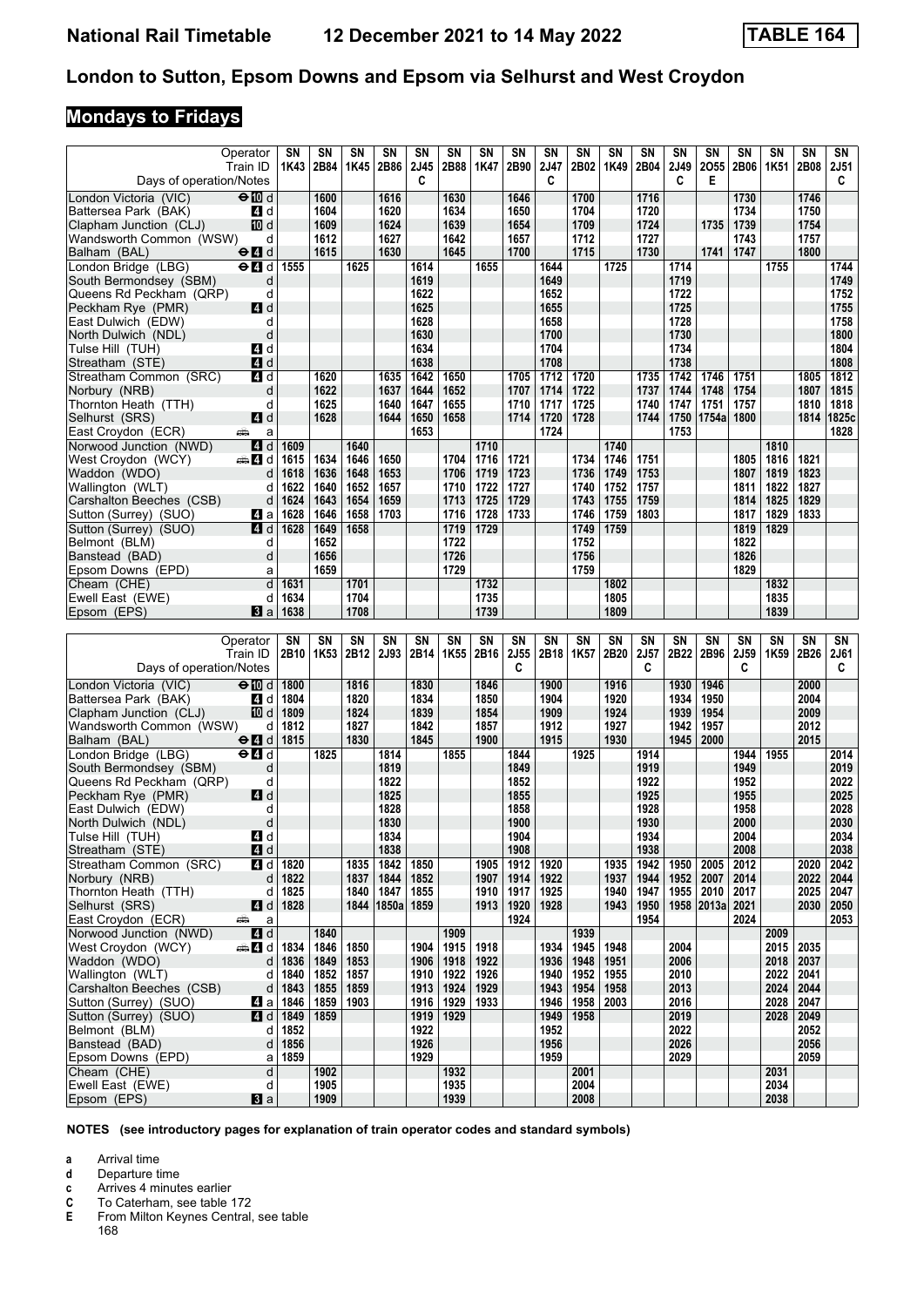### **Mondays to Fridays**

| Operator                                                               | SN   | SN   | SN   | SN   | SN        | SN   | SN    | SN        | SN   | SN   | <b>SN</b> | SN   | <b>SN</b> | SN         | SN          | <b>SN</b> | <b>SN</b> | SN    |
|------------------------------------------------------------------------|------|------|------|------|-----------|------|-------|-----------|------|------|-----------|------|-----------|------------|-------------|-----------|-----------|-------|
| Train ID<br>Days of operation/Notes                                    | 1K61 | 2B30 | 1K63 | 2B34 | 2J65<br>c | 1K65 | 2B38  | 2J67<br>c | 1K67 | 2B42 | 2J69<br>c | 1K69 | 2B46      | 2J97       | <b>1K71</b> | 2B50      | 2B54      | 2J01  |
| $\Theta$ III d<br>London Victoria (VIC)                                |      | 2030 |      | 2100 |           |      | 2130  |           |      | 2200 |           |      | 2230      |            |             | 2300      | 2340      |       |
| Battersea Park (BAK)<br>4 d                                            |      | 2034 |      | 2104 |           |      | 2134  |           |      | 2204 |           |      | 2234      |            |             | 2304      | 2344      |       |
| [顶 d<br>Clapham Junction (CLJ)                                         |      | 2039 |      | 2109 |           |      | 2142  |           |      | 2209 |           |      | 2239      |            |             | 2309      | 2348      |       |
| Wandsworth Common (WSW)<br>d                                           |      | 2042 |      | 2112 |           |      | 2145  |           |      | 2212 |           |      | 2242      |            |             | 2312      | 2351      |       |
| $\Theta$ $\blacksquare$ d<br>Balham (BAL)                              |      | 2045 |      | 2115 |           |      | 2148  |           |      | 2215 |           |      | 2245      |            |             | 2315      | 2354      |       |
| London Bridge (LBG)<br>$\Theta$ <sup><math>\blacksquare</math> d</sup> | 2025 |      | 2055 |      | 2114      | 2125 |       | 2144      | 2155 |      | 2214      | 2225 |           | 2244       | 2255        |           |           | 2354  |
| South Bermondsey (SBM)<br>d                                            |      |      |      |      | 2119      |      |       | 2149      |      |      | 2219      |      |           | 2249       |             |           |           | 2359  |
| Queens Rd Peckham (QRP)<br>d                                           |      |      |      |      | 2122      |      |       | 2153      |      |      | 2222      |      |           | 2252       |             |           |           | 0002  |
| 4 d<br>Peckham Rye (PMR)                                               |      |      |      |      | 2125      |      |       | 2156      |      |      | 2225      |      |           | 2255       |             |           |           | 0006  |
| East Dulwich (EDW)<br>d                                                |      |      |      |      | 2128      |      |       | 2159      |      |      | 2228      |      |           | 2258       |             |           |           | 0009  |
| North Dulwich (NDL)<br>d                                               |      |      |      |      | 2130      |      |       | 2201      |      |      | 2230      |      |           | 2300       |             |           |           | 0011  |
| Tulse Hill (TUH)<br>4 d                                                |      |      |      |      | 2134      |      |       | 2204      |      |      | 2234      |      |           | 2304       |             |           |           | 0018  |
| 4 d<br>Streatham (STE)                                                 |      |      |      |      | 2138      |      |       | 2208      |      |      | 2238      |      |           | 2308       |             |           |           | 0022  |
| 4 d<br>Streatham Common (SRC)                                          |      | 2050 |      | 2120 | 2142      |      | 2153  | 2212      |      | 2220 | 2242      |      | 2250      | 2312       |             | 2320      | 2359      | 0026  |
| Norbury (NRB)<br>d                                                     |      | 2052 |      | 2122 | 2144      |      | 2155  | 2214      |      | 2222 | 2244      |      | 2252      | 2314       |             | 2322      | 0001      | 0028  |
| Thornton Heath (TTH)<br>d                                              |      | 2055 |      | 2125 | 2147      |      | 2158  | 2217      |      | 2225 | 2247      |      | 2255      | 2317       |             | 2325      | 0004      | 0031  |
| 4d<br>Selhurst (SRS)                                                   |      | 2058 |      | 2128 | 2150      |      | 2204e | 2221      |      | 2228 | 2251      |      |           | 2258 2320a |             | 2328      | 0007      | 0034a |
| East Croydon (ECR)<br>پیشته<br>a                                       |      |      |      |      | 2153      |      |       | 2224      |      |      | 2254      |      |           |            |             |           |           |       |
| 4d<br>Norwood Junction (NWD)                                           | 2039 |      | 2109 |      |           | 2139 |       |           | 2209 |      |           | 2239 |           |            | 2309        |           |           |       |
| $\Rightarrow$ 4 d<br>West Croydon (WCY)                                | 2045 | 2104 | 2115 | 2134 |           | 2145 | 2212  |           | 2216 | 2234 |           | 2245 | 2304      |            | 2315        | 2334      | 0015      |       |
| Waddon (WDO)<br>d                                                      | 2048 | 2106 | 2118 | 2136 |           | 2148 | 2214  |           | 2219 | 2236 |           | 2248 | 2306      |            | 2318        | 2336      | 0017      |       |
| Wallington (WLT)                                                       | 2052 | 2110 | 2122 | 2140 |           | 2152 | 2218  |           | 2223 | 2240 |           | 2252 | 2310      |            | 2322        | 2340      | 0021      |       |
| Carshalton Beeches (CSB)<br>d                                          | 2054 | 2113 | 2124 | 2143 |           | 2154 | 2221  |           | 2225 | 2243 |           | 2254 | 2313      |            | 2324        | 2343      | 0023      |       |
| Sutton (Surrey) (SUO)<br>ZI a                                          | 2058 | 2116 | 2128 | 2146 |           | 2158 | 2224  |           | 2229 | 2246 |           | 2258 | 2316      |            | 2328        | 2346      | 0027      |       |
| Sutton (Surrey) (SUO)<br>4d                                            | 2058 | 2119 | 2128 | 2149 |           | 2158 | 2225  |           | 2229 | 2251 |           | 2258 | 2319      |            | 2328        | 2349      |           |       |
| Belmont (BLM)<br>d                                                     |      | 2122 |      | 2152 |           |      | 2228  |           |      | 2254 |           |      | 2322      |            |             | 2352      |           |       |
| Banstead (BAD)<br>d                                                    |      | 2126 |      | 2156 |           |      | 2232  |           |      | 2258 |           |      | 2326      |            |             | 2356      |           |       |
| Epsom Downs (EPD)<br>a                                                 |      | 2129 |      | 2159 |           |      | 2235  |           |      | 2301 |           |      | 2329      |            |             | 2359      |           |       |
| Cheam (CHE)<br>d                                                       | 2101 |      | 2131 |      |           | 2201 |       |           | 2232 |      |           | 2301 |           |            | 2331        |           |           |       |
| Ewell East (EWE)                                                       | 2104 |      | 2134 |      |           | 2204 |       |           | 2235 |      |           | 2304 |           |            | 2334        |           |           |       |
| <b>B</b> a<br>Epsom (EPS)                                              | 2108 |      | 2138 |      |           | 2208 |       |           | 2239 |      |           | 2308 |           |            | 2338        |           |           |       |

|                          | Operator<br>Train ID | SN<br>2090 |
|--------------------------|----------------------|------------|
| London Victoria (VIC)    | ⊖Midl                | 0013       |
| Battersea Park (BAK)     | 41 d                 | 0017       |
| Clapham Junction (CLJ)   | 10 d l               | 0022       |
| Wandsworth Common (WSW)  | q                    | 0025       |
| Balham (BAL)             | ⊖Ød                  | 0027       |
| London Bridge (LBG)      | <b>⊖M</b> d          |            |
| South Bermondsey (SBM)   | d                    |            |
| Queens Rd Peckham (QRP)  | d                    |            |
| Peckham Rye (PMR)        | ZI d                 |            |
| East Dulwich (EDW)       | d                    |            |
| North Dulwich (NDL)      | d                    |            |
| Tulse Hill (TUH)         | ZI d                 |            |
| Streatham (STE)          | $\blacksquare$ d     |            |
| Streatham Common (SRC)   | 4 d                  | 0032       |
| Norbury (NRB)            | d                    | 0034       |
| Thornton Heath (TTH)     | d                    | 0037       |
| Selhurst (SRS)           | ZI d                 | 0040       |
| East Croydon (ECR)       | æ<br>a               | 0044       |
| Norwood Junction (NWD)   | 4d                   |            |
| West Croydon (WCY)       | d ∯ a                |            |
| Waddon (WDO)             | d                    |            |
| Wallington (WLT)         | d                    |            |
| Carshalton Beeches (CSB) | d                    |            |
| Sutton (Surrey) (SUO)    | Иa                   |            |
| Sutton (Surrey) (SUO)    | 4 d                  |            |
| Belmont (BLM)            | d                    |            |
| Banstead (BAD)           | d                    |            |
| Epsom Downs (EPD)        | a                    |            |
| Cheam (CHE)              | d                    |            |
| Ewell East (EWE)         | d                    |            |
| Epsom (EPS)              | <b>BI</b> a          |            |

**NOTES (see introductory pages for explanation of train operator codes and standard symbols)**

**a** Arrival time<br>**d** Departure t

**d** Departure time

- **e** Arrives 3 minutes earlier<br>**C** To Caterham, see table
- To Caterham, see table 172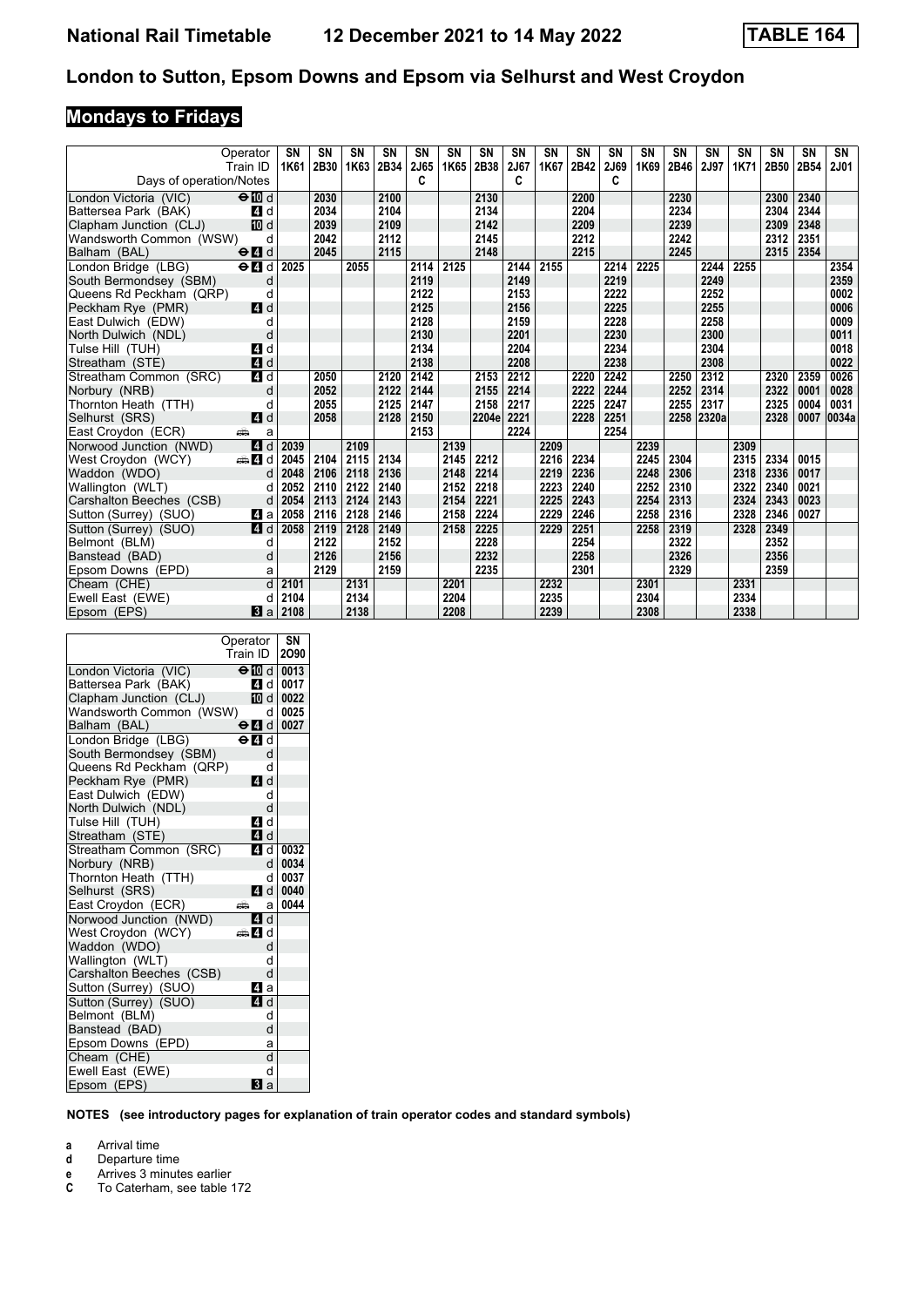### **Saturdays**

|                                           | Operator                                  | SN           | SN           | $\overline{\text{SN}}$ | $\overline{\text{SN}}$ | $\overline{\text{SN}}$ | $\overline{\text{SN}}$ | $\overline{\text{SN}}$ | $\overline{\text{SN}}$ | $\overline{\text{SN}}$ | SN           | SN           | SN   | SN           | SN   | SN           | SN           | $\overline{\text{SN}}$ | SN           |
|-------------------------------------------|-------------------------------------------|--------------|--------------|------------------------|------------------------|------------------------|------------------------|------------------------|------------------------|------------------------|--------------|--------------|------|--------------|------|--------------|--------------|------------------------|--------------|
|                                           | Train ID                                  | 1A88         | 1L02         | 2B04                   | <b>2J05</b>            | 2009                   | 2B08                   | 1K07                   | 2B10                   | 2J07                   | 2B12         | 1K09         | 2B14 | 2J09         | 2013 | 2B16         | 1K11         | 2B18                   | 2J11         |
| Days of operation/Notes                   |                                           | A            | в            |                        | C                      | D                      |                        |                        |                        | C                      |              |              |      | C            | D    |              |              |                        | C            |
| London Victoria (VIC)                     | $\Theta$ $\boxed{0}$ d                    | 0508         | 0520         | 0602                   |                        |                        | 0630                   |                        | 0646                   |                        | 0700         |              | 0716 |              |      | 0730         |              | 0746                   |              |
| Battersea Park (BAK)                      | 4 d                                       |              |              | 0606                   |                        |                        | 0634                   |                        | 0650                   |                        | 0704         |              | 0720 |              |      | 0734         |              | 0750                   |              |
| Clapham Junction (CLJ)                    | 10d                                       | 0516         | 0528         | 0610                   |                        | 0635                   | 0639                   |                        | 0654                   |                        | 0709         |              | 0724 |              | 0735 | 0739         |              | 0754                   |              |
| Wandsworth Common (WSW)                   | d                                         |              |              | 0613                   |                        |                        | 0642                   |                        | 0657                   |                        | 0712         |              | 0727 |              |      | 0742         |              | 0757                   |              |
| Balham (BAL)                              | $\Theta$ 4 d                              |              |              | 0616                   |                        | 0641                   | 0645                   |                        | 0700                   |                        | 0715         |              | 0730 |              | 0741 | 0745         |              | 0800                   |              |
| London Bridge (LBG)                       | $\Theta$ <sup><math>\Omega</math></sup> d |              |              |                        | 0614                   |                        |                        | 0655                   |                        | 0644                   |              | 0725         |      | 0714         |      |              | 0755         |                        | 0744         |
| South Bermondsey (SBM)                    | d                                         |              |              |                        | 0619                   |                        |                        |                        |                        | 0649                   |              |              |      | 0719         |      |              |              |                        | 0749         |
| Queens Rd Peckham (QRP)                   | d                                         |              |              |                        | 0622                   |                        |                        |                        |                        | 0652                   |              |              |      | 0722         |      |              |              |                        | 0752         |
| Peckham Rye (PMR)                         | <b>4</b> d                                |              |              |                        | 0625                   |                        |                        |                        |                        | 0655                   |              |              |      | 0725         |      |              |              |                        | 0755         |
| East Dulwich (EDW)                        | d                                         |              |              |                        | 0628                   |                        |                        |                        |                        | 0658                   |              |              |      | 0728         |      |              |              |                        | 0758         |
| North Dulwich (NDL)                       | d                                         |              |              |                        | 0630<br>0634           |                        |                        |                        |                        | 0700<br>0704           |              |              |      | 0730<br>0734 |      |              |              |                        | 0800<br>0804 |
| Tulse Hill (TUH)                          | ZI d<br>4 d                               |              |              |                        | 0638                   |                        |                        |                        |                        | 0708                   |              |              |      | 0738         |      |              |              |                        | 0808         |
| Streatham (STE)<br>Streatham Common (SRC) | 4 d                                       |              |              | 0620                   | 0642                   | 0646                   | 0650                   |                        | 0705                   | 0712                   | 0721         |              | 0735 | 0742         | 0746 | 0750         |              | 0805                   | 0812         |
| Norbury (NRB)                             | d                                         |              |              | 0623                   | 0644                   | 0648                   | 0652                   |                        | 0707                   | 0714                   | 0723         |              | 0737 | 0744         | 0748 | 0752         |              | 0807                   | 0814         |
| Thornton Heath (TTH)                      | d                                         |              |              | 0626                   | 0647                   | 0651                   | 0655                   |                        | 0710                   | 0717                   | 0726         |              | 0740 | 0747         | 0751 | 0755         |              | 0810                   | 0817         |
| Selhurst (SRS)                            | <b>4</b> d                                | 0527         | 0540         | 0629                   | 0651                   | 0655                   | 0658                   |                        | 0713                   | 0721                   | 0729         |              | 0744 | 0751         | 0755 | 0758         |              | 0813                   | 0821         |
| East Croydon (ECR)                        | æ<br>a                                    | 0531         | 0544         |                        | 0654                   | 0659                   |                        |                        |                        | 0724                   |              |              |      | 0754         | 0759 |              |              |                        | 0824         |
| Norwood Junction (NWD)                    | <b>4</b> d                                |              |              |                        |                        |                        |                        | 0709                   |                        |                        |              | 0739         |      |              |      |              | 0809         |                        |              |
| West Croydon (WCY)                        | dan 4. d                                  |              |              | 0635                   |                        |                        | 0704                   | 0715                   | 0719                   |                        | 0734         | 0745         | 0750 |              |      | 0804         | 0815         | 0818                   |              |
| Waddon (WDO)                              | d                                         |              |              | 0638                   |                        |                        | 0706                   | 0718                   | 0722                   |                        | 0737         | 0748         | 0753 |              |      | 0806         | 0818         | 0821                   |              |
| Wallington (WLT)                          | d                                         |              |              | 0642                   |                        |                        | 0710                   | 0722                   | 0726                   |                        | 0740         | 0752         | 0757 |              |      | 0810         | 0822         | 0825                   |              |
| Carshalton Beeches (CSB)                  | d                                         |              |              | 0644                   |                        |                        | 0713                   | 0724                   | 0729                   |                        | 0743         | 0754         | 0800 |              |      | 0813         | 0824         | 0828                   |              |
| Sutton (Surrey) (SUO)                     | 4 a                                       |              |              | 0648                   |                        |                        | 0716                   | 0728                   | 0733                   |                        | 0746         | 0758         | 0803 |              |      | 0816         | 0828         | 0833                   |              |
| Sutton (Surrey) (SUO)                     | <b>4</b> d                                |              |              | 0649                   |                        |                        | 0719                   | 0728                   |                        |                        | 0749         | 0758         |      |              |      | 0819         | 0828         |                        |              |
| Belmont (BLM)                             | d                                         |              |              | 0652                   |                        |                        | 0722                   |                        |                        |                        | 0752         |              |      |              |      | 0822         |              |                        |              |
| Banstead (BAD)                            | d                                         |              |              | 0656                   |                        |                        | 0726                   |                        |                        |                        | 0756         |              |      |              |      | 0826         |              |                        |              |
| Epsom Downs (EPD)                         | a                                         |              |              | 0659                   |                        |                        | 0729                   |                        |                        |                        | 0759         |              |      |              |      | 0829         |              |                        |              |
| Cheam (CHE)                               | d                                         |              |              |                        |                        |                        |                        | 0731                   |                        |                        |              | 0801         |      |              |      |              | 0831         |                        |              |
| Ewell East (EWE)                          | d                                         |              |              |                        |                        |                        |                        | 0734                   |                        |                        |              | 0804         |      |              |      |              | 0834         |                        |              |
| Epsom (EPS)                               | <b>B</b> a                                |              |              |                        |                        |                        |                        | 0738                   |                        |                        |              | 0808         |      |              |      |              | 0838         |                        |              |
|                                           |                                           |              |              |                        |                        |                        |                        |                        |                        |                        |              |              |      |              |      |              |              |                        |              |
|                                           |                                           |              |              |                        |                        |                        |                        |                        |                        |                        |              |              |      |              |      |              |              |                        |              |
|                                           | Operator                                  | SN           | SN           | SN                     | SN                     | SΝ                     | SΝ                     | SN                     | SΝ                     | SN                     | <b>SN</b>    | SN           | SN   | SN           | SN   | SΝ           | SΝ           | SΝ                     | SN           |
|                                           | Train ID                                  | 2B20         | 1K13         | 2B22                   | 2J13                   | 2019                   | 2B24                   | 1K15                   | 2B26                   | 2J15                   | 2B28         | 1K17         | 2B30 | 2J17         | 2023 | 2B32         | 1K19 2B34    |                        | 2J19         |
| Days of operation/Notes                   |                                           |              |              |                        | C                      | Е                      |                        |                        |                        | C                      |              |              |      | C            | Е    |              |              |                        | C            |
| London Victoria (VIC)                     | $\Theta$ $\blacksquare$ d                 | 0800         |              | 0816                   |                        |                        | 0830                   |                        | 0846                   |                        | 0900         |              | 0916 |              |      | 0930         |              | 0946                   |              |
| Battersea Park (BAK)                      | 4<br>d                                    | 0804         |              | 0820                   |                        |                        | 0834                   |                        | 0850                   |                        | 0904         |              | 0920 |              |      | 0934         |              | 0950                   |              |
| Clapham Junction (CLJ)                    | 10 d                                      | 0809         |              | 0824                   |                        | 0836                   | 0839                   |                        | 0854                   |                        | 0909         |              | 0924 |              | 0935 | 0939         |              | 0954                   |              |
| Wandsworth Common (WSW)                   | d                                         | 0812         |              | 0827                   |                        |                        | 0842                   |                        | 0857                   |                        | 0912         |              | 0927 |              |      | 0942         |              | 0957                   |              |
| Balham (BAL)                              | <b>⊖M</b> d                               | 0815         |              | 0830                   |                        | 0841                   | 0845                   |                        | 0900                   |                        | 0915         |              | 0930 |              | 0941 | 0945         |              | 1000                   |              |
| London Bridge (LBG)                       | <b>⊖M</b> d                               |              | 0825         |                        | 0814                   |                        |                        | 0855                   |                        | 0844                   |              | 0925         |      | 0914         |      |              | 0955         |                        | 0944         |
| South Bermondsey (SBM)                    | d                                         |              |              |                        | 0819                   |                        |                        |                        |                        | 0849                   |              |              |      | 0919         |      |              |              |                        | 0949         |
| Queens Rd Peckham (QRP)                   | d<br><b>4</b> d                           |              |              |                        | 0822<br>0825           |                        |                        |                        |                        | 0852<br>0855           |              |              |      | 0922<br>0925 |      |              |              |                        | 0952<br>0955 |
| Peckham Rye (PMR)<br>East Dulwich (EDW)   | d                                         |              |              |                        | 0828                   |                        |                        |                        |                        | 0858                   |              |              |      | 0928         |      |              |              |                        | 0958         |
| North Dulwich (NDL)                       | d                                         |              |              |                        | 0830                   |                        |                        |                        |                        | 0900                   |              |              |      | 0930         |      |              |              |                        | 1000         |
| Tulse Hill (TUH)                          | 4<br>d                                    |              |              |                        | 0834                   |                        |                        |                        |                        | 0904                   |              |              |      | 0934         |      |              |              |                        | 1004         |
| Streatham (STE)                           | 4d                                        |              |              |                        | 0838                   |                        |                        |                        |                        | 0908                   |              |              |      | 0938         |      |              |              |                        | 1008         |
| Streatham Common (SRC)                    | 4 d                                       | 0821         |              | 0835                   | 0842                   | 0846                   | 0850                   |                        | 0905                   | 0912                   | 0921         |              | 0935 | 0942         | 0946 | 0950         |              | 1005                   | 1012         |
| Norbury (NRB)                             | d                                         | 0823         |              | 0837                   | 0844                   | 0848                   | 0852                   |                        | 0907                   | 0914                   | 0923         |              | 0937 | 0944         | 0948 | 0952         |              | 1007                   | 1014         |
| Thornton Heath (TTH)                      | d                                         | 0826         |              | 0840                   | 0847                   | 0851                   | 0855                   |                        | 0910                   | 0917                   | 0926         |              | 0940 | 0947         | 0951 | 0955         |              | 1010                   | 1017         |
| Selhurst (SRS)                            | <b>4</b> d                                | 0829         |              | 0844                   | 0851                   | 0855                   | 0858                   |                        | 0913                   | 0921                   | 0929         |              | 0944 | 0951         | 0955 | 0958         |              | 1013                   | 1021         |
| East Croydon (ECR)                        | æ<br>a                                    |              |              |                        | 0854                   | 0859                   |                        |                        |                        | 0924                   |              |              |      | 0954         | 0959 |              |              |                        | 1024         |
| Norwood Junction (NWD)                    | 4d                                        |              | 0839         |                        |                        |                        |                        | 0909                   |                        |                        |              | 0939         |      |              |      |              | 1009         |                        |              |
| West Croydon (WCY)                        | dan 4. d                                  | 0834         | 0845         | 0850                   |                        |                        | 0904                   | 0915                   | 0918                   |                        | 0934         | 0945         | 0950 |              |      | 1004         | 1015         | 1018                   |              |
| Waddon (WDO)                              | d                                         | 0837         | 0848         | 0853                   |                        |                        | 0906                   | 0918                   | 0921                   |                        | 0937         | 0948         | 0953 |              |      | 1006         | 1018         | 1021                   |              |
| Wallington (WLT)                          | d                                         | 0840         | 0852         | 0857                   |                        |                        | 0910                   | 0922                   | 0925                   |                        | 0940         | 0952         | 0957 |              |      | 1010         | 1022         | 1025                   |              |
| Carshalton Beeches (CSB)                  | d                                         | 0843         | 0854         | 0900                   |                        |                        | 0913                   | 0924                   | 0928                   |                        | 0943         | 0954         | 1000 |              |      | 1013         | 1024         | 1028                   |              |
| Sutton (Surrey) (SUO)                     | 4 a                                       | 0846<br>0849 | 0858<br>0858 | 0903                   |                        |                        | 0916<br>0919           | 0928<br>0928           | 0933                   |                        | 0946<br>0949 | 0958<br>0958 | 1003 |              |      | 1016<br>1019 | 1028<br>1028 | 1033                   |              |
| Sutton (Surrey) (SUO)<br>Belmont (BLM)    | 4d<br>d                                   | 0852         |              |                        |                        |                        | 0922                   |                        |                        |                        | 0952         |              |      |              |      | 1022         |              |                        |              |
| Banstead (BAD)                            | d                                         | 0856         |              |                        |                        |                        | 0926                   |                        |                        |                        | 0956         |              |      |              |      | 1026         |              |                        |              |
| Epsom Downs (EPD)                         | a                                         | 0859         |              |                        |                        |                        | 0929                   |                        |                        |                        | 0959         |              |      |              |      | 1029         |              |                        |              |
| Cheam (CHE)                               | d                                         |              | 0901         |                        |                        |                        |                        | 0931                   |                        |                        |              | 1001         |      |              |      |              | 1031         |                        |              |
| Ewell East (EWE)<br>Epsom (EPS)           | d<br>a                                    |              | 0904<br>0908 |                        |                        |                        |                        | 0934<br>0938           |                        |                        |              | 1004<br>1008 |      |              |      |              | 1034<br>1038 |                        |              |

**NOTES (see introductory pages for explanation of train operator codes and standard symbols)**

**a** Arrival time<br>**d** Departure t

- **d** Departure time
- **A** To Brighton, see table 175<br>**B** To East Grinstead, see table

**B** To East Grinstead, see table 171<br>**C** To Caterham. see table 172

**C** To Caterham, see table 172<br>**D** From Watford Junction, see

From Watford Junction, see table 168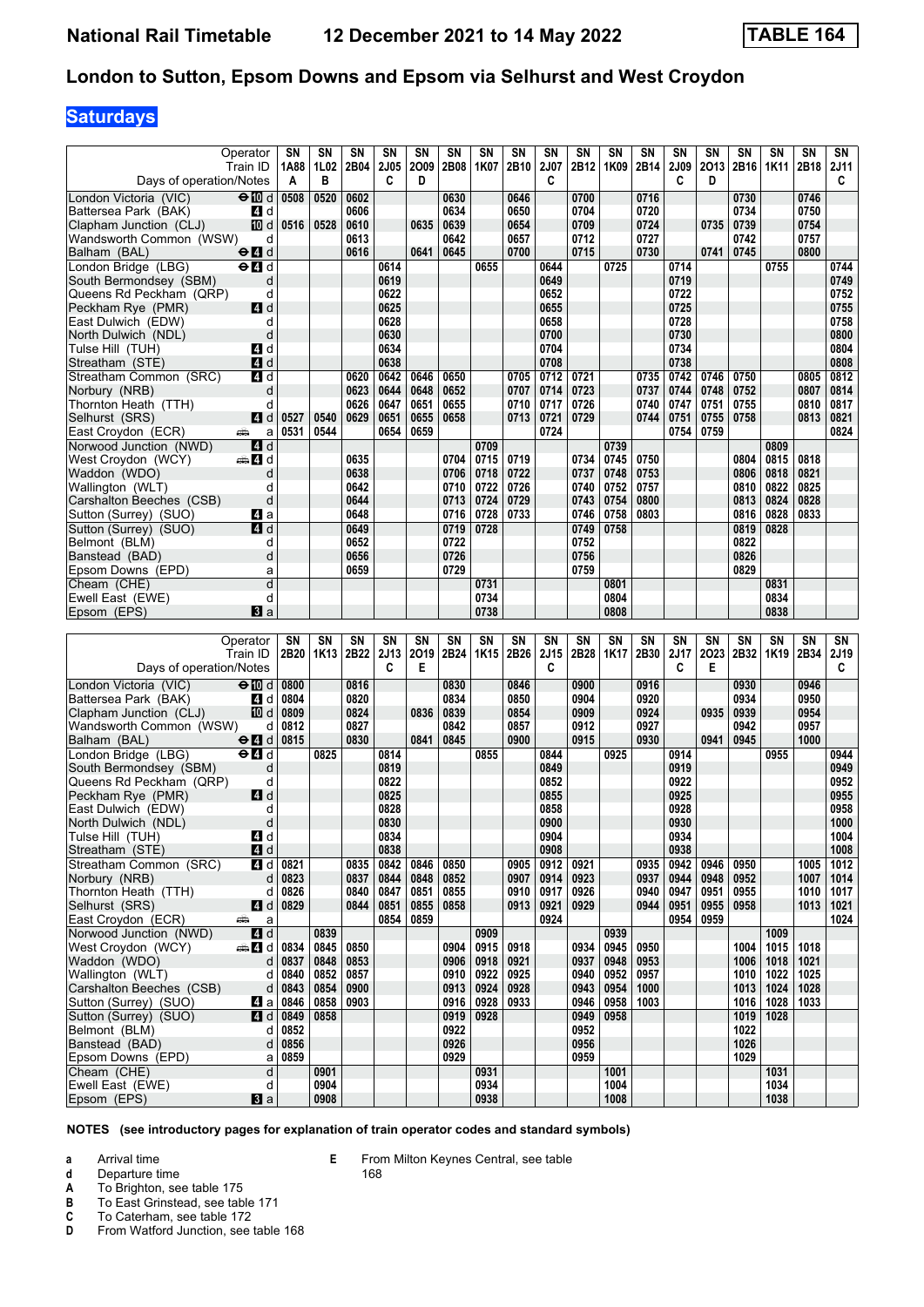### **Saturdays**

| Operator<br>Train ID                                                      | SN<br>2B36   | SN<br>1K21        | SN<br>2B38   | SN<br><b>2J21</b> | SN<br>2029 | SN<br>2B40 | SN<br>1K23   | SN<br>2B42 | SN<br><b>2J23</b> | SN<br>2B44 | SN<br>1K <sub>25</sub> | SN<br>2B46 | SN<br><b>2J25</b>      | SN<br>2031 | SN<br>2B48 | SΝ<br>1K27   | SN<br>2B50 | SN<br><b>2J27</b> |
|---------------------------------------------------------------------------|--------------|-------------------|--------------|-------------------|------------|------------|--------------|------------|-------------------|------------|------------------------|------------|------------------------|------------|------------|--------------|------------|-------------------|
| Days of operation/Notes                                                   |              |                   |              | C                 | Е          |            |              |            | C                 |            |                        |            | C                      | Е          |            |              |            | C                 |
| London Victoria (VIC)<br>$\Theta$ 10 d                                    | 1000         |                   | 1016         |                   |            | 1030       |              | 1046       |                   | 1100       |                        | 1116       |                        |            | 1130       |              | 1146       |                   |
| Battersea Park (BAK)<br>4 d                                               | 1004         |                   | 1020         |                   |            | 1034       |              | 1050       |                   | 1104       |                        | 1120       |                        |            | 1134       |              | 1150       |                   |
| Clapham Junction (CLJ)<br>100 d∣                                          | 1009         |                   | 1024         |                   | 1035       | 1039       |              | 1054       |                   | 1109       |                        | 1124       |                        | 1135       | 1139       |              | 1154       |                   |
| Wandsworth Common (WSW)<br>d                                              | 1012         |                   | 1027         |                   |            | 1042       |              | 1057       |                   | 1112       |                        | 1127       |                        |            | 1142       |              | 1157       |                   |
| $\Theta$ $\blacksquare$ d<br>Balham (BAL)                                 | 1015         |                   | 1030         |                   | 1041       | 1045       |              | 1100       |                   | 1115       |                        | 1130       |                        | 1141       | 1145       |              | 1200       |                   |
| London Bridge (LBG)<br>$\Theta$ $\blacksquare$ d                          |              | 1025              |              | 1014              |            |            | 1055         |            | 1044              |            | 1125                   |            | 1114                   |            |            | 1155         |            | 1144              |
| South Bermondsey (SBM)<br>d<br>Queens Rd Peckham (QRP)<br>d               |              |                   |              | 1019<br>1022      |            |            |              |            | 1049<br>1052      |            |                        |            | 1119<br>1122           |            |            |              |            | 1149<br>1152      |
| Peckham Rye (PMR)<br>4 d                                                  |              |                   |              | 1025              |            |            |              |            | 1055              |            |                        |            | 1125                   |            |            |              |            | 1155              |
| East Dulwich (EDW)<br>d                                                   |              |                   |              | 1028              |            |            |              |            | 1058              |            |                        |            | 1128                   |            |            |              |            | 1158              |
| North Dulwich (NDL)<br>d                                                  |              |                   |              | 1030              |            |            |              |            | 1100              |            |                        |            | 1130                   |            |            |              |            | 1200              |
| 4 d<br>Tulse Hill (TUH)                                                   |              |                   |              | 1034              |            |            |              |            | 1104              |            |                        |            | 1134                   |            |            |              |            | 1204              |
| 4 d<br>Streatham (STE)                                                    |              |                   |              | 1038              |            |            |              |            | 1108              |            |                        |            | 1138                   |            |            |              |            | 1208              |
| Streatham Common (SRC)<br>4 d                                             | 1021         |                   | 1035         | 1042              | 1046       | 1050       |              | 1105       | 1112              | 1121       |                        | 1135       | 1142                   | 1146       | 1150       |              | 1205       | 1212              |
| Norbury (NRB)<br>d                                                        | 1023         |                   | 1037         | 1044              | 1048       | 1052       |              | 1107       | 1114              | 1123       |                        | 1137       | 1144                   | 1148       | 1152       |              | 1207       | 1214              |
| Thornton Heath (TTH)<br>d                                                 | 1026         |                   | 1040         | 1047              | 1051       | 1055       |              | 1110       | 1117              | 1126       |                        | 1140       | 1147                   | 1151       | 1155       |              | 1210       | 1217              |
| Selhurst (SRS)<br><b>4</b> d                                              | 1029         |                   | 1044         | 1051              | 1055       | 1058       |              | 1113       | 1121              | 1129       |                        | 1144       | 1151                   | 1155       | 1158       |              | 1213       | 1221              |
| East Croydon (ECR)<br>یشت<br>a                                            |              |                   |              | 1054              | 1059       |            |              |            | 1124              |            |                        |            | 1154                   | 1159       |            |              |            | 1224              |
| $\blacksquare$<br>Norwood Junction (NWD)<br>West Croydon (WCY)<br>d≣ 4. d | 1034         | 1039<br>1045      | 1050         |                   |            | 1104       | 1109<br>1115 | 1118       |                   | 1134       | 1139<br>1145           | 1150       |                        |            | 1204       | 1209<br>1215 | 1218       |                   |
| Waddon (WDO)<br>d                                                         | 1037         | 1048              | 1053         |                   |            | 1106       | 1118         | 1121       |                   | 1137       | 1148                   | 1153       |                        |            | 1206       | 1218         | 1221       |                   |
| Wallington (WLT)<br>d                                                     | 1040         | 1052              | 1057         |                   |            | 1110       | 1122         | 1125       |                   | 1140       | 1152                   | 1157       |                        |            | 1210       | 1222         | 1225       |                   |
| Carshalton Beeches (CSB)<br>d                                             | 1043         | 1054              | 1100         |                   |            | 1113       | 1124         | 1128       |                   | 1143       | 1154                   | 1200       |                        |            | 1213       | 1224         | 1228       |                   |
| Sutton (Surrey) (SUO)<br>ZI a                                             | 1046         | 1058              | 1103         |                   |            | 1116       | 1128         | 1133       |                   | 1146       | 1158                   | 1203       |                        |            | 1216       | 1228         | 1233       |                   |
| 4 d<br>Sutton (Surrey) (SUO)                                              | 1049         | 1058              |              |                   |            | 1119       | 1128         |            |                   | 1149       | 1158                   |            |                        |            | 1219       | 1228         |            |                   |
| Belmont (BLM)<br>d                                                        | 1052         |                   |              |                   |            | 1122       |              |            |                   | 1152       |                        |            |                        |            | 1222       |              |            |                   |
| Banstead (BAD)                                                            | 1056         |                   |              |                   |            | 1126       |              |            |                   | 1156       |                        |            |                        |            | 1226       |              |            |                   |
| Epsom Downs (EPD)<br>a                                                    | 1059         |                   |              |                   |            | 1129       |              |            |                   | 1159       |                        |            |                        |            | 1229       |              |            |                   |
| Cheam (CHE)<br>d                                                          |              | 1101              |              |                   |            |            | 1131         |            |                   |            | 1201                   |            |                        |            |            | 1231         |            |                   |
| Ewell East (EWE)<br>d                                                     |              | 1104<br>1108      |              |                   |            |            | 1134<br>1138 |            |                   |            | 1204<br>1208           |            |                        |            |            | 1234<br>1238 |            |                   |
| Epsom (EPS)<br>Bl a                                                       |              |                   |              |                   |            |            |              |            |                   |            |                        |            |                        |            |            |              |            |                   |
|                                                                           |              |                   |              |                   |            |            |              |            |                   |            |                        |            |                        |            |            |              |            |                   |
|                                                                           |              |                   |              | SN                | <b>SN</b>  |            |              |            | SN                | SΝ         |                        | <b>SN</b>  |                        | SN         | SΝ         |              | SΝ         |                   |
| Operator<br>Train ID                                                      | SN<br>2B52   | SN<br>1K29        | SN<br>2B54   | 2J29              | 2033       | SN<br>2B56 | SN<br>1K31   | SN<br>2B58 |                   | 2B60       | SN<br>1K33             | 2B62       | S <sub>N</sub><br>2J33 | 2037       | 2B64       | SΝ<br>1K35   | 2B66       | SN<br><b>2J35</b> |
| Days of operation/Notes                                                   |              |                   |              | C                 | Е          |            |              |            | 2J31<br>C         |            |                        |            | C                      | Е          |            |              |            | C                 |
| London Victoria (VIC)<br>$\Theta$ M d                                     | 1200         |                   | 1216         |                   |            | 1230       |              | 1246       |                   | 1300       |                        | 1316       |                        |            | 1330       |              | 1346       |                   |
| Battersea Park (BAK)<br>4<br>d                                            | 1204         |                   | 1220         |                   |            | 1234       |              | 1250       |                   | 1304       |                        | 1320       |                        |            | 1334       |              | 1350       |                   |
| Clapham Junction (CLJ)<br>10 dl                                           | 1209         |                   | 1224         |                   | 1235       | 1239       |              | 1254       |                   | 1309       |                        | 1324       |                        | 1335       | 1339       |              | 1354       |                   |
| Wandsworth Common (WSW)<br>d                                              | 1212         |                   | 1227         |                   |            | 1242       |              | 1257       |                   | 1312       |                        | 1327       |                        |            | 1342       |              | 1357       |                   |
| Balham (BAL)<br>$\Theta$ $\blacksquare$ d                                 | 1215         |                   | 1230         |                   | 1241       | 1245       |              | 1300       |                   | 1315       |                        | 1330       |                        | 1341       | 1345       |              | 1400       |                   |
| London Bridge (LBG)<br>$\Theta$ <sup><math>\blacksquare</math> d</sup>    |              | $\overline{1225}$ |              | 1214              |            |            | 1255         |            | 1244              |            | 1325                   |            | 1314                   |            |            | 1355         |            | 1344              |
| South Bermondsey (SBM)<br>d                                               |              |                   |              | 1219              |            |            |              |            | 1249              |            |                        |            | 1319                   |            |            |              |            | 1349              |
| Queens Rd Peckham (QRP)<br>d                                              |              |                   |              | 1222              |            |            |              |            | 1252              |            |                        |            | 1322                   |            |            |              |            | 1352              |
| 4d<br>Peckham Rye (PMR)<br>East Dulwich (EDW)<br>d                        |              |                   |              | 1225<br>1228      |            |            |              |            | 1255<br>1258      |            |                        |            | 1325<br>1328           |            |            |              |            | 1355<br>1358      |
| North Dulwich (NDL)<br>d                                                  |              |                   |              | 1230              |            |            |              |            | 1300              |            |                        |            | 1330                   |            |            |              |            | 1400              |
| 4<br>Tulse Hill (TUH)<br>d                                                |              |                   |              | 1234              |            |            |              |            | 1304              |            |                        |            | 1334                   |            |            |              |            | 1404              |
| 4d<br>Streatham (STE)                                                     |              |                   |              | 1238              |            |            |              |            | 1308              |            |                        |            | 1338                   |            |            |              |            | 1408              |
| Streatham Common (SRC)                                                    | 4 d 1221     |                   | 1235         | 1242              | 1246       | 1250       |              | 1305       | 1312              | 1321       |                        | 1335       | 1342                   | 1346       | 1350       |              | 1405       | 1412              |
| Norbury (NRB)<br>d                                                        | 1223         |                   | 1237         | 1244              | 1248       | 1252       |              | 1307       | 1314              | 1323       |                        | 1337       | 1344                   | 1348       | 1352       |              | 1407       | 1414              |
| Thornton Heath (TTH)<br>d                                                 | 1226         |                   | 1240         | 1247              | 1251       | 1255       |              | 1310       | 1317              | 1326       |                        | 1340       | 1347                   | 1351       | 1355       |              | 1410       | 1417              |
| Selhurst (SRS)<br>4 d                                                     | 1229         |                   | 1244         | 1251              | 1255       | 1258       |              | 1313       | 1321              | 1329       |                        | 1344       | 1351                   | 1355       | 1358       |              | 1413       | 1421              |
| East Croydon (ECR)<br>پیش<br>a                                            |              |                   |              | 1254              | 1259       |            |              |            | 1324              |            |                        |            | 1354                   | 1359       |            |              |            | 1424              |
| Norwood Junction (NWD)<br>$\overline{4}$ d<br>West Croydon (WCY)          |              | 1239              |              |                   |            | 1304       | 1309         | 1318       |                   | 1334       | 1339                   | 1349       |                        |            | 1404       | 1409         | 1418       |                   |
| <del>⊯</del> Иd<br>Waddon (WDO)<br>d                                      | 1234<br>1237 | 1245<br>1248      | 1250<br>1253 |                   |            | 1306       | 1315<br>1318 | 1321       |                   | 1337       | 1345<br>1348           | 1353       |                        |            | 1406       | 1415<br>1418 | 1421       |                   |
| Wallington (WLT)<br>d                                                     | 1240         | 1252              | 1257         |                   |            | 1310       | 1322         | 1325       |                   | 1340       | 1352                   | 1357       |                        |            | 1410       | 1422         | 1425       |                   |
| Carshalton Beeches (CSB)<br>d                                             | 1243         | 1254              | 1300         |                   |            | 1313       | 1324         | 1328       |                   | 1343       | 1354                   | 1400       |                        |            | 1413       | 1424         | 1428       |                   |
| Sutton (Surrey) (SUO)<br>44 a                                             | 1246         | 1258              | 1303         |                   |            | 1316       | 1328         | 1333       |                   | 1346       | 1358                   | 1403       |                        |            | 1416       | 1428         | 1433       |                   |
| Sutton (Surrey) (SUO)<br>4 d                                              | 1249         | 1258              |              |                   |            | 1319       | 1328         |            |                   | 1349       | 1358                   |            |                        |            | 1419       | 1428         |            |                   |
| Belmont (BLM)<br>d                                                        | 1252         |                   |              |                   |            | 1322       |              |            |                   | 1352       |                        |            |                        |            | 1422       |              |            |                   |
| Banstead (BAD)<br>d                                                       | 1256         |                   |              |                   |            | 1326       |              |            |                   | 1356       |                        |            |                        |            | 1426       |              |            |                   |
| Epsom Downs (EPD)<br>a                                                    | 1259         |                   |              |                   |            | 1329       |              |            |                   | 1359       |                        |            |                        |            | 1429       |              |            |                   |
| Cheam (CHE)<br>d<br>Ewell East (EWE)<br>d                                 |              | 1301<br>1304      |              |                   |            |            | 1331<br>1334 |            |                   |            | 1401<br>1404           |            |                        |            |            | 1431<br>1434 |            |                   |

**NOTES (see introductory pages for explanation of train operator codes and standard symbols)**

**a** Arrival time<br>**d** Departure t

**d** Departure time<br>**C** To Caterham, s<br>**E** From Milton Ke To Caterham, see table 172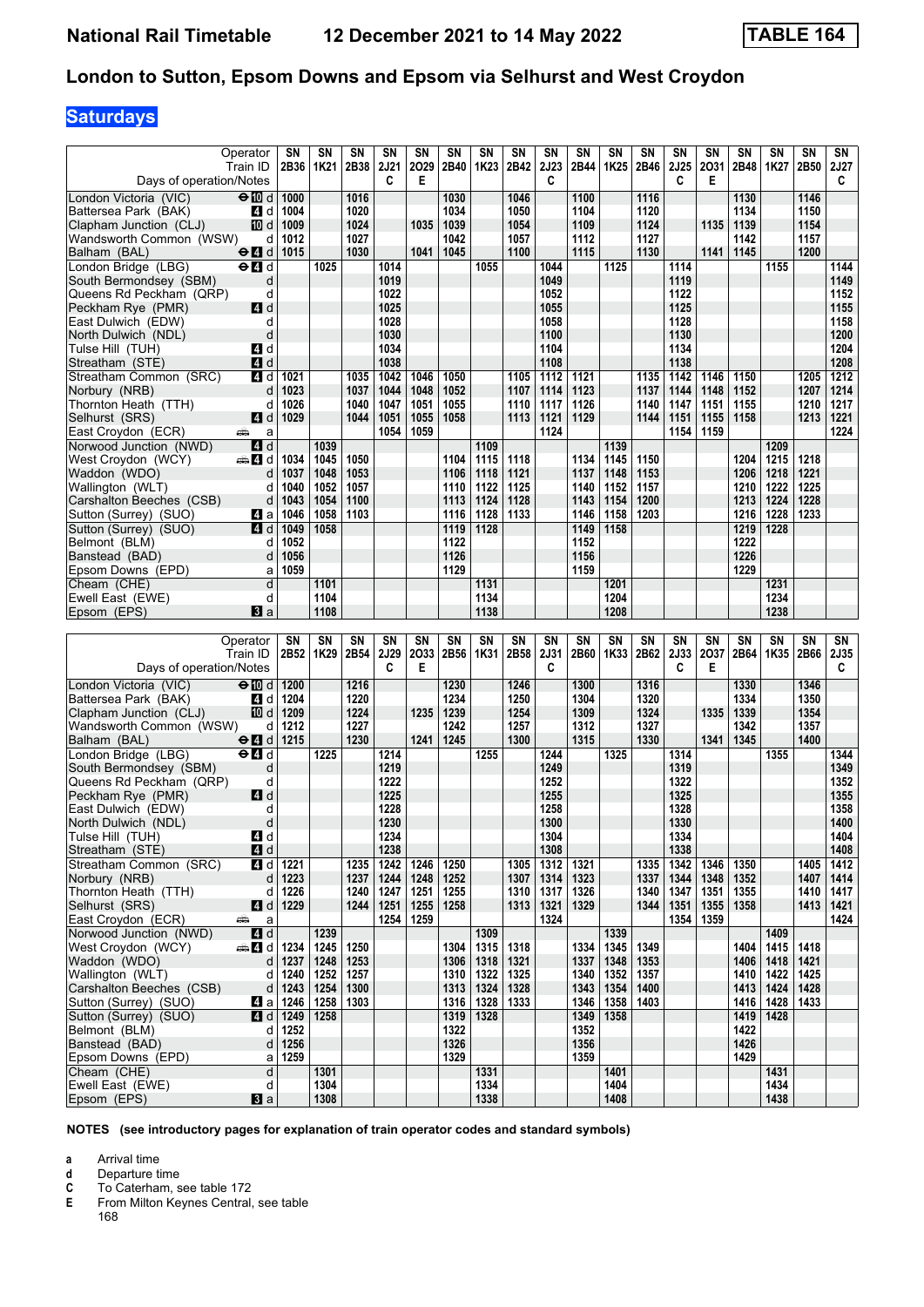### **Saturdays**

| Operator                                             | SN           | SN           | SN           | SN           | SN           | SN           | SN           | SN           | <b>SN</b>    | SN           | SN           | SN           | SN           | SN           | SN           | SN           | SN           | SN                     |
|------------------------------------------------------|--------------|--------------|--------------|--------------|--------------|--------------|--------------|--------------|--------------|--------------|--------------|--------------|--------------|--------------|--------------|--------------|--------------|------------------------|
| Train ID                                             | 2B68         | 1K37         | 2B70         | 2J37         | 2041         | 2B72         | 1K39         | 2B74         | 2J39         | 2B76         | 1K41         | 2B78         | 2J41         | 2045         | 2B80         | 1K43         | 2B82         | 2J43                   |
| Days of operation/Notes                              |              |              |              | C            | Е            |              |              |              | C            |              |              |              | C            | E            |              |              |              | C                      |
| $\Theta$ M d<br>London Victoria (VIC)                | 1400         |              | 1416         |              |              | 1430         |              | 1446         |              | 1500         |              | 1516         |              |              | 1530         |              | 1546         |                        |
| Battersea Park (BAK)<br>ZI d                         | 1404         |              | 1420         |              |              | 1434         |              | 1450         |              | 1504         |              | 1520         |              |              | 1534         |              | 1550         |                        |
| 10 d<br>Clapham Junction (CLJ)                       | 1409         |              | 1424         |              | 1435         | 1439         |              | 1454         |              | 1509         |              | 1524         |              | 1535         | 1539         |              | 1554         |                        |
| Wandsworth Common (WSW)<br>d                         | 1412         |              | 1427         |              |              | 1442         |              | 1457         |              | 1512         |              | 1527         |              |              | 1542         |              | 1557         |                        |
| $\Theta$ $\blacksquare$ d<br>Balham (BAL)            | 1415         |              | 1430         |              | 1441         | 1445         |              | 1500         |              | 1515         |              | 1530         |              | 1541         | 1545         |              | 1600         |                        |
| London Bridge (LBG)<br><b>⊖ 4</b> d                  |              | 1425         |              | 1414         |              |              | 1455         |              | 1444         |              | 1525         |              | 1514         |              |              | 1555         |              | 1544                   |
| South Bermondsey (SBM)<br>d                          |              |              |              | 1419         |              |              |              |              | 1449         |              |              |              | 1519         |              |              |              |              | 1549                   |
| Queens Rd Peckham (QRP)<br>d                         |              |              |              | 1422         |              |              |              |              | 1452         |              |              |              | 1522         |              |              |              |              | 1552                   |
| 4 d<br>Peckham Rye (PMR)                             |              |              |              | 1425         |              |              |              |              | 1455         |              |              |              | 1525         |              |              |              |              | 1555                   |
| East Dulwich (EDW)<br>d                              |              |              |              | 1428         |              |              |              |              | 1458         |              |              |              | 1528         |              |              |              |              | 1558                   |
| d<br>North Dulwich (NDL)                             |              |              |              | 1430         |              |              |              |              | 1500         |              |              |              | 1530         |              |              |              |              | 1600                   |
| Tulse Hill (TUH)<br>ZI d                             |              |              |              | 1434         |              |              |              |              | 1504         |              |              |              | 1534         |              |              |              |              | 1604                   |
| L4 d<br>Streatham (STE)                              |              |              |              | 1438         |              |              |              |              | 1508         |              |              |              | 1538         |              |              |              |              | 1608                   |
| Streatham Common (SRC)<br>41 d l                     | 1421         |              | 1435         | 1442         | 1446         | 1450         |              | 1505         | 1512         | 1521         |              | 1535         | 1542         | 1546         | 1550         |              | 1605         | 1612                   |
| Norbury (NRB)<br>d                                   | 1423         |              | 1437         | 1444         | 1448         | 1452         |              | 1507         | 1514         | 1523         |              | 1537         | 1544         | 1548         | 1552         |              | 1607         | 1614                   |
| Thornton Heath (TTH)<br>d                            | 1426         |              | 1440         | 1447         | 1451         | 1455         |              | 1510         | 1517         | 1526         |              | 1540         | 1547         | 1551         | 1555         |              | 1610         | 1617                   |
| Selhurst (SRS)<br>ZI d                               | 1429         |              | 1444         | 1451         | 1455         | 1458         |              | 1513         | 1521         | 1529         |              | 1544         | 1551         | 1555         | 1558         |              | 1613         | 1621                   |
| East Croydon (ECR)<br>پیشته<br>a                     |              |              |              | 1454         | 1459         |              |              |              | 1524         |              |              |              | 1554         | 1559         |              |              |              | 1624                   |
| Norwood Junction (NWD)<br><b>4</b> d                 |              | 1439         |              |              |              |              | 1509         |              |              |              | 1539         |              |              |              |              | 1609         |              |                        |
| West Croydon (WCY)<br>dan 4. d                       | 1434         | 1445         | 1451         |              |              | 1504         | 1515         | 1518         |              | 1534         | 1545         | 1550         |              |              | 1604         | 1615         | 1618         |                        |
| Waddon (WDO)<br>d                                    | 1437         | 1448         | 1455         |              |              | 1506         | 1518         | 1521         |              | 1537         | 1548         | 1553         |              |              | 1606         | 1618         | 1621         |                        |
| Wallington (WLT)<br>d                                | 1440         | 1452         | 1459         |              |              | 1510         | 1522         | 1525         |              | 1540         | 1552         | 1557         |              |              | 1610         | 1622         | 1625         |                        |
| Carshalton Beeches (CSB)<br>d                        | 1443         | 1454         | 1502         |              |              | 1513         | 1524         | 1528         |              | 1543         | 1554         | 1600         |              |              | 1613         | 1624         | 1628         |                        |
| Sutton (Surrey) (SUO)<br>ZI a                        | 1446         | 1458         | 1505         |              |              | 1516         | 1528         | 1533         |              | 1546         | 1558         | 1603         |              |              | 1616         | 1628         | 1633         |                        |
| Sutton (Surrey) (SUO)<br>L4 d                        | 1449         | 1458         |              |              |              | 1524         | 1528         |              |              | 1551         | 1558         |              |              |              | 1619         | 1628         |              |                        |
| Belmont (BLM)<br>d                                   | 1452         |              |              |              |              | 1527         |              |              |              | 1554         |              |              |              |              | 1622         |              |              |                        |
| Banstead (BAD)<br>d                                  | 1456         |              |              |              |              | 1531         |              |              |              | 1558         |              |              |              |              | 1626         |              |              |                        |
| Epsom Downs (EPD)<br>a                               | 1459         |              |              |              |              | 1534         |              |              |              | 1601         |              |              |              |              | 1629         |              |              |                        |
| Cheam (CHE)<br>d                                     |              | 1501         |              |              |              |              | 1531         |              |              |              | 1601         |              |              |              |              | 1631         |              |                        |
| Ewell East (EWE)<br>d                                |              | 1504         |              |              |              |              | 1534         |              |              |              | 1604         |              |              |              |              | 1634         |              |                        |
| <b>B</b> la<br>Epsom (EPS)                           |              | 1508         |              |              |              |              | 1538         |              |              |              | 1608         |              |              |              |              | 1638         |              |                        |
|                                                      |              |              |              |              |              |              |              |              |              |              |              |              |              |              |              |              |              |                        |
|                                                      |              |              |              |              |              |              |              |              |              |              |              |              |              |              |              |              |              |                        |
|                                                      |              |              |              |              |              |              |              |              |              |              |              |              |              |              |              |              |              |                        |
| Operator                                             | SN           | SN           | <b>SN</b>    | SN           | SΝ           | SN           | SN           | SΝ           | SN           | <b>SN</b>    | <b>SN</b>    | SΝ           | SN           | SΝ           | SN           | SΝ           | SN           | $\overline{\text{SN}}$ |
| Train ID                                             | 2B84         | 1K45         | 2B86         | <b>2J45</b>  | 2049         | 2B88         | 1K47         | 2B90         | 2J47<br>C    | 2B02         | 1K49         | 2B04         | 2J49         | 2055         | 2B06         | 1K51         | 2B08         | <b>2J51</b>            |
| Days of operation/Notes                              |              |              |              | C            | Е            |              |              |              |              |              |              |              | C            | Е            |              |              |              | C                      |
| London Victoria (VIC)<br>$\Theta$ 10 d               | 1600         |              | 1616         |              |              | 1630         |              | 1646         |              | 1700         |              | 1716         |              |              | 1730         |              | 1746         |                        |
| Battersea Park (BAK)<br>4 d                          | 1604         |              | 1620         |              |              | 1634         |              | 1650         |              | 1704         |              | 1720         |              |              | 1734         |              | 1750         |                        |
| Clapham Junction (CLJ)<br>10 d                       | 1609         |              | 1624         |              | 1635         | 1639         |              | 1654         |              | 1709         |              | 1724         |              | 1735         | 1739         |              | 1754         |                        |
| Wandsworth Common (WSW)<br>d                         | 1612         |              | 1627         |              |              | 1642         |              | 1657         |              | 1712         |              | 1727         |              |              | 1742         |              | 1757         |                        |
| Balham (BAL)<br><b>⊖M</b> di                         | 1615         |              | 1630         |              | 1641         | 1645         |              | 1700         |              | 1715         |              | 1730         |              | 1741         | 1745         |              | 1800         |                        |
| London Bridge (LBG)<br><b>⊖M</b> d                   |              | 1625         |              | 1614         |              |              | 1655         |              | 1644         |              | 1725         |              | 1714         |              |              | 1755         |              | 1744                   |
| South Bermondsey (SBM)<br>d                          |              |              |              | 1619         |              |              |              |              | 1649         |              |              |              | 1719         |              |              |              |              | 1749                   |
| Queens Rd Peckham (QRP)<br>d                         |              |              |              | 1622         |              |              |              |              | 1652         |              |              |              | 1722         |              |              |              |              | 1752                   |
| Peckham Rye (PMR)<br>ZI d                            |              |              |              | 1625         |              |              |              |              | 1655         |              |              |              | 1725         |              |              |              |              | 1755                   |
| East Dulwich (EDW)<br>d<br>d<br>North Dulwich (NDL)  |              |              |              | 1628<br>1630 |              |              |              |              | 1658         |              |              |              | 1728         |              |              |              |              | 1758<br>1800           |
|                                                      |              |              |              |              |              |              |              |              | 1700         |              |              |              | 1730         |              |              |              |              |                        |
| Tulse Hill (TUH)<br>41 d<br>4d                       |              |              |              | 1634<br>1638 |              |              |              |              | 1704<br>1708 |              |              |              | 1734         |              |              |              |              | 1804                   |
| Streatham (STE)<br>4 d l                             |              |              | 1635         | 1642         | 1646         | 1650         |              | 1705         |              | 1721         |              |              | 1738<br>1742 | 1746         | 1750         |              | 1805         | 1808<br>1812           |
| Streatham Common (SRC)                               | 1621         |              |              |              |              |              |              |              | 1712         |              |              | 1735         |              |              |              |              |              |                        |
| Norbury (NRB)<br>d<br>d                              | 1623         |              | 1637<br>1640 | 1644         | 1648         | 1652         |              | 1707         | 1714         | 1723         |              | 1737         | 1744         | 1748         | 1752         |              | 1807         | 1814                   |
| Thornton Heath (TTH)<br>Selhurst (SRS)<br><b>4</b> d | 1626<br>1629 |              | 1644         | 1647<br>1651 | 1651<br>1655 | 1655<br>1658 |              | 1710<br>1713 | 1717<br>1721 | 1726<br>1729 |              | 1740<br>1744 | 1747<br>1751 | 1751<br>1755 | 1755<br>1758 |              | 1810<br>1813 | 1817<br>1821           |
| East Croydon (ECR)<br>æ<br>a                         |              |              |              | 1654         | 1659         |              |              |              | 1724         |              |              |              | 1754         | 1759         |              |              |              | 1824                   |
| Norwood Junction (NWD)                               |              | 1639         |              |              |              |              | 1709         |              |              |              | 1739         |              |              |              |              | 1809         |              |                        |
| $\blacksquare$ d<br>West Croydon (WCY)<br>d d        | 1634         | 1645         | 1650         |              |              | 1704         | 1715         | 1718         |              | 1734         | 1745         | 1750         |              |              | 1804         | 1815         | 1818         |                        |
| Waddon (WDO)<br>d                                    | 1637         | 1648         | 1653         |              |              | 1706         | 1718         | 1721         |              | 1737         | 1748         | 1753         |              |              | 1806         | 1818         | 1821         |                        |
| Wallington (WLT)<br>d                                | 1640         | 1652         | 1657         |              |              | 1710         | 1722         | 1725         |              | 1740         | 1752         | 1757         |              |              | 1810         | 1822         | 1825         |                        |
| Carshalton Beeches (CSB)<br>d                        | 1643         | 1654         | 1700         |              |              | 1713         | 1724         | 1728         |              | 1743         | 1754         | 1800         |              |              | 1813         | 1824         | 1828         |                        |
| Sutton (Surrey) (SUO)<br>ZI a                        | 1646         | 1658         | 1703         |              |              | 1716         | 1728         | 1733         |              | 1746         | 1758         | 1803         |              |              | 1816         | 1828         | 1833         |                        |
| Sutton (Surrey) (SUO)<br>4d                          | 1649         | 1658         |              |              |              | 1719         | 1728         |              |              | 1749         | 1758         |              |              |              | 1819         | 1828         |              |                        |
| Belmont (BLM)<br>d                                   | 1652         |              |              |              |              | 1722         |              |              |              | 1752         |              |              |              |              | 1822         |              |              |                        |
| Banstead (BAD)<br>d                                  | 1656         |              |              |              |              | 1726         |              |              |              | 1756         |              |              |              |              | 1826         |              |              |                        |
| Epsom Downs (EPD)<br>a                               | 1659         |              |              |              |              | 1729         |              |              |              | 1759         |              |              |              |              | 1829         |              |              |                        |
| Cheam (CHE)<br>d                                     |              | 1701         |              |              |              |              | 1731         |              |              |              | 1801         |              |              |              |              | 1831         |              |                        |
| Ewell East (EWE)<br>d<br>a<br>Epsom (EPS)            |              | 1704<br>1708 |              |              |              |              | 1734<br>1738 |              |              |              | 1804<br>1808 |              |              |              |              | 1834<br>1838 |              |                        |

**NOTES (see introductory pages for explanation of train operator codes and standard symbols)**

**a** Arrival time<br>**d** Departure t

**d** Departure time<br>**C** To Caterham, s<br>**E** From Milton Ke To Caterham, see table 172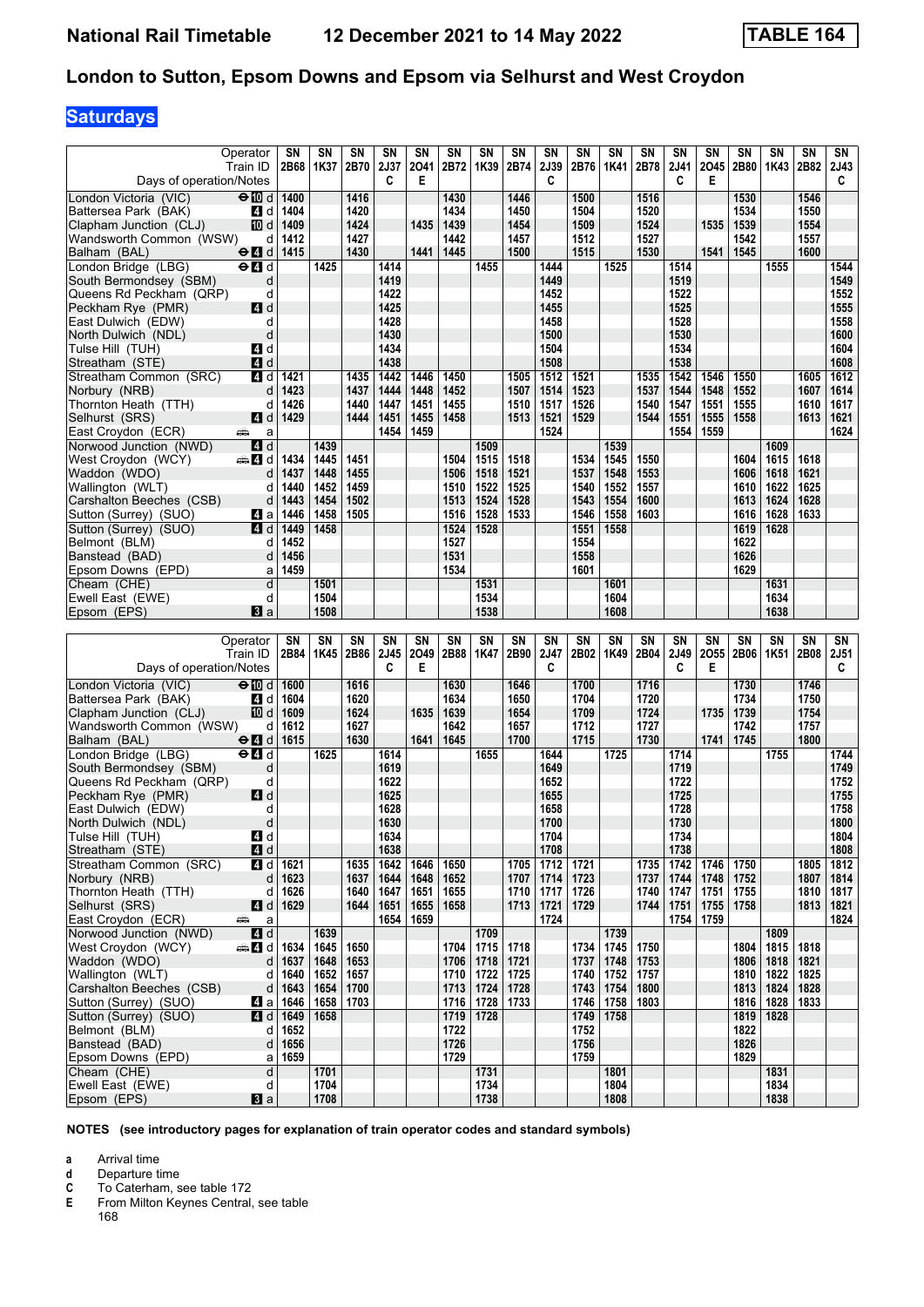### **Saturdays**

|                                                | Operator<br>Train ID      | SN<br>2B10   | SN<br>1K <sub>53</sub> | SN<br>2B12   | SN<br>2J53   | SN<br>2061   | SN<br>2B14   | SN<br>1K55   | SN<br>2B16   | SN<br><b>2J55</b> | SN<br>2B18   | SN<br>1K57 | SΝ<br>2B20   | SN<br>2J57          | SN<br>2065   | SN<br>2B22   | SΝ<br>1K59   | SN<br>2B24   | SN<br><b>2J59</b> |
|------------------------------------------------|---------------------------|--------------|------------------------|--------------|--------------|--------------|--------------|--------------|--------------|-------------------|--------------|------------|--------------|---------------------|--------------|--------------|--------------|--------------|-------------------|
| Days of operation/Notes                        |                           |              |                        |              | C            | Е            |              |              |              | C                 |              |            |              | C                   | E            |              |              |              | C                 |
| London Victoria (VIC)                          | $\Theta$ 10 d             | 1800         |                        | 1816         |              |              | 1830         |              | 1846         |                   | 1900         |            | 1916         |                     |              | 1930         |              | 1946         |                   |
| Battersea Park (BAK)<br>Clapham Junction (CLJ) | ZI d                      | 1804<br>1809 |                        | 1820<br>1824 |              | 1835         | 1834         |              | 1850         |                   | 1904<br>1909 |            | 1920<br>1924 |                     | 1935         | 1934<br>1939 |              | 1950<br>1954 |                   |
| Wandsworth Common (WSW)                        | 100 d∣<br>d               | 1812         |                        | 1827         |              |              | 1839<br>1842 |              | 1854<br>1857 |                   | 1912         |            | 1927         |                     |              | 1942         |              | 1957         |                   |
| Balham (BAL)                                   | $\Theta$ 4 d              | 1815         |                        | 1830         |              | 1841         | 1845         |              | 1900         |                   | 1915         |            | 1930         |                     | 1941         | 1945         |              | 2000         |                   |
| London Bridge (LBG)                            | ⊖ Øl d                    |              | 1825                   |              | 1814         |              |              | 1855         |              | 1844              |              | 1925       |              | 1914                |              |              | 1955         |              | 1944              |
| South Bermondsey (SBM)                         | d                         |              |                        |              | 1819         |              |              |              |              | 1849              |              |            |              | 1919                |              |              |              |              | 1949              |
| Queens Rd Peckham (QRP)                        | d                         |              |                        |              | 1822         |              |              |              |              | 1852              |              |            |              | 1922                |              |              |              |              | 1952              |
| Peckham Rye (PMR)                              | ZI d                      |              |                        |              | 1825         |              |              |              |              | 1855              |              |            |              | 1925                |              |              |              |              | 1955              |
| East Dulwich (EDW)                             | d                         |              |                        |              | 1828         |              |              |              |              | 1858              |              |            |              | 1928                |              |              |              |              | 1958              |
| North Dulwich (NDL)                            | d                         |              |                        |              | 1830         |              |              |              |              | 1900              |              |            |              | 1930                |              |              |              |              | 2000              |
| Tulse Hill (TUH)                               | ZI d                      |              |                        |              | 1834         |              |              |              |              | 1904              |              |            |              | 1934                |              |              |              |              | 2004              |
| Streatham (STE)                                | 4 d                       |              |                        |              | 1838         |              |              |              |              | 1908              |              |            |              | 1938                |              |              |              |              | 2008<br>2012      |
| Streatham Common (SRC)<br>Norbury (NRB)        | <b>4</b> d<br>d           | 1821<br>1823 |                        | 1835<br>1837 | 1842<br>1844 | 1846<br>1848 | 1850<br>1852 |              | 1905<br>1907 | 1912<br>1914      | 1921<br>1923 |            | 1935<br>1937 | 1942<br>1944        | 1946<br>1948 | 1950<br>1952 |              | 2005<br>2007 | 2014              |
| Thornton Heath (TTH)                           | d                         | 1826         |                        | 1840         | 1847         | 1851         | 1855         |              | 1910         | 1917              | 1926         |            | 1940         | 1947                | 1951         | 1955         |              | 2010         | 2017              |
| Selhurst (SRS)                                 | L4 d                      | 1829         |                        | 1844         | 1851         | 1855         | 1858         |              | 1913         | 1921              | 1929         |            | 1944         | 1951                | 1955         | 1958         |              | 2013         | 2021              |
| East Croydon (ECR)                             | پیشته<br>a                |              |                        |              | 1854         | 1859         |              |              |              | 1924              |              |            |              | 1954                | 1959         |              |              |              | 2024              |
| Norwood Junction (NWD)                         | $\overline{4}$ d          |              | 1839                   |              |              |              |              | 1909         |              |                   |              | 1939       |              |                     |              |              | 2009         |              |                   |
| West Crovdon (WCY)                             | dan 4. d                  | 1834         | 1845                   | 1850         |              |              | 1904         | 1915         | 1918         |                   | 1934         | 1945       | 1950         |                     |              | 2004         | 2015         | 2018         |                   |
| Waddon (WDO)                                   | d                         | 1837         | 1848                   | 1853         |              |              | 1906         | 1918         | 1921         |                   | 1937         | 1948       | 1953         |                     |              | 2006         | 2018         | 2021         |                   |
| Wallington (WLT)                               | d                         | 1840         | 1852                   | 1857         |              |              | 1910         | 1922         | 1925         |                   | 1940         | 1952       | 1957         |                     |              | 2010         | 2022         | 2025         |                   |
| Carshalton Beeches (CSB)                       | d                         | 1843         | 1854                   | 1900         |              |              | 1913         | 1924         | 1928         |                   | 1943         | 1954       | 2000         |                     |              | 2013         | 2024         | 2028         |                   |
| Sutton (Surrey) (SUO)                          | M∎a                       | 1846         | 1858                   | 1903         |              |              | 1916         | 1928         | 1933         |                   | 1946         | 1958       | 2003         |                     |              | 2016         | 2028         | 2033         |                   |
| Sutton (Surrey) (SUO)<br>Belmont (BLM)         | 4 d                       | 1849<br>1852 | 1858                   |              |              |              | 1919<br>1922 | 1928         |              |                   | 1949<br>1952 | 1958       |              |                     |              | 2019<br>2022 | 2028         |              |                   |
| Banstead (BAD)                                 | d                         | 1856         |                        |              |              |              | 1926         |              |              |                   | 1956         |            |              |                     |              | 2026         |              |              |                   |
| Epsom Downs (EPD)                              | a                         | 1859         |                        |              |              |              | 1929         |              |              |                   | 1959         |            |              |                     |              | 2029         |              |              |                   |
| Cheam (CHE)                                    | d                         |              | 1901                   |              |              |              |              | 1931         |              |                   |              | 2001       |              |                     |              |              | 2031         |              |                   |
| Ewell East (EWE)                               | d                         |              | 1904                   |              |              |              |              | 1934         |              |                   |              | 2004       |              |                     |              |              | 2034         |              |                   |
| Epsom (EPS)                                    | Bl a                      |              | 1908                   |              |              |              |              | 1938         |              |                   |              | 2008       |              |                     |              |              | 2038         |              |                   |
|                                                |                           |              |                        |              |              |              |              |              |              |                   |              |            |              |                     |              |              |              |              |                   |
|                                                |                           |              |                        |              |              |              |              |              |              |                   |              |            |              |                     |              |              |              |              |                   |
|                                                | Operator                  | SN           | S <sub>N</sub>         | <b>SN</b>    | SN           | SN           | SN           | SN           | SN           | SΝ                | SN           | <b>SN</b>  | SΝ           | SN                  | <b>SN</b>    | SN           | SΝ           | SN           | SN                |
|                                                | Train ID                  | 2B26         | 1K61                   | 2B28         | 2J61         | 2069         | 2B30         | 1K63         | 2B32         | <b>2J63</b>       | 2B34         | 1K65       | 2B36         | 2J65                | 2073         | 2B38         | 1K67         | 2B40         | 2J67              |
| Days of operation/Notes                        |                           |              |                        |              | C            | Е            |              |              |              | C                 |              |            |              | C                   | D            |              |              |              | C                 |
| London Victoria (VIC)                          | $\Theta$ M d              | 2000         |                        | 2016         |              |              | 2030         |              | 2046         |                   | 2100         |            | 2116         |                     |              | 2130         |              | 2146         |                   |
| Battersea Park (BAK)                           | <b>4</b> d                | 2004         |                        | 2020         |              |              | 2034         |              | 2050         |                   | 2104         |            | 2120         |                     |              | 2134         |              | 2150         |                   |
| Clapham Junction (CLJ)                         | 10 d                      | 2009         |                        | 2024         |              | 2035         | 2039         |              | 2054         |                   | 2109         |            | 2124         |                     | 2135         | 2139         |              | 2154         |                   |
| Wandsworth Common (WSW)                        | d                         | 2012         |                        | 2027         |              |              | 2042         |              | 2057         |                   | 2112         |            | 2127         |                     |              | 2142         |              | 2157         |                   |
| Balham (BAL)                                   | $\Theta$ $\blacksquare$ d | 2015         |                        | 2030         |              | 2041         | 2045         |              | 2100         | 2044              | 2115         |            | 2130         |                     | 2141         | 2145         | 2155         | 2200         |                   |
| London Bridge (LBG)<br>South Bermondsey (SBM)  | <b>⊖M</b> d<br>d          |              | 2025                   |              | 2014<br>2019 |              |              | 2055         |              | 2049              |              | 2125       |              | 2114<br>2119        |              |              |              |              | 2144<br>2149      |
| Queens Rd Peckham (QRP)                        | d                         |              |                        |              | 2022         |              |              |              |              | 2052              |              |            |              | 2122                |              |              |              |              | 2152              |
| Peckham Rye (PMR)                              | <b>4</b> d                |              |                        |              | 2025         |              |              |              |              | 2055              |              |            |              | 2125                |              |              |              |              | 2155              |
| East Dulwich (EDW)                             | d                         |              |                        |              | 2028         |              |              |              |              | 2058              |              |            |              | 2128                |              |              |              |              | 2158              |
| North Dulwich (NDL)                            | d                         |              |                        |              | 2030         |              |              |              |              | 2100              |              |            |              | 2130                |              |              |              |              | 2200              |
| Tulse Hill (TUH)                               | 4 d                       |              |                        |              | 2034         |              |              |              |              | 2104              |              |            |              | 2134                |              |              |              |              | 2204              |
| Streatham (STE)                                | 4d                        |              |                        |              | 2038         |              |              |              |              | 2108              |              |            |              | 2138                |              |              |              |              | 2208              |
| Streatham Common (SRC)                         |                           | 4 d 2021     |                        | 2035         | 2042         | 2046         | 2050         |              | 2105         | 2112              | 2121         |            | 2135         | 2142                | 2146         | 2150         |              | 2205         | 2212              |
| Norbury (NRB)                                  | d                         | 2023         |                        | 2037         | 2044         | 2048         | 2052         |              | 2107         | 2114              | 2123         |            | 2137         | 2144                | 2148         | 2152         |              | 2207         | 2214              |
| Thornton Heath (TTH)                           | d                         | 2026         |                        | 2040         | 2047         | 2051         | 2055         |              | 2110         | 2117              | 2126         |            | 2140         | 2147                | 2151         | 2155         |              | 2210         | 2217              |
| Selhurst (SRS)<br>East Croydon (ECR)           | 4 d<br>æ<br>a             | 2029         |                        | 2044         | 2051<br>2054 | 2055<br>2059 | 2058         |              | 2113         | 2121<br>2124      | 2129         |            |              | 2144   2151<br>2154 | 2155<br>2159 | 2158         |              | 2213         | 2221<br>2224      |
| Norwood Junction (NWD)                         | 4d                        |              | 2039                   |              |              |              |              | 2109         |              |                   |              | 2139       |              |                     |              |              | 2209         |              |                   |
| West Croydon (WCY)                             | d d                       | 2034         | 2045                   | 2050         |              |              | 2104         | 2115         | 2118         |                   | 2134         | 2145       | 2150         |                     |              | 2204         | 2215         | 2218         |                   |
| Waddon (WDO)                                   | d                         | 2037         | 2048                   | 2053         |              |              | 2106         | 2118         | 2121         |                   | 2137         | 2148       | 2153         |                     |              | 2206         | 2218         | 2221         |                   |
| Wallington (WLT)                               | d                         | 2040         | 2052                   | 2057         |              |              | 2110         | 2122         | 2125         |                   | 2140         | 2152       | 2157         |                     |              | 2210         | 2222         | 2225         |                   |
| Carshalton Beeches (CSB)                       | d                         | 2043         | 2054                   | 2100         |              |              | 2113         | 2124         | 2128         |                   | 2143         | 2154       | 2200         |                     |              | 2213         | 2224         | 2228         |                   |
| Sutton (Surrey) (SUO)                          | 41 al                     | 2046         | 2058                   | 2103         |              |              | 2116         | 2128         | 2133         |                   | 2146         | 2158       | 2203         |                     |              | 2216         | 2228         | 2233         |                   |
| Sutton (Surrey) (SUO)                          | <b>4</b> d                | 2049         | 2058                   |              |              |              | 2119         | 2128         |              |                   | $2149$ 2158  |            |              |                     |              | 2219         | 2228         |              |                   |
| Belmont (BLM)                                  | d                         | 2052         |                        |              |              |              | 2122         |              |              |                   | 2152         |            |              |                     |              | 2222         |              |              |                   |
| Banstead (BAD)                                 | d<br>a                    | 2056         |                        |              |              |              | 2126         |              |              |                   | 2156         |            |              |                     |              | 2226         |              |              |                   |
| Epsom Downs (EPD)<br>Cheam (CHE)               | d                         | 2059         |                        |              |              |              | 2129         | 2131         |              |                   | 2159         | 2201       |              |                     |              | 2229         | 2231         |              |                   |
| Ewell East (EWE)                               | d                         |              | 2101<br>2104<br>2108   |              |              |              |              | 2134<br>2138 |              |                   |              | 2204       |              |                     |              |              | 2234<br>2238 |              |                   |

**NOTES (see introductory pages for explanation of train operator codes and standard symbols)**

**a** Arrival time<br>**d** Departure t

**d** Departure time<br> **C** To Caterham, s<br> **D** From Watford J To Caterham, see table 172

**D** From Watford Junction, see table 168<br>**E** From Milton Kevnes Central, see table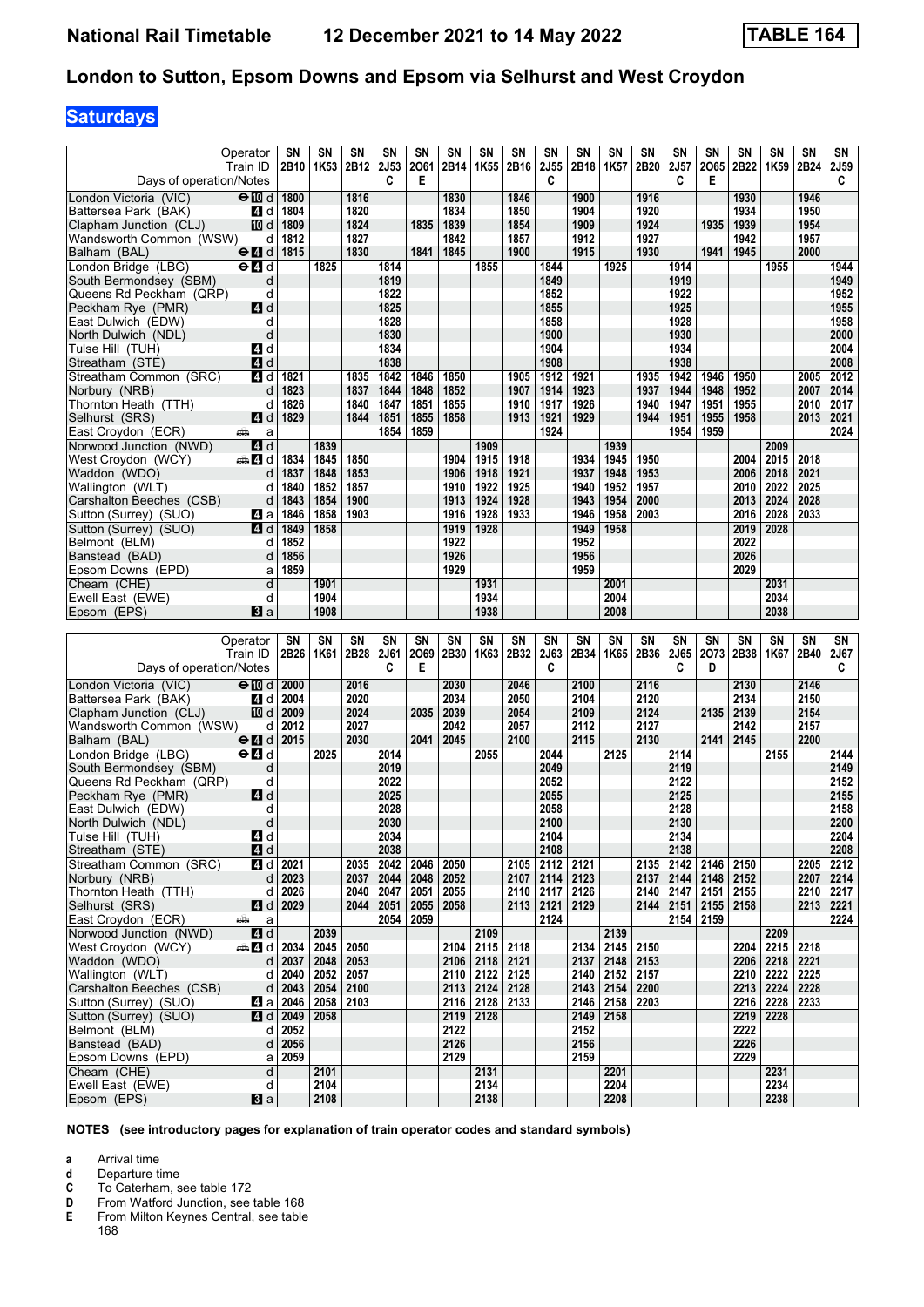# **Saturdays**

| Operator<br>Train ID                                      | SN<br>2B42 | SN<br>1K69 | SN<br>2B44 | SN<br>2J69 | SN<br>2075 | SN<br>2B46 | SN<br><b>1K71</b> | SN<br>2B48 | <b>SN</b><br>2J95 | SN<br>2B50 | SN<br>2B52 | <b>SN</b><br>2J97 | <b>SN</b><br>2B54 | SΝ<br>2J99 | SN<br>2090 | SN<br>2B64 | <b>SN</b><br>2J76 | SN<br>1A80 |
|-----------------------------------------------------------|------------|------------|------------|------------|------------|------------|-------------------|------------|-------------------|------------|------------|-------------------|-------------------|------------|------------|------------|-------------------|------------|
| Days of operation/Notes                                   |            |            |            | C          | D          |            |                   |            |                   |            |            |                   |                   |            |            |            |                   | A          |
| $\Theta$ III d<br>London Victoria (VIC)                   | 2200       |            | 2216       |            |            | 2230       |                   | 2246       |                   | 2300       | 2316       |                   | 2340              |            | 0015       | 0030       |                   | 0108       |
| Battersea Park (BAK)<br>4 d                               | 2204       |            | 2220       |            |            | 2234       |                   | 2250       |                   | 2304       | 2320       |                   | 2344              |            | 0019       | 0034       |                   |            |
| Clapham Junction (CLJ)<br>[10] d                          | 2208       |            | 2224       |            | 2235       | 2239       |                   | 2254       |                   | 2309       | 2324       |                   | 2348              |            | 0023       | 0039       |                   | 0117       |
| Wandsworth Common (WSW)<br>d                              | 2211       |            | 2227       |            |            | 2242       |                   | 2257       |                   | 2312       | 2327       |                   | 2351              |            | 0026       | 0042       |                   |            |
| $\Theta$ <sup><math>\Omega</math></sup> d<br>Balham (BAL) | 2214       |            | 2230       |            | 2241       | 2245       |                   | 2300       |                   | 2315       | 2330       |                   | 2354              |            | 0029       | 0045       |                   |            |
| London Bridge (LBG)<br>$\Theta$ $\blacksquare$ d          |            | 2225       |            | 2214       |            |            | 2255              |            | 2245              |            |            | 2314              |                   | 2355       |            |            | 0025              |            |
| South Bermondsey (SBM)<br>d                               |            |            |            | 2219       |            |            |                   |            | 2249              |            |            | 2319              |                   | 2359       |            |            | 0029              |            |
| Queens Rd Peckham (QRP)<br>d                              |            |            |            | 2222       |            |            |                   |            | 2252              |            |            | 2322              |                   | 0002       |            |            | 0034              |            |
| 4 d<br>Peckham Rye (PMR)                                  |            |            |            | 2225       |            |            |                   |            | 2255              |            |            | 2325              |                   | 0006       |            |            | 0037              |            |
| East Dulwich (EDW)<br>d                                   |            |            |            | 2228       |            |            |                   |            | 2258              |            |            | 2328              |                   | 0009       |            |            | 0041              |            |
| North Dulwich (NDL)<br>d                                  |            |            |            | 2230       |            |            |                   |            | 2300              |            |            | 2330              |                   | 0011       |            |            | 0043              |            |
| Tulse Hill (TUH)<br>4 d                                   |            |            |            | 2234       |            |            |                   |            | 2304              |            |            | 2334              |                   | 0019       |            |            | 0047              |            |
| 4d<br>Streatham (STE)                                     |            |            |            | 2238       |            |            |                   |            | 2310              |            |            | 2338              |                   | 0023       |            |            | 0051              |            |
| 4 d<br>Streatham Common (SRC)                             | 2221       |            | 2235       | 2242       | 2246       | 2250       |                   | 2305       | 2317              | 2320       | 2335       | 2342              | 2359              | 0027       | 0035       | 0052       | 0055              |            |
| Norbury (NRB)<br>d                                        | 2223       |            | 2237       | 2244       | 2248       | 2252       |                   | 2307       | 2319              | 2323       | 2337       | 2344              | 0001              | 0029       | 0037       | 0054       | 0057              |            |
| Thornton Heath (TTH)                                      | 2226       |            | 2240       | 2247       | 2251       | 2255       |                   | 2310       | 2322              | 2326       | 2340       | 2347              | 0004              | 0032       | 0040       | 0057       | 0100              |            |
| Selhurst (SRS)<br><b>4</b> d                              | 2229       |            | 2244       | 2251       | 2255       | 2258       |                   | 2313       | 2325a             | 2329       | 2343       | 2350a             | 0007              | 0035a      | 0043       |            | 0100 0103a        | 0129       |
| East Croydon (ECR)<br>پیش<br>a                            |            |            |            | 2254       | 2259       |            |                   |            |                   |            |            |                   |                   |            | 0047       |            |                   | 0132       |
| 4d<br>Norwood Junction (NWD)                              |            | 2239       |            |            |            |            | 2309              |            |                   |            |            |                   |                   |            |            |            |                   |            |
| de 4 d<br>West Croydon (WCY)                              | 2234       | 2245       | 2250       |            |            | 2304       | 2315              | 2318       |                   | 2334       | 2348       |                   | 0014              |            |            | 0105       |                   |            |
| Waddon (WDO)<br>d                                         | 2237       | 2248       | 2253       |            |            | 2306       | 2318              | 2321       |                   | 2337       | 2351       |                   | 0017              |            |            | 0108       |                   |            |
| Wallington (WLT)                                          | 2240       | 2252       | 2257       |            |            | 2310       | 2322              | 2325       |                   | 2340       | 2355       |                   | 0021              |            |            | 0111       |                   |            |
| Carshalton Beeches (CSB)<br>d                             | 2243       | 2254       | 2300       |            |            | 2313       | 2324              | 2328       |                   | 2343       | 2358       |                   | 0023              |            |            | 0114       |                   |            |
| Sutton (Surrey) (SUO)<br>ZI a                             | 2246       | 2258       | 2303       |            |            | 2316       | 2328              | 2333       |                   | 2346       | 0003       |                   | 0027              |            |            | 0117       |                   |            |
| Sutton (Surrey) (SUO)<br>4 d                              | 2249       | 2258       |            |            |            | 2319       | 2328              |            |                   | 2349       |            |                   |                   |            |            |            |                   |            |
| Belmont (BLM)<br>d                                        | 2252       |            |            |            |            | 2322       |                   |            |                   | 2352       |            |                   |                   |            |            |            |                   |            |
| Banstead (BAD)                                            | 2256       |            |            |            |            | 2326       |                   |            |                   | 2356       |            |                   |                   |            |            |            |                   |            |
| Epsom Downs (EPD)<br>a                                    | 2259       |            |            |            |            | 2329       |                   |            |                   | 2359       |            |                   |                   |            |            |            |                   |            |
| Cheam (CHE)<br>d                                          |            | 2301       |            |            |            |            | 2331              |            |                   |            |            |                   |                   |            |            |            |                   |            |
| Ewell East (EWE)<br>d                                     |            | 2304       |            |            |            |            | 2334              |            |                   |            |            |                   |                   |            |            |            |                   |            |
| $\bf{B}$ a<br>Epsom (EPS)                                 |            | 2308       |            |            |            |            | 2338              |            |                   |            |            |                   |                   |            |            |            |                   |            |

**NOTES (see introductory pages for explanation of train operator codes and standard symbols)**

**a** Arrival time<br>**d** Departure ti

To Brighton, see table 175

**d** Departure time<br> **A** To Brighton, se<br> **C** To Caterham, s<br> **D** From Watford J To Caterham, see table 172

From Watford Junction, see table 168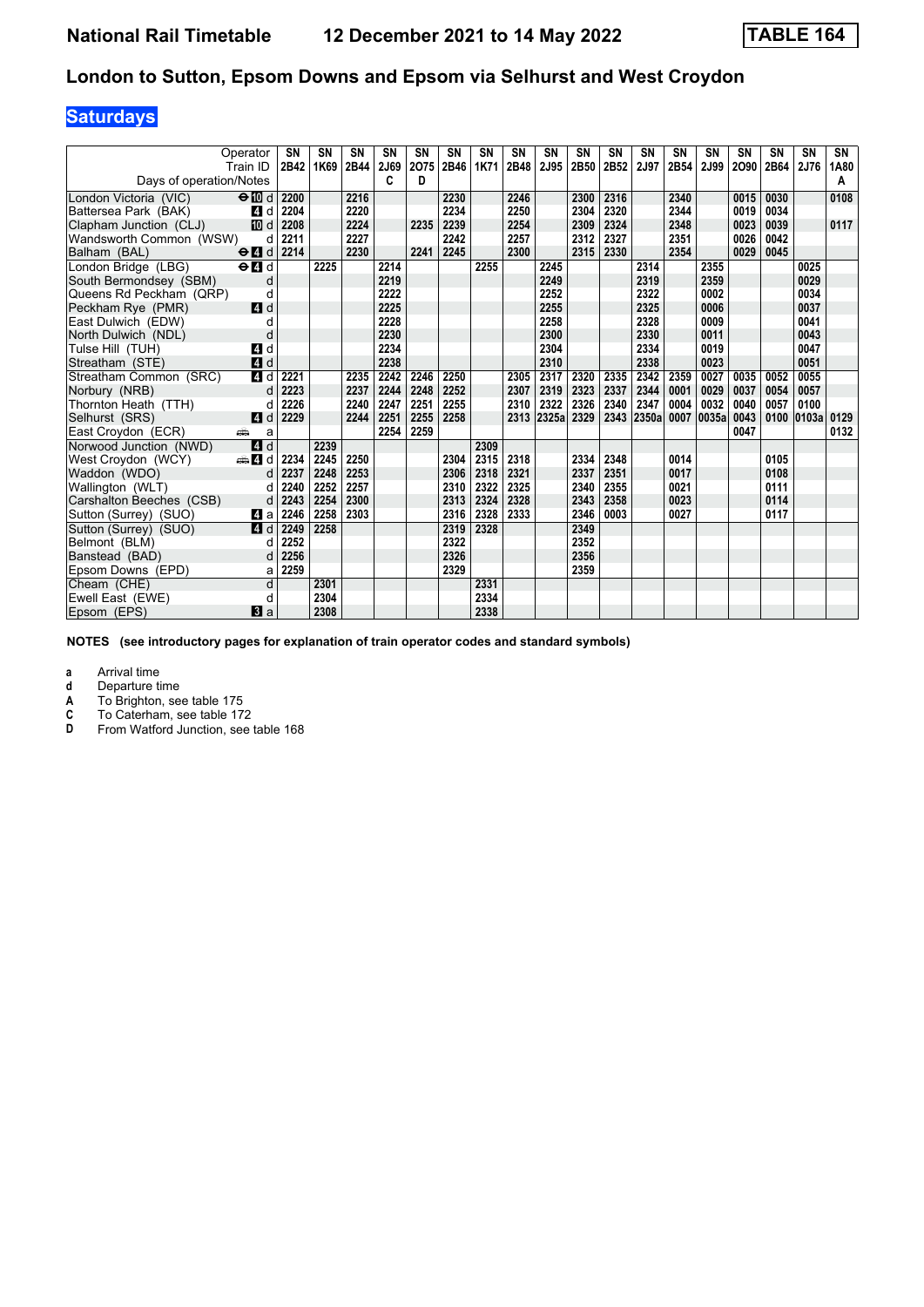# **Sundays**

| Operator<br>Train ID<br>Days of operation/Notes        | SN<br>2B10   | SN<br>1A94<br>A | SN<br>2B14   | SN<br>1B80<br>В | SN<br><b>2J09</b> | SN<br>2B16   | SΝ<br>2B18   | SΝ<br>1A96<br>A | SN<br><b>2J11</b> | SN<br>2B20    | SN<br>2B22   | SN<br>2J13   | SN<br>2B24   | SΝ<br>2B26   | SN<br>2J15   | SN<br>2B28   | SΝ<br>2B30   | SN<br><b>2J17</b> |
|--------------------------------------------------------|--------------|-----------------|--------------|-----------------|-------------------|--------------|--------------|-----------------|-------------------|---------------|--------------|--------------|--------------|--------------|--------------|--------------|--------------|-------------------|
| London Victoria (VIC)<br>$\Theta$ M d                  | 0645         | 0702            | 0715         | 0732            |                   | 0734         | 0745         | 0802            |                   | 0804          | 0816         |              | 0834         | 0846         |              | 0900         | 0916         |                   |
| Battersea Park (BAK)<br>4 d                            | 0649         |                 | 0719         |                 |                   | 0738         | 0750         |                 |                   | 0808          | 0820         |              | 0838         | 0850         |              | 0904         | 0920         |                   |
| 10 d<br>Clapham Junction (CLJ)                         | 0653         | 0710            | 0723         | 0740            |                   | 0743         | 0755         | 0810            |                   | 0814          | 0825         |              | 0843         | 0854         |              | 0909         | 0924         |                   |
| Wandsworth Common (WSW)<br>d                           | 0656         |                 | 0726         |                 |                   | 0746         | 0758         |                 |                   | 0817          | 0828         |              | 0846         | 0857         |              | 0912         | 0927         |                   |
| Balham (BAL)<br>⊖Md                                    | 0700         |                 | 0730         |                 |                   | 0749         | 0801         |                 |                   | 0820          | 0831         |              | 0849         | 0900         |              | 0915         | 0930         |                   |
| London Bridge (LBG)<br><b>⊖ 4</b> d                    |              |                 |              |                 | 0716              |              |              |                 | 0746              |               |              | 0817         |              |              | 0847         |              |              | 0914              |
| South Bermondsey (SBM)<br>d                            |              |                 |              |                 | 0724e             |              |              |                 | 0753c             |               |              | 0824c        |              |              | 0854c        |              |              | 0919              |
| Queens Rd Peckham (QRP)<br>d                           |              |                 |              |                 | 0727              |              |              |                 | 0756              |               |              | 0827         |              |              | 0857         |              |              | 0922              |
| Peckham Rye (PMR)<br><b>4d</b>                         |              |                 |              |                 | 0731              |              |              |                 | 0800              |               |              | 0830         |              |              | 0900         |              |              | 0925              |
| East Dulwich (EDW)<br>d                                |              |                 |              |                 | 0734              |              |              |                 | 0803              |               |              | 0833         |              |              | 0903         |              |              | 0928              |
| North Dulwich (NDL)<br>d                               |              |                 |              |                 | 0737              |              |              |                 | 0806              |               |              | 0835         |              |              | 0905         |              |              | 0930              |
| Tulse Hill (TUH)<br>ZI d                               |              |                 |              |                 | 0743c             |              |              |                 | 0813e             |               |              | 0839         |              |              | 0909         |              |              | 0934              |
| Streatham (STE)<br>ZI d                                |              |                 |              |                 | 0747              |              |              |                 | 0817              |               |              | 0843         |              |              | 0913         |              |              | 0938              |
| Streatham Common (SRC)<br>4 d                          | 0704         |                 | 0735         |                 | 0750              | 0754         | 0805         |                 | 0820              | 0824          | 0835         | 0846         | 0854         | 0905         | 0916         | 0920         | 0935         | 0942              |
| Norbury (NRB)<br>d<br>Thornton Heath (TTH)<br>d        | 0707<br>0710 |                 | 0737<br>0740 |                 | 0752<br>0755      | 0756<br>0759 | 0808<br>0811 |                 | 0822<br>0825      | 0826<br>0829  | 0838<br>0841 | 0849<br>0852 | 0856<br>0859 | 0907<br>0910 | 0919<br>0922 | 0923<br>0926 | 0937<br>0940 | 0944<br>0947      |
| Selhurst (SRS)<br><b>4</b> d                           | 0713         | 0722            | 0743         | 0751            | 0758              | 0802         | 0814         | 0821            | 0828              | 0832          | 0844         | 0856         | 0902         | 0913         | 0925         | 0929         | 0943         | 0952              |
| East Croydon (ECR)<br>پېښ<br>a                         |              | 0726            |              | 0756            | 0801              |              |              | 0826            | 0831              |               |              | 0859         |              |              | 0928         |              |              | 0956              |
| Norwood Junction (NWD)<br>4d                           |              |                 |              |                 |                   |              |              |                 |                   |               |              |              |              |              |              |              |              |                   |
| West Croydon (WCY)<br>d≣ 4. d                          | 0720         |                 | 0750c        |                 |                   | 0807         | 0819         |                 |                   | 0837          | 0849         |              | 0909         | 0920         |              | 0935         | 0950         |                   |
| Waddon (WDO)<br>d                                      | 0722         |                 | 0753         |                 |                   | 0810         | 0822         |                 |                   | 0840          | 0852         |              | 0912         | 0923         |              | 0938         | 0953         |                   |
| Wallington (WLT)<br>d                                  | 0726         |                 | 0757         |                 |                   | 0814         | 0826         |                 |                   | 0843          | 0856         |              | 0915         | 0927         |              | 0942         | 0957         |                   |
| Carshalton Beeches (CSB)<br>d                          | 0729         |                 | 0800         |                 |                   | 0816         | 0829         |                 |                   | 0846          | 0859         |              | 0918         | 0930         |              | 0944         | 1000         |                   |
| Sutton (Surrey) (SUO)<br>41 a                          | 0732         |                 | 0803         |                 |                   | 0820         | 0832         |                 |                   | 0849          | 0902         |              | 0921         | 0933         |              | 0948         | 1003         |                   |
| Sutton (Surrey) (SUO)<br><b>4</b> d                    |              |                 |              |                 |                   | 0821         |              |                 |                   | 0850          |              |              | 0922         |              |              | 0949         |              |                   |
| Belmont (BLM)<br>d                                     |              |                 |              |                 |                   | 0824         |              |                 |                   | 0853          |              |              | 0925         |              |              | 0952         |              |                   |
| Banstead (BAD)<br>d                                    |              |                 |              |                 |                   | 0828         |              |                 |                   | 0857          |              |              | 0929         |              |              | 0956         |              |                   |
| Epsom Downs (EPD)<br>a                                 |              |                 |              |                 |                   | 0831         |              |                 |                   | 0900          |              |              | 0932         |              |              | 0959         |              |                   |
| Cheam (CHE)<br>d                                       |              |                 |              |                 |                   |              |              |                 |                   |               |              |              |              |              |              |              |              |                   |
| Ewell East (EWE)<br>d                                  |              |                 |              |                 |                   |              |              |                 |                   |               |              |              |              |              |              |              |              |                   |
| Epsom (EPS)<br><b>B</b> a                              |              |                 |              |                 |                   |              |              |                 |                   |               |              |              |              |              |              |              |              |                   |
|                                                        |              |                 |              |                 |                   |              |              |                 |                   |               |              |              |              |              |              |              |              |                   |
|                                                        |              |                 |              |                 |                   |              |              |                 |                   |               |              |              |              |              |              |              |              |                   |
| Operator                                               | SΝ           | SΝ              | SN           | SN              | SN                | SN           | SN           | SΝ              | SΝ                | <b>SN</b>     | SN           | SN           | SN           | SN           | SN           | SN           | SN           | SN                |
| Train ID                                               | 2B32         | 2B34            | 2J19         | 2B36            | 2B38              | <b>2J21</b>  | 2B40         | 2B42            | 2J23              | 2B44          | 2B46         | <b>2J25</b>  | 2B48         | 2B50         | 2J27         | 2B52         | 2B54         | 2J29              |
| London Victoria (VIC)<br>$\Theta$ 10 d                 | 0930         | 0946            |              | 1000            | 1016              |              | 1030         | 1046            |                   | 1100          | 1116         |              | 1130         | 1146         |              | 1200         | 1216         |                   |
| Battersea Park (BAK)<br>4 d                            | 0934         | 0950            |              | 1004            | 1020              |              | 1034         | 1050            |                   | 1104          | 1120         |              | 1134         | 1150         |              | 1204         | 1220         |                   |
| Clapham Junction (CLJ)<br>100 d                        | 0939         | 0954            |              | 1009            | 1024              |              | 1039         | 1054            |                   | 1109          | 1124         |              | 1139         | 1154         |              | 1209         | 1224         |                   |
| Wandsworth Common (WSW)<br>d                           | 0942         | 0957            |              | 1012            | 1027              |              | 1042         | 1057            |                   | 1112          | 1127         |              | 1142         | 1157         |              | 1212         | 1227         |                   |
| $\Theta$ 4 d<br>Balham (BAL)                           | 0945         | 1000            |              | 1015            | 1030              |              | 1045         | 1100            |                   | 1115          | 1130         |              | 1145         | 1200         |              | 1215         | 1230         |                   |
| London Bridge (LBG)<br>$\Theta$ $\blacksquare$ d<br>d  |              |                 | 0944<br>0949 |                 |                   | 1014<br>1019 |              |                 | 1044<br>1049      |               |              | 1114<br>1119 |              |              | 1144<br>1149 |              |              | 1214              |
| South Bermondsey (SBM)<br>Queens Rd Peckham (QRP)<br>d |              |                 | 0952         |                 |                   | 1022         |              |                 | 1052              |               |              | 1122         |              |              | 1152         |              |              | 1219<br>1222      |
| Peckham Rye (PMR)<br><b>4</b> d                        |              |                 | 0955         |                 |                   | 1025         |              |                 | 1055              |               |              | 1125         |              |              | 1155         |              |              | 1225              |
| East Dulwich (EDW)<br>d                                |              |                 | 0958         |                 |                   | 1028         |              |                 | 1058              |               |              | 1128         |              |              | 1158         |              |              | 1228              |
| North Dulwich (NDL)<br>d                               |              |                 | 1000         |                 |                   | 1030         |              |                 | 1100              |               |              | 1130         |              |              | 1200         |              |              | 1230              |
| Tulse Hill (TUH)<br>ZI d                               |              |                 | 1004         |                 |                   | 1034         |              |                 | 1104              |               |              | 1134         |              |              | 1204         |              |              | 1234              |
| 4d<br>Streatham (STE)                                  |              |                 | 1008         |                 |                   | 1038         |              |                 | 1108              |               |              | 1138         |              |              | 1208         |              |              | 1238              |
| Streatham Common (SRC)                                 | ZI d 0950    | 1005            | 1012         | 1020            | 1035              | 1042         | 1050         | 1105            | 1112              | 1120          | 1135         | 1142         | 1150         | 1205         | 1212         | 1220         | 1235         | 1242              |
| Norbury (NRB)<br>d                                     | 0952         | 1007            | 1014         | 1022            | 1037              | 1044         | 1052         | 1107            | 1114              | 1122          | 1137         | 1144         | 1152         | 1207         | 1214         | 1222         | 1237         | 1244              |
| Thornton Heath (TTH)<br>d                              | 0955         | 1010            | 1017         | 1025            | 1040              | 1047         | 1055         | 1110            | 1117              | 1125          | 1140         | 1147         | 1155         | 1210         | 1217         | 1225         | 1240         | 1247              |
| Selhurst (SRS)<br>[4] d                                | 0959         | 1013            | 1022         | 1029            | 1043              | 1052         | 1059         | $1113$   1122   |                   | $1129$   1143 |              | 1152         | 1159         | 1213         | 1222         | 1229         | 1243         | 1252              |
| East Croydon (ECR)<br>یشته<br>a                        |              |                 | 1026         |                 |                   | 1056         |              |                 | 1126              |               |              | 1156         |              |              | 1226         |              |              | 1256              |
| Norwood Junction (NWD)<br>$\overline{4d}$              |              |                 |              |                 |                   |              |              |                 |                   |               |              |              |              |              |              |              |              |                   |
| West Croydon (WCY)<br>d d a                            | 1005         | 1020            |              | 1035            | 1050              |              | 1105         | 1120            |                   | 1135          | 1150         |              | 1205         | 1220         |              | 1235         | 1250         |                   |
| Waddon (WDO)<br>d                                      | 1008         | 1023            |              | 1038            | 1053              |              | 1108         | 1123            |                   | 1138          | 1153         |              | 1208         | 1223         |              | 1238         | 1253         |                   |
| Wallington (WLT)<br>d                                  | 1012         | 1027            |              | 1042            | 1057              |              | 1112         | 1127            |                   | 1142          | 1157         |              | 1212         | 1227         |              | 1242         | 1257         |                   |
| Carshalton Beeches (CSB)<br>d                          | 1014         | 1030            |              | 1044            | 1100              |              | 1114         | 1130            |                   | 1144          | 1200         |              | 1214         | 1230         |              | 1244         | 1300         |                   |
| Sutton (Surrey) (SUO)<br>Zlla ∣                        | 1018         | 1033            |              | 1048            | 1103              |              | 1118         | 1133            |                   | 1148          | 1203         |              | 1218         | 1233         |              | 1248         | 1303         |                   |
| 4 d<br>Sutton (Surrey) (SUO)<br>d                      | 1019         |                 |              | 1049<br>1052    |                   |              | 1119<br>1122 |                 |                   | 1149<br>1152  |              |              | 1219<br>1222 |              |              | 1249<br>1252 |              |                   |
| Belmont (BLM)<br>Banstead (BAD)<br>d                   | 1022<br>1026 |                 |              | 1056            |                   |              | 1126         |                 |                   | 1156          |              |              | 1226         |              |              | 1256         |              |                   |
| Epsom Downs (EPD)<br>a                                 | 1029         |                 |              | 1059            |                   |              | 1129         |                 |                   | 1159          |              |              | 1229         |              |              | 1259         |              |                   |
| Cheam (CHE)<br>d                                       |              |                 |              |                 |                   |              |              |                 |                   |               |              |              |              |              |              |              |              |                   |
| Ewell East (EWE)<br>d<br>3a<br>Epsom (EPS)             |              |                 |              |                 |                   |              |              |                 |                   |               |              |              |              |              |              |              |              |                   |

**NOTES (see introductory pages for explanation of train operator codes and standard symbols)**

**a** Arrival time<br>**d** Departure t

**d** Departure time

**c** Arrives 3 minutes earlier

**e** Arrives 4 minutes earlier<br>**A** To Brighton, see table 17

**A** To Brighton, see table 175<br>**B** To Bognor Regis, see table

To Bognor Regis, see table 178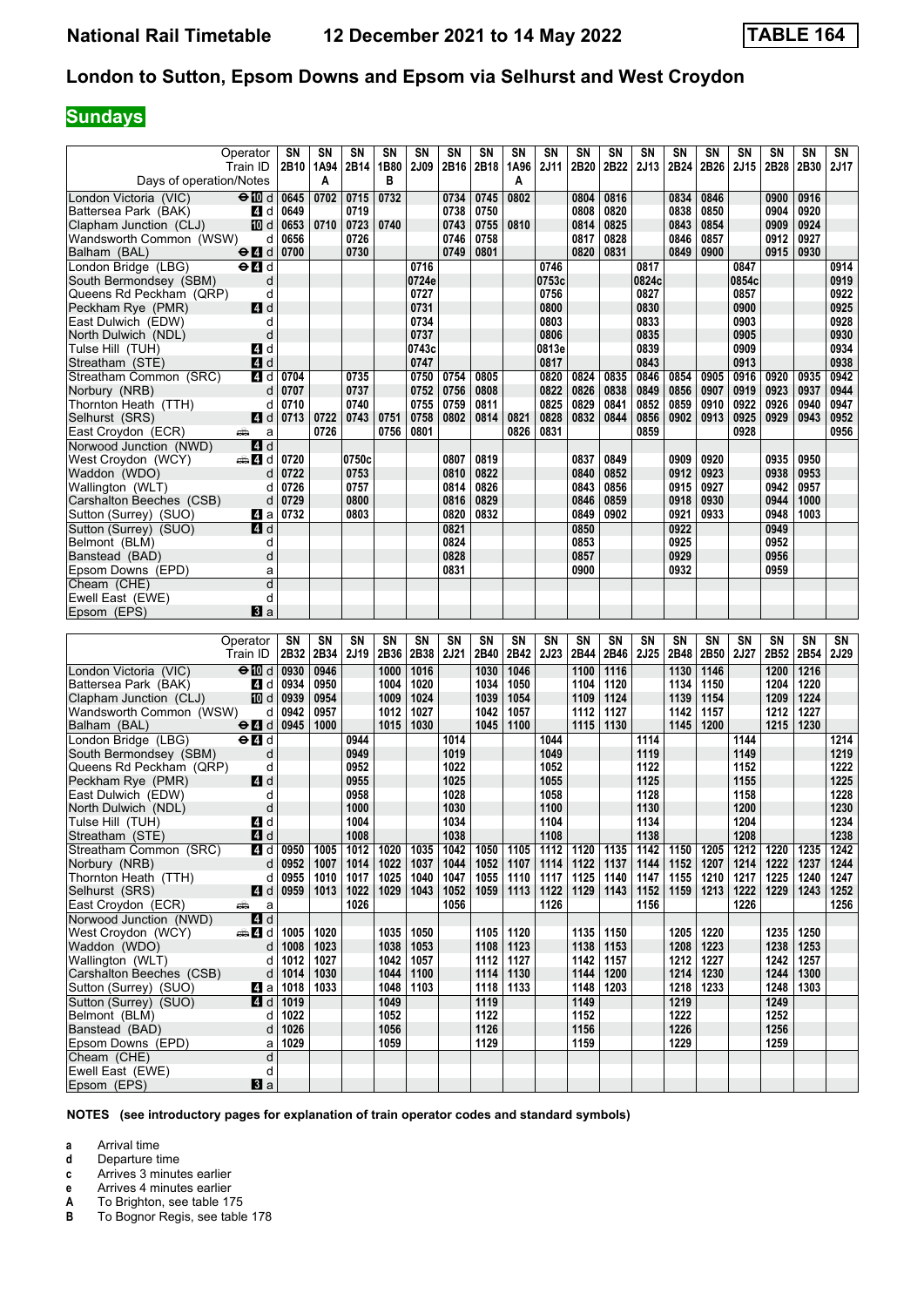# **Sundays**

| Operator                                                       | SN           | SN           | SN           | SN           | SN           | SN           | SN           | SN           | SN           | SN           | SN           | SN           | SN           | SN           | SN                | SΝ           | SN                | SΝ           |
|----------------------------------------------------------------|--------------|--------------|--------------|--------------|--------------|--------------|--------------|--------------|--------------|--------------|--------------|--------------|--------------|--------------|-------------------|--------------|-------------------|--------------|
| Train ID                                                       | 2B56         | 2B58         | <b>2J31</b>  | 2B60         | 2B62         | 2J33         | 2B64         | 2B66         | <b>2J35</b>  | 2B68         | 2B70         | 2J37         | 2B72         | 2B74         | 2J39              | 2B76         | 2B78              | <b>2J41</b>  |
| London Victoria (VIC)<br>$\Theta$ 10 d<br>Battersea Park (BAK) | 1230<br>1234 | 1246<br>1250 |              | 1300<br>1304 | 1316<br>1320 |              | 1330<br>1334 | 1346<br>1350 |              | 1400<br>1404 | 1416<br>1420 |              | 1430<br>1434 | 1446<br>1450 |                   | 1500<br>1504 | 1516<br>1520      |              |
| 4 d<br>100 d<br>Clapham Junction (CLJ)                         | 1239         | 1254         |              | 1309         | 1324         |              | 1339         | 1354         |              | 1409         | 1424         |              | 1439         | 1454         |                   | 1509         | 1524              |              |
| Wandsworth Common (WSW)<br>d                                   | 1242         | 1257         |              | 1312         | 1327         |              | 1342         | 1357         |              | 1412         | 1427         |              | 1442         | 1457         |                   | 1512         | 1527              |              |
| Balham (BAL)<br>$\Theta$ $\blacksquare$ d                      | 1245         | 1300         |              | 1315         | 1330         |              | 1345         | 1400         |              | 1415         | 1430         |              | 1445         | 1500         |                   | 1515         | 1530              |              |
| ⊖ Ø d<br>London Bridge (LBG)                                   |              |              | 1244         |              |              | 1314         |              |              | 1344         |              |              | 1414         |              |              | 1444              |              |                   | 1514         |
| South Bermondsey (SBM)<br>d                                    |              |              | 1249         |              |              | 1319         |              |              | 1349         |              |              | 1419         |              |              | 1449              |              |                   | 1519         |
| Queens Rd Peckham (QRP)<br>d                                   |              |              | 1252         |              |              | 1322         |              |              | 1352         |              |              | 1422         |              |              | 1452              |              |                   | 1522         |
| Peckham Rye (PMR)<br>4 d                                       |              |              | 1255         |              |              | 1325         |              |              | 1355         |              |              | 1425         |              |              | 1455              |              |                   | 1525         |
| East Dulwich (EDW)<br>d                                        |              |              | 1258         |              |              | 1328         |              |              | 1358         |              |              | 1428         |              |              | 1458              |              |                   | 1528         |
| North Dulwich (NDL)<br>d                                       |              |              | 1300         |              |              | 1330         |              |              | 1400         |              |              | 1430         |              |              | 1500              |              |                   | 1530         |
| Tulse Hill (TUH)<br>41 d                                       |              |              | 1304         |              |              | 1334         |              |              | 1404         |              |              | 1434         |              |              | 1504              |              |                   | 1534         |
| 4d<br>Streatham (STE)                                          |              |              | 1308         |              |              | 1338         |              |              | 1408         |              |              | 1438         |              |              | 1508              |              |                   | 1538         |
| Streatham Common (SRC)<br>4 d                                  | 1250         | 1305         | 1312         | 1320         | 1335         | 1342         | 1350         | 1405         | 1412         | 1420         | 1435         | 1442         | 1450         | 1505         | 1512              | 1520         | 1535              | 1542         |
| Norbury (NRB)<br>d<br>d                                        | 1252<br>1255 | 1307<br>1310 | 1314<br>1317 | 1322<br>1325 | 1337<br>1340 | 1344<br>1347 | 1352<br>1355 | 1407<br>1410 | 1414<br>1417 | 1422<br>1425 | 1437<br>1440 | 1444<br>1447 | 1452<br>1455 | 1507<br>1510 | 1514<br>1517      | 1522<br>1525 | 1537<br>1540      | 1544<br>1547 |
| Thornton Heath (TTH)<br>Selhurst (SRS)<br>ZI d                 | 1259         | 1313         | 1322         | 1329         | 1343         | 1352         | 1359         | 1413         | 1422         | 1429         | 1443         | 1452         | 1459         | 1513         | 1522              | 1529         | 1543              | 1552         |
| East Croydon (ECR)<br>æ<br>a                                   |              |              | 1326         |              |              | 1356         |              |              | 1426         |              |              | 1456         |              |              | 1526              |              |                   | 1556         |
| <b>4</b> d<br>Norwood Junction (NWD)                           |              |              |              |              |              |              |              |              |              |              |              |              |              |              |                   |              |                   |              |
| West Croydon (WCY)<br>dan 4. d                                 | 1305         | 1320         |              | 1335         | 1350         |              | 1405         | 1420         |              | 1435         | 1450         |              | 1505         | 1520         |                   | 1535         | 1550              |              |
| Waddon (WDO)<br>d                                              | 1308         | 1323         |              | 1338         | 1353         |              | 1408         | 1423         |              | 1438         | 1453         |              | 1508         | 1523         |                   | 1538         | 1553              |              |
| Wallington (WLT)<br>d                                          | 1312         | 1327         |              | 1342         | 1357         |              | 1412         | 1427         |              | 1442         | 1457         |              | 1512         | 1527         |                   | 1542         | 1557              |              |
| Carshalton Beeches (CSB)<br>d                                  | 1314         | 1330         |              | 1344         | 1400         |              | 1414         | 1430         |              | 1444         | 1500         |              | 1514         | 1530         |                   | 1544         | 1600              |              |
| Sutton (Surrey) (SUO)<br>41 a                                  | 1318         | 1333         |              | 1348         | 1403         |              | 1418         | 1433         |              | 1448         | 1503         |              | 1518         | 1533         |                   | 1548         | 1603              |              |
| Sutton (Surrey) (SUO)<br>4 d                                   | 1319         |              |              | 1349         |              |              | 1419         |              |              | 1449         |              |              | 1519         |              |                   | 1549         |                   |              |
| Belmont (BLM)<br>d                                             | 1322         |              |              | 1352         |              |              | 1422         |              |              | 1452         |              |              | 1522         |              |                   | 1552         |                   |              |
| Banstead (BAD)<br>d                                            | 1326         |              |              | 1356         |              |              | 1426         |              |              | 1456         |              |              | 1526         |              |                   | 1556         |                   |              |
| Epsom Downs (EPD)<br>a                                         | 1329         |              |              | 1359         |              |              | 1429         |              |              | 1459         |              |              | 1529         |              |                   | 1559         |                   |              |
| Cheam (CHE)<br>d                                               |              |              |              |              |              |              |              |              |              |              |              |              |              |              |                   |              |                   |              |
| Ewell East (EWE)<br>d<br>Epsom (EPS)<br>BI a                   |              |              |              |              |              |              |              |              |              |              |              |              |              |              |                   |              |                   |              |
|                                                                |              |              |              |              |              |              |              |              |              |              |              |              |              |              |                   |              |                   |              |
|                                                                |              |              |              |              |              |              |              |              |              |              |              |              |              |              |                   |              |                   |              |
|                                                                |              |              |              |              |              |              |              |              |              |              |              |              |              |              |                   |              |                   |              |
| Operator<br>Train ID                                           | SN<br>2B80   | SN<br>2B82   | SN<br>2J43   | SN<br>2B84   | SN<br>2B86   | SN<br>2J45   | SN<br>2B88   | SN<br>2B90   | SN<br>2J47   | SN<br>2B02   | SN<br>2B04   | SΝ<br>2J49   | SN<br>2B06   | SN<br>2B08   | SN<br><b>2J51</b> | SΝ<br>2B10   | <b>SN</b><br>2B12 | SN<br>2J53   |
|                                                                |              |              |              |              |              |              |              |              |              |              |              |              |              |              |                   |              |                   |              |
| London Victoria (VIC)<br>⊖n d<br>4<br>d                        | 1530<br>1534 | 1546<br>1550 |              | 1600<br>1604 | 1616<br>1620 |              | 1630         | 1646<br>1650 |              | 1700<br>1704 | 1716<br>1720 |              | 1730<br>1734 | 1746<br>1750 |                   | 1800<br>1804 | 1816<br>1820      |              |
| Battersea Park (BAK)<br>10 d<br>Clapham Junction (CLJ)         | 1539         | 1554         |              | 1609         | 1624         |              | 1634<br>1639 | 1654         |              | 1709         | 1724         |              | 1739         | 1754         |                   | 1809         | 1824              |              |
| Wandsworth Common (WSW)<br>d                                   | 1542         | 1557         |              | 1612         | 1627         |              | 1642         | 1657         |              | 1712         | 1727         |              | 1742         | 1757         |                   | 1812         | 1827              |              |
| Balham (BAL)<br>⊖Md                                            | 1545         | 1600         |              | 1615         | 1630         |              | 1645         | 1700         |              | 1715         | 1730         |              | 1745         | 1800         |                   | 1815         | 1830              |              |
| London Bridge (LBG)<br>⊖ Ø d                                   |              |              | 1544         |              |              | 1614         |              |              | 1644         |              |              | 1714         |              |              | 1744              |              |                   | 1814         |
| South Bermondsey (SBM)<br>d                                    |              |              | 1549         |              |              | 1619         |              |              | 1649         |              |              | 1719         |              |              | 1749              |              |                   | 1819         |
| Queens Rd Peckham (QRP)<br>d                                   |              |              | 1552         |              |              | 1622         |              |              | 1652         |              |              | 1722         |              |              | 1752              |              |                   | 1822         |
| Peckham Rye (PMR)<br>4 d                                       |              |              | 1555         |              |              | 1625         |              |              | 1655         |              |              | 1725         |              |              | 1755              |              |                   | 1825         |
| East Dulwich (EDW)<br>d                                        |              |              | 1558         |              |              | 1628         |              |              | 1658         |              |              | 1728         |              |              | 1758              |              |                   | 1828         |
| North Dulwich (NDL)<br>d                                       |              |              | 1600         |              |              | 1630         |              |              | 1700         |              |              | 1730         |              |              | 1800              |              |                   | 1830         |
| Tulse Hill (TUH)<br>ZI d                                       |              |              | 1604         |              |              | 1634         |              |              | 1704         |              |              | 1734         |              |              | 1804              |              |                   | 1834         |
| 4 d<br>Streatham (STE)                                         |              |              | 1608         |              |              | 1638         |              |              | 1708<br>1712 |              |              | 1738<br>1742 |              |              | 1808              |              |                   | 1838         |
| Streatham Common (SRC)<br>4 d l<br>d                           | 1550<br>1552 | 1605<br>1607 | 1612<br>1614 | 1620<br>1622 | 1635<br>1637 | 1642<br>1644 | 1650<br>1652 | 1705<br>1707 | 1714         | 1720<br>1722 | 1735<br>1737 | 1744         | 1750<br>1752 | 1805<br>1807 | 1812<br>1814      | 1820<br>1822 | 1835<br>1837      | 1842<br>1844 |
| Norbury (NRB)<br>Thornton Heath (TTH)<br>d                     | 1555         | 1610         | 1617         | 1625         | 1640         | 1647         | 1655         | 1710         | 1717         | 1725         | 1740         | 1747         | 1755         | 1810         | 1817              | 1825         | 1840              | 1847         |
| Selhurst (SRS)<br><b>4</b> d                                   | 1559         | 1613         | 1622         | 1629         | 1643         | 1652         | 1659         | 1713         | 1722         | 1729         | 1743         | 1752         | 1759         | 1813         | 1822              | 1829         | 1843              | 1852         |
| East Croydon (ECR)<br>æ<br>a                                   |              |              | 1626         |              |              | 1656         |              |              | 1726         |              |              | 1756         |              |              | 1826              |              |                   | 1856         |
| Norwood Junction (NWD)<br>4d                                   |              |              |              |              |              |              |              |              |              |              |              |              |              |              |                   |              |                   |              |
| West Croydon (WCY)<br>d ∰                                      | 1605         | 1620         |              | 1635         | 1650         |              | 1705         | 1720         |              | 1735         | 1750         |              | 1805         | 1820         |                   | 1835         | 1850              |              |
| Waddon (WDO)<br>d                                              | 1608         | 1623         |              | 1638         | 1653         |              | 1708         | 1723         |              | 1738         | 1753         |              | 1808         | 1823         |                   | 1838         | 1853              |              |
| Wallington (WLT)<br>d                                          | 1612         | 1627         |              | 1642         | 1657         |              | 1712         | 1727         |              | 1742         | 1757         |              | 1812         | 1827         |                   | 1842         | 1857              |              |
| Carshalton Beeches (CSB)<br>d                                  | 1614         | 1630         |              | 1644         | 1700         |              | 1714         | 1730         |              | 1744         | 1800         |              | 1814         | 1830         |                   | 1844         | 1900              |              |
| Sutton (Surrey) (SUO)<br>41 a                                  | 1618         | 1633         |              | 1648         | 1703         |              | 1718         | 1733         |              | 1748         | 1803         |              | 1818         | 1833         |                   | 1848         | 1903              |              |
| Sutton (Surrey) (SUO)<br>4 d                                   | 1619         |              |              | 1649         |              |              | 1719         |              |              | 1749         |              |              | 1819         |              |                   | 1849         |                   |              |
| Belmont (BLM)<br>d<br>Banstead (BAD)<br>d                      | 1622<br>1626 |              |              | 1652<br>1656 |              |              | 1722<br>1726 |              |              | 1752<br>1756 |              |              | 1822<br>1826 |              |                   | 1852         |                   |              |
| Epsom Downs (EPD)<br>a                                         | 1629         |              |              | 1659         |              |              | 1729         |              |              | 1759         |              |              | 1829         |              |                   | 1856<br>1859 |                   |              |
| d<br>Cheam (CHE)                                               |              |              |              |              |              |              |              |              |              |              |              |              |              |              |                   |              |                   |              |
| Ewell East (EWE)<br>d                                          |              |              |              |              |              |              |              |              |              |              |              |              |              |              |                   |              |                   |              |

**NOTES (see introductory pages for explanation of train operator codes and standard symbols)**

**a** Arrival time<br>**d** Departure t

**d** Departure time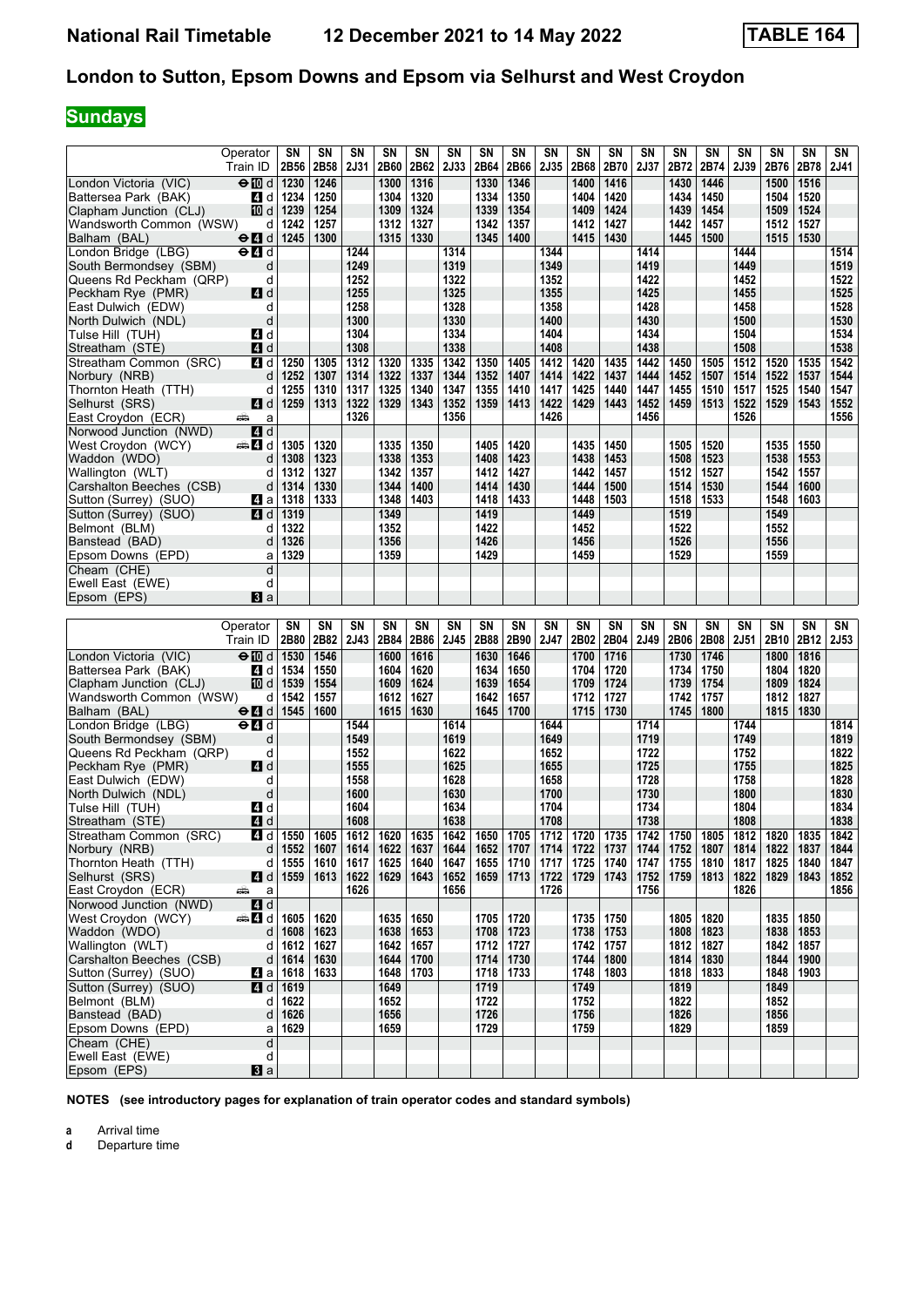### **Sundays**

| 2B16<br><b>2J55</b><br>2B18<br>2B20<br>2J57<br>2B22<br>2B24<br><b>2J59</b><br>2B26<br>2B28<br>2J61<br>2B30<br>2B32<br>2J63<br>2B34<br>2B36<br>2J65<br>Train ID<br>2B14<br>London Victoria (VIC)<br>$\Theta$ $\blacksquare$ d<br>2116<br>1830<br>1846<br>1900<br>1916<br>1930<br>1946<br>2000<br>2016<br>2030<br>2046<br>2100<br>Battersea Park (BAK)<br>1834<br>1850<br>1904<br>1920<br>1934<br>1950<br>2004<br>2020<br>2034<br>2050<br>2104<br>2120<br>4 d<br>2039<br>Clapham Junction (CLJ)<br>10 d<br>1839<br>1854<br>1909<br>1924<br>1939<br>1954<br>2009<br>2024<br>2054<br>2109<br>2124<br>Wandsworth Common (WSW)<br>1842<br>1857<br>1912<br>1927<br>1942<br>1957<br>2012<br>2027<br>2042<br>2057<br>2112<br>2127<br>d<br>1900<br>1915<br>1930<br>1945<br>2000<br>2015<br>2030<br>2045<br>2100<br>2115<br>2130<br>Balham (BAL)<br>⊖Md<br>1845<br>⊖ Ø d<br>London Bridge (LBG)<br>1844<br>1914<br>1944<br>2014<br>2044<br>2114<br>1919<br>1949<br>2019<br>2049<br>2119<br>South Bermondsey (SBM)<br>1849<br>d<br>1852<br>1922<br>1952<br>2022<br>2052<br>2122<br>Queens Rd Peckham (QRP)<br>d<br>2125<br>1855<br>1925<br>1955<br>2025<br>2055<br>Peckham Rye (PMR)<br><b>4</b> d<br>1858<br>1928<br>1958<br>2028<br>2058<br>2128<br>East Dulwich (EDW)<br>d<br>2000<br>2030<br>2130<br>d<br>1900<br>1930<br>2100<br>North Dulwich (NDL)<br>2034<br>2134<br>1904<br>1934<br>2004<br>2104<br>4 d<br>Tulse Hill (TUH)<br>2008<br>2038<br>2108<br>2138<br>4 d<br>1908<br>1938<br>Streatham (STE)<br>2142<br>Streatham Common (SRC)<br>4 d<br>1905<br>1912<br>1942<br>1950<br>2005<br>2012<br>2020<br>2035<br>2042<br>2105<br>2112<br>2120<br>2135<br>1850<br>1920<br>1935<br>2050<br>1852<br>1907<br>1914<br>1922<br>1937<br>1944<br>1952<br>2014<br>2022<br>2044<br>2052<br>2144<br>Norbury (NRB)<br>2007<br>2037<br>2107<br>2114<br>2122<br>2137<br>d<br>Thornton Heath (TTH)<br>1855<br>1910<br>1917<br>1925<br>1940<br>1947<br>1955<br>2010<br>2017<br>2025<br>2040<br>2047<br>2055<br>2117<br>2125<br>2140<br>2147<br>2110<br>d<br>1859<br>1913<br>1922<br>1929<br>1943<br>1952<br>1959<br>2013<br>2022<br>2029<br>2043<br>2052<br>2059<br>2113<br>2122<br>2129<br>2143<br>2152<br>Selhurst (SRS)<br><b>4</b> d<br>1926<br>1956<br>2026<br>2056<br>2126<br>2156<br>East Croydon (ECR)<br>æ<br>a<br>4d<br>Norwood Junction (NWD)<br>West Croydon (WCY)<br>1905<br>1920<br>1935<br>1950<br>2005<br>2020<br>2035<br>2050<br>2105<br>2120<br>2135<br>2150<br>dan 4. d<br>1923<br>1953<br>2008<br>2023<br>2038<br>2053<br>2108<br>2123<br>2153<br>Waddon (WDO)<br>1908<br>1938<br>2138<br>d<br>Wallington (WLT)<br>2027<br>2042<br>2112<br>2142<br>2157<br>1912<br>1927<br>1942<br>1957<br>2012<br>2057<br>2127<br>d<br>1914<br>1930<br>2000<br>2014<br>2030<br>2044<br>2100<br>2114<br>2130<br>2144<br>2200<br>Carshalton Beeches (CSB)<br>1944<br>d<br>1918<br>1933<br>1948<br>2003<br>2018<br>2033<br>2048<br>2103<br>2118<br>2133<br>2148<br>2203<br>Sutton (Surrey) (SUO)<br>4 a<br>1919<br>2049<br>2119<br>2149<br>Sutton (Surrey) (SUO)<br><b>4d</b><br>1949<br>2019<br>2052<br>1922<br>1952<br>2022<br>2122<br>2152<br>Belmont (BLM)<br>d<br>1926<br>2056<br>2126<br>2156<br>Banstead (BAD)<br>1956<br>2026<br>d<br>1929<br>1959<br>2029<br>2059<br>2129<br>2159<br>Epsom Downs (EPD)<br>a<br>Cheam (CHE)<br>d<br>Ewell East (EWE)<br>d<br>Epsom (EPS)<br><b>B</b> a<br>SN<br>SN<br>SN<br>SN<br>SN<br>SN<br>SN<br>SN<br>SN<br>SN<br>SN<br>SN<br>SN<br>SΝ<br>SΝ<br>SN<br>Operator<br>2J67<br>Train ID<br>2B38<br>2B40<br>2B42<br>2B44<br>2J69<br>2B46<br>2B48<br>2J71<br>2B50<br>2B52<br>1A98<br>2J73<br>2B54<br>2B56<br>2090<br>Days of operation/Notes<br>A<br>London Victoria (VIC)<br>2216<br>2332<br>⊖n di<br>2130<br>2146<br>2202<br>2232<br>2246<br>2302<br>2316<br>2334<br>2346<br>0012<br>2220<br>2338<br>Battersea Park (BAK)<br>2134<br>2150<br>2206<br>2236<br>2250<br>2306<br>2320<br>2350<br>0016<br>4 d<br>2154<br>2210<br>2224<br>2240<br>2254<br>2324<br>2339<br>2343<br>2355<br>0020<br>Clapham Junction (CLJ)<br>10 d  <br>2139<br>2313c<br>2213<br>2227<br>2243<br>2316<br>2327<br>2346<br>2358<br>0023<br>Wandsworth Common (WSW)<br>2142<br>2157<br>2257<br>d<br>2319<br>2145<br>2200<br>2216<br>2231<br>2246<br>2300<br>2331<br>2349<br>0002<br>0026<br>Balham (BAL)<br>$\Theta$ $\blacksquare$ d<br>London Bridge (LBG)<br><b>⊖M</b> d<br>2144<br>2214<br>2244<br>2317<br>2149<br>2219<br>2249<br>2323<br>South Bermondsey (SBM)<br>d<br>2152<br>2222<br>2252<br>2327<br>Queens Rd Peckham (QRP)<br>d<br><b>4</b> d<br>2155<br>2225<br>2255<br>2330<br>Peckham Rye (PMR)<br>2158<br>2228<br>2258<br>2334<br>East Dulwich (EDW)<br>d<br>2337<br>2200<br>2230<br>2300<br>North Dulwich (NDL)<br>d<br>2204<br>2234<br>2304<br>2343с<br>Tulse Hill (TUH)<br>4 d<br>2208<br>2238<br>2347<br>14 I<br>d<br>2308<br>Streatham (STE)<br>2312<br>2336<br>Streatham Common (SRC)<br>4 d 2150<br>2205<br>2212<br>2224<br>2235<br>2242<br>2251<br>2307<br>2324<br>2353<br>0006<br>0031<br>2350<br>2214<br>2244<br>2326<br>2356<br>0009<br>Norbury (NRB)<br>2152<br>2207<br>2227<br>2238<br>2253<br>2309<br>2314<br>2338<br>2352<br>0033<br>d<br>Thornton Heath (TTH)<br>2217<br>$d$ 2155<br>2210<br>2230<br>2241<br>2247<br>2256<br>2312<br>2317<br>2329<br>2359<br>0036<br>2341<br>2355<br>0012<br>2213<br>2222<br>2234<br>Selhurst (SRS)<br>2159<br>2243<br>2252<br>2300<br>2315<br>2322 2332a 2344<br>2351<br>2359<br> 0001a 0014a 0039<br>4 d  <br>2226<br>2356<br>2256<br>2326<br>0004<br>0043<br>æ<br>a<br>Norwood Junction (NWD)<br>$\overline{4}$ d<br>West Croydon (WCY)<br>d d a<br>2205<br>2220<br>2249<br>2322<br>2349<br>2240<br>2305<br>Waddon (WDO)<br>2208<br>2223<br>2252<br>2324<br>2242<br>2307<br>2352<br>d<br>Wallington (WLT)<br>2212<br>2227<br>2246<br>2256<br>2311<br>2328<br>2356<br>d<br>Carshalton Beeches (CSB)<br>2214<br>2230<br>2258<br>2331<br>2358<br>2249<br>2314<br>d<br>2218<br>2233<br>2252<br>2302<br>2317<br>2334<br>0002<br>Sutton (Surrey) (SUO)<br>41 a l<br>2219<br>Sutton (Surrey) (SUO)<br> 4 d <br>Belmont (BLM)<br>2222<br>d<br>Banstead (BAD)<br>2226<br>d<br>Epsom Downs (EPD)<br>2229<br>a<br>Cheam (CHE)<br>d<br>Ewell East (EWE)<br>d<br>a<br>Epsom (EPS) | Operator           | SN | SN | SN | SΝ | SN | SN | SN | SN | SN | SN | SN | SN | SΝ | SΝ | SN | SN | SN | SN |
|------------------------------------------------------------------------------------------------------------------------------------------------------------------------------------------------------------------------------------------------------------------------------------------------------------------------------------------------------------------------------------------------------------------------------------------------------------------------------------------------------------------------------------------------------------------------------------------------------------------------------------------------------------------------------------------------------------------------------------------------------------------------------------------------------------------------------------------------------------------------------------------------------------------------------------------------------------------------------------------------------------------------------------------------------------------------------------------------------------------------------------------------------------------------------------------------------------------------------------------------------------------------------------------------------------------------------------------------------------------------------------------------------------------------------------------------------------------------------------------------------------------------------------------------------------------------------------------------------------------------------------------------------------------------------------------------------------------------------------------------------------------------------------------------------------------------------------------------------------------------------------------------------------------------------------------------------------------------------------------------------------------------------------------------------------------------------------------------------------------------------------------------------------------------------------------------------------------------------------------------------------------------------------------------------------------------------------------------------------------------------------------------------------------------------------------------------------------------------------------------------------------------------------------------------------------------------------------------------------------------------------------------------------------------------------------------------------------------------------------------------------------------------------------------------------------------------------------------------------------------------------------------------------------------------------------------------------------------------------------------------------------------------------------------------------------------------------------------------------------------------------------------------------------------------------------------------------------------------------------------------------------------------------------------------------------------------------------------------------------------------------------------------------------------------------------------------------------------------------------------------------------------------------------------------------------------------------------------------------------------------------------------------------------------------------------------------------------------------------------------------------------------------------------------------------------------------------------------------------------------------------------------------------------------------------------------------------------------------------------------------------------------------------------------------------------------------------------------------------------------------------------------------------------------------------------------------------------------------------------------------------------------------------------------------------------------------------------------------------------------------------------------------------------------------------------------------------------------------------------------------------------------------------------------------------------------------------------------------------------------------------------------------------------------------------------------------------------------------------------------------------------------------------------------------------------------------------------------------------------------------------------------------------------------------------------------------------------------------------------------------------------------------------------------------------------------------------------------------------------------------------------------------------------------------------------------------------------------------------------------------------------------------------------------------------------------------------------------------------------------------------------------------------------------------------------------------------------------------------------------------------------------------------------------------------------------------------------------------------------------------------------------------------------------------------------------------------------------------------------------------------------------------------------------------------------------------------------------------------------------------------------------------------------------------------------------------------------------------------------------------------------------------------------------------------------------------------------------------------------------------------------------------------------------------------------------------------------------------------|--------------------|----|----|----|----|----|----|----|----|----|----|----|----|----|----|----|----|----|----|
|                                                                                                                                                                                                                                                                                                                                                                                                                                                                                                                                                                                                                                                                                                                                                                                                                                                                                                                                                                                                                                                                                                                                                                                                                                                                                                                                                                                                                                                                                                                                                                                                                                                                                                                                                                                                                                                                                                                                                                                                                                                                                                                                                                                                                                                                                                                                                                                                                                                                                                                                                                                                                                                                                                                                                                                                                                                                                                                                                                                                                                                                                                                                                                                                                                                                                                                                                                                                                                                                                                                                                                                                                                                                                                                                                                                                                                                                                                                                                                                                                                                                                                                                                                                                                                                                                                                                                                                                                                                                                                                                                                                                                                                                                                                                                                                                                                                                                                                                                                                                                                                                                                                                                                                                                                                                                                                                                                                                                                                                                                                                                                                                                                                                                                                                                                                                                                                                                                                                                                                                                                                                                                                                                                                                                                    |                    |    |    |    |    |    |    |    |    |    |    |    |    |    |    |    |    |    |    |
|                                                                                                                                                                                                                                                                                                                                                                                                                                                                                                                                                                                                                                                                                                                                                                                                                                                                                                                                                                                                                                                                                                                                                                                                                                                                                                                                                                                                                                                                                                                                                                                                                                                                                                                                                                                                                                                                                                                                                                                                                                                                                                                                                                                                                                                                                                                                                                                                                                                                                                                                                                                                                                                                                                                                                                                                                                                                                                                                                                                                                                                                                                                                                                                                                                                                                                                                                                                                                                                                                                                                                                                                                                                                                                                                                                                                                                                                                                                                                                                                                                                                                                                                                                                                                                                                                                                                                                                                                                                                                                                                                                                                                                                                                                                                                                                                                                                                                                                                                                                                                                                                                                                                                                                                                                                                                                                                                                                                                                                                                                                                                                                                                                                                                                                                                                                                                                                                                                                                                                                                                                                                                                                                                                                                                                    |                    |    |    |    |    |    |    |    |    |    |    |    |    |    |    |    |    |    |    |
|                                                                                                                                                                                                                                                                                                                                                                                                                                                                                                                                                                                                                                                                                                                                                                                                                                                                                                                                                                                                                                                                                                                                                                                                                                                                                                                                                                                                                                                                                                                                                                                                                                                                                                                                                                                                                                                                                                                                                                                                                                                                                                                                                                                                                                                                                                                                                                                                                                                                                                                                                                                                                                                                                                                                                                                                                                                                                                                                                                                                                                                                                                                                                                                                                                                                                                                                                                                                                                                                                                                                                                                                                                                                                                                                                                                                                                                                                                                                                                                                                                                                                                                                                                                                                                                                                                                                                                                                                                                                                                                                                                                                                                                                                                                                                                                                                                                                                                                                                                                                                                                                                                                                                                                                                                                                                                                                                                                                                                                                                                                                                                                                                                                                                                                                                                                                                                                                                                                                                                                                                                                                                                                                                                                                                                    |                    |    |    |    |    |    |    |    |    |    |    |    |    |    |    |    |    |    |    |
|                                                                                                                                                                                                                                                                                                                                                                                                                                                                                                                                                                                                                                                                                                                                                                                                                                                                                                                                                                                                                                                                                                                                                                                                                                                                                                                                                                                                                                                                                                                                                                                                                                                                                                                                                                                                                                                                                                                                                                                                                                                                                                                                                                                                                                                                                                                                                                                                                                                                                                                                                                                                                                                                                                                                                                                                                                                                                                                                                                                                                                                                                                                                                                                                                                                                                                                                                                                                                                                                                                                                                                                                                                                                                                                                                                                                                                                                                                                                                                                                                                                                                                                                                                                                                                                                                                                                                                                                                                                                                                                                                                                                                                                                                                                                                                                                                                                                                                                                                                                                                                                                                                                                                                                                                                                                                                                                                                                                                                                                                                                                                                                                                                                                                                                                                                                                                                                                                                                                                                                                                                                                                                                                                                                                                                    |                    |    |    |    |    |    |    |    |    |    |    |    |    |    |    |    |    |    |    |
|                                                                                                                                                                                                                                                                                                                                                                                                                                                                                                                                                                                                                                                                                                                                                                                                                                                                                                                                                                                                                                                                                                                                                                                                                                                                                                                                                                                                                                                                                                                                                                                                                                                                                                                                                                                                                                                                                                                                                                                                                                                                                                                                                                                                                                                                                                                                                                                                                                                                                                                                                                                                                                                                                                                                                                                                                                                                                                                                                                                                                                                                                                                                                                                                                                                                                                                                                                                                                                                                                                                                                                                                                                                                                                                                                                                                                                                                                                                                                                                                                                                                                                                                                                                                                                                                                                                                                                                                                                                                                                                                                                                                                                                                                                                                                                                                                                                                                                                                                                                                                                                                                                                                                                                                                                                                                                                                                                                                                                                                                                                                                                                                                                                                                                                                                                                                                                                                                                                                                                                                                                                                                                                                                                                                                                    |                    |    |    |    |    |    |    |    |    |    |    |    |    |    |    |    |    |    |    |
|                                                                                                                                                                                                                                                                                                                                                                                                                                                                                                                                                                                                                                                                                                                                                                                                                                                                                                                                                                                                                                                                                                                                                                                                                                                                                                                                                                                                                                                                                                                                                                                                                                                                                                                                                                                                                                                                                                                                                                                                                                                                                                                                                                                                                                                                                                                                                                                                                                                                                                                                                                                                                                                                                                                                                                                                                                                                                                                                                                                                                                                                                                                                                                                                                                                                                                                                                                                                                                                                                                                                                                                                                                                                                                                                                                                                                                                                                                                                                                                                                                                                                                                                                                                                                                                                                                                                                                                                                                                                                                                                                                                                                                                                                                                                                                                                                                                                                                                                                                                                                                                                                                                                                                                                                                                                                                                                                                                                                                                                                                                                                                                                                                                                                                                                                                                                                                                                                                                                                                                                                                                                                                                                                                                                                                    |                    |    |    |    |    |    |    |    |    |    |    |    |    |    |    |    |    |    |    |
|                                                                                                                                                                                                                                                                                                                                                                                                                                                                                                                                                                                                                                                                                                                                                                                                                                                                                                                                                                                                                                                                                                                                                                                                                                                                                                                                                                                                                                                                                                                                                                                                                                                                                                                                                                                                                                                                                                                                                                                                                                                                                                                                                                                                                                                                                                                                                                                                                                                                                                                                                                                                                                                                                                                                                                                                                                                                                                                                                                                                                                                                                                                                                                                                                                                                                                                                                                                                                                                                                                                                                                                                                                                                                                                                                                                                                                                                                                                                                                                                                                                                                                                                                                                                                                                                                                                                                                                                                                                                                                                                                                                                                                                                                                                                                                                                                                                                                                                                                                                                                                                                                                                                                                                                                                                                                                                                                                                                                                                                                                                                                                                                                                                                                                                                                                                                                                                                                                                                                                                                                                                                                                                                                                                                                                    |                    |    |    |    |    |    |    |    |    |    |    |    |    |    |    |    |    |    |    |
|                                                                                                                                                                                                                                                                                                                                                                                                                                                                                                                                                                                                                                                                                                                                                                                                                                                                                                                                                                                                                                                                                                                                                                                                                                                                                                                                                                                                                                                                                                                                                                                                                                                                                                                                                                                                                                                                                                                                                                                                                                                                                                                                                                                                                                                                                                                                                                                                                                                                                                                                                                                                                                                                                                                                                                                                                                                                                                                                                                                                                                                                                                                                                                                                                                                                                                                                                                                                                                                                                                                                                                                                                                                                                                                                                                                                                                                                                                                                                                                                                                                                                                                                                                                                                                                                                                                                                                                                                                                                                                                                                                                                                                                                                                                                                                                                                                                                                                                                                                                                                                                                                                                                                                                                                                                                                                                                                                                                                                                                                                                                                                                                                                                                                                                                                                                                                                                                                                                                                                                                                                                                                                                                                                                                                                    |                    |    |    |    |    |    |    |    |    |    |    |    |    |    |    |    |    |    |    |
|                                                                                                                                                                                                                                                                                                                                                                                                                                                                                                                                                                                                                                                                                                                                                                                                                                                                                                                                                                                                                                                                                                                                                                                                                                                                                                                                                                                                                                                                                                                                                                                                                                                                                                                                                                                                                                                                                                                                                                                                                                                                                                                                                                                                                                                                                                                                                                                                                                                                                                                                                                                                                                                                                                                                                                                                                                                                                                                                                                                                                                                                                                                                                                                                                                                                                                                                                                                                                                                                                                                                                                                                                                                                                                                                                                                                                                                                                                                                                                                                                                                                                                                                                                                                                                                                                                                                                                                                                                                                                                                                                                                                                                                                                                                                                                                                                                                                                                                                                                                                                                                                                                                                                                                                                                                                                                                                                                                                                                                                                                                                                                                                                                                                                                                                                                                                                                                                                                                                                                                                                                                                                                                                                                                                                                    |                    |    |    |    |    |    |    |    |    |    |    |    |    |    |    |    |    |    |    |
|                                                                                                                                                                                                                                                                                                                                                                                                                                                                                                                                                                                                                                                                                                                                                                                                                                                                                                                                                                                                                                                                                                                                                                                                                                                                                                                                                                                                                                                                                                                                                                                                                                                                                                                                                                                                                                                                                                                                                                                                                                                                                                                                                                                                                                                                                                                                                                                                                                                                                                                                                                                                                                                                                                                                                                                                                                                                                                                                                                                                                                                                                                                                                                                                                                                                                                                                                                                                                                                                                                                                                                                                                                                                                                                                                                                                                                                                                                                                                                                                                                                                                                                                                                                                                                                                                                                                                                                                                                                                                                                                                                                                                                                                                                                                                                                                                                                                                                                                                                                                                                                                                                                                                                                                                                                                                                                                                                                                                                                                                                                                                                                                                                                                                                                                                                                                                                                                                                                                                                                                                                                                                                                                                                                                                                    |                    |    |    |    |    |    |    |    |    |    |    |    |    |    |    |    |    |    |    |
|                                                                                                                                                                                                                                                                                                                                                                                                                                                                                                                                                                                                                                                                                                                                                                                                                                                                                                                                                                                                                                                                                                                                                                                                                                                                                                                                                                                                                                                                                                                                                                                                                                                                                                                                                                                                                                                                                                                                                                                                                                                                                                                                                                                                                                                                                                                                                                                                                                                                                                                                                                                                                                                                                                                                                                                                                                                                                                                                                                                                                                                                                                                                                                                                                                                                                                                                                                                                                                                                                                                                                                                                                                                                                                                                                                                                                                                                                                                                                                                                                                                                                                                                                                                                                                                                                                                                                                                                                                                                                                                                                                                                                                                                                                                                                                                                                                                                                                                                                                                                                                                                                                                                                                                                                                                                                                                                                                                                                                                                                                                                                                                                                                                                                                                                                                                                                                                                                                                                                                                                                                                                                                                                                                                                                                    |                    |    |    |    |    |    |    |    |    |    |    |    |    |    |    |    |    |    |    |
|                                                                                                                                                                                                                                                                                                                                                                                                                                                                                                                                                                                                                                                                                                                                                                                                                                                                                                                                                                                                                                                                                                                                                                                                                                                                                                                                                                                                                                                                                                                                                                                                                                                                                                                                                                                                                                                                                                                                                                                                                                                                                                                                                                                                                                                                                                                                                                                                                                                                                                                                                                                                                                                                                                                                                                                                                                                                                                                                                                                                                                                                                                                                                                                                                                                                                                                                                                                                                                                                                                                                                                                                                                                                                                                                                                                                                                                                                                                                                                                                                                                                                                                                                                                                                                                                                                                                                                                                                                                                                                                                                                                                                                                                                                                                                                                                                                                                                                                                                                                                                                                                                                                                                                                                                                                                                                                                                                                                                                                                                                                                                                                                                                                                                                                                                                                                                                                                                                                                                                                                                                                                                                                                                                                                                                    |                    |    |    |    |    |    |    |    |    |    |    |    |    |    |    |    |    |    |    |
|                                                                                                                                                                                                                                                                                                                                                                                                                                                                                                                                                                                                                                                                                                                                                                                                                                                                                                                                                                                                                                                                                                                                                                                                                                                                                                                                                                                                                                                                                                                                                                                                                                                                                                                                                                                                                                                                                                                                                                                                                                                                                                                                                                                                                                                                                                                                                                                                                                                                                                                                                                                                                                                                                                                                                                                                                                                                                                                                                                                                                                                                                                                                                                                                                                                                                                                                                                                                                                                                                                                                                                                                                                                                                                                                                                                                                                                                                                                                                                                                                                                                                                                                                                                                                                                                                                                                                                                                                                                                                                                                                                                                                                                                                                                                                                                                                                                                                                                                                                                                                                                                                                                                                                                                                                                                                                                                                                                                                                                                                                                                                                                                                                                                                                                                                                                                                                                                                                                                                                                                                                                                                                                                                                                                                                    |                    |    |    |    |    |    |    |    |    |    |    |    |    |    |    |    |    |    |    |
|                                                                                                                                                                                                                                                                                                                                                                                                                                                                                                                                                                                                                                                                                                                                                                                                                                                                                                                                                                                                                                                                                                                                                                                                                                                                                                                                                                                                                                                                                                                                                                                                                                                                                                                                                                                                                                                                                                                                                                                                                                                                                                                                                                                                                                                                                                                                                                                                                                                                                                                                                                                                                                                                                                                                                                                                                                                                                                                                                                                                                                                                                                                                                                                                                                                                                                                                                                                                                                                                                                                                                                                                                                                                                                                                                                                                                                                                                                                                                                                                                                                                                                                                                                                                                                                                                                                                                                                                                                                                                                                                                                                                                                                                                                                                                                                                                                                                                                                                                                                                                                                                                                                                                                                                                                                                                                                                                                                                                                                                                                                                                                                                                                                                                                                                                                                                                                                                                                                                                                                                                                                                                                                                                                                                                                    |                    |    |    |    |    |    |    |    |    |    |    |    |    |    |    |    |    |    |    |
|                                                                                                                                                                                                                                                                                                                                                                                                                                                                                                                                                                                                                                                                                                                                                                                                                                                                                                                                                                                                                                                                                                                                                                                                                                                                                                                                                                                                                                                                                                                                                                                                                                                                                                                                                                                                                                                                                                                                                                                                                                                                                                                                                                                                                                                                                                                                                                                                                                                                                                                                                                                                                                                                                                                                                                                                                                                                                                                                                                                                                                                                                                                                                                                                                                                                                                                                                                                                                                                                                                                                                                                                                                                                                                                                                                                                                                                                                                                                                                                                                                                                                                                                                                                                                                                                                                                                                                                                                                                                                                                                                                                                                                                                                                                                                                                                                                                                                                                                                                                                                                                                                                                                                                                                                                                                                                                                                                                                                                                                                                                                                                                                                                                                                                                                                                                                                                                                                                                                                                                                                                                                                                                                                                                                                                    |                    |    |    |    |    |    |    |    |    |    |    |    |    |    |    |    |    |    |    |
|                                                                                                                                                                                                                                                                                                                                                                                                                                                                                                                                                                                                                                                                                                                                                                                                                                                                                                                                                                                                                                                                                                                                                                                                                                                                                                                                                                                                                                                                                                                                                                                                                                                                                                                                                                                                                                                                                                                                                                                                                                                                                                                                                                                                                                                                                                                                                                                                                                                                                                                                                                                                                                                                                                                                                                                                                                                                                                                                                                                                                                                                                                                                                                                                                                                                                                                                                                                                                                                                                                                                                                                                                                                                                                                                                                                                                                                                                                                                                                                                                                                                                                                                                                                                                                                                                                                                                                                                                                                                                                                                                                                                                                                                                                                                                                                                                                                                                                                                                                                                                                                                                                                                                                                                                                                                                                                                                                                                                                                                                                                                                                                                                                                                                                                                                                                                                                                                                                                                                                                                                                                                                                                                                                                                                                    |                    |    |    |    |    |    |    |    |    |    |    |    |    |    |    |    |    |    |    |
|                                                                                                                                                                                                                                                                                                                                                                                                                                                                                                                                                                                                                                                                                                                                                                                                                                                                                                                                                                                                                                                                                                                                                                                                                                                                                                                                                                                                                                                                                                                                                                                                                                                                                                                                                                                                                                                                                                                                                                                                                                                                                                                                                                                                                                                                                                                                                                                                                                                                                                                                                                                                                                                                                                                                                                                                                                                                                                                                                                                                                                                                                                                                                                                                                                                                                                                                                                                                                                                                                                                                                                                                                                                                                                                                                                                                                                                                                                                                                                                                                                                                                                                                                                                                                                                                                                                                                                                                                                                                                                                                                                                                                                                                                                                                                                                                                                                                                                                                                                                                                                                                                                                                                                                                                                                                                                                                                                                                                                                                                                                                                                                                                                                                                                                                                                                                                                                                                                                                                                                                                                                                                                                                                                                                                                    |                    |    |    |    |    |    |    |    |    |    |    |    |    |    |    |    |    |    |    |
|                                                                                                                                                                                                                                                                                                                                                                                                                                                                                                                                                                                                                                                                                                                                                                                                                                                                                                                                                                                                                                                                                                                                                                                                                                                                                                                                                                                                                                                                                                                                                                                                                                                                                                                                                                                                                                                                                                                                                                                                                                                                                                                                                                                                                                                                                                                                                                                                                                                                                                                                                                                                                                                                                                                                                                                                                                                                                                                                                                                                                                                                                                                                                                                                                                                                                                                                                                                                                                                                                                                                                                                                                                                                                                                                                                                                                                                                                                                                                                                                                                                                                                                                                                                                                                                                                                                                                                                                                                                                                                                                                                                                                                                                                                                                                                                                                                                                                                                                                                                                                                                                                                                                                                                                                                                                                                                                                                                                                                                                                                                                                                                                                                                                                                                                                                                                                                                                                                                                                                                                                                                                                                                                                                                                                                    |                    |    |    |    |    |    |    |    |    |    |    |    |    |    |    |    |    |    |    |
|                                                                                                                                                                                                                                                                                                                                                                                                                                                                                                                                                                                                                                                                                                                                                                                                                                                                                                                                                                                                                                                                                                                                                                                                                                                                                                                                                                                                                                                                                                                                                                                                                                                                                                                                                                                                                                                                                                                                                                                                                                                                                                                                                                                                                                                                                                                                                                                                                                                                                                                                                                                                                                                                                                                                                                                                                                                                                                                                                                                                                                                                                                                                                                                                                                                                                                                                                                                                                                                                                                                                                                                                                                                                                                                                                                                                                                                                                                                                                                                                                                                                                                                                                                                                                                                                                                                                                                                                                                                                                                                                                                                                                                                                                                                                                                                                                                                                                                                                                                                                                                                                                                                                                                                                                                                                                                                                                                                                                                                                                                                                                                                                                                                                                                                                                                                                                                                                                                                                                                                                                                                                                                                                                                                                                                    |                    |    |    |    |    |    |    |    |    |    |    |    |    |    |    |    |    |    |    |
|                                                                                                                                                                                                                                                                                                                                                                                                                                                                                                                                                                                                                                                                                                                                                                                                                                                                                                                                                                                                                                                                                                                                                                                                                                                                                                                                                                                                                                                                                                                                                                                                                                                                                                                                                                                                                                                                                                                                                                                                                                                                                                                                                                                                                                                                                                                                                                                                                                                                                                                                                                                                                                                                                                                                                                                                                                                                                                                                                                                                                                                                                                                                                                                                                                                                                                                                                                                                                                                                                                                                                                                                                                                                                                                                                                                                                                                                                                                                                                                                                                                                                                                                                                                                                                                                                                                                                                                                                                                                                                                                                                                                                                                                                                                                                                                                                                                                                                                                                                                                                                                                                                                                                                                                                                                                                                                                                                                                                                                                                                                                                                                                                                                                                                                                                                                                                                                                                                                                                                                                                                                                                                                                                                                                                                    |                    |    |    |    |    |    |    |    |    |    |    |    |    |    |    |    |    |    |    |
|                                                                                                                                                                                                                                                                                                                                                                                                                                                                                                                                                                                                                                                                                                                                                                                                                                                                                                                                                                                                                                                                                                                                                                                                                                                                                                                                                                                                                                                                                                                                                                                                                                                                                                                                                                                                                                                                                                                                                                                                                                                                                                                                                                                                                                                                                                                                                                                                                                                                                                                                                                                                                                                                                                                                                                                                                                                                                                                                                                                                                                                                                                                                                                                                                                                                                                                                                                                                                                                                                                                                                                                                                                                                                                                                                                                                                                                                                                                                                                                                                                                                                                                                                                                                                                                                                                                                                                                                                                                                                                                                                                                                                                                                                                                                                                                                                                                                                                                                                                                                                                                                                                                                                                                                                                                                                                                                                                                                                                                                                                                                                                                                                                                                                                                                                                                                                                                                                                                                                                                                                                                                                                                                                                                                                                    |                    |    |    |    |    |    |    |    |    |    |    |    |    |    |    |    |    |    |    |
|                                                                                                                                                                                                                                                                                                                                                                                                                                                                                                                                                                                                                                                                                                                                                                                                                                                                                                                                                                                                                                                                                                                                                                                                                                                                                                                                                                                                                                                                                                                                                                                                                                                                                                                                                                                                                                                                                                                                                                                                                                                                                                                                                                                                                                                                                                                                                                                                                                                                                                                                                                                                                                                                                                                                                                                                                                                                                                                                                                                                                                                                                                                                                                                                                                                                                                                                                                                                                                                                                                                                                                                                                                                                                                                                                                                                                                                                                                                                                                                                                                                                                                                                                                                                                                                                                                                                                                                                                                                                                                                                                                                                                                                                                                                                                                                                                                                                                                                                                                                                                                                                                                                                                                                                                                                                                                                                                                                                                                                                                                                                                                                                                                                                                                                                                                                                                                                                                                                                                                                                                                                                                                                                                                                                                                    |                    |    |    |    |    |    |    |    |    |    |    |    |    |    |    |    |    |    |    |
|                                                                                                                                                                                                                                                                                                                                                                                                                                                                                                                                                                                                                                                                                                                                                                                                                                                                                                                                                                                                                                                                                                                                                                                                                                                                                                                                                                                                                                                                                                                                                                                                                                                                                                                                                                                                                                                                                                                                                                                                                                                                                                                                                                                                                                                                                                                                                                                                                                                                                                                                                                                                                                                                                                                                                                                                                                                                                                                                                                                                                                                                                                                                                                                                                                                                                                                                                                                                                                                                                                                                                                                                                                                                                                                                                                                                                                                                                                                                                                                                                                                                                                                                                                                                                                                                                                                                                                                                                                                                                                                                                                                                                                                                                                                                                                                                                                                                                                                                                                                                                                                                                                                                                                                                                                                                                                                                                                                                                                                                                                                                                                                                                                                                                                                                                                                                                                                                                                                                                                                                                                                                                                                                                                                                                                    |                    |    |    |    |    |    |    |    |    |    |    |    |    |    |    |    |    |    |    |
|                                                                                                                                                                                                                                                                                                                                                                                                                                                                                                                                                                                                                                                                                                                                                                                                                                                                                                                                                                                                                                                                                                                                                                                                                                                                                                                                                                                                                                                                                                                                                                                                                                                                                                                                                                                                                                                                                                                                                                                                                                                                                                                                                                                                                                                                                                                                                                                                                                                                                                                                                                                                                                                                                                                                                                                                                                                                                                                                                                                                                                                                                                                                                                                                                                                                                                                                                                                                                                                                                                                                                                                                                                                                                                                                                                                                                                                                                                                                                                                                                                                                                                                                                                                                                                                                                                                                                                                                                                                                                                                                                                                                                                                                                                                                                                                                                                                                                                                                                                                                                                                                                                                                                                                                                                                                                                                                                                                                                                                                                                                                                                                                                                                                                                                                                                                                                                                                                                                                                                                                                                                                                                                                                                                                                                    |                    |    |    |    |    |    |    |    |    |    |    |    |    |    |    |    |    |    |    |
|                                                                                                                                                                                                                                                                                                                                                                                                                                                                                                                                                                                                                                                                                                                                                                                                                                                                                                                                                                                                                                                                                                                                                                                                                                                                                                                                                                                                                                                                                                                                                                                                                                                                                                                                                                                                                                                                                                                                                                                                                                                                                                                                                                                                                                                                                                                                                                                                                                                                                                                                                                                                                                                                                                                                                                                                                                                                                                                                                                                                                                                                                                                                                                                                                                                                                                                                                                                                                                                                                                                                                                                                                                                                                                                                                                                                                                                                                                                                                                                                                                                                                                                                                                                                                                                                                                                                                                                                                                                                                                                                                                                                                                                                                                                                                                                                                                                                                                                                                                                                                                                                                                                                                                                                                                                                                                                                                                                                                                                                                                                                                                                                                                                                                                                                                                                                                                                                                                                                                                                                                                                                                                                                                                                                                                    |                    |    |    |    |    |    |    |    |    |    |    |    |    |    |    |    |    |    |    |
|                                                                                                                                                                                                                                                                                                                                                                                                                                                                                                                                                                                                                                                                                                                                                                                                                                                                                                                                                                                                                                                                                                                                                                                                                                                                                                                                                                                                                                                                                                                                                                                                                                                                                                                                                                                                                                                                                                                                                                                                                                                                                                                                                                                                                                                                                                                                                                                                                                                                                                                                                                                                                                                                                                                                                                                                                                                                                                                                                                                                                                                                                                                                                                                                                                                                                                                                                                                                                                                                                                                                                                                                                                                                                                                                                                                                                                                                                                                                                                                                                                                                                                                                                                                                                                                                                                                                                                                                                                                                                                                                                                                                                                                                                                                                                                                                                                                                                                                                                                                                                                                                                                                                                                                                                                                                                                                                                                                                                                                                                                                                                                                                                                                                                                                                                                                                                                                                                                                                                                                                                                                                                                                                                                                                                                    |                    |    |    |    |    |    |    |    |    |    |    |    |    |    |    |    |    |    |    |
|                                                                                                                                                                                                                                                                                                                                                                                                                                                                                                                                                                                                                                                                                                                                                                                                                                                                                                                                                                                                                                                                                                                                                                                                                                                                                                                                                                                                                                                                                                                                                                                                                                                                                                                                                                                                                                                                                                                                                                                                                                                                                                                                                                                                                                                                                                                                                                                                                                                                                                                                                                                                                                                                                                                                                                                                                                                                                                                                                                                                                                                                                                                                                                                                                                                                                                                                                                                                                                                                                                                                                                                                                                                                                                                                                                                                                                                                                                                                                                                                                                                                                                                                                                                                                                                                                                                                                                                                                                                                                                                                                                                                                                                                                                                                                                                                                                                                                                                                                                                                                                                                                                                                                                                                                                                                                                                                                                                                                                                                                                                                                                                                                                                                                                                                                                                                                                                                                                                                                                                                                                                                                                                                                                                                                                    |                    |    |    |    |    |    |    |    |    |    |    |    |    |    |    |    |    |    |    |
|                                                                                                                                                                                                                                                                                                                                                                                                                                                                                                                                                                                                                                                                                                                                                                                                                                                                                                                                                                                                                                                                                                                                                                                                                                                                                                                                                                                                                                                                                                                                                                                                                                                                                                                                                                                                                                                                                                                                                                                                                                                                                                                                                                                                                                                                                                                                                                                                                                                                                                                                                                                                                                                                                                                                                                                                                                                                                                                                                                                                                                                                                                                                                                                                                                                                                                                                                                                                                                                                                                                                                                                                                                                                                                                                                                                                                                                                                                                                                                                                                                                                                                                                                                                                                                                                                                                                                                                                                                                                                                                                                                                                                                                                                                                                                                                                                                                                                                                                                                                                                                                                                                                                                                                                                                                                                                                                                                                                                                                                                                                                                                                                                                                                                                                                                                                                                                                                                                                                                                                                                                                                                                                                                                                                                                    |                    |    |    |    |    |    |    |    |    |    |    |    |    |    |    |    |    |    |    |
|                                                                                                                                                                                                                                                                                                                                                                                                                                                                                                                                                                                                                                                                                                                                                                                                                                                                                                                                                                                                                                                                                                                                                                                                                                                                                                                                                                                                                                                                                                                                                                                                                                                                                                                                                                                                                                                                                                                                                                                                                                                                                                                                                                                                                                                                                                                                                                                                                                                                                                                                                                                                                                                                                                                                                                                                                                                                                                                                                                                                                                                                                                                                                                                                                                                                                                                                                                                                                                                                                                                                                                                                                                                                                                                                                                                                                                                                                                                                                                                                                                                                                                                                                                                                                                                                                                                                                                                                                                                                                                                                                                                                                                                                                                                                                                                                                                                                                                                                                                                                                                                                                                                                                                                                                                                                                                                                                                                                                                                                                                                                                                                                                                                                                                                                                                                                                                                                                                                                                                                                                                                                                                                                                                                                                                    |                    |    |    |    |    |    |    |    |    |    |    |    |    |    |    |    |    |    |    |
|                                                                                                                                                                                                                                                                                                                                                                                                                                                                                                                                                                                                                                                                                                                                                                                                                                                                                                                                                                                                                                                                                                                                                                                                                                                                                                                                                                                                                                                                                                                                                                                                                                                                                                                                                                                                                                                                                                                                                                                                                                                                                                                                                                                                                                                                                                                                                                                                                                                                                                                                                                                                                                                                                                                                                                                                                                                                                                                                                                                                                                                                                                                                                                                                                                                                                                                                                                                                                                                                                                                                                                                                                                                                                                                                                                                                                                                                                                                                                                                                                                                                                                                                                                                                                                                                                                                                                                                                                                                                                                                                                                                                                                                                                                                                                                                                                                                                                                                                                                                                                                                                                                                                                                                                                                                                                                                                                                                                                                                                                                                                                                                                                                                                                                                                                                                                                                                                                                                                                                                                                                                                                                                                                                                                                                    |                    |    |    |    |    |    |    |    |    |    |    |    |    |    |    |    |    |    |    |
|                                                                                                                                                                                                                                                                                                                                                                                                                                                                                                                                                                                                                                                                                                                                                                                                                                                                                                                                                                                                                                                                                                                                                                                                                                                                                                                                                                                                                                                                                                                                                                                                                                                                                                                                                                                                                                                                                                                                                                                                                                                                                                                                                                                                                                                                                                                                                                                                                                                                                                                                                                                                                                                                                                                                                                                                                                                                                                                                                                                                                                                                                                                                                                                                                                                                                                                                                                                                                                                                                                                                                                                                                                                                                                                                                                                                                                                                                                                                                                                                                                                                                                                                                                                                                                                                                                                                                                                                                                                                                                                                                                                                                                                                                                                                                                                                                                                                                                                                                                                                                                                                                                                                                                                                                                                                                                                                                                                                                                                                                                                                                                                                                                                                                                                                                                                                                                                                                                                                                                                                                                                                                                                                                                                                                                    |                    |    |    |    |    |    |    |    |    |    |    |    |    |    |    |    |    |    |    |
|                                                                                                                                                                                                                                                                                                                                                                                                                                                                                                                                                                                                                                                                                                                                                                                                                                                                                                                                                                                                                                                                                                                                                                                                                                                                                                                                                                                                                                                                                                                                                                                                                                                                                                                                                                                                                                                                                                                                                                                                                                                                                                                                                                                                                                                                                                                                                                                                                                                                                                                                                                                                                                                                                                                                                                                                                                                                                                                                                                                                                                                                                                                                                                                                                                                                                                                                                                                                                                                                                                                                                                                                                                                                                                                                                                                                                                                                                                                                                                                                                                                                                                                                                                                                                                                                                                                                                                                                                                                                                                                                                                                                                                                                                                                                                                                                                                                                                                                                                                                                                                                                                                                                                                                                                                                                                                                                                                                                                                                                                                                                                                                                                                                                                                                                                                                                                                                                                                                                                                                                                                                                                                                                                                                                                                    |                    |    |    |    |    |    |    |    |    |    |    |    |    |    |    |    |    |    |    |
|                                                                                                                                                                                                                                                                                                                                                                                                                                                                                                                                                                                                                                                                                                                                                                                                                                                                                                                                                                                                                                                                                                                                                                                                                                                                                                                                                                                                                                                                                                                                                                                                                                                                                                                                                                                                                                                                                                                                                                                                                                                                                                                                                                                                                                                                                                                                                                                                                                                                                                                                                                                                                                                                                                                                                                                                                                                                                                                                                                                                                                                                                                                                                                                                                                                                                                                                                                                                                                                                                                                                                                                                                                                                                                                                                                                                                                                                                                                                                                                                                                                                                                                                                                                                                                                                                                                                                                                                                                                                                                                                                                                                                                                                                                                                                                                                                                                                                                                                                                                                                                                                                                                                                                                                                                                                                                                                                                                                                                                                                                                                                                                                                                                                                                                                                                                                                                                                                                                                                                                                                                                                                                                                                                                                                                    |                    |    |    |    |    |    |    |    |    |    |    |    |    |    |    |    |    |    |    |
|                                                                                                                                                                                                                                                                                                                                                                                                                                                                                                                                                                                                                                                                                                                                                                                                                                                                                                                                                                                                                                                                                                                                                                                                                                                                                                                                                                                                                                                                                                                                                                                                                                                                                                                                                                                                                                                                                                                                                                                                                                                                                                                                                                                                                                                                                                                                                                                                                                                                                                                                                                                                                                                                                                                                                                                                                                                                                                                                                                                                                                                                                                                                                                                                                                                                                                                                                                                                                                                                                                                                                                                                                                                                                                                                                                                                                                                                                                                                                                                                                                                                                                                                                                                                                                                                                                                                                                                                                                                                                                                                                                                                                                                                                                                                                                                                                                                                                                                                                                                                                                                                                                                                                                                                                                                                                                                                                                                                                                                                                                                                                                                                                                                                                                                                                                                                                                                                                                                                                                                                                                                                                                                                                                                                                                    |                    |    |    |    |    |    |    |    |    |    |    |    |    |    |    |    |    |    |    |
|                                                                                                                                                                                                                                                                                                                                                                                                                                                                                                                                                                                                                                                                                                                                                                                                                                                                                                                                                                                                                                                                                                                                                                                                                                                                                                                                                                                                                                                                                                                                                                                                                                                                                                                                                                                                                                                                                                                                                                                                                                                                                                                                                                                                                                                                                                                                                                                                                                                                                                                                                                                                                                                                                                                                                                                                                                                                                                                                                                                                                                                                                                                                                                                                                                                                                                                                                                                                                                                                                                                                                                                                                                                                                                                                                                                                                                                                                                                                                                                                                                                                                                                                                                                                                                                                                                                                                                                                                                                                                                                                                                                                                                                                                                                                                                                                                                                                                                                                                                                                                                                                                                                                                                                                                                                                                                                                                                                                                                                                                                                                                                                                                                                                                                                                                                                                                                                                                                                                                                                                                                                                                                                                                                                                                                    |                    |    |    |    |    |    |    |    |    |    |    |    |    |    |    |    |    |    |    |
|                                                                                                                                                                                                                                                                                                                                                                                                                                                                                                                                                                                                                                                                                                                                                                                                                                                                                                                                                                                                                                                                                                                                                                                                                                                                                                                                                                                                                                                                                                                                                                                                                                                                                                                                                                                                                                                                                                                                                                                                                                                                                                                                                                                                                                                                                                                                                                                                                                                                                                                                                                                                                                                                                                                                                                                                                                                                                                                                                                                                                                                                                                                                                                                                                                                                                                                                                                                                                                                                                                                                                                                                                                                                                                                                                                                                                                                                                                                                                                                                                                                                                                                                                                                                                                                                                                                                                                                                                                                                                                                                                                                                                                                                                                                                                                                                                                                                                                                                                                                                                                                                                                                                                                                                                                                                                                                                                                                                                                                                                                                                                                                                                                                                                                                                                                                                                                                                                                                                                                                                                                                                                                                                                                                                                                    |                    |    |    |    |    |    |    |    |    |    |    |    |    |    |    |    |    |    |    |
|                                                                                                                                                                                                                                                                                                                                                                                                                                                                                                                                                                                                                                                                                                                                                                                                                                                                                                                                                                                                                                                                                                                                                                                                                                                                                                                                                                                                                                                                                                                                                                                                                                                                                                                                                                                                                                                                                                                                                                                                                                                                                                                                                                                                                                                                                                                                                                                                                                                                                                                                                                                                                                                                                                                                                                                                                                                                                                                                                                                                                                                                                                                                                                                                                                                                                                                                                                                                                                                                                                                                                                                                                                                                                                                                                                                                                                                                                                                                                                                                                                                                                                                                                                                                                                                                                                                                                                                                                                                                                                                                                                                                                                                                                                                                                                                                                                                                                                                                                                                                                                                                                                                                                                                                                                                                                                                                                                                                                                                                                                                                                                                                                                                                                                                                                                                                                                                                                                                                                                                                                                                                                                                                                                                                                                    |                    |    |    |    |    |    |    |    |    |    |    |    |    |    |    |    |    |    |    |
|                                                                                                                                                                                                                                                                                                                                                                                                                                                                                                                                                                                                                                                                                                                                                                                                                                                                                                                                                                                                                                                                                                                                                                                                                                                                                                                                                                                                                                                                                                                                                                                                                                                                                                                                                                                                                                                                                                                                                                                                                                                                                                                                                                                                                                                                                                                                                                                                                                                                                                                                                                                                                                                                                                                                                                                                                                                                                                                                                                                                                                                                                                                                                                                                                                                                                                                                                                                                                                                                                                                                                                                                                                                                                                                                                                                                                                                                                                                                                                                                                                                                                                                                                                                                                                                                                                                                                                                                                                                                                                                                                                                                                                                                                                                                                                                                                                                                                                                                                                                                                                                                                                                                                                                                                                                                                                                                                                                                                                                                                                                                                                                                                                                                                                                                                                                                                                                                                                                                                                                                                                                                                                                                                                                                                                    |                    |    |    |    |    |    |    |    |    |    |    |    |    |    |    |    |    |    |    |
|                                                                                                                                                                                                                                                                                                                                                                                                                                                                                                                                                                                                                                                                                                                                                                                                                                                                                                                                                                                                                                                                                                                                                                                                                                                                                                                                                                                                                                                                                                                                                                                                                                                                                                                                                                                                                                                                                                                                                                                                                                                                                                                                                                                                                                                                                                                                                                                                                                                                                                                                                                                                                                                                                                                                                                                                                                                                                                                                                                                                                                                                                                                                                                                                                                                                                                                                                                                                                                                                                                                                                                                                                                                                                                                                                                                                                                                                                                                                                                                                                                                                                                                                                                                                                                                                                                                                                                                                                                                                                                                                                                                                                                                                                                                                                                                                                                                                                                                                                                                                                                                                                                                                                                                                                                                                                                                                                                                                                                                                                                                                                                                                                                                                                                                                                                                                                                                                                                                                                                                                                                                                                                                                                                                                                                    |                    |    |    |    |    |    |    |    |    |    |    |    |    |    |    |    |    |    |    |
|                                                                                                                                                                                                                                                                                                                                                                                                                                                                                                                                                                                                                                                                                                                                                                                                                                                                                                                                                                                                                                                                                                                                                                                                                                                                                                                                                                                                                                                                                                                                                                                                                                                                                                                                                                                                                                                                                                                                                                                                                                                                                                                                                                                                                                                                                                                                                                                                                                                                                                                                                                                                                                                                                                                                                                                                                                                                                                                                                                                                                                                                                                                                                                                                                                                                                                                                                                                                                                                                                                                                                                                                                                                                                                                                                                                                                                                                                                                                                                                                                                                                                                                                                                                                                                                                                                                                                                                                                                                                                                                                                                                                                                                                                                                                                                                                                                                                                                                                                                                                                                                                                                                                                                                                                                                                                                                                                                                                                                                                                                                                                                                                                                                                                                                                                                                                                                                                                                                                                                                                                                                                                                                                                                                                                                    |                    |    |    |    |    |    |    |    |    |    |    |    |    |    |    |    |    |    |    |
|                                                                                                                                                                                                                                                                                                                                                                                                                                                                                                                                                                                                                                                                                                                                                                                                                                                                                                                                                                                                                                                                                                                                                                                                                                                                                                                                                                                                                                                                                                                                                                                                                                                                                                                                                                                                                                                                                                                                                                                                                                                                                                                                                                                                                                                                                                                                                                                                                                                                                                                                                                                                                                                                                                                                                                                                                                                                                                                                                                                                                                                                                                                                                                                                                                                                                                                                                                                                                                                                                                                                                                                                                                                                                                                                                                                                                                                                                                                                                                                                                                                                                                                                                                                                                                                                                                                                                                                                                                                                                                                                                                                                                                                                                                                                                                                                                                                                                                                                                                                                                                                                                                                                                                                                                                                                                                                                                                                                                                                                                                                                                                                                                                                                                                                                                                                                                                                                                                                                                                                                                                                                                                                                                                                                                                    |                    |    |    |    |    |    |    |    |    |    |    |    |    |    |    |    |    |    |    |
|                                                                                                                                                                                                                                                                                                                                                                                                                                                                                                                                                                                                                                                                                                                                                                                                                                                                                                                                                                                                                                                                                                                                                                                                                                                                                                                                                                                                                                                                                                                                                                                                                                                                                                                                                                                                                                                                                                                                                                                                                                                                                                                                                                                                                                                                                                                                                                                                                                                                                                                                                                                                                                                                                                                                                                                                                                                                                                                                                                                                                                                                                                                                                                                                                                                                                                                                                                                                                                                                                                                                                                                                                                                                                                                                                                                                                                                                                                                                                                                                                                                                                                                                                                                                                                                                                                                                                                                                                                                                                                                                                                                                                                                                                                                                                                                                                                                                                                                                                                                                                                                                                                                                                                                                                                                                                                                                                                                                                                                                                                                                                                                                                                                                                                                                                                                                                                                                                                                                                                                                                                                                                                                                                                                                                                    |                    |    |    |    |    |    |    |    |    |    |    |    |    |    |    |    |    |    |    |
|                                                                                                                                                                                                                                                                                                                                                                                                                                                                                                                                                                                                                                                                                                                                                                                                                                                                                                                                                                                                                                                                                                                                                                                                                                                                                                                                                                                                                                                                                                                                                                                                                                                                                                                                                                                                                                                                                                                                                                                                                                                                                                                                                                                                                                                                                                                                                                                                                                                                                                                                                                                                                                                                                                                                                                                                                                                                                                                                                                                                                                                                                                                                                                                                                                                                                                                                                                                                                                                                                                                                                                                                                                                                                                                                                                                                                                                                                                                                                                                                                                                                                                                                                                                                                                                                                                                                                                                                                                                                                                                                                                                                                                                                                                                                                                                                                                                                                                                                                                                                                                                                                                                                                                                                                                                                                                                                                                                                                                                                                                                                                                                                                                                                                                                                                                                                                                                                                                                                                                                                                                                                                                                                                                                                                                    |                    |    |    |    |    |    |    |    |    |    |    |    |    |    |    |    |    |    |    |
|                                                                                                                                                                                                                                                                                                                                                                                                                                                                                                                                                                                                                                                                                                                                                                                                                                                                                                                                                                                                                                                                                                                                                                                                                                                                                                                                                                                                                                                                                                                                                                                                                                                                                                                                                                                                                                                                                                                                                                                                                                                                                                                                                                                                                                                                                                                                                                                                                                                                                                                                                                                                                                                                                                                                                                                                                                                                                                                                                                                                                                                                                                                                                                                                                                                                                                                                                                                                                                                                                                                                                                                                                                                                                                                                                                                                                                                                                                                                                                                                                                                                                                                                                                                                                                                                                                                                                                                                                                                                                                                                                                                                                                                                                                                                                                                                                                                                                                                                                                                                                                                                                                                                                                                                                                                                                                                                                                                                                                                                                                                                                                                                                                                                                                                                                                                                                                                                                                                                                                                                                                                                                                                                                                                                                                    |                    |    |    |    |    |    |    |    |    |    |    |    |    |    |    |    |    |    |    |
|                                                                                                                                                                                                                                                                                                                                                                                                                                                                                                                                                                                                                                                                                                                                                                                                                                                                                                                                                                                                                                                                                                                                                                                                                                                                                                                                                                                                                                                                                                                                                                                                                                                                                                                                                                                                                                                                                                                                                                                                                                                                                                                                                                                                                                                                                                                                                                                                                                                                                                                                                                                                                                                                                                                                                                                                                                                                                                                                                                                                                                                                                                                                                                                                                                                                                                                                                                                                                                                                                                                                                                                                                                                                                                                                                                                                                                                                                                                                                                                                                                                                                                                                                                                                                                                                                                                                                                                                                                                                                                                                                                                                                                                                                                                                                                                                                                                                                                                                                                                                                                                                                                                                                                                                                                                                                                                                                                                                                                                                                                                                                                                                                                                                                                                                                                                                                                                                                                                                                                                                                                                                                                                                                                                                                                    |                    |    |    |    |    |    |    |    |    |    |    |    |    |    |    |    |    |    |    |
|                                                                                                                                                                                                                                                                                                                                                                                                                                                                                                                                                                                                                                                                                                                                                                                                                                                                                                                                                                                                                                                                                                                                                                                                                                                                                                                                                                                                                                                                                                                                                                                                                                                                                                                                                                                                                                                                                                                                                                                                                                                                                                                                                                                                                                                                                                                                                                                                                                                                                                                                                                                                                                                                                                                                                                                                                                                                                                                                                                                                                                                                                                                                                                                                                                                                                                                                                                                                                                                                                                                                                                                                                                                                                                                                                                                                                                                                                                                                                                                                                                                                                                                                                                                                                                                                                                                                                                                                                                                                                                                                                                                                                                                                                                                                                                                                                                                                                                                                                                                                                                                                                                                                                                                                                                                                                                                                                                                                                                                                                                                                                                                                                                                                                                                                                                                                                                                                                                                                                                                                                                                                                                                                                                                                                                    |                    |    |    |    |    |    |    |    |    |    |    |    |    |    |    |    |    |    |    |
|                                                                                                                                                                                                                                                                                                                                                                                                                                                                                                                                                                                                                                                                                                                                                                                                                                                                                                                                                                                                                                                                                                                                                                                                                                                                                                                                                                                                                                                                                                                                                                                                                                                                                                                                                                                                                                                                                                                                                                                                                                                                                                                                                                                                                                                                                                                                                                                                                                                                                                                                                                                                                                                                                                                                                                                                                                                                                                                                                                                                                                                                                                                                                                                                                                                                                                                                                                                                                                                                                                                                                                                                                                                                                                                                                                                                                                                                                                                                                                                                                                                                                                                                                                                                                                                                                                                                                                                                                                                                                                                                                                                                                                                                                                                                                                                                                                                                                                                                                                                                                                                                                                                                                                                                                                                                                                                                                                                                                                                                                                                                                                                                                                                                                                                                                                                                                                                                                                                                                                                                                                                                                                                                                                                                                                    |                    |    |    |    |    |    |    |    |    |    |    |    |    |    |    |    |    |    |    |
|                                                                                                                                                                                                                                                                                                                                                                                                                                                                                                                                                                                                                                                                                                                                                                                                                                                                                                                                                                                                                                                                                                                                                                                                                                                                                                                                                                                                                                                                                                                                                                                                                                                                                                                                                                                                                                                                                                                                                                                                                                                                                                                                                                                                                                                                                                                                                                                                                                                                                                                                                                                                                                                                                                                                                                                                                                                                                                                                                                                                                                                                                                                                                                                                                                                                                                                                                                                                                                                                                                                                                                                                                                                                                                                                                                                                                                                                                                                                                                                                                                                                                                                                                                                                                                                                                                                                                                                                                                                                                                                                                                                                                                                                                                                                                                                                                                                                                                                                                                                                                                                                                                                                                                                                                                                                                                                                                                                                                                                                                                                                                                                                                                                                                                                                                                                                                                                                                                                                                                                                                                                                                                                                                                                                                                    |                    |    |    |    |    |    |    |    |    |    |    |    |    |    |    |    |    |    |    |
|                                                                                                                                                                                                                                                                                                                                                                                                                                                                                                                                                                                                                                                                                                                                                                                                                                                                                                                                                                                                                                                                                                                                                                                                                                                                                                                                                                                                                                                                                                                                                                                                                                                                                                                                                                                                                                                                                                                                                                                                                                                                                                                                                                                                                                                                                                                                                                                                                                                                                                                                                                                                                                                                                                                                                                                                                                                                                                                                                                                                                                                                                                                                                                                                                                                                                                                                                                                                                                                                                                                                                                                                                                                                                                                                                                                                                                                                                                                                                                                                                                                                                                                                                                                                                                                                                                                                                                                                                                                                                                                                                                                                                                                                                                                                                                                                                                                                                                                                                                                                                                                                                                                                                                                                                                                                                                                                                                                                                                                                                                                                                                                                                                                                                                                                                                                                                                                                                                                                                                                                                                                                                                                                                                                                                                    |                    |    |    |    |    |    |    |    |    |    |    |    |    |    |    |    |    |    |    |
|                                                                                                                                                                                                                                                                                                                                                                                                                                                                                                                                                                                                                                                                                                                                                                                                                                                                                                                                                                                                                                                                                                                                                                                                                                                                                                                                                                                                                                                                                                                                                                                                                                                                                                                                                                                                                                                                                                                                                                                                                                                                                                                                                                                                                                                                                                                                                                                                                                                                                                                                                                                                                                                                                                                                                                                                                                                                                                                                                                                                                                                                                                                                                                                                                                                                                                                                                                                                                                                                                                                                                                                                                                                                                                                                                                                                                                                                                                                                                                                                                                                                                                                                                                                                                                                                                                                                                                                                                                                                                                                                                                                                                                                                                                                                                                                                                                                                                                                                                                                                                                                                                                                                                                                                                                                                                                                                                                                                                                                                                                                                                                                                                                                                                                                                                                                                                                                                                                                                                                                                                                                                                                                                                                                                                                    |                    |    |    |    |    |    |    |    |    |    |    |    |    |    |    |    |    |    |    |
|                                                                                                                                                                                                                                                                                                                                                                                                                                                                                                                                                                                                                                                                                                                                                                                                                                                                                                                                                                                                                                                                                                                                                                                                                                                                                                                                                                                                                                                                                                                                                                                                                                                                                                                                                                                                                                                                                                                                                                                                                                                                                                                                                                                                                                                                                                                                                                                                                                                                                                                                                                                                                                                                                                                                                                                                                                                                                                                                                                                                                                                                                                                                                                                                                                                                                                                                                                                                                                                                                                                                                                                                                                                                                                                                                                                                                                                                                                                                                                                                                                                                                                                                                                                                                                                                                                                                                                                                                                                                                                                                                                                                                                                                                                                                                                                                                                                                                                                                                                                                                                                                                                                                                                                                                                                                                                                                                                                                                                                                                                                                                                                                                                                                                                                                                                                                                                                                                                                                                                                                                                                                                                                                                                                                                                    |                    |    |    |    |    |    |    |    |    |    |    |    |    |    |    |    |    |    |    |
|                                                                                                                                                                                                                                                                                                                                                                                                                                                                                                                                                                                                                                                                                                                                                                                                                                                                                                                                                                                                                                                                                                                                                                                                                                                                                                                                                                                                                                                                                                                                                                                                                                                                                                                                                                                                                                                                                                                                                                                                                                                                                                                                                                                                                                                                                                                                                                                                                                                                                                                                                                                                                                                                                                                                                                                                                                                                                                                                                                                                                                                                                                                                                                                                                                                                                                                                                                                                                                                                                                                                                                                                                                                                                                                                                                                                                                                                                                                                                                                                                                                                                                                                                                                                                                                                                                                                                                                                                                                                                                                                                                                                                                                                                                                                                                                                                                                                                                                                                                                                                                                                                                                                                                                                                                                                                                                                                                                                                                                                                                                                                                                                                                                                                                                                                                                                                                                                                                                                                                                                                                                                                                                                                                                                                                    |                    |    |    |    |    |    |    |    |    |    |    |    |    |    |    |    |    |    |    |
|                                                                                                                                                                                                                                                                                                                                                                                                                                                                                                                                                                                                                                                                                                                                                                                                                                                                                                                                                                                                                                                                                                                                                                                                                                                                                                                                                                                                                                                                                                                                                                                                                                                                                                                                                                                                                                                                                                                                                                                                                                                                                                                                                                                                                                                                                                                                                                                                                                                                                                                                                                                                                                                                                                                                                                                                                                                                                                                                                                                                                                                                                                                                                                                                                                                                                                                                                                                                                                                                                                                                                                                                                                                                                                                                                                                                                                                                                                                                                                                                                                                                                                                                                                                                                                                                                                                                                                                                                                                                                                                                                                                                                                                                                                                                                                                                                                                                                                                                                                                                                                                                                                                                                                                                                                                                                                                                                                                                                                                                                                                                                                                                                                                                                                                                                                                                                                                                                                                                                                                                                                                                                                                                                                                                                                    |                    |    |    |    |    |    |    |    |    |    |    |    |    |    |    |    |    |    |    |
|                                                                                                                                                                                                                                                                                                                                                                                                                                                                                                                                                                                                                                                                                                                                                                                                                                                                                                                                                                                                                                                                                                                                                                                                                                                                                                                                                                                                                                                                                                                                                                                                                                                                                                                                                                                                                                                                                                                                                                                                                                                                                                                                                                                                                                                                                                                                                                                                                                                                                                                                                                                                                                                                                                                                                                                                                                                                                                                                                                                                                                                                                                                                                                                                                                                                                                                                                                                                                                                                                                                                                                                                                                                                                                                                                                                                                                                                                                                                                                                                                                                                                                                                                                                                                                                                                                                                                                                                                                                                                                                                                                                                                                                                                                                                                                                                                                                                                                                                                                                                                                                                                                                                                                                                                                                                                                                                                                                                                                                                                                                                                                                                                                                                                                                                                                                                                                                                                                                                                                                                                                                                                                                                                                                                                                    |                    |    |    |    |    |    |    |    |    |    |    |    |    |    |    |    |    |    |    |
|                                                                                                                                                                                                                                                                                                                                                                                                                                                                                                                                                                                                                                                                                                                                                                                                                                                                                                                                                                                                                                                                                                                                                                                                                                                                                                                                                                                                                                                                                                                                                                                                                                                                                                                                                                                                                                                                                                                                                                                                                                                                                                                                                                                                                                                                                                                                                                                                                                                                                                                                                                                                                                                                                                                                                                                                                                                                                                                                                                                                                                                                                                                                                                                                                                                                                                                                                                                                                                                                                                                                                                                                                                                                                                                                                                                                                                                                                                                                                                                                                                                                                                                                                                                                                                                                                                                                                                                                                                                                                                                                                                                                                                                                                                                                                                                                                                                                                                                                                                                                                                                                                                                                                                                                                                                                                                                                                                                                                                                                                                                                                                                                                                                                                                                                                                                                                                                                                                                                                                                                                                                                                                                                                                                                                                    |                    |    |    |    |    |    |    |    |    |    |    |    |    |    |    |    |    |    |    |
|                                                                                                                                                                                                                                                                                                                                                                                                                                                                                                                                                                                                                                                                                                                                                                                                                                                                                                                                                                                                                                                                                                                                                                                                                                                                                                                                                                                                                                                                                                                                                                                                                                                                                                                                                                                                                                                                                                                                                                                                                                                                                                                                                                                                                                                                                                                                                                                                                                                                                                                                                                                                                                                                                                                                                                                                                                                                                                                                                                                                                                                                                                                                                                                                                                                                                                                                                                                                                                                                                                                                                                                                                                                                                                                                                                                                                                                                                                                                                                                                                                                                                                                                                                                                                                                                                                                                                                                                                                                                                                                                                                                                                                                                                                                                                                                                                                                                                                                                                                                                                                                                                                                                                                                                                                                                                                                                                                                                                                                                                                                                                                                                                                                                                                                                                                                                                                                                                                                                                                                                                                                                                                                                                                                                                                    |                    |    |    |    |    |    |    |    |    |    |    |    |    |    |    |    |    |    |    |
|                                                                                                                                                                                                                                                                                                                                                                                                                                                                                                                                                                                                                                                                                                                                                                                                                                                                                                                                                                                                                                                                                                                                                                                                                                                                                                                                                                                                                                                                                                                                                                                                                                                                                                                                                                                                                                                                                                                                                                                                                                                                                                                                                                                                                                                                                                                                                                                                                                                                                                                                                                                                                                                                                                                                                                                                                                                                                                                                                                                                                                                                                                                                                                                                                                                                                                                                                                                                                                                                                                                                                                                                                                                                                                                                                                                                                                                                                                                                                                                                                                                                                                                                                                                                                                                                                                                                                                                                                                                                                                                                                                                                                                                                                                                                                                                                                                                                                                                                                                                                                                                                                                                                                                                                                                                                                                                                                                                                                                                                                                                                                                                                                                                                                                                                                                                                                                                                                                                                                                                                                                                                                                                                                                                                                                    |                    |    |    |    |    |    |    |    |    |    |    |    |    |    |    |    |    |    |    |
|                                                                                                                                                                                                                                                                                                                                                                                                                                                                                                                                                                                                                                                                                                                                                                                                                                                                                                                                                                                                                                                                                                                                                                                                                                                                                                                                                                                                                                                                                                                                                                                                                                                                                                                                                                                                                                                                                                                                                                                                                                                                                                                                                                                                                                                                                                                                                                                                                                                                                                                                                                                                                                                                                                                                                                                                                                                                                                                                                                                                                                                                                                                                                                                                                                                                                                                                                                                                                                                                                                                                                                                                                                                                                                                                                                                                                                                                                                                                                                                                                                                                                                                                                                                                                                                                                                                                                                                                                                                                                                                                                                                                                                                                                                                                                                                                                                                                                                                                                                                                                                                                                                                                                                                                                                                                                                                                                                                                                                                                                                                                                                                                                                                                                                                                                                                                                                                                                                                                                                                                                                                                                                                                                                                                                                    |                    |    |    |    |    |    |    |    |    |    |    |    |    |    |    |    |    |    |    |
|                                                                                                                                                                                                                                                                                                                                                                                                                                                                                                                                                                                                                                                                                                                                                                                                                                                                                                                                                                                                                                                                                                                                                                                                                                                                                                                                                                                                                                                                                                                                                                                                                                                                                                                                                                                                                                                                                                                                                                                                                                                                                                                                                                                                                                                                                                                                                                                                                                                                                                                                                                                                                                                                                                                                                                                                                                                                                                                                                                                                                                                                                                                                                                                                                                                                                                                                                                                                                                                                                                                                                                                                                                                                                                                                                                                                                                                                                                                                                                                                                                                                                                                                                                                                                                                                                                                                                                                                                                                                                                                                                                                                                                                                                                                                                                                                                                                                                                                                                                                                                                                                                                                                                                                                                                                                                                                                                                                                                                                                                                                                                                                                                                                                                                                                                                                                                                                                                                                                                                                                                                                                                                                                                                                                                                    |                    |    |    |    |    |    |    |    |    |    |    |    |    |    |    |    |    |    |    |
|                                                                                                                                                                                                                                                                                                                                                                                                                                                                                                                                                                                                                                                                                                                                                                                                                                                                                                                                                                                                                                                                                                                                                                                                                                                                                                                                                                                                                                                                                                                                                                                                                                                                                                                                                                                                                                                                                                                                                                                                                                                                                                                                                                                                                                                                                                                                                                                                                                                                                                                                                                                                                                                                                                                                                                                                                                                                                                                                                                                                                                                                                                                                                                                                                                                                                                                                                                                                                                                                                                                                                                                                                                                                                                                                                                                                                                                                                                                                                                                                                                                                                                                                                                                                                                                                                                                                                                                                                                                                                                                                                                                                                                                                                                                                                                                                                                                                                                                                                                                                                                                                                                                                                                                                                                                                                                                                                                                                                                                                                                                                                                                                                                                                                                                                                                                                                                                                                                                                                                                                                                                                                                                                                                                                                                    | East Croydon (ECR) |    |    |    |    |    |    |    |    |    |    |    |    |    |    |    |    |    |    |
|                                                                                                                                                                                                                                                                                                                                                                                                                                                                                                                                                                                                                                                                                                                                                                                                                                                                                                                                                                                                                                                                                                                                                                                                                                                                                                                                                                                                                                                                                                                                                                                                                                                                                                                                                                                                                                                                                                                                                                                                                                                                                                                                                                                                                                                                                                                                                                                                                                                                                                                                                                                                                                                                                                                                                                                                                                                                                                                                                                                                                                                                                                                                                                                                                                                                                                                                                                                                                                                                                                                                                                                                                                                                                                                                                                                                                                                                                                                                                                                                                                                                                                                                                                                                                                                                                                                                                                                                                                                                                                                                                                                                                                                                                                                                                                                                                                                                                                                                                                                                                                                                                                                                                                                                                                                                                                                                                                                                                                                                                                                                                                                                                                                                                                                                                                                                                                                                                                                                                                                                                                                                                                                                                                                                                                    |                    |    |    |    |    |    |    |    |    |    |    |    |    |    |    |    |    |    |    |
|                                                                                                                                                                                                                                                                                                                                                                                                                                                                                                                                                                                                                                                                                                                                                                                                                                                                                                                                                                                                                                                                                                                                                                                                                                                                                                                                                                                                                                                                                                                                                                                                                                                                                                                                                                                                                                                                                                                                                                                                                                                                                                                                                                                                                                                                                                                                                                                                                                                                                                                                                                                                                                                                                                                                                                                                                                                                                                                                                                                                                                                                                                                                                                                                                                                                                                                                                                                                                                                                                                                                                                                                                                                                                                                                                                                                                                                                                                                                                                                                                                                                                                                                                                                                                                                                                                                                                                                                                                                                                                                                                                                                                                                                                                                                                                                                                                                                                                                                                                                                                                                                                                                                                                                                                                                                                                                                                                                                                                                                                                                                                                                                                                                                                                                                                                                                                                                                                                                                                                                                                                                                                                                                                                                                                                    |                    |    |    |    |    |    |    |    |    |    |    |    |    |    |    |    |    |    |    |
|                                                                                                                                                                                                                                                                                                                                                                                                                                                                                                                                                                                                                                                                                                                                                                                                                                                                                                                                                                                                                                                                                                                                                                                                                                                                                                                                                                                                                                                                                                                                                                                                                                                                                                                                                                                                                                                                                                                                                                                                                                                                                                                                                                                                                                                                                                                                                                                                                                                                                                                                                                                                                                                                                                                                                                                                                                                                                                                                                                                                                                                                                                                                                                                                                                                                                                                                                                                                                                                                                                                                                                                                                                                                                                                                                                                                                                                                                                                                                                                                                                                                                                                                                                                                                                                                                                                                                                                                                                                                                                                                                                                                                                                                                                                                                                                                                                                                                                                                                                                                                                                                                                                                                                                                                                                                                                                                                                                                                                                                                                                                                                                                                                                                                                                                                                                                                                                                                                                                                                                                                                                                                                                                                                                                                                    |                    |    |    |    |    |    |    |    |    |    |    |    |    |    |    |    |    |    |    |
|                                                                                                                                                                                                                                                                                                                                                                                                                                                                                                                                                                                                                                                                                                                                                                                                                                                                                                                                                                                                                                                                                                                                                                                                                                                                                                                                                                                                                                                                                                                                                                                                                                                                                                                                                                                                                                                                                                                                                                                                                                                                                                                                                                                                                                                                                                                                                                                                                                                                                                                                                                                                                                                                                                                                                                                                                                                                                                                                                                                                                                                                                                                                                                                                                                                                                                                                                                                                                                                                                                                                                                                                                                                                                                                                                                                                                                                                                                                                                                                                                                                                                                                                                                                                                                                                                                                                                                                                                                                                                                                                                                                                                                                                                                                                                                                                                                                                                                                                                                                                                                                                                                                                                                                                                                                                                                                                                                                                                                                                                                                                                                                                                                                                                                                                                                                                                                                                                                                                                                                                                                                                                                                                                                                                                                    |                    |    |    |    |    |    |    |    |    |    |    |    |    |    |    |    |    |    |    |
|                                                                                                                                                                                                                                                                                                                                                                                                                                                                                                                                                                                                                                                                                                                                                                                                                                                                                                                                                                                                                                                                                                                                                                                                                                                                                                                                                                                                                                                                                                                                                                                                                                                                                                                                                                                                                                                                                                                                                                                                                                                                                                                                                                                                                                                                                                                                                                                                                                                                                                                                                                                                                                                                                                                                                                                                                                                                                                                                                                                                                                                                                                                                                                                                                                                                                                                                                                                                                                                                                                                                                                                                                                                                                                                                                                                                                                                                                                                                                                                                                                                                                                                                                                                                                                                                                                                                                                                                                                                                                                                                                                                                                                                                                                                                                                                                                                                                                                                                                                                                                                                                                                                                                                                                                                                                                                                                                                                                                                                                                                                                                                                                                                                                                                                                                                                                                                                                                                                                                                                                                                                                                                                                                                                                                                    |                    |    |    |    |    |    |    |    |    |    |    |    |    |    |    |    |    |    |    |
|                                                                                                                                                                                                                                                                                                                                                                                                                                                                                                                                                                                                                                                                                                                                                                                                                                                                                                                                                                                                                                                                                                                                                                                                                                                                                                                                                                                                                                                                                                                                                                                                                                                                                                                                                                                                                                                                                                                                                                                                                                                                                                                                                                                                                                                                                                                                                                                                                                                                                                                                                                                                                                                                                                                                                                                                                                                                                                                                                                                                                                                                                                                                                                                                                                                                                                                                                                                                                                                                                                                                                                                                                                                                                                                                                                                                                                                                                                                                                                                                                                                                                                                                                                                                                                                                                                                                                                                                                                                                                                                                                                                                                                                                                                                                                                                                                                                                                                                                                                                                                                                                                                                                                                                                                                                                                                                                                                                                                                                                                                                                                                                                                                                                                                                                                                                                                                                                                                                                                                                                                                                                                                                                                                                                                                    |                    |    |    |    |    |    |    |    |    |    |    |    |    |    |    |    |    |    |    |
|                                                                                                                                                                                                                                                                                                                                                                                                                                                                                                                                                                                                                                                                                                                                                                                                                                                                                                                                                                                                                                                                                                                                                                                                                                                                                                                                                                                                                                                                                                                                                                                                                                                                                                                                                                                                                                                                                                                                                                                                                                                                                                                                                                                                                                                                                                                                                                                                                                                                                                                                                                                                                                                                                                                                                                                                                                                                                                                                                                                                                                                                                                                                                                                                                                                                                                                                                                                                                                                                                                                                                                                                                                                                                                                                                                                                                                                                                                                                                                                                                                                                                                                                                                                                                                                                                                                                                                                                                                                                                                                                                                                                                                                                                                                                                                                                                                                                                                                                                                                                                                                                                                                                                                                                                                                                                                                                                                                                                                                                                                                                                                                                                                                                                                                                                                                                                                                                                                                                                                                                                                                                                                                                                                                                                                    |                    |    |    |    |    |    |    |    |    |    |    |    |    |    |    |    |    |    |    |
|                                                                                                                                                                                                                                                                                                                                                                                                                                                                                                                                                                                                                                                                                                                                                                                                                                                                                                                                                                                                                                                                                                                                                                                                                                                                                                                                                                                                                                                                                                                                                                                                                                                                                                                                                                                                                                                                                                                                                                                                                                                                                                                                                                                                                                                                                                                                                                                                                                                                                                                                                                                                                                                                                                                                                                                                                                                                                                                                                                                                                                                                                                                                                                                                                                                                                                                                                                                                                                                                                                                                                                                                                                                                                                                                                                                                                                                                                                                                                                                                                                                                                                                                                                                                                                                                                                                                                                                                                                                                                                                                                                                                                                                                                                                                                                                                                                                                                                                                                                                                                                                                                                                                                                                                                                                                                                                                                                                                                                                                                                                                                                                                                                                                                                                                                                                                                                                                                                                                                                                                                                                                                                                                                                                                                                    |                    |    |    |    |    |    |    |    |    |    |    |    |    |    |    |    |    |    |    |
|                                                                                                                                                                                                                                                                                                                                                                                                                                                                                                                                                                                                                                                                                                                                                                                                                                                                                                                                                                                                                                                                                                                                                                                                                                                                                                                                                                                                                                                                                                                                                                                                                                                                                                                                                                                                                                                                                                                                                                                                                                                                                                                                                                                                                                                                                                                                                                                                                                                                                                                                                                                                                                                                                                                                                                                                                                                                                                                                                                                                                                                                                                                                                                                                                                                                                                                                                                                                                                                                                                                                                                                                                                                                                                                                                                                                                                                                                                                                                                                                                                                                                                                                                                                                                                                                                                                                                                                                                                                                                                                                                                                                                                                                                                                                                                                                                                                                                                                                                                                                                                                                                                                                                                                                                                                                                                                                                                                                                                                                                                                                                                                                                                                                                                                                                                                                                                                                                                                                                                                                                                                                                                                                                                                                                                    |                    |    |    |    |    |    |    |    |    |    |    |    |    |    |    |    |    |    |    |
|                                                                                                                                                                                                                                                                                                                                                                                                                                                                                                                                                                                                                                                                                                                                                                                                                                                                                                                                                                                                                                                                                                                                                                                                                                                                                                                                                                                                                                                                                                                                                                                                                                                                                                                                                                                                                                                                                                                                                                                                                                                                                                                                                                                                                                                                                                                                                                                                                                                                                                                                                                                                                                                                                                                                                                                                                                                                                                                                                                                                                                                                                                                                                                                                                                                                                                                                                                                                                                                                                                                                                                                                                                                                                                                                                                                                                                                                                                                                                                                                                                                                                                                                                                                                                                                                                                                                                                                                                                                                                                                                                                                                                                                                                                                                                                                                                                                                                                                                                                                                                                                                                                                                                                                                                                                                                                                                                                                                                                                                                                                                                                                                                                                                                                                                                                                                                                                                                                                                                                                                                                                                                                                                                                                                                                    |                    |    |    |    |    |    |    |    |    |    |    |    |    |    |    |    |    |    |    |
|                                                                                                                                                                                                                                                                                                                                                                                                                                                                                                                                                                                                                                                                                                                                                                                                                                                                                                                                                                                                                                                                                                                                                                                                                                                                                                                                                                                                                                                                                                                                                                                                                                                                                                                                                                                                                                                                                                                                                                                                                                                                                                                                                                                                                                                                                                                                                                                                                                                                                                                                                                                                                                                                                                                                                                                                                                                                                                                                                                                                                                                                                                                                                                                                                                                                                                                                                                                                                                                                                                                                                                                                                                                                                                                                                                                                                                                                                                                                                                                                                                                                                                                                                                                                                                                                                                                                                                                                                                                                                                                                                                                                                                                                                                                                                                                                                                                                                                                                                                                                                                                                                                                                                                                                                                                                                                                                                                                                                                                                                                                                                                                                                                                                                                                                                                                                                                                                                                                                                                                                                                                                                                                                                                                                                                    |                    |    |    |    |    |    |    |    |    |    |    |    |    |    |    |    |    |    |    |
|                                                                                                                                                                                                                                                                                                                                                                                                                                                                                                                                                                                                                                                                                                                                                                                                                                                                                                                                                                                                                                                                                                                                                                                                                                                                                                                                                                                                                                                                                                                                                                                                                                                                                                                                                                                                                                                                                                                                                                                                                                                                                                                                                                                                                                                                                                                                                                                                                                                                                                                                                                                                                                                                                                                                                                                                                                                                                                                                                                                                                                                                                                                                                                                                                                                                                                                                                                                                                                                                                                                                                                                                                                                                                                                                                                                                                                                                                                                                                                                                                                                                                                                                                                                                                                                                                                                                                                                                                                                                                                                                                                                                                                                                                                                                                                                                                                                                                                                                                                                                                                                                                                                                                                                                                                                                                                                                                                                                                                                                                                                                                                                                                                                                                                                                                                                                                                                                                                                                                                                                                                                                                                                                                                                                                                    |                    |    |    |    |    |    |    |    |    |    |    |    |    |    |    |    |    |    |    |

**NOTES (see introductory pages for explanation of train operator codes and standard symbols)**

**a** Arrival time<br>**d** Departure t **d** Departure time

**c** Arrives 3 minutes earlier

**A** To Brighton, see table 175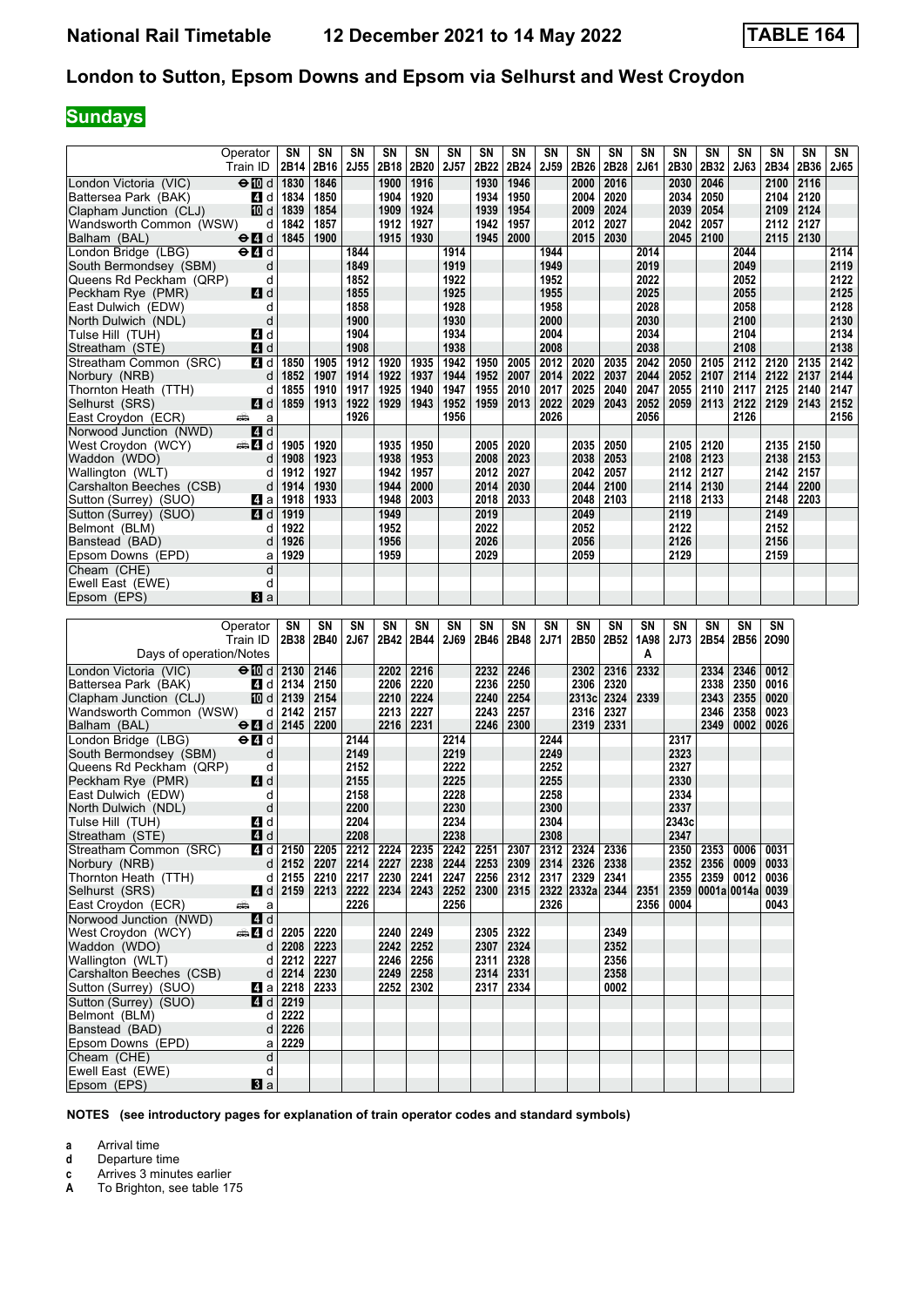### **Mondays to Fridays**

| Operator<br>Train ID<br>Days of operation/Notes                      | SN<br>2B01   | SN<br><b>2S90</b> | SN<br><b>2J02</b> | SN<br>1F01<br>A | SN<br>2B03   | SΝ<br>1K02   | SN<br>1A99<br>в | SN<br><b>2J04</b> | SN<br>2B05   | SN<br>2B07   | SN<br>1K04   | SΝ<br><b>2J06</b> | SN<br>2B09   | SN<br>2B11   | SΝ<br>1K06   | SΝ<br>2M13<br>C | SΝ<br><b>2J08</b><br>D | SN<br>2B13   |
|----------------------------------------------------------------------|--------------|-------------------|-------------------|-----------------|--------------|--------------|-----------------|-------------------|--------------|--------------|--------------|-------------------|--------------|--------------|--------------|-----------------|------------------------|--------------|
| Epsom (EPS)<br>3d                                                    |              | 0531              |                   |                 |              | 0545         |                 |                   |              |              | 0616         |                   |              |              | 0645         |                 |                        |              |
| Ewell East (EWE)<br>d                                                |              | 0535              |                   |                 |              | 0549         |                 |                   |              |              | 0619         |                   |              |              | 0649         |                 |                        |              |
| Cheam (CHE)<br>d<br>d                                                |              | 0538              |                   |                 |              | 0552         |                 |                   |              |              | 0622         |                   |              | 0638         | 0652         |                 |                        |              |
| Epsom Downs (EPD)<br>d<br>Banstead (BAD)                             |              |                   |                   |                 |              |              |                 |                   |              |              |              |                   |              | 0641         |              |                 |                        |              |
| Belmont (BLM)<br>d                                                   |              |                   |                   |                 |              |              |                 |                   |              |              |              |                   |              | 0644         |              |                 |                        |              |
| Sutton (Surrey) (SUO)<br><b>4</b> a                                  |              | 0541              |                   |                 |              | 0555         |                 |                   |              |              | 0626         |                   |              | 0647         | 0655         |                 |                        |              |
| Sutton (Surrey) (SUO)<br>4 d                                         |              | 0542              |                   |                 | 0551         | 0556         |                 |                   |              | 0616         | 0626         |                   | 0641         | 0651         | 0655         |                 |                        | 0711         |
| Carshalton Beeches (CSB)<br>d                                        |              | 0545              |                   |                 | 0554         | 0559         |                 |                   |              | 0619         | 0629         |                   | 0644         | 0654         | 0659         |                 |                        | 0714         |
| Wallington (WLT)<br>d                                                |              | 0548              |                   |                 | 0557         | 0602         |                 |                   |              | 0622         | 0632         |                   | 0647         | 0657         | 0702         |                 |                        | 0717         |
| Waddon (WDO)<br>d                                                    |              | 0551              |                   |                 | 0600         | 0605         |                 |                   |              | 0625         | 0635         |                   | 0650         | 0700         | 0705         |                 |                        | 0720         |
| West Croydon (WCY)<br>dan Zid                                        |              | 0557              |                   |                 | 0606         | 0610         |                 |                   |              | 0634         | 0640         |                   | 0656         | 0704         | 0710         |                 |                        | 0726         |
| Norwood Junction (NWD)<br>4 a                                        |              | 0602              |                   |                 |              | 0615         |                 |                   |              |              | 0645         |                   |              |              | 0715         |                 |                        |              |
| East Croydon (ECR)<br>پیش<br>d                                       |              |                   |                   | 0606            |              |              | 0612            |                   |              |              |              |                   |              |              |              |                 | 0721                   |              |
| Selhurst (SRS)<br>4d<br>Thornton Heath (TTH)<br>d                    | 0540<br>0543 |                   | 0601<br>0603      | 0609            | 0611<br>0613 |              | 0614            | 0625<br>0628      | 0631<br>0633 | 0640<br>0643 |              | 0656<br>0658      | 0701<br>0703 | 0710<br>0713 |              | 0716<br>0719    | 0727<br>0729           | 0731<br>0733 |
| Norbury (NRB)<br>d                                                   | 0546         |                   | 0606              |                 | 0616         |              |                 | 0631              | 0636         | 0646         |              | 0701              | 0706         | 0716         |              | 0722            | 0732                   | 0736         |
| Streatham Common (SRC)<br>4 d                                        | 0549         |                   | 0609              |                 | 0619         |              |                 | 0636              | 0639         | 0649         |              | 0706              | 0709         | 0719         |              | 0725            | 0736                   | 0739         |
| Streatham (STE)<br><b>4</b> d                                        |              |                   | 0613              |                 |              |              |                 | 0643              |              |              |              | 0713              |              |              |              |                 | 0743                   |              |
| Tulse Hill (TUH)<br>ZI d                                             |              |                   | 0617              |                 |              |              |                 | 0647              |              |              |              | 0717              |              |              |              |                 | 0747                   |              |
| North Dulwich (NDL)<br>d                                             |              |                   | 0621              |                 |              |              |                 | 0651              |              |              |              | 0721              |              |              |              |                 | 0751                   |              |
| East Dulwich (EDW)<br>d                                              |              |                   | 0623              |                 |              |              |                 | 0653              |              |              |              | 0723              |              |              |              |                 | 0753                   |              |
| Peckham Rye (PMR)<br><b>4</b> d                                      |              |                   | 0626              |                 |              |              |                 | 0656              |              |              |              | 0726              |              |              |              |                 | 0756                   |              |
| Queens Rd Peckham (QRP)<br>d                                         |              |                   | 0628              |                 |              |              |                 | 0658              |              |              |              | 0728              |              |              |              |                 | 0758                   |              |
| South Bermondsey (SBM)<br>d                                          |              |                   | 0631              |                 |              |              |                 | 0701              |              |              |              | 0731              |              |              |              |                 | 0801                   |              |
| London Bridge (LBG)<br>$\Theta$ <b><math>\Omega</math></b> a         |              | 0631              | 0636              |                 |              | 0628         |                 | 0706              |              |              | 0701         | 0736              |              |              | 0728         |                 | 0806                   |              |
| $\Theta$ $\blacksquare$ d<br>Balham (BAL)<br>Wandsworth Common (WSW) | 0555         |                   |                   |                 | 0625<br>0627 |              |                 |                   | 0644<br>0646 | 0655         |              |                   | 0714<br>0716 | 0725         |              | 0729            |                        | 0744<br>0746 |
| d<br>Clapham Junction (CLJ)<br>100 d                                 | 0557<br>0601 |                   |                   | 0618            | 0631         |              | 0623            |                   | 0650         | 0657<br>0701 |              |                   | 0720         | 0727<br>0731 |              | 0735a           |                        | 0750         |
| Battersea Park (BAK)<br>4 d                                          | 0605         |                   |                   |                 | 0635         |              |                 |                   | 0654         | 0705         |              |                   | 0724         | 0735         |              |                 |                        | 0754         |
| $\Theta$ <b>III</b> a<br>London Victoria (VIC)                       | 0609         |                   |                   | 0625            | 0640         |              | 0630            |                   | 0658         | 0710         |              |                   | 0728         | 0739         |              |                 |                        | 0759         |
|                                                                      |              |                   |                   |                 |              |              |                 |                   |              |              |              |                   |              |              |              |                 |                        |              |
|                                                                      |              |                   |                   |                 |              |              |                 |                   |              |              |              |                   |              |              |              |                 |                        |              |
| Operator                                                             | SN           | SΝ                | SN                | SΝ              | SN           | SΝ           | SΝ              | SΝ                | SN           | <b>SN</b>    | SN           | SΝ                | SΝ           | SΝ           | SΝ           | SN              | SΝ                     | SN           |
| Train ID                                                             | 2B15         | 1K08              | 2B95              | 2J10            | 2B17         | 2B19         | 1K10            | <b>2J12</b>       | 2B21         | 2B23         | 1K12         | 2J14              | 2B25         | 2B27         | 1K14         | 2J16            | 2B29                   | 2B31         |
| Days of operation/Notes                                              |              | Е                 |                   | F               |              |              |                 | F                 |              |              |              | F                 |              |              |              | F               |                        |              |
| Epsom (EPS)<br>3d                                                    |              | 0715              |                   |                 |              |              | 0745            |                   |              |              | 0815         |                   |              |              | 0845         |                 |                        |              |
| Ewell East (EWE)<br>d                                                |              | 0719              |                   |                 |              |              | 0749            |                   |              |              | 0819         |                   |              |              | 0849         |                 |                        |              |
| Cheam (CHE)<br>d                                                     |              | 0722              |                   |                 |              |              | 0752            |                   |              |              | 0822         |                   |              |              | 0852         |                 |                        |              |
| Epsom Downs (EPD)<br>d                                               | 0708         |                   |                   |                 |              | 0738         |                 |                   |              | 0808         |              |                   |              | 0838         |              |                 |                        | 0908         |
| Banstead (BAD)<br>d                                                  | 0711         |                   |                   |                 |              | 0741         |                 |                   |              | 0811         |              |                   |              | 0841         |              |                 |                        | 0911         |
| Belmont (BLM)<br>d                                                   | 0714         |                   |                   |                 |              | 0744         |                 |                   |              | 0814         |              |                   |              | 0844         |              |                 |                        | 0914         |
| Sutton (Surrey) (SUO)<br><b>M</b> a                                  | 0717         | 0725              |                   |                 |              | 0747         | 0755            |                   |              | 0817         | 0825         |                   |              | 0847         | 0855         |                 |                        | 0917         |
| Sutton (Surrey) (SUO)<br><b>4</b> d<br>Carshalton Beeches (CSB)<br>d | 0721<br>0724 | 0725<br>0729      |                   |                 | 0741<br>0744 | 0751<br>0754 | 0755<br>0759    |                   | 0811<br>0814 | 0821<br>0824 | 0825<br>0828 |                   | 0841<br>0844 | 0851<br>0854 | 0856<br>0859 |                 | 0911<br>0914           | 0921<br>0924 |
| Wallington (WLT)<br>d                                                | 0727         | 0732              |                   |                 | 0747         | 0757         | 0802            |                   | 0817         | 0827         | 0831         |                   | 0847         | 0857         | 0902         |                 | 0917                   | 0927         |
| Waddon (WDO)<br>d                                                    | 0730         | 0735              |                   |                 | 0750         | 0800         | 0805            |                   | 0821         | 0830         | 0835         |                   | 0850         | 0900         | 0905         |                 | 0920                   | 0930         |
| West Croydon (WCY) $\qquad \qquad \blacksquare$ d                    | 0734         | 0740              |                   |                 | 0756         | 0804         | 0810            |                   | 0826         | 0834         | 0840         |                   | 0856         | 0904         | 0910         |                 | 0926                   | 0934         |
| Norwood Junction (NWD)<br><b>4</b> a                                 |              | 0745              |                   |                 |              |              | 0815            |                   |              |              | 0845         |                   |              |              | 0915         |                 |                        |              |
| East Croydon (ECR)<br>d<br>یشته                                      |              |                   |                   | 0752            |              |              |                 | 0822              |              |              |              | 0852              |              |              |              | 0921            |                        |              |
| Selhurst (SRS)<br>4 d                                                | 0740         |                   | 0750              | 0757            | 0801         | 0810         |                 | 0827              | 0831         | 0840         |              | 0857              | 0901         | 0910         |              | 0927            | 0931                   | 0940         |
| Thornton Heath (TTH)<br>d                                            | 0743         |                   | 0753              | 0759            | 0803         | 0813         |                 | 0829              | 0834         | 0843         |              | 0859              | 0903         | 0913         |              | 0929            | 0933                   | 0943         |
| Norbury (NRB)<br>d                                                   | 0746         |                   | 0757              | 0802            | 0806         | 0816         |                 | 0832              | 0837         | 0846         |              | 0902              | 0906         | 0916         |              | 0932            | 0936                   | 0946         |
| Streatham Common (SRC)<br>4 d                                        | 0749         |                   | 0801              | 0806            | 0809         | 0819         |                 | 0836              | 0840         | 0849         |              | 0906              | 0909         | 0919         |              | 0936            | 0939                   | 0949         |
| Streatham (STE)<br>4 d                                               |              |                   |                   | 0813            |              |              |                 | 0843              |              |              |              | 0912              |              |              |              | 0943            |                        |              |
| Tulse Hill (TUH)<br>4 d<br>North Dulwich (NDL)<br>d                  |              |                   |                   | 0817<br>0821    |              |              |                 | 0847<br>0851      |              |              |              | 0917<br>0921      |              |              |              | 0947<br>0951    |                        |              |
| East Dulwich (EDW)<br>d                                              |              |                   |                   | 0823            |              |              |                 | 0853              |              |              |              | 0923              |              |              |              | 0953            |                        |              |
| Peckham Rye (PMR)<br>4 d                                             |              |                   |                   | 0826            |              |              |                 | 0856              |              |              |              | 0926              |              |              |              | 0956            |                        |              |
| Queens Rd Peckham (QRP)<br>d                                         |              |                   |                   | 0828            |              |              |                 | 0858              |              |              |              | 0928              |              |              |              | 0958            |                        |              |
| South Bermondsey (SBM)<br>d                                          |              |                   |                   | 0831            |              |              |                 | 0901              |              |              |              | 0931              |              |              |              | 1001            |                        |              |
| London Bridge (LBG)<br>$\Theta$ <b><math>\blacksquare</math></b> a   |              | 0758              |                   | 0836            |              |              | 0828            | 0906              |              |              | 0858         | 0936              |              |              | 0928         | 1006            |                        |              |
| Balham (BAL)<br>$\Theta$ <sup><math>d</math></sup>                   | 0755         |                   | 0805              |                 | 0814         | 0825         |                 |                   | 0845         | 0855         |              |                   | 0914         | 0925         |              |                 | 0944                   | 0955         |
| Wandsworth Common (WSW)<br>d                                         | 0757         |                   | 0807              |                 | 0816         | 0827         |                 |                   | 0847         | 0857         |              |                   | 0916         | 0927         |              |                 | 0946                   | 0957         |
| Clapham Junction (CLJ)<br>10 d<br>Battersea Park (BAK)<br>[4] d      | 0801<br>0805 |                   | 0811<br>0815      |                 | 0820<br>0824 | 0831<br>0835 |                 |                   | 0853<br>0857 | 0901<br>0905 |              |                   | 0920<br>0924 | 0931<br>0935 |              |                 | 0950<br>0954           | 1001<br>1005 |

**NOTES (see introductory pages for explanation of train operator codes and standard symbols)**

**F** From Caterham, see table 172

**a** Arrival time<br>**d** Departure t

**d** Departure time

**A** From Eastbourne, see table 176<br>**B** From Brighton, see table 175

**B** From Brighton, see table 175<br>**C** To Milton Kevnes Central, see

**C** To Milton Keynes Central, see table 168<br>**D** From South Croydon, see table 172

**D** From South Croydon, see table 172<br>**E** From Dorking, see table 162 From Dorking, see table 162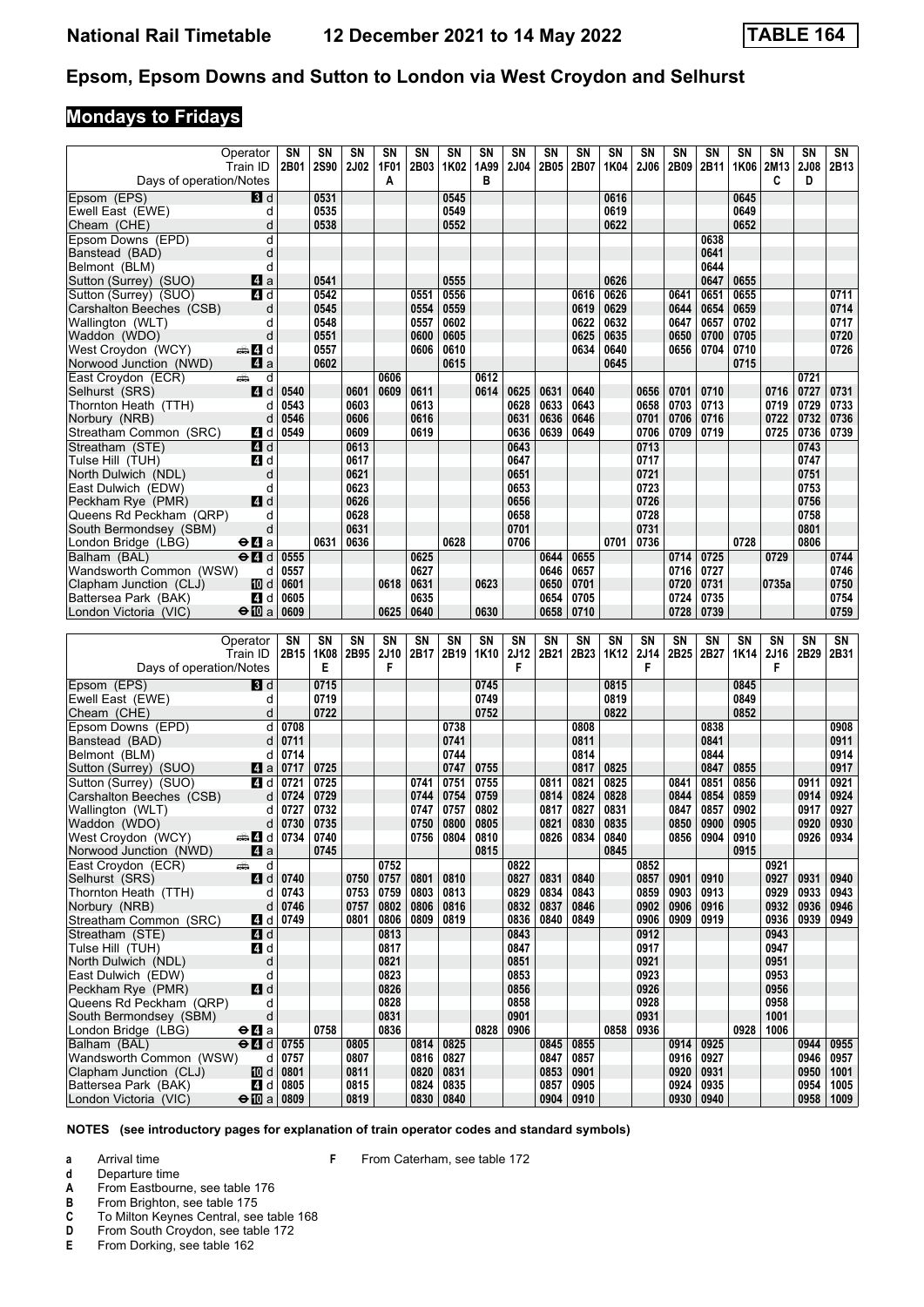### **Mondays to Fridays**

| Operator<br>Train ID<br>Days of operation/Notes                | SΝ<br>1K16   | SN<br>2J18<br>F | SN<br>2B83   | SΝ<br>2B35   | SΝ<br>1K18   | SΝ<br><b>2J20</b><br>F | SΝ<br>2B39   | SN<br>1K20   | SN<br><b>2J22</b><br>F | <b>SN</b><br>2B43 | SN<br>1K22   | SΝ<br><b>2J24</b><br>F | SN<br>2B47   | SΝ<br>1K24   | SN<br><b>2J26</b><br>F | SΝ<br>2B51       | SΝ<br>1K26   | SΝ<br><b>2J28</b><br>F |
|----------------------------------------------------------------|--------------|-----------------|--------------|--------------|--------------|------------------------|--------------|--------------|------------------------|-------------------|--------------|------------------------|--------------|--------------|------------------------|------------------|--------------|------------------------|
| Epsom (EPS)<br>3 d                                             | 0915         |                 |              |              | 0945         |                        |              | 1015         |                        |                   | 1045         |                        |              | 1115         |                        |                  | 1145         |                        |
| Ewell East (EWE)<br>d                                          | 0919<br>0922 |                 |              |              | 0949<br>0952 |                        |              | 1019<br>1022 |                        |                   | 1049<br>1052 |                        |              | 1119<br>1122 |                        |                  | 1149<br>1152 |                        |
| Cheam (CHE)<br>d<br>Epsom Downs (EPD)<br>d                     |              |                 |              | 0938         |              |                        | 1008         |              |                        | 1038              |              |                        | 1108         |              |                        | 1138             |              |                        |
| Banstead (BAD)<br>d                                            |              |                 |              | 0941         |              |                        | 1011         |              |                        | 1041              |              |                        | 1111         |              |                        | 1141             |              |                        |
| Belmont (BLM)<br>d                                             |              |                 |              | 0944         |              |                        | 1014         |              |                        | 1044              |              |                        | 1114         |              |                        | 1144             |              |                        |
| Sutton (Surrey) (SUO)<br>Z1 a                                  | 0925         |                 |              | 0947         | 0955         |                        | 1017         | 1025         |                        | 1047              | 1055         |                        | 1117         | 1125         |                        | 1147             | 1155         |                        |
| Sutton (Surrey) (SUO)<br>ZI d                                  | 0926         |                 | 0941         | 0951         | 0956         |                        | 1021         | 1026         |                        | 1051              | 1056         |                        | 1121         | 1126         |                        | 1151             | 1156         |                        |
| Carshalton Beeches (CSB)<br>d                                  | 0929         |                 | 0944         | 0954         | 0959         |                        | 1024         | 1029         |                        | 1054              | 1059         |                        | 1124         | 1129         |                        | 1154             | 1159         |                        |
| Wallington (WLT)                                               | 0932         |                 | 0947         | 0957         | 1002         |                        | 1027         | 1032         |                        | 1057              | 1102         |                        | 1127         | 1132         |                        | 1157             | 1202         |                        |
| Waddon (WDO)<br>d<br>West Croydon (WCY)<br>dan Zid             | 0935<br>0940 |                 | 0950<br>0956 | 1000         | 1005<br>1010 |                        | 1030<br>1034 | 1035<br>1040 |                        | 1100<br>1104      | 1105         |                        | 1130<br>1134 | 1135<br>1140 |                        | 1200<br>1204     | 1205<br>1210 |                        |
| Norwood Junction (NWD)<br>4a                                   | 0945         |                 |              | 1004         | 1015         |                        |              | 1045         |                        |                   | 1110<br>1115 |                        |              | 1145         |                        |                  | 1215         |                        |
| East Croydon (ECR)<br>پیش<br>d                                 |              | 0951            |              |              |              | 1021                   |              |              | 1052                   |                   |              | 1122                   |              |              | 1152                   |                  |              | 1222                   |
| Selhurst (SRS)<br>L4 d                                         |              | 0957            | 1000a        | 1010         |              | 1027                   | 1040         |              | 1057                   | 1110              |              | 1127                   | 1140         |              | 1157                   | 1210             |              | 1227                   |
| Thornton Heath (TTH)<br>d                                      |              | 0959            |              | 1013         |              | 1029                   | 1043         |              | 1059                   | 1113              |              | 1129                   | 1143         |              | 1159                   | 1213             |              | 1229                   |
| Norbury (NRB)<br>d                                             |              | 1002            |              | 1016         |              | 1032                   | 1046         |              | 1102                   | 1116              |              | 1132                   | 1146         |              | 1202                   | 1216             |              | 1232                   |
| ZI d<br>Streatham Common (SRC)                                 |              | 1006            |              | 1019         |              | 1036                   | 1049         |              | 1106                   | 1119              |              | 1136                   | 1149         |              | 1206                   | 1219             |              | 1236                   |
| Streatham (STE)<br>L4 d                                        |              | 1013            |              |              |              | 1043                   |              |              | 1113                   |                   |              | 1143                   |              |              | 1213                   |                  |              | 1243                   |
| Tulse Hill (TUH)<br><b>4</b> d<br>North Dulwich (NDL)<br>d     |              | 1017<br>1021    |              |              |              | 1047<br>1051           |              |              | 1117<br>1121           |                   |              | 1147<br>1151           |              |              | 1217<br>1221           |                  |              | 1247<br>1251           |
| East Dulwich (EDW)<br>d                                        |              | 1023            |              |              |              | 1053                   |              |              | 1123                   |                   |              | 1153                   |              |              | 1223                   |                  |              | 1253                   |
| Peckham Rye (PMR)<br>ZI d                                      |              | 1026            |              |              |              | 1056                   |              |              | 1126                   |                   |              | 1156                   |              |              | 1226                   |                  |              | 1256                   |
| Queens Rd Peckham (QRP)<br>d                                   |              | 1028            |              |              |              | 1058                   |              |              | 1128                   |                   |              | 1158                   |              |              | 1228                   |                  |              | 1258                   |
| South Bermondsey (SBM)<br>d                                    |              | 1031            |              |              |              | 1101                   |              |              | 1131                   |                   |              | 1201                   |              |              | 1231                   |                  |              | 1301                   |
| London Bridge (LBG)<br>⊖Да                                     | 0958         | 1036            |              |              | 1028         | 1106                   |              | 1058         | 1136                   |                   | 1128         | 1206                   |              | 1158         | 1236                   |                  | 1228         | 1306                   |
| $\Theta$ $\blacksquare$ d<br>Balham (BAL)                      |              |                 |              | 1025         |              |                        | 1055         |              |                        | 1125              |              |                        | 1155         |              |                        | 1225             |              |                        |
| Wandsworth Common (WSW)<br>d                                   |              |                 |              | 1027         |              |                        | 1057         |              |                        | 1127              |              |                        | 1157         |              |                        | 1227             |              |                        |
| 10 d<br>Clapham Junction (CLJ)<br>Battersea Park (BAK)<br>ZI d |              |                 |              | 1031<br>1036 |              |                        | 1101<br>1106 |              |                        | 1131<br>1135      |              |                        | 1201<br>1205 |              |                        | 1231<br>1235     |              |                        |
| $\bigoplus$ a<br>London Victoria (VIC)                         |              |                 |              | 1040         |              |                        | 1110         |              |                        | 1139              |              |                        | 1209         |              |                        | 1239             |              |                        |
|                                                                |              |                 |              |              |              |                        |              |              |                        |                   |              |                        |              |              |                        |                  |              |                        |
|                                                                |              |                 |              |              |              |                        |              |              |                        |                   |              |                        |              |              |                        |                  |              |                        |
| Operator                                                       | SΝ           | SN              | SN           | SN           | SN           | SN                     | SN           | SΝ           | SΝ                     | SN                | SN           | SN                     | SN           | SΝ           | SN                     | SΝ               | SΝ           | SN                     |
| Train ID                                                       | 2B55         | 1K28            | <b>2J30</b>  | 2B59         | 2B59         | 1K30                   | <b>2J32</b>  | 2B63         | 1K32                   | 2J34              | 2B67         | 2B67                   | 1K34         | 2J36         | 2B71                   | 1K36             | 2J38         | 2B75                   |
| Days of operation/Notes                                        |              |                 | F            | ттно         | <b>TTHX</b>  |                        | F            |              |                        | F                 | TTHX         | TTHO                   |              | F            |                        |                  | F            |                        |
| Epsom (EPS)<br><b>3</b> d                                      |              | 1215            |              |              |              | 1245                   |              |              | 1315                   |                   |              |                        | 1345         |              |                        | $\frac{1}{1415}$ |              |                        |
| Ewell East (EWE)<br>d                                          |              | 1219            |              |              |              | 1249                   |              |              | 1319                   |                   |              |                        | 1349         |              |                        | 1419             |              |                        |
| Cheam (CHE)<br>d                                               |              | 1222            |              |              |              | 1252                   |              |              | 1322                   |                   |              |                        | 1352         |              |                        | 1422             |              |                        |
| Epsom Downs (EPD)<br>d                                         | 1208         |                 |              | 1238         | 1238         |                        |              | 1308         |                        |                   | 1338         | 1341                   |              |              | 1408                   |                  |              | 1438                   |
| Banstead (BAD)<br>d<br>Belmont (BLM)<br>d                      | 1211<br>1214 |                 |              | 1241<br>1244 | 1241<br>1244 |                        |              | 1311<br>1314 |                        |                   | 1341<br>1344 | 1344<br>1347           |              |              | 1411<br>1414           |                  |              | 1441<br>1444           |
| Sutton (Surrey) (SUO)<br>L4 a                                  | 1217         | 1225            |              | 1247         | 1247         | 1255                   |              | 1317         | 1325                   |                   | 1347         | 1350                   | 1355         |              | 1417                   | 1425             |              | 1447                   |
| Sutton (Surrey) (SUO)<br>4 d                                   | 1221         | 1226            |              | 1250         | 1251         | 1256                   |              | 1321         | 1326                   |                   | 1351         | 1351                   | 1356         |              | 1421                   | 1426             |              | 1451                   |
| Carshalton Beeches (CSB)<br>d                                  | 1224         | 1229            |              | 1253         | 1254         | 1259                   |              | 1324         | 1329                   |                   | 1354         | 1354                   | 1359         |              | 1424                   | 1429             |              | 1454                   |
| Wallington (WLT)<br>d                                          | 1227         | 1232            |              | 1256         | 1257         | 1302                   |              | 1327         | 1332                   |                   | 1357         | 1357                   | 1402         |              | 1427                   | 1432             |              | 1457                   |
| Waddon (WDO)<br>d                                              | 1230         | 1235            |              | 1259         | 1300         | 1305                   |              | 1330         | 1335                   |                   | 1400         | 1400                   | 1405         |              | 1430                   | 1435             |              | 1500                   |
| West Croydon (WCY)<br>den and d<br>Norwood Junction (NWD)      | 1234         | 1240<br>1245    |              | 1304         | 1304         | 1310<br>1315           |              | 1334         | 1340<br>1345           |                   | 1404         | 1404                   | 1410<br>1415 |              | 1435                   | 1440<br>1445     |              | 1504                   |
| ZI a<br>East Croydon (ECR)<br>d<br>یشته                        |              |                 | 1252         |              |              |                        | 1322         |              |                        | 1352              |              |                        |              | 1422         |                        |                  | 1452         |                        |
| Selhurst (SRS)<br>4d                                           | 1240         |                 | 1257         | 1309         | 1310         |                        | 1327         | 1340         |                        | 1357              | 1410         | 1410                   |              | 1427         | 1441                   |                  | 1457         | 1510                   |
| Thornton Heath (TTH)<br>d                                      | 1243         |                 | 1259         | 1313         | 1313         |                        | 1329         | 1343         |                        | 1359              | 1413         | 1413                   |              | 1429         | 1443                   |                  | 1459         | 1513                   |
| Norbury (NRB)<br>d                                             | 1246         |                 | 1302         | 1316         | 1316         |                        | 1332         | 1346         |                        | 1402              | 1416         | 1416                   |              | 1432         | 1446                   |                  | 1502         | 1516                   |
| Streatham Common (SRC)<br><b>4</b> d                           | 1249         |                 | 1306         | 1319         | 1319         |                        | 1336         | 1349         |                        | 1406              | 1419         | 1419                   |              | 1436         | 1449                   |                  | 1506         |                        |
| Streatham (STE)<br>4d                                          |              |                 | 1313         |              |              |                        | 1343         |              |                        | 1413              |              |                        |              | 1443         |                        |                  | 1513         | 1519                   |
| Tulse Hill (TUH)<br>4 d                                        |              |                 | 1317         |              |              |                        | 1347         |              |                        | 1417              |              |                        |              | 1447         |                        |                  | 1517         |                        |
| North Dulwich (NDL)<br>d<br>East Dulwich (EDW)<br>d            |              |                 | 1321<br>1323 |              |              |                        | 1351<br>1353 |              |                        | 1421<br>1423      |              |                        |              | 1451<br>1453 |                        |                  | 1521         |                        |
| Peckham Rye (PMR)<br>4d                                        |              |                 | 1326         |              |              |                        | 1356         |              |                        | 1426              |              |                        |              | 1456         |                        |                  | 1523<br>1526 |                        |
| Queens Rd Peckham (QRP)<br>d                                   |              |                 | 1328         |              |              |                        | 1358         |              |                        | 1428              |              |                        |              | 1458         |                        |                  | 1528         |                        |
| South Bermondsey (SBM)<br>d                                    |              |                 | 1331         |              |              |                        | 1401         |              |                        | 1431              |              |                        |              | 1501         |                        |                  | 1531         |                        |
| London Bridge (LBG)<br>$\Theta$ <b><math>\Omega</math></b> a   |              | 1258            | 1336         |              |              | 1328                   | 1406         |              | 1358                   | 1436              |              |                        | 1428         | 1506         |                        | 1458             | 1536         |                        |
| Balham (BAL)<br>$\Theta$ <sup><math>d</math></sup>             | 1255         |                 |              | 1325         | 1325         |                        |              | 1355         |                        |                   | 1425         | 1425                   |              |              | 1455                   |                  |              | 1525                   |
| Wandsworth Common (WSW)<br>d                                   | 1257         |                 |              | 1327         | 1327         |                        |              | 1357         |                        |                   | 1427         | 1427                   |              |              | 1457                   |                  |              | 1527                   |
| Clapham Junction (CLJ)<br>10 d<br>Battersea Park (BAK)<br>4 d  | 1301<br>1305 |                 |              | 1331<br>1335 | 1331<br>1335 |                        |              | 1401<br>1405 |                        |                   | 1431<br>1435 | 1431<br>1435           |              |              | 1501<br>1505           |                  |              | 1531<br>1535           |

**NOTES (see introductory pages for explanation of train operator codes and standard symbols)**

**a** Arrival time<br>**d** Departure time

**d** Departure time

**F** From Caterham, see table 172

**TTHO** Tuesdays and Thursdays only

**TTHX** Not Tuesdays and Thursdays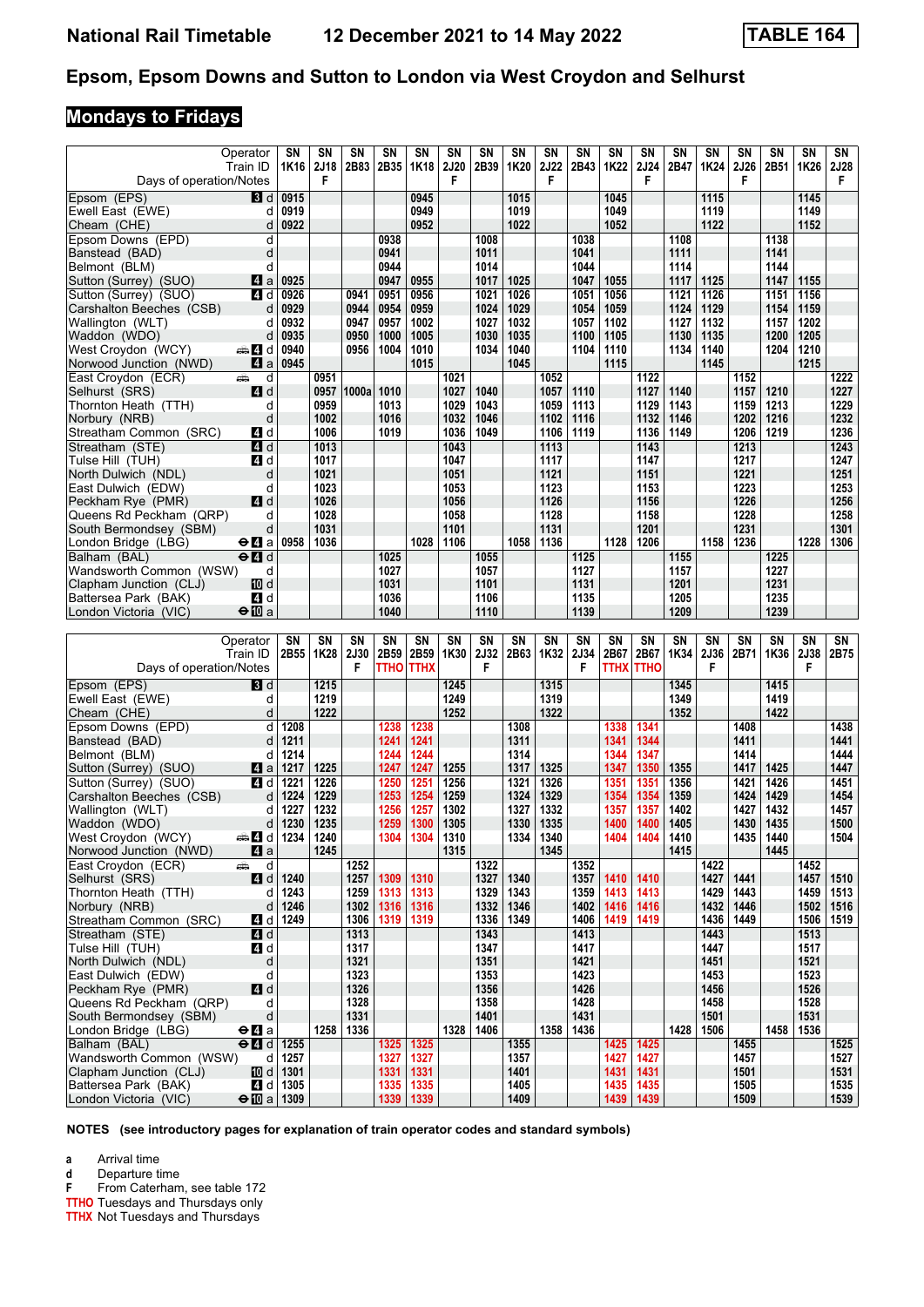### **Mondays to Fridays**

| Operator<br>Train ID<br>Days of operation/Notes                    | SΝ<br>1K38              | SN<br><b>2J40</b><br>F | SN<br>2B79   | SΝ<br>1K40   | SΝ<br>2B91<br>D | SΝ<br>2J42<br>F | SΝ<br>2B81   | SN<br>2B83   | SN<br>1K42       | SN<br><b>2J44</b><br>F | SN<br>2B85   | <b>SN</b><br>2B87 | SΝ<br>1K44   | SN<br><b>2J46</b><br>F | SΝ<br>2B89   | SΝ<br>2B01   | SΝ<br>1K46   | SN<br>2M <sub>55</sub><br>C |
|--------------------------------------------------------------------|-------------------------|------------------------|--------------|--------------|-----------------|-----------------|--------------|--------------|------------------|------------------------|--------------|-------------------|--------------|------------------------|--------------|--------------|--------------|-----------------------------|
| Epsom (EPS)<br>3d                                                  | 1445                    |                        |              | 1515         |                 |                 |              |              | 1545             |                        |              |                   | 1615         |                        |              |              | 1645         |                             |
| Ewell East (EWE)                                                   | 1449                    |                        |              | 1519         |                 |                 |              |              | 1549             |                        |              |                   | 1619         |                        |              |              | 1649         |                             |
| Cheam (CHE)<br>d                                                   | 1452                    |                        |              | 1522         |                 |                 |              |              | 1552             |                        |              |                   | 1622         |                        |              |              | 1652         |                             |
| Epsom Downs (EPD)<br>d                                             |                         |                        | 1508         |              |                 |                 |              | 1538         |                  |                        |              | 1608              |              |                        |              | 1638         |              |                             |
| Banstead (BAD)<br>d<br>Belmont (BLM)<br>d                          |                         |                        | 1511<br>1514 |              |                 |                 |              | 1541<br>1544 |                  |                        |              | 1611<br>1614      |              |                        |              | 1641<br>1644 |              |                             |
| Sutton (Surrey) (SUO)<br>[4] al                                    | 1455                    |                        | 1517         | 1525         |                 |                 |              | 1547         | 1555             |                        |              | 1617              | 1625         |                        |              | 1647         | 1655         |                             |
| Sutton (Surrey) (SUO)<br>4 d                                       | 1456                    |                        | 1521         | 1526         |                 |                 |              | 1551         | 1556             |                        |              | 1621              | 1626         |                        |              | 1651         | 1656         |                             |
| Carshalton Beeches (CSB)<br>d                                      | 1459                    |                        | 1524         | 1529         |                 |                 |              | 1554         | 1559             |                        |              | 1624              | 1629         |                        |              | 1654         | 1659         |                             |
| Wallington (WLT)                                                   | 1502                    |                        | 1527         | 1532         |                 |                 |              | 1557         | 1602             |                        |              | 1627              | 1632         |                        |              | 1657         | 1702         |                             |
| Waddon (WDO)<br>d                                                  | 1505                    |                        | 1530         | 1535         |                 |                 |              | 1600         | 1605             |                        |              | 1630              | 1635         |                        |              | 1700         | 1705         |                             |
| dan 4d<br>West Croydon (WCY)                                       | 1510                    |                        | 1534         | 1540         |                 |                 |              | 1604         | 1610             |                        |              | 1634              | 1640         |                        |              | 1704         | 1710         |                             |
| Norwood Junction (NWD)<br><b>4</b> a                               | 1515                    |                        |              | 1545         |                 |                 |              |              | 1615             |                        |              |                   | 1645         |                        |              |              | 1715         |                             |
| East Croydon (ECR)<br>d<br>پیش                                     |                         | 1522<br>1527           | 1540         |              | 1542<br>1547    | 1551            | 1602         | 1610         |                  | 1621<br>1627           | 1632         | 1640              |              | 1651                   | 1702         | 1710         |              | 1716                        |
| Selhurst (SRS)<br><b>4</b> d<br>Thornton Heath (TTH)<br>d          |                         | 1529                   | 1543         |              | 1549            | 1557<br>1559    | 1604         | 1613         |                  | 1629                   | 1634         | 1643              |              | 1657<br>1659           | 1704         | 1713         |              | 1719                        |
| Norbury (NRB)<br>d                                                 |                         | 1532                   | 1546         |              | 1552            | 1602            | 1607         | 1616         |                  | 1632                   | 1637         | 1646              |              | 1702                   | 1707         | 1716         |              | 1722                        |
| Streatham Common (SRC)<br>4 d                                      |                         | 1536                   | 1549         |              | 1555            | 1606            | 1610         | 1619         |                  | 1636                   | 1640         | 1649              |              | 1706                   | 1710         | 1719         |              | 1725                        |
| Streatham (STE)<br>ZI d                                            |                         | 1543                   |              |              |                 | 1613            |              |              |                  | 1643                   |              |                   |              | 1713                   |              |              |              |                             |
| Tulse Hill (TUH)<br>4 d                                            |                         | 1547                   |              |              |                 | 1617            |              |              |                  | 1647                   |              |                   |              | 1717                   |              |              |              |                             |
| North Dulwich (NDL)<br>d                                           |                         | 1551                   |              |              |                 | 1621            |              |              |                  | 1651                   |              |                   |              | 1721                   |              |              |              |                             |
| East Dulwich (EDW)<br>d                                            |                         | 1553                   |              |              |                 | 1623            |              |              |                  | 1653                   |              |                   |              | 1723                   |              |              |              |                             |
| Peckham Rye (PMR)<br><b>4 d</b>                                    |                         | 1556<br>1558           |              |              |                 | 1626<br>1628    |              |              |                  | 1656<br>1658           |              |                   |              | 1726<br>1728           |              |              |              |                             |
| Queens Rd Peckham (QRP)<br>d<br>South Bermondsey (SBM)<br>d        |                         | 1601                   |              |              |                 | 1631            |              |              |                  | 1701                   |              |                   |              | 1731                   |              |              |              |                             |
| London Bridge (LBG)<br>$\Theta$ <b><math>\blacksquare</math></b> a | 1528                    | 1606                   |              | 1558         |                 | 1636            |              |              | 1628             | 1706                   |              |                   | 1658         | 1736                   |              |              | 1728         |                             |
| $\Theta$ $\blacksquare$ d<br>Balham (BAL)                          |                         |                        | 1555         |              | 1600            |                 | 1614         | 1625         |                  |                        | 1644         | 1655              |              |                        | 1714         | 1725         |              | 1730                        |
| Wandsworth Common (WSW)<br>d                                       |                         |                        | 1557         |              |                 |                 | 1616         | 1627         |                  |                        | 1646         | 1657              |              |                        | 1716         | 1727         |              |                             |
| Clapham Junction (CLJ)<br>10 d                                     |                         |                        | 1601         |              | 1604            |                 | 1620         | 1631         |                  |                        | 1650         | 1701              |              |                        | 1721         | 1731         |              | 1735a                       |
| 4 d<br>Battersea Park (BAK)                                        |                         |                        | 1605         |              |                 |                 | 1624         | 1635         |                  |                        | 1654         | 1705              |              |                        | 1724         | 1735         |              |                             |
| London Victoria (VIC)<br>$\bigoplus$ a                             |                         |                        | 1611         |              | 1614            |                 | 1628         | 1639         |                  |                        | 1658         | 1709              |              |                        | 1729         | 1739         |              |                             |
|                                                                    |                         |                        |              |              |                 |                 |              |              |                  |                        |              |                   |              |                        |              |              |              |                             |
|                                                                    |                         |                        |              |              |                 |                 |              |              |                  |                        |              |                   |              |                        |              |              |              |                             |
| Operator                                                           | SN                      | SN                     | SN           | SΝ           | SN              | SN              | SN           | SN           | SΝ               | <b>SN</b>              | SN           | SN                | SN           | SΝ                     | SN           | SΝ           | SΝ           | SN                          |
| Train ID<br>Days of operation/Notes                                | 2J48<br>F               | 2B03                   | 2B97         | 1K48         | 2J50<br>F       | 2B07            | 2B09         | 1K50         | <b>2J52</b><br>F | 2B11                   | 2B13         | 1K52              | 2J54<br>F    | 2B15                   | 2B17         | 1K54         | 2J56<br>F    | 2B19                        |
|                                                                    |                         |                        |              |              |                 |                 |              |              |                  |                        |              |                   |              |                        |              |              |              |                             |
| Epsom (EPS)<br>BI d<br>d                                           |                         |                        |              | 1715<br>1719 |                 |                 |              | 1745<br>1749 |                  |                        |              | 1815<br>1819      |              |                        |              | 1845<br>1849 |              |                             |
| Ewell East (EWE)<br>Cheam (CHE)<br>d                               |                         |                        |              | 1722         |                 |                 |              | 1752         |                  |                        |              | 1822              |              |                        |              | 1852         |              |                             |
| Epsom Downs (EPD)<br>d                                             |                         |                        | 1708         |              |                 |                 | 1738         |              |                  |                        | 1808         |                   |              |                        | 1838         |              |              |                             |
| Banstead (BAD)<br>d                                                |                         |                        | 1711         |              |                 |                 | 1741         |              |                  |                        | 1811         |                   |              |                        | 1841         |              |              |                             |
| Belmont (BLM)<br>d                                                 |                         |                        | 1714         |              |                 |                 | 1744         |              |                  |                        | 1814         |                   |              |                        | 1844         |              |              |                             |
| Sutton (Surrey) (SUO)<br>14 a                                      |                         |                        | 1717         | 1725         |                 |                 | 1747         | 1755         |                  |                        | 1817         | 1825              |              |                        | 1847         | 1855         |              |                             |
| Sutton (Surrey) (SUO)<br>4 d                                       |                         | 1711                   | 1721         | 1726         |                 | 1741            | 1751         | 1756         |                  | 1811                   | 1821         | 1826              |              | 1841                   | 1851         | 1856         |              | 1911                        |
| Carshalton Beeches (CSB)<br>d                                      |                         | 1714                   | 1724         | 1729         |                 | 1744            | 1754         | 1759         |                  | 1814                   | 1824         | 1829              |              | 1844                   | 1854         | 1859         |              | 1914                        |
| Wallington (WLT)<br>d<br>d                                         |                         | 1717<br>1720           | 1727<br>1730 | 1732<br>1735 |                 | 1747<br>1750    | 1757<br>1800 | 1802<br>1805 |                  | 1817<br>1820           | 1827<br>1830 | 1832<br>1835      |              | 1847<br>1850           | 1857<br>1900 | 1902<br>1905 |              | 1917<br>1920                |
| Waddon (WDO)<br>West Croydon (WCY)<br>d d                          |                         | 1726                   | 1734         | 1740         |                 | 1756            | 1804         | 1810         |                  | 1826                   | 1834         | 1840              |              | 1856                   | 1904         | 1910         |              | 1926                        |
| Norwood Junction (NWD)<br>ZI a                                     |                         |                        |              | 1745         |                 |                 |              | 1815         |                  |                        |              | 1845              |              |                        |              | 1915         |              |                             |
| East Crovdon (ECR)<br>æ<br>$\mathsf{d}$                            | 1721                    |                        |              |              | 1751            |                 |              |              | 1822             |                        |              |                   | 1854         |                        |              |              | 1922         |                             |
| Selhurst (SRS)<br><b>4d</b>                                        | 1727                    | 1731                   | 1740         |              | 1757            | 1801            | 1810         |              | 1827             | 1831                   | 1840         |                   | 1858         | 1901                   | 1910         |              | 1927         | 1931                        |
| Thornton Heath (TTH)<br>d                                          | 1729                    | 1733                   | 1743         |              | 1759            | 1803            | 1813         |              | 1829             | 1833                   | 1843         |                   | 1900         | 1903                   | 1913         |              | 1929         | 1933                        |
| Norbury (NRB)<br>d                                                 | 1732                    | 1736                   | 1746         |              | 1802            | 1806            | 1816         |              | 1832             | 1836                   | 1846         |                   | 1903         | 1906                   | 1916         |              | 1932         | 1936                        |
| Streatham Common (SRC)                                             | $\blacksquare$ d   1736 | 1739                   | 1749         |              | 1806            | 1809            | 1819         |              | 1836             | 1839                   | 1849         |                   | 1906         | 1909                   | 1919         |              | 1936         | 1939                        |
| Streatham (STE)<br>4d<br>Tulse Hill (TUH)                          | 1743<br>4 d 1747        |                        |              |              | 1813<br>1817    |                 |              |              | 1843<br>1847     |                        |              |                   | 1913<br>1917 |                        |              |              | 1943<br>1947 |                             |
| North Dulwich (NDL)<br>d                                           | 1751                    |                        |              |              | 1821            |                 |              |              | 1851             |                        |              |                   | 1920         |                        |              |              | 1951         |                             |
| East Dulwich (EDW)<br>d                                            | 1753                    |                        |              |              | 1823            |                 |              |              | 1853             |                        |              |                   | 1922         |                        |              |              | 1953         |                             |
| Peckham Rye (PMR)<br><b>4d</b>                                     | 1756                    |                        |              |              | 1826            |                 |              |              | 1856             |                        |              |                   | 1926         |                        |              |              | 1956         |                             |
| Queens Rd Peckham (QRP)<br>d                                       | 1758                    |                        |              |              | 1828            |                 |              |              | 1858             |                        |              |                   | 1928         |                        |              |              | 1958         |                             |
| South Bermondsey (SBM)<br>d                                        | 1801                    |                        |              |              | 1831            |                 |              |              | 1901             |                        |              |                   | 1931         |                        |              |              | 2001         |                             |
| London Bridge (LBG)<br>Ө∐а∣                                        | 1807                    |                        |              | 1758         | 1836            |                 |              | 1828         | 1906             |                        |              | 1858              | 1936         |                        |              | 1928         | 2007         |                             |
| Balham (BAL)<br>$e$ <sup>d</sup>                                   |                         | 1744                   | 1755         |              |                 | 1814            | 1825         |              |                  | 1844                   | 1855         |                   |              | 1914                   | 1925         |              |              | 1944                        |
| Wandsworth Common (WSW)<br>d                                       |                         | 1746                   | 1757         |              |                 | 1816            | 1827         |              |                  | 1846                   | 1857         |                   |              | 1916                   | 1927         |              |              | 1946                        |
| Clapham Junction (CLJ)<br>10 d<br>Battersea Park (BAK)<br>4 d      |                         | 1750<br>1754           | 1801<br>1805 |              |                 | 1820<br>1824    | 1831<br>1835 |              |                  | 1850<br>1854           | 1901<br>1905 |                   |              | 1920<br>1924           | 1931<br>1935 |              |              | 1950<br>1954                |

**NOTES (see introductory pages for explanation of train operator codes and standard symbols)**

**a** Arrival time<br>**d** Departure t

**d** Departure time

**C** To Milton Keynes Central, see table 168<br>**D** From South Croydon, see table 172

**D** From South Croydon, see table 172<br>**F** From Caterham. see table 172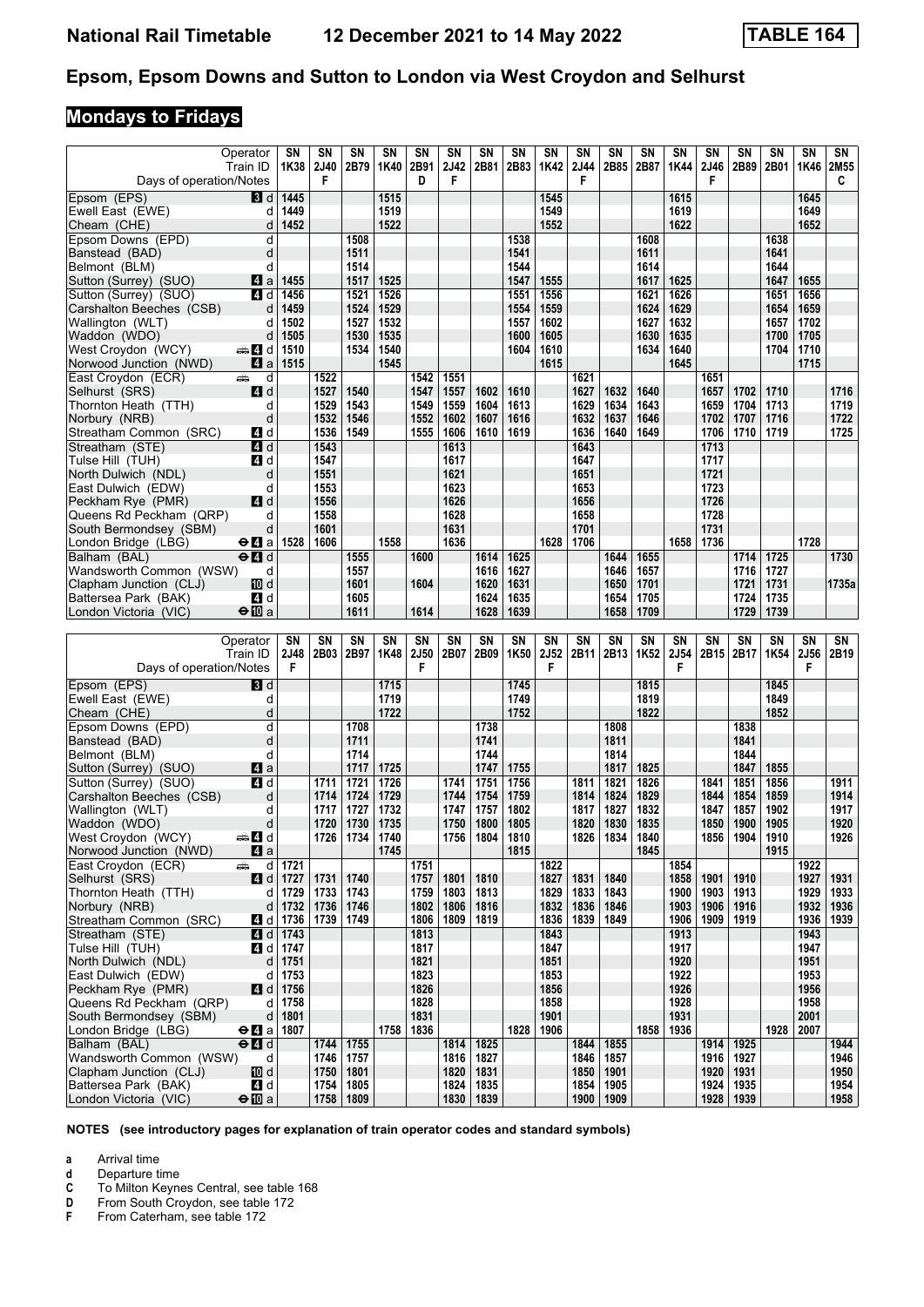### **Mondays to Fridays**

|                          | Operator                                    | SN   | SN   | <b>SN</b> | SN   | SN   | SN   | SN        | SN    | SN   | SN   | <b>SN</b> | <b>SN</b> | SN   | <b>SN</b> | <b>SN</b> | SΝ   | <b>SN</b> | SN   |
|--------------------------|---------------------------------------------|------|------|-----------|------|------|------|-----------|-------|------|------|-----------|-----------|------|-----------|-----------|------|-----------|------|
| Days of operation/Notes  | Train ID                                    | 2B21 | 1K56 | 2J58      | 2B23 | 2B25 | 1K58 | 2J60<br>F | 2B93  | 2B29 | 1K60 | 2J62<br>F | 2B33      | 1K62 | 2J64<br>F | 2B37      | 1K64 | 2J66<br>F | 2B41 |
| Epsom (EPS)              | $\blacksquare$                              |      | 1915 |           |      |      | 1945 |           |       |      | 2015 |           |           | 2045 |           |           | 2115 |           |      |
| Ewell East (EWE)         | d                                           |      | 1919 |           |      |      | 1949 |           |       |      | 2019 |           |           | 2049 |           |           | 2119 |           |      |
| Cheam (CHE)              | d                                           |      | 1922 |           |      |      | 1952 |           |       |      | 2022 |           |           | 2052 |           |           | 2122 |           |      |
| Epsom Downs (EPD)        | d                                           | 1908 |      |           |      | 1938 |      |           |       | 2008 |      |           | 2038      |      |           | 2108      |      |           | 2138 |
| Banstead (BAD)           | d                                           | 1911 |      |           |      | 1941 |      |           |       | 2011 |      |           | 2041      |      |           | 2111      |      |           | 2141 |
| Belmont (BLM)            | d                                           | 1914 |      |           |      | 1944 |      |           |       | 2014 |      |           | 2044      |      |           | 2114      |      |           | 2144 |
| Sutton (Surrey) (SUO)    | L4 a                                        | 1917 | 1925 |           |      | 1947 | 1955 |           |       | 2017 | 2025 |           | 2047      | 2055 |           | 2117      | 2125 |           | 2147 |
| Sutton (Surrey) (SUO)    | 4 d                                         | 1921 | 1926 |           | 1941 | 1951 | 1956 |           | 2011  | 2021 | 2026 |           | 2051      | 2056 |           | 2121      | 2126 |           | 2150 |
| Carshalton Beeches (CSB) | d                                           | 1924 | 1929 |           | 1944 | 1954 | 1959 |           | 2014  | 2024 | 2029 |           | 2054      | 2059 |           | 2124      | 2129 |           | 2153 |
| Wallington (WLT)         | d                                           | 1927 | 1932 |           | 1947 | 1957 | 2002 |           | 2017  | 2027 | 2032 |           | 2057      | 2102 |           | 2127      | 2132 |           | 2156 |
| Waddon (WDO)             | d                                           | 1930 | 1935 |           | 1950 | 2000 | 2005 |           | 2020  | 2030 | 2035 |           | 2100      | 2105 |           | 2130      | 2135 |           | 2159 |
| West Croydon (WCY)       | den and                                     | 1934 | 1940 |           | 1956 | 2004 | 2010 |           | 2026  | 2034 | 2040 |           | 2104      | 2110 |           | 2134      | 2140 |           | 2204 |
| Norwood Junction (NWD)   | 4a                                          |      | 1945 |           |      |      | 2015 |           |       |      | 2045 |           |           | 2115 |           |           | 2145 |           |      |
| East Croydon (ECR)       | d<br>پیش                                    |      |      |           |      |      |      | 2024      |       |      |      | 2054      |           |      | 2122      |           |      | 2152      |      |
| Selhurst (SRS)           | 4<br>d                                      | 1940 |      | 1956      | 2001 | 2010 |      | 2028      | 2030a | 2040 |      | 2058      | 2110      |      | 2127      | 2140      |      | 2157      | 2209 |
| Thornton Heath (TTH)     | C                                           | 1943 |      | 1958      | 2003 | 2013 |      | 2030      |       | 2043 |      | 2100      | 2113      |      | 2129      | 2143      |      | 2159      | 2213 |
| Norbury (NRB)            | d                                           | 1946 |      | 2001      | 2006 | 2016 |      | 2033      |       | 2046 |      | 2103      | 2116      |      | 2132      | 2146      |      | 2202      | 2216 |
| Streatham Common (SRC)   | 4 d                                         | 1949 |      | 2006      | 2009 | 2019 |      | 2036      |       | 2049 |      | 2106      | 2119      |      | 2136      | 2149      |      | 2206      | 2219 |
| Streatham (STE)          | 4d                                          |      |      | 2013      |      |      |      | 2043      |       |      |      | 2115      |           |      | 2143      |           |      | 2213      |      |
| Tulse Hill (TUH)         | <b>4</b> d                                  |      |      | 2017      |      |      |      | 2047      |       |      |      | 2119      |           |      | 2147      |           |      | 2217      |      |
| North Dulwich (NDL)      | d                                           |      |      | 2021      |      |      |      | 2051      |       |      |      | 2123      |           |      | 2151      |           |      | 2221      |      |
| East Dulwich (EDW)       | d                                           |      |      | 2023      |      |      |      | 2053      |       |      |      | 2125      |           |      | 2153      |           |      | 2223      |      |
| Peckham Rye (PMR)        | 4d                                          |      |      | 2026      |      |      |      | 2056      |       |      |      | 2128      |           |      | 2156      |           |      | 2226      |      |
| Queens Rd Peckham (QRP)  | d                                           |      |      | 2028      |      |      |      | 2058      |       |      |      | 2130      |           |      | 2158      |           |      | 2228      |      |
| South Bermondsey (SBM)   | d                                           |      |      | 2031      |      |      |      | 2101      |       |      |      | 2133      |           |      | 2201      |           |      | 2231      |      |
| London Bridge (LBG)      | $\Theta$ <b><math>\blacksquare</math></b> a |      | 1958 | 2036      |      |      | 2028 | 2106      |       |      | 2058 | 2138      |           | 2128 | 2206      |           | 2158 | 2236      |      |
| Balham (BAL)             | $\Theta$ <sup><math>\Omega</math></sup> d   | 1955 |      |           | 2014 | 2025 |      |           |       | 2055 |      |           | 2125      |      |           | 2155      |      |           | 2225 |
| Wandsworth Common (WSW)  | d                                           | 1957 |      |           | 2016 | 2027 |      |           |       | 2057 |      |           | 2127      |      |           | 2157      |      |           | 2227 |
| Clapham Junction (CLJ)   | 10 d                                        | 2001 |      |           | 2020 | 2031 |      |           |       | 2101 |      |           | 2131      |      |           | 2201      |      |           | 2231 |
| Battersea Park (BAK)     | 4 d                                         | 2005 |      |           | 2024 | 2035 |      |           |       | 2105 |      |           | 2135      |      |           | 2205      |      |           | 2235 |
| London Victoria (VIC)    | $\Theta$ III a                              | 2009 |      |           | 2029 | 2040 |      |           |       | 2109 |      |           | 2139      |      |           | 2209      |      |           | 2241 |
|                          |                                             |      |      |           |      |      |      |           |       |      |      |           |           |      |           |           |      |           |      |

| Operator                                  |                | <b>SN</b>       | SN   | <b>SN</b> | SN   | SN   | SN   | SN   | SN          | SN   | SN   |
|-------------------------------------------|----------------|-----------------|------|-----------|------|------|------|------|-------------|------|------|
| Train ID                                  |                | 1K66            | 2B45 | 1K68      | 2J70 | 2B49 | 1K70 | 2B53 | <b>2S92</b> | 2B57 | 2B59 |
| Days of operation/Notes                   |                |                 |      |           | F    |      |      |      | E           |      |      |
| Epsom (EPS)                               | $\blacksquare$ | 2145            |      | 2215      |      |      | 2245 |      | 2316        |      |      |
| Ewell East (EWE)                          | d              | 2149            |      | 2219      |      |      | 2249 |      | 2320        |      |      |
| Cheam (CHE)                               | d              | 2152            |      | 2222      |      |      | 2252 |      | 2323        |      |      |
| Epsom Downs (EPD)                         | d              |                 | 2208 |           |      | 2241 |      | 2307 |             | 2337 | 0005 |
| Banstead (BAD)                            | d              |                 | 2211 |           |      | 2244 |      | 2310 |             | 2340 |      |
| Belmont (BLM)                             | d              |                 | 2214 |           |      | 2247 |      | 2313 |             | 2343 |      |
| Sutton (Surrey) (SUO)                     | $\mathbf{A}$ a | 2155            | 2217 | 2225      |      | 2250 | 2255 | 2316 | 2326        | 2346 | 0012 |
| Sutton (Surrey) (SUO)                     | 4 d            | 2156            | 2221 | 2226      |      | 2251 | 2256 | 2317 | 2326        | 2349 |      |
| Carshalton Beeches (CSB)                  | d              | 2159            | 2224 | 2229      |      | 2254 | 2259 | 2320 | 2329        | 2352 |      |
| Wallington (WLT)                          | d              | 2202            | 2227 | 2232      |      | 2257 | 2302 | 2323 | 2332        | 2355 |      |
| Waddon (WDO)                              | d              | 2205            | 2230 | 2235      |      | 2300 | 2305 | 2326 | 2335        | 2358 |      |
| West Croydon (WCY)<br>d ا£ ‱              |                | 2210            | 2235 | 2240      |      | 2305 | 2310 | 2330 | 2339a 0002a |      |      |
| Norwood Junction (NWD)                    | ZI a           | 2215            |      | 2245      |      |      | 2315 |      |             |      |      |
| East Crovdon (ECR)<br>۵Â                  | d              |                 |      |           | 2252 |      |      |      |             |      |      |
| Selhurst (SRS)                            | ZI d           |                 | 2240 |           | 2257 | 2310 |      | 2335 |             |      |      |
| Thornton Heath (TTH)                      | d              |                 | 2243 |           | 2259 | 2313 |      | 2338 |             |      |      |
| Norbury (NRB)                             | d              |                 | 2246 |           | 2302 | 2316 |      | 2341 |             |      |      |
| Streatham Common (SRC)                    | ZI d           |                 | 2249 |           | 2306 | 2319 |      | 2344 |             |      |      |
| Streatham (STE)                           | 4 d            |                 |      |           | 2313 |      |      |      |             |      |      |
| Tulse Hill (TUH)                          | 4 d            |                 |      |           | 2317 |      |      |      |             |      |      |
| North Dulwich (NDL)                       | d              |                 |      |           | 2321 |      |      |      |             |      |      |
| East Dulwich (EDW)                        | d              |                 |      |           | 2323 |      |      |      |             |      |      |
| Peckham Rye (PMR)                         | <b>4</b> d     |                 |      |           | 2326 |      |      |      |             |      |      |
| Queens Rd Peckham (QRP)                   | d              |                 |      |           | 2328 |      |      |      |             |      |      |
| South Bermondsey (SBM)                    | d              |                 |      |           | 2331 |      |      |      |             |      |      |
| London Bridge (LBG)                       |                | $\Theta$ a 2228 |      | 2258      | 2336 |      | 2328 |      |             |      |      |
| $\Theta$ $\blacksquare$ d<br>Balham (BAL) |                |                 | 2255 |           |      | 2325 |      | 2348 |             |      |      |
| Wandsworth Common (WSW)                   | d              |                 | 2257 |           |      | 2327 |      | 2350 |             |      |      |
| Clapham Junction (CLJ)                    | III d          |                 | 2301 |           |      | 2331 |      | 2354 |             |      |      |
| Battersea Park (BAK)                      | 4 d            |                 | 2305 |           |      | 2335 |      | 2358 |             |      |      |
| $\bigoplus$ a<br>London Victoria (VIC)    |                |                 | 2309 |           |      | 2339 |      | 0003 |             |      |      |

**NOTES (see introductory pages for explanation of train operator codes and standard symbols)**

**a** Arrival time<br>**d** Departure time

**d** Departure time<br> **E** From Dorking, s<br> **F** From Caterham From Dorking, see table 162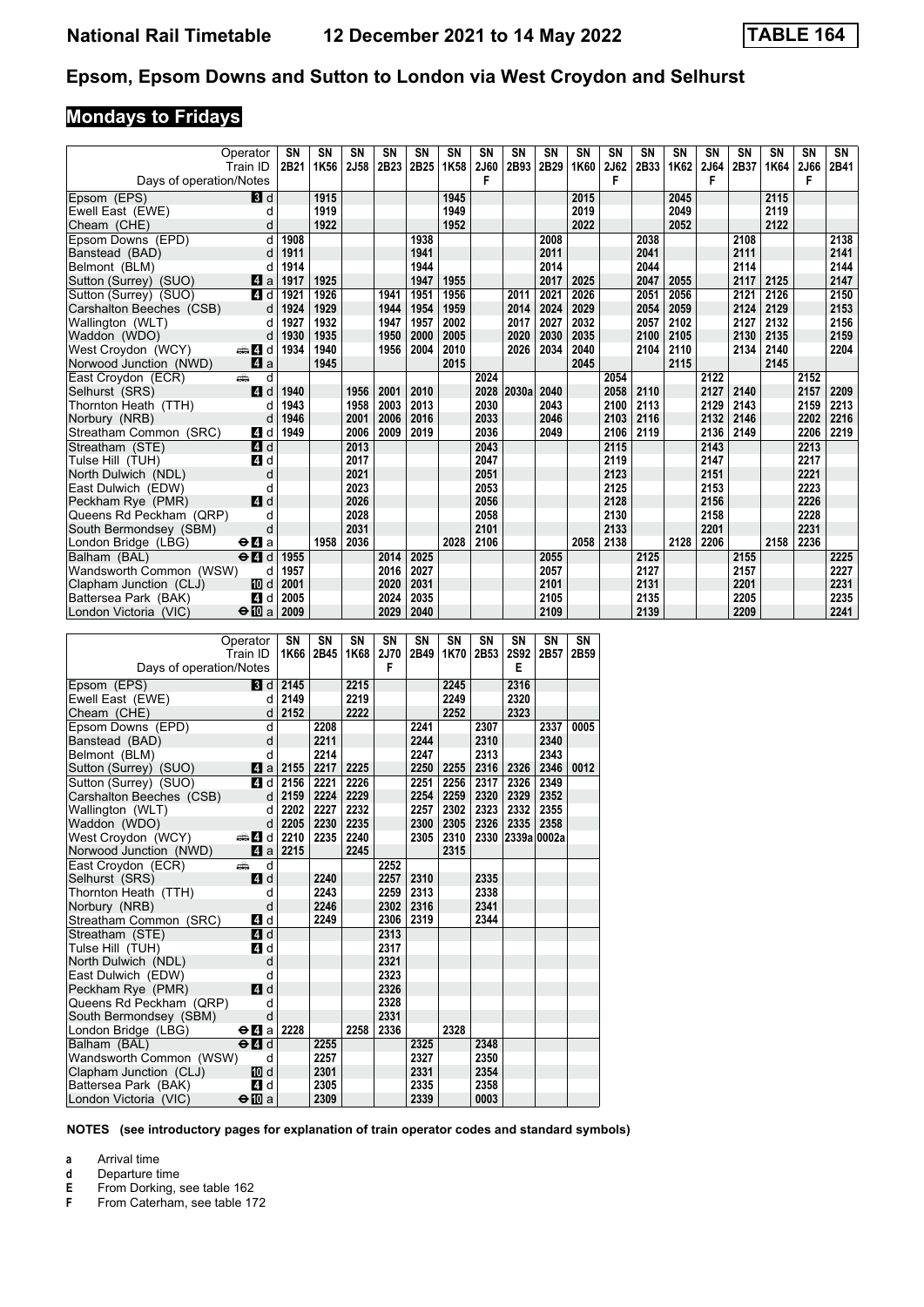### **Saturdays**

| Operator<br>Train ID                                                  | SN<br>2B03              | SΝ<br><b>2M09</b> | <b>SN</b><br><b>2J04</b> | SN<br>2B05   | SΝ<br>2B07   | SΝ<br><b>2J06</b> | SΝ<br>2B09   | SN<br>2B11   | SN<br>1K06   | SΝ<br>2M13 | SN<br><b>2J08</b> | <b>SN</b><br>2B13 | SΝ<br>2B15   | SN<br>1K08   | SΝ<br><b>2J10</b> | SΝ<br>2B17   | SN<br>2B19   | SN<br>1K10   |
|-----------------------------------------------------------------------|-------------------------|-------------------|--------------------------|--------------|--------------|-------------------|--------------|--------------|--------------|------------|-------------------|-------------------|--------------|--------------|-------------------|--------------|--------------|--------------|
| Days of operation/Notes                                               |                         | A                 |                          |              |              |                   |              |              |              | A          | в                 |                   |              |              | в                 |              |              |              |
| Epsom (EPS)<br><b>3</b> d                                             |                         |                   |                          |              |              |                   |              |              | 0645         |            |                   |                   |              | 0715         |                   |              |              | 0745         |
| Ewell East (EWE)<br>d                                                 |                         |                   |                          |              |              |                   |              |              | 0649         |            |                   |                   |              | 0719         |                   |              |              | 0749         |
| Cheam (CHE)<br>d                                                      |                         |                   |                          |              |              |                   |              |              | 0652         |            |                   |                   |              | 0722         |                   |              |              | 0752         |
| Epsom Downs (EPD)<br>d                                                |                         |                   |                          |              |              |                   |              |              |              |            |                   |                   | 0708         |              |                   |              | 0738         |              |
| Banstead (BAD)<br>d<br>Belmont (BLM)<br>d                             |                         |                   |                          |              |              |                   |              |              |              |            |                   |                   | 0711<br>0714 |              |                   |              | 0741<br>0744 |              |
| Sutton (Surrey) (SUO)<br><b>4</b> a                                   |                         |                   |                          |              |              |                   |              |              | 0655         |            |                   |                   | 0717         | 0725         |                   |              | 0747         | 0755         |
| Sutton (Surrey) (SUO)<br>4 d                                          |                         |                   |                          |              | 0621         |                   | 0641         | 0651         | 0656         |            |                   | 0711              | 0721         | 0726         |                   | 0741         | 0751         | 0756         |
| Carshalton Beeches (CSB)<br>d                                         |                         |                   |                          |              | 0624         |                   | 0644         | 0654         | 0659         |            |                   | 0714              | 0724         | 0729         |                   | 0744         | 0754         | 0759         |
| Wallington (WLT)<br>d                                                 |                         |                   |                          |              | 0627         |                   | 0647         | 0657         | 0702         |            |                   | 0717              | 0727         | 0732         |                   | 0747         | 0757         | 0802         |
| Waddon (WDO)<br>d                                                     |                         |                   |                          |              | 0630         |                   | 0650         | 0700         | 0705         |            |                   | 0720              | 0730         | 0735         |                   | 0750         | 0800         | 0805         |
| West Croydon (WCY)<br>anna Zid                                        |                         |                   |                          |              | 0634         |                   | 0656         | 0704         | 0710         |            |                   | 0726              | 0734         | 0740         |                   | 0756         | 0804         | 0810         |
| Norwood Junction (NWD)<br>4 a                                         |                         |                   |                          |              |              |                   |              |              | 0715         |            |                   |                   |              | 0745         |                   |              |              | 0815         |
| East Croydon (ECR)<br>d<br>پیش                                        |                         | 0610              |                          |              |              |                   |              |              |              | 0710       | 0723              |                   |              |              | 0753              |              |              |              |
| Selhurst (SRS)<br>14 d                                                | 0610                    | 0616              | 0626                     | 0632         | 0640         | 0656              | 0701         | 0710         |              | 0716       | 0727              | 0731              | 0740         |              | 0757              | 0801         | 0810         |              |
| Thornton Heath (TTH)<br>d                                             | 0613                    | 0619              | 0628                     | 0634         | 0643         | 0658              | 0703         | 0713         |              | 0719       | 0729              | 0733              | 0743         |              | 0759              | 0803         | 0813         |              |
| Norbury (NRB)<br>d                                                    | 0616                    | 0622              | 0631                     | 0637         | 0646         | 0701              | 0706         | 0716         |              | 0722       | 0732              | 0736              | 0746         |              | 0802              | 0806         | 0816         |              |
| Streatham Common (SRC)<br>4 d                                         | 0619                    | 0625              | 0636                     | 0640         | 0649         | 0706              | 0709         | 0719         |              | 0725       | 0736              | 0739              | 0749         |              | 0806              | 0809         | 0819         |              |
| Streatham (STE)<br><b>4</b> d                                         |                         |                   | 0643                     |              |              | 0713              |              |              |              |            | 0743              |                   |              |              | 0813              |              |              |              |
| Tulse Hill (TUH)<br>L4 d                                              |                         |                   | 0647                     |              |              | 0717              |              |              |              |            | 0747              |                   |              |              | 0817              |              |              |              |
| North Dulwich (NDL)<br>d                                              |                         |                   | 0651                     |              |              | 0721<br>0723      |              |              |              |            | 0751<br>0753      |                   |              |              | 0821              |              |              |              |
| East Dulwich (EDW)<br>d                                               |                         |                   | 0653<br>0656             |              |              | 0726              |              |              |              |            | 0756              |                   |              |              | 0823<br>0826      |              |              |              |
| Peckham Rye (PMR)<br><b>14</b> d<br>Queens Rd Peckham (QRP)<br>d      |                         |                   | 0658                     |              |              | 0728              |              |              |              |            | 0758              |                   |              |              | 0828              |              |              |              |
| South Bermondsey (SBM)<br>d                                           |                         |                   | 0701                     |              |              | 0731              |              |              |              |            | 0801              |                   |              |              | 0831              |              |              |              |
| London Bridge (LBG)<br>$\Theta$ <b><math>\Omega</math></b> a          |                         |                   | 0707                     |              |              | 0737              |              |              | 0728         |            | 0807              |                   |              | 0758         | 0837              |              |              | 0828         |
| $e$ $d$<br>Balham (BAL)                                               | 0625                    | 0629              |                          | 0644         | 0655         |                   | 0714         | 0725         |              | 0729       |                   | 0744              | 0755         |              |                   | 0814         | 0825         |              |
| Wandsworth Common (WSW)<br>d                                          | 0627                    |                   |                          | 0646         | 0657         |                   | 0716         | 0727         |              |            |                   | 0746              | 0757         |              |                   | 0816         | 0827         |              |
| Clapham Junction (CLJ)<br>10 d                                        | 0631                    | 0635a             |                          | 0650         | 0701         |                   | 0720         | 0731         |              | 0735a      |                   | 0750              | 0801         |              |                   | 0820         | 0831         |              |
| Battersea Park (BAK)<br>ZI d                                          | 0635                    |                   |                          | 0654         | 0705         |                   | 0724         | 0735         |              |            |                   | 0754              | 0805         |              |                   | 0824         | 0835         |              |
| $\Theta$ 10 a<br>London Victoria (VIC)                                | 0639                    |                   |                          | 0658         | 0709         |                   | 0728         | 0739         |              |            |                   | 0758              | 0809         |              |                   | 0828         | 0839         |              |
|                                                                       |                         |                   |                          |              |              |                   |              |              |              |            |                   |                   |              |              |                   |              |              |              |
|                                                                       |                         |                   |                          |              |              |                   |              |              |              |            |                   |                   |              |              |                   |              |              |              |
| Operator                                                              | SN                      | SΝ                | SN                       | SΝ           | SN           | SN                | SN           | SN           | SN           | SΝ         | SN                | SN                | SN           | SN           | SN                | SN           | SΝ           | SN           |
| Train ID                                                              | 2M17                    | <b>2J12</b>       | 2B21                     | 2B23         | 1K12         | <b>2J14</b>       | 2B25         | 2B27         | 1K14         | 2M23       | <b>2J16</b>       | 2B29              | 2B31         | 1K16         | 2J18              | 2B33         | 2B35         | 1K18         |
| Days of operation/Notes                                               | А                       | в                 |                          |              |              | В                 |              |              |              | A          | В                 |                   |              |              | в                 |              |              |              |
| Epsom (EPS)<br><b>3</b> d                                             |                         |                   |                          |              | 0815         |                   |              |              | 0845         |            |                   |                   |              | 0915         |                   |              |              | 0945         |
| Ewell East (EWE)<br>d                                                 |                         |                   |                          |              | 0819         |                   |              |              | 0849         |            |                   |                   |              | 0919         |                   |              |              | 0949         |
| Cheam (CHE)<br>d                                                      |                         |                   |                          |              | 0822         |                   |              |              | 0852         |            |                   |                   |              | 0922         |                   |              |              | 0952         |
| Epsom Downs (EPD)<br>d                                                |                         |                   |                          | 0808         |              |                   |              | 0838         |              |            |                   |                   | 0908         |              |                   |              | 0938         |              |
| Banstead (BAD)<br>d                                                   |                         |                   |                          | 0811         |              |                   |              | 0841         |              |            |                   |                   | 0911         |              |                   |              | 0941         |              |
| Belmont (BLM)<br>d                                                    |                         |                   |                          | 0814         |              |                   |              | 0844         |              |            |                   |                   | 0914         |              |                   |              | 0944         |              |
| Sutton (Surrey) (SUO)<br>M a                                          |                         |                   |                          | 0817         | 0825         |                   |              | 0847         | 0855         |            |                   |                   | 0917         | 0925         |                   |              | 0947         | 0955         |
| Sutton (Surrey) (SUO)<br>4 d                                          |                         |                   | 0811                     | 0821         | 0826         |                   | 0841         | 0851         | 0855         |            |                   | 0911              | 0921         | 0926         |                   | 0941         | 0951         | 0956         |
| Carshalton Beeches (CSB)<br>d<br>Wallington (WLT)<br>d                |                         |                   | 0814<br>0817             | 0824<br>0827 | 0829<br>0832 |                   | 0844<br>0847 | 0854<br>0857 | 0859<br>0902 |            |                   | 0914<br>0917      | 0924<br>0927 | 0929<br>0932 |                   | 0944<br>0947 | 0954<br>0957 | 0959<br>1002 |
| Waddon (WDO)<br>d                                                     |                         |                   | 0820                     | 0830         | 0835         |                   | 0850         | 0900         | 0905         |            |                   | 0920              | 0930         | 0935         |                   | 0950         | 1000         | 1005         |
| West Croydon (WCY)<br>den and d                                       |                         |                   | 0826                     | 0834         | 0840         |                   | 0856         | 0904         | 0910         |            |                   | 0926              | 0935         | 0940         |                   | 0956         | 1004         | 1010         |
| Norwood Junction (NWD)<br>l4 a                                        |                         |                   |                          |              | 0845         |                   |              |              | 0915         |            |                   |                   |              | 0945         |                   |              |              | 1015         |
| East Croydon (ECR)<br>æ<br>d                                          | 0810                    | 0823              |                          |              |              | 0853              |              |              |              | 0910       | 0923              |                   |              |              | 0953              |              |              |              |
| Selhurst (SRS)<br>4 d                                                 | 0816                    | 0827              | 0831                     | 0840         |              | 0857              | 0901         | 0910         |              | 0916       | 0927              | 0931              | 0940         |              | 0957              | 1001         | 1010         |              |
| Thornton Heath (TTH)<br>d                                             | 0819                    | 0829              | 0833                     | 0843         |              | 0859              | 0903         | 0913         |              | 0919       | 0929              | 0933              | 0943         |              | 0959              | 1003         | 1013         |              |
| Norbury (NRB)<br>d                                                    | 0822                    | 0832              | 0836                     | 0846         |              | 0902              | 0906         | 0916         |              | 0922       | 0932              | 0936              | 0946         |              | 1002              | 1006         | 1016         |              |
| Streatham Common (SRC)                                                | $\blacksquare$ d   0825 | 0836              | 0839                     | 0849         |              | 0906              | 0909         | 0919         |              | 0925       | 0936              | 0939              | 0949         |              | 1006              | 1009         | 1019         |              |
| Streatham (STE)<br><b>4d</b>                                          |                         | 0843              |                          |              |              | 0913              |              |              |              |            | 0943              |                   |              |              | 1013              |              |              |              |
| Tulse Hill (TUH)<br>4 d                                               |                         | 0847              |                          |              |              | 0917              |              |              |              |            | 0947              |                   |              |              | 1017              |              |              |              |
| North Dulwich (NDL)<br>d                                              |                         | 0851              |                          |              |              | 0921              |              |              |              |            | 0951              |                   |              |              | 1021              |              |              |              |
| East Dulwich (EDW)<br>d<br>Peckham Rye (PMR)                          |                         | 0853<br>0856      |                          |              |              | 0923<br>0926      |              |              |              |            | 0953<br>0956      |                   |              |              | 1023<br>1026      |              |              |              |
| 4d<br>Queens Rd Peckham (QRP)<br>d                                    |                         | 0858              |                          |              |              | 0928              |              |              |              |            | 0958              |                   |              |              | 1028              |              |              |              |
| South Bermondsey (SBM)<br>d                                           |                         | 0901              |                          |              |              | 0931              |              |              |              |            | 1001              |                   |              |              | 1031              |              |              |              |
| London Bridge (LBG)<br>$\Theta$ <b><math>\Omega</math></b> a          |                         | 0907              |                          |              | 0858         | 0937              |              |              | 0928         |            | 1007              |                   |              | 0958         | 1037              |              |              | 1028         |
| Balham (BAL)<br>$\Theta$ $\blacksquare$ d                             | 0829                    |                   | 0844                     | 0855         |              |                   | 0914         | 0925         |              | 0929       |                   | 0944              | 0955         |              |                   | 1014         | 1025         |              |
| Wandsworth Common (WSW)<br>d                                          |                         |                   | 0846                     | 0857         |              |                   | 0916         | 0927         |              |            |                   | 0946              | 0957         |              |                   | 1016         | 1027         |              |
| Clapham Junction (CLJ)                                                | $\mathbb{I}$ d   0835a  |                   | 0850                     | 0901         |              |                   | 0920         | 0931         |              | 0935a      |                   | 0950              | 1001         |              |                   | 1020         | 1031         |              |
| Battersea Park (BAK)<br>4 d<br>$\bigoplus a$<br>London Victoria (VIC) |                         |                   | 0854<br>0858             | 0905<br>0909 |              |                   | 0924<br>0928 | 0935<br>0939 |              |            |                   | 0954<br>0958      | 1005<br>1009 |              |                   | 1024<br>1028 | 1035<br>1039 |              |

**NOTES (see introductory pages for explanation of train operator codes and standard symbols)**

**a** Arrival time<br>**d** Departure t

**d** Departure time<br> **A** To Milton Keyne<br> **B** From Caterham To Milton Keynes Central, see table 168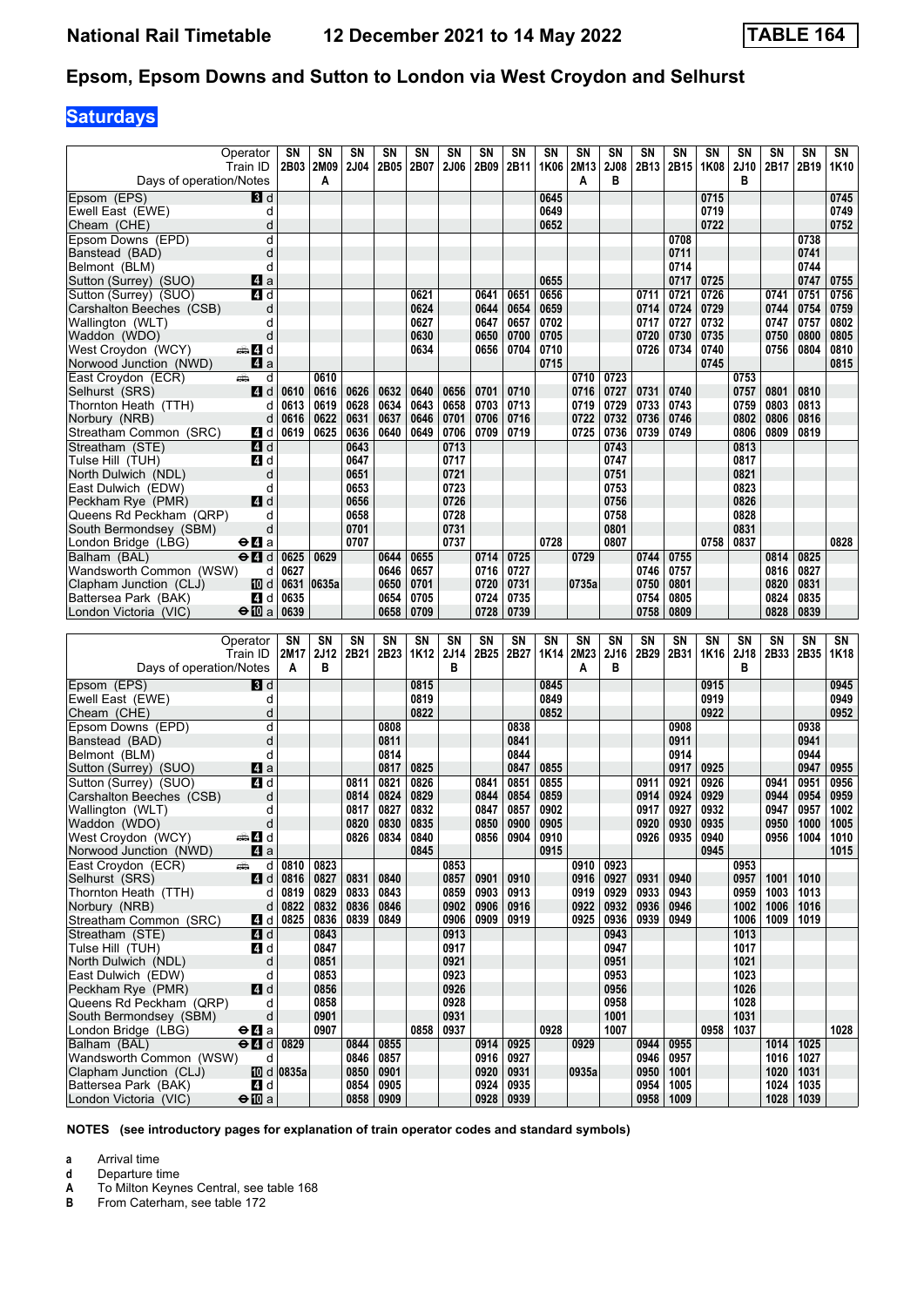### **Saturdays**

| Operator<br>Train ID<br>Days of operation/Notes                         | SΝ<br>2M25<br>А         | SΝ<br><b>2J20</b><br>в | SN<br>2B37   | SN<br>2B39   | SΝ<br>1K20   | SΝ<br>2J22<br>в | SΝ<br>2B41           | SΝ<br>2B43           | SN<br>1K22   | SN<br>2M29<br>A | SN<br><b>2J24</b><br>В | <b>SN</b><br>2B45 | SΝ<br>2B47   | SN<br>1K24   | SΝ<br><b>2J26</b><br>в | SΝ<br>2B49   | SΝ<br>2B51   | SN<br>1K26   |
|-------------------------------------------------------------------------|-------------------------|------------------------|--------------|--------------|--------------|-----------------|----------------------|----------------------|--------------|-----------------|------------------------|-------------------|--------------|--------------|------------------------|--------------|--------------|--------------|
| Epsom (EPS)<br><b>3</b> d                                               |                         |                        |              |              | 1015         |                 |                      |                      | 1045         |                 |                        |                   |              | 1115         |                        |              |              | 1145         |
| Ewell East (EWE)<br>d<br>Cheam (CHE)<br>d                               |                         |                        |              |              | 1019<br>1022 |                 |                      |                      | 1049<br>1052 |                 |                        |                   |              | 1119<br>1122 |                        |              |              | 1149<br>1152 |
| Epsom Downs (EPD)<br>d                                                  |                         |                        |              | 1008         |              |                 |                      | 1038                 |              |                 |                        |                   | 1108         |              |                        |              | 1138         |              |
| Banstead (BAD)<br>d                                                     |                         |                        |              | 1011         |              |                 |                      | 1041                 |              |                 |                        |                   | 1111         |              |                        |              | 1141         |              |
| Belmont (BLM)<br>d                                                      |                         |                        |              | 1014         |              |                 |                      | 1044                 |              |                 |                        |                   | 1114         |              |                        |              | 1144         |              |
| Sutton (Surrey) (SUO)<br><b>4</b> a                                     |                         |                        |              | 1017         | 1025         |                 |                      | 1047                 | 1055         |                 |                        |                   | 1117         | 1125         |                        |              | 1147         | 1155         |
| Sutton (Surrey) (SUO)<br>4 d                                            |                         |                        | 1011         | 1021         | 1026         |                 | 1041                 | 1051                 | 1056         |                 |                        | 1111              | 1121         | 1126         |                        | 1141         | 1151         | 1156         |
| Carshalton Beeches (CSB)<br>d                                           |                         |                        | 1014<br>1017 | 1024         | 1029<br>1032 |                 | 1044<br>1047         | 1054<br>1057         | 1059<br>1102 |                 |                        | 1114<br>1117      | 1124<br>1127 | 1129<br>1132 |                        | 1144<br>1147 | 1154<br>1157 | 1159<br>1202 |
| Wallington (WLT)<br>d<br>Waddon (WDO)<br>d                              |                         |                        | 1020         | 1027<br>1030 | 1035         |                 | 1050                 | 1100                 | 1105         |                 |                        | 1120              | 1130         | 1135         |                        | 1150         | 1200         | 1205         |
| West Croydon (WCY)<br>d ا£                                              |                         |                        | 1026         | 1034         | 1040         |                 | 1056                 | 1104                 | 1110         |                 |                        | 1126              | 1134         | 1140         |                        | 1156         | 1204         | 1210         |
| Norwood Junction (NWD)<br><b>4</b> a                                    |                         |                        |              |              | 1045         |                 |                      |                      | 1115         |                 |                        |                   |              | 1145         |                        |              |              | 1215         |
| East Croydon (ECR)<br>d<br>پیش                                          | 1010                    | 1023                   |              |              |              | 1053            |                      |                      |              | 1110            | 1123                   |                   |              |              | 1153                   |              |              |              |
| Selhurst (SRS)<br><b>4d</b>                                             | 1016                    | 1027                   | 1031         | 1040         |              | 1057            | 1101                 | 1110                 |              | 1116            | 1127                   | 1131              | 1140         |              | 1157                   | 1201         | 1210         |              |
| Thornton Heath (TTH)<br>d<br>Norbury (NRB)<br>d                         | 1019<br>1022            | 1029<br>1032           | 1033<br>1036 | 1043<br>1046 |              | 1059<br>1102    | 1103<br>1106         | 1113<br>1116         |              | 1119<br>1122    | 1129<br>1132           | 1133<br>1136      | 1143<br>1146 |              | 1159<br>1202           | 1203<br>1206 | 1213<br>1216 |              |
| Streatham Common (SRC)<br>4 d                                           | 1025                    | 1036                   | 1039         | 1049         |              | 1106            | 1109                 | 1119                 |              | 1125            | 1136                   | 1139              | 1149         |              | 1206                   | 1209         | 1219         |              |
| Streatham (STE)<br>L4 d                                                 |                         | 1043                   |              |              |              | 1113            |                      |                      |              |                 | 1143                   |                   |              |              | 1213                   |              |              |              |
| Tulse Hill (TUH)<br><b>4</b> d                                          |                         | 1047                   |              |              |              | 1117            |                      |                      |              |                 | 1147                   |                   |              |              | 1217                   |              |              |              |
| North Dulwich (NDL)<br>d                                                |                         | 1051                   |              |              |              | 1121            |                      |                      |              |                 | 1151                   |                   |              |              | 1221                   |              |              |              |
| East Dulwich (EDW)<br>d                                                 |                         | 1053                   |              |              |              | 1123            |                      |                      |              |                 | 1153                   |                   |              |              | 1223                   |              |              |              |
| Peckham Rye (PMR)<br><b>4</b> d<br>Queens Rd Peckham (QRP)<br>d         |                         | 1056<br>1058           |              |              |              | 1126<br>1128    |                      |                      |              |                 | 1156<br>1158           |                   |              |              | 1226<br>1228           |              |              |              |
| South Bermondsey (SBM)<br>d                                             |                         | 1101                   |              |              |              | 1131            |                      |                      |              |                 | 1201                   |                   |              |              | 1231                   |              |              |              |
| London Bridge (LBG)<br>$\Theta$ <b><math>\Omega</math></b> a            |                         | 1107                   |              |              | 1058         | 1137            |                      |                      | 1128         |                 | 1207                   |                   |              | 1158         | 1237                   |              |              | 1228         |
| Balham (BAL)<br>$\Theta$ $\blacksquare$ d                               | 1029                    |                        | 1044         | 1055         |              |                 | 1114                 | 1125                 |              | 1129            |                        | 1144              | 1155         |              |                        | 1214         | 1225         |              |
| Wandsworth Common (WSW)<br>d                                            |                         |                        | 1046         | 1057         |              |                 | 1116                 | 1127                 |              |                 |                        | 1146              | 1157         |              |                        | 1216         | 1227         |              |
| Clapham Junction (CLJ)                                                  | 10 d 1035a              |                        | 1050         | 1101         |              |                 | 1120                 | 1131                 |              | 1135a           |                        | 1150              | 1201         |              |                        | 1220         | 1231         |              |
| Battersea Park (BAK)<br><b>4</b> d                                      |                         |                        | 1054<br>1058 | 1105         |              |                 | 1124                 | 1135                 |              |                 |                        | 1154<br>1158      | 1205         |              |                        | 1224<br>1228 | 1235<br>1239 |              |
| $\bigoplus$ a<br>London Victoria (VIC)                                  |                         |                        |              | 1109         |              |                 | 1128                 | 1139                 |              |                 |                        |                   | 1209         |              |                        |              |              |              |
|                                                                         |                         |                        |              |              |              |                 |                      |                      |              |                 |                        |                   |              |              |                        |              |              |              |
|                                                                         | SN                      | SN                     | SN           | SΝ           | SΝ           | SN              | SN                   | SN                   | SN           | SN              | SN                     | <b>SN</b>         | SN           | SN           | SN                     | SN           | SΝ           | SN           |
| Operator<br>Train ID                                                    | 2M33                    | 2J28                   | 2B53         | 2B55         | 1K28         | <b>2J30</b>     | 2B57                 | 2B59                 | 1K30         | 2M37            | <b>2J32</b>            | 2B61              | 2B63         | 1K32         | 2J34                   | 2B65         | 2B67         | 1K34         |
| Days of operation/Notes                                                 | A                       | в                      |              |              |              | B               |                      |                      |              | A               | в                      |                   |              |              | в                      |              |              |              |
| Epsom (EPS)<br>3 d                                                      |                         |                        |              |              | 1215         |                 |                      |                      | 1245         |                 |                        |                   |              | 1315         |                        |              |              | 1345         |
| Ewell East (EWE)<br>d                                                   |                         |                        |              |              | 1219         |                 |                      |                      | 1249         |                 |                        |                   |              | 1319         |                        |              |              | 1349         |
| Cheam (CHE)<br>d                                                        |                         |                        |              |              | 1222         |                 |                      |                      | 1252         |                 |                        |                   |              | 1322         |                        |              |              | 1352         |
| Epsom Downs (EPD)<br>d                                                  |                         |                        |              | 1208         |              |                 |                      | 1238                 |              |                 |                        |                   | 1308         |              |                        |              | 1338         |              |
| Banstead (BAD)<br>d<br>Belmont (BLM)<br>d                               |                         |                        |              | 1211<br>1214 |              |                 |                      | 1241<br>1244         |              |                 |                        |                   | 1311<br>1314 |              |                        |              | 1341<br>1344 |              |
| Sutton (Surrey) (SUO)<br>ZI a                                           |                         |                        |              | 1217         | 1225         |                 |                      | 1247                 | 1255         |                 |                        |                   | 1317         | 1325         |                        |              | 1347         | 1355         |
| Sutton (Surrey) (SUO)<br><b>4</b> d                                     |                         |                        | 1211         | 1221         | 1226         |                 | 1241                 | 1251                 | 1256         |                 |                        | 1311              | 1321         | 1326         |                        | 1341         | 1351         | 1356         |
| Carshalton Beeches (CSB)<br>d                                           |                         |                        | 1214         | 1224         | 1229         |                 | 1244                 | 1254                 | 1259         |                 |                        | 1314              | 1324         | 1329         |                        | 1344         | 1354         | 1359         |
| Wallington (WLT)<br>d                                                   |                         |                        | 1217         | 1227         | 1232         |                 | 1247                 | 1257                 | 1302         |                 |                        | 1317              | 1327         | 1332         |                        | 1347         | 1357         | 1402         |
| Waddon (WDO)<br>d                                                       |                         |                        | 1220         | 1230         | 1235         |                 | 1250                 | 1300                 | 1305         |                 |                        | 1320              | 1330         | 1335         |                        | 1350         | 1400         | 1405         |
| West Croydon (WCY)<br>den and d<br>Norwood Junction (NWD)<br><b>Z</b> a |                         |                        | 1226         | 1234         | 1240<br>1245 |                 | 1256                 | 1304                 | 1310<br>1315 |                 |                        | 1326              | 1334         | 1340<br>1345 |                        | 1356         | 1404         | 1410<br>1415 |
| East Croydon (ECR)<br>یشته<br>d                                         | 1210                    | 1223                   |              |              |              | 1253            |                      |                      |              | 1310            | 1323                   |                   |              |              | 1353                   |              |              |              |
| Selhurst (SRS)<br><b>4</b> d                                            | 1216                    | 1227                   | 1231         | 1240         |              | 1257            | 1301                 | 1310                 |              | 1316            | 1327                   | 1331              | 1340         |              | 1357                   | 1401         | 1410         |              |
| Thornton Heath (TTH)<br>d                                               | 1219                    | 1229                   | 1233         | 1243         |              | 1259            | 1303                 | 1313                 |              | 1319            | 1329                   | 1333              | 1343         |              | 1359                   | 1403         | 1413         |              |
| Norbury (NRB)<br>d                                                      | 1222                    | 1232                   | 1236         | 1246         |              | 1302            | 1306                 | 1316                 |              | 1322            | 1332                   | 1336              | 1346         |              | 1402                   | 1406         | 1416         |              |
| Streatham Common (SRC)<br>4 d                                           | 1225                    | 1236                   | 1239         | 1249         |              | 1306            | 1309                 | 1319                 |              | 1325            | 1336                   | 1339              | 1349         |              | 1406                   | 1409         | 1419         |              |
| Streatham (STE)<br>4d                                                   |                         | 1243                   |              |              |              | 1313            |                      |                      |              |                 | 1343                   |                   |              |              | 1413                   |              |              |              |
| Tulse Hill (TUH)<br>4 d<br>North Dulwich (NDL)<br>d                     |                         | 1247<br>1251           |              |              |              | 1317<br>1321    |                      |                      |              |                 | 1347<br>1351           |                   |              |              | 1417<br>1421           |              |              |              |
| East Dulwich (EDW)<br>d                                                 |                         | 1253                   |              |              |              | 1323            |                      |                      |              |                 | 1353                   |                   |              |              | 1423                   |              |              |              |
| Peckham Rye (PMR)<br>4d                                                 |                         | 1256                   |              |              |              | 1326            |                      |                      |              |                 | 1356                   |                   |              |              | 1426                   |              |              |              |
| Queens Rd Peckham (QRP)<br>d                                            |                         | 1258                   |              |              |              | 1328            |                      |                      |              |                 | 1358                   |                   |              |              | 1428                   |              |              |              |
| South Bermondsey (SBM)<br>d                                             |                         | 1301                   |              |              |              | 1331            |                      |                      |              |                 | 1401                   |                   |              |              | 1431                   |              |              |              |
| London Bridge (LBG)<br>$\Theta$ <b><math>\Omega</math></b> a            |                         | 1307                   |              |              | 1258         | 1337            |                      |                      | 1328         |                 | 1407                   |                   |              | 1358         | 1437                   |              |              | 1428         |
| Balham (BAL)<br>$\Theta$ <sup><math>d</math></sup>                      | 1229                    |                        | 1244         | 1255         |              |                 | 1314                 | 1325                 |              | 1329            |                        | 1344              | 1355         |              |                        | 1414         | 1425         |              |
| Wandsworth Common (WSW)<br>d<br>Clapham Junction (CLJ)                  |                         |                        | 1246<br>1250 | 1257<br>1301 |              |                 | 1316                 | 1327                 |              | 1335a           |                        | 1346              | 1357<br>1401 |              |                        | 1416<br>1420 | 1427<br>1431 |              |
| Battersea Park (BAK)<br>4 d<br>$\bigoplus a$                            | $\overline{10}$ d 1235a |                        | 1254         | 1305<br>1309 |              |                 | 1320<br>1324<br>1328 | 1331<br>1335<br>1339 |              |                 |                        | 1350<br>1354      | 1405<br>1409 |              |                        | 1424         | 1435<br>1439 |              |

**NOTES (see introductory pages for explanation of train operator codes and standard symbols)**

**a** Arrival time<br>**d** Departure t

**d** Departure time<br> **A** To Milton Keyne<br> **B** From Caterham To Milton Keynes Central, see table 168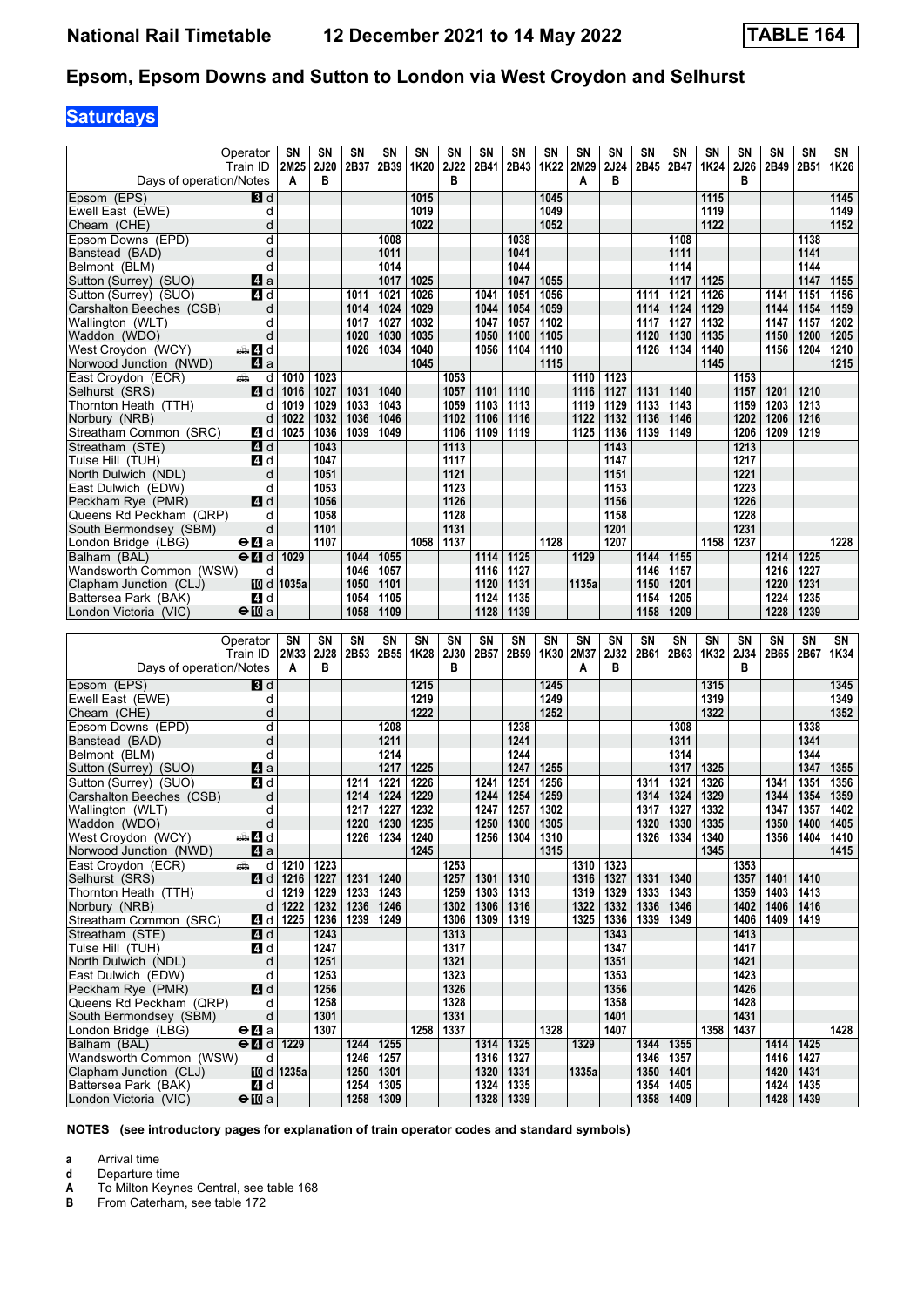### **Saturdays**

| Operator<br>Train ID<br>Days of operation/Notes                         | SΝ<br>2M39<br>А         | SΝ<br>2J36<br>в | SN<br>2B69   | SN<br>2B71   | SΝ<br>1K36   | SΝ<br>2J38<br>в | SΝ<br>2B73   | SΝ<br>2B75   | SN<br>1K38   | SN<br>2M45<br>A | SN<br><b>2J40</b><br>в | <b>SN</b><br>2B77 | SΝ<br>2B79   | SN<br>1K40   | SΝ<br><b>2J42</b><br>в | SΝ<br>2B81   | SΝ<br>2B83   | SN<br>1K42   |
|-------------------------------------------------------------------------|-------------------------|-----------------|--------------|--------------|--------------|-----------------|--------------|--------------|--------------|-----------------|------------------------|-------------------|--------------|--------------|------------------------|--------------|--------------|--------------|
| Epsom (EPS)<br><b>3</b> d                                               |                         |                 |              |              | 1415         |                 |              |              | 1445         |                 |                        |                   |              | 1515         |                        |              |              | 1545         |
| Ewell East (EWE)<br>d                                                   |                         |                 |              |              | 1419         |                 |              |              | 1449         |                 |                        |                   |              | 1519         |                        |              |              | 1549         |
| Cheam (CHE)<br>d<br>Epsom Downs (EPD)<br>d                              |                         |                 |              | 1408         | 1422         |                 |              | 1438         | 1452         |                 |                        |                   | 1508         | 1522         |                        |              | 1541         | 1552         |
| Banstead (BAD)<br>d                                                     |                         |                 |              | 1411         |              |                 |              | 1441         |              |                 |                        |                   | 1511         |              |                        |              | 1544         |              |
| Belmont (BLM)<br>d                                                      |                         |                 |              | 1414         |              |                 |              | 1444         |              |                 |                        |                   | 1514         |              |                        |              | 1547         |              |
| Sutton (Surrey) (SUO)<br><b>4</b> a                                     |                         |                 |              | 1417         | 1425         |                 |              | 1447         | 1455         |                 |                        |                   | 1517         | 1525         |                        |              | 1550         | 1555         |
| Sutton (Surrey) (SUO)<br>4 d                                            |                         |                 | 1411         | 1421         | 1426         |                 | 1441         | 1451         | 1456         |                 |                        | 1512              | 1521         | 1526         |                        | 1541         | 1551         | 1556         |
| Carshalton Beeches (CSB)<br>d                                           |                         |                 | 1414         | 1424         | 1429         |                 | 1444         | 1454         | 1459         |                 |                        | 1515              | 1524         | 1529         |                        | 1544         | 1554         | 1559         |
| Wallington (WLT)<br>d                                                   |                         |                 | 1417         | 1427         | 1432         |                 | 1447         | 1457         | 1502         |                 |                        | 1518              | 1527         | 1532         |                        | 1547         | 1557         | 1602         |
| Waddon (WDO)<br>d                                                       |                         |                 | 1420         | 1430         | 1435         |                 | 1450         | 1500         | 1505         |                 |                        | 1521              | 1530         | 1535         |                        | 1550         | 1600         | 1605         |
| West Croydon (WCY)<br>d ا£<br>Norwood Junction (NWD)<br><b>4</b> a      |                         |                 | 1426         | 1434         | 1440<br>1445 |                 | 1456         | 1504         | 1510<br>1515 |                 |                        | 1526              | 1534         | 1540<br>1545 |                        | 1556         | 1604         | 1610<br>1615 |
| East Croydon (ECR)<br>d<br>پیش                                          | 1410                    | 1423            |              |              |              | 1453            |              |              |              | 1510            | 1523                   |                   |              |              | 1553                   |              |              |              |
| Selhurst (SRS)<br><b>4</b> d                                            | 1416                    | 1427            | 1431         | 1440         |              | 1457            | 1501         | 1510         |              | 1516            | 1527                   | 1531              | 1540         |              | 1557                   | 1601         | 1610         |              |
| Thornton Heath (TTH)<br>d                                               | 1419                    | 1429            | 1433         | 1443         |              | 1459            | 1503         | 1513         |              | 1519            | 1529                   | 1533              | 1543         |              | 1559                   | 1603         | 1613         |              |
| Norbury (NRB)<br>d                                                      | 1422                    | 1432            | 1436         | 1446         |              | 1502            | 1506         | 1516         |              | 1522            | 1532                   | 1536              | 1546         |              | 1602                   | 1606         | 1616         |              |
| Streatham Common (SRC)<br><b>4</b> d                                    | 1425                    | 1436            | 1439         | 1449         |              | 1506            | 1509         | 1519         |              | 1525            | 1536                   | 1539              | 1549         |              | 1606                   | 1609         | 1619         |              |
| Streatham (STE)<br><b>4</b> d                                           |                         | 1443            |              |              |              | 1513            |              |              |              |                 | 1543                   |                   |              |              | 1613                   |              |              |              |
| Tulse Hill (TUH)<br><b>ZI</b> d<br>North Dulwich (NDL)<br>d             |                         | 1447<br>1451    |              |              |              | 1517<br>1521    |              |              |              |                 | 1547<br>1551           |                   |              |              | 1617<br>1621           |              |              |              |
| East Dulwich (EDW)<br>d                                                 |                         | 1453            |              |              |              | 1523            |              |              |              |                 | 1553                   |                   |              |              | 1623                   |              |              |              |
| Peckham Rye (PMR)<br><b>4</b> d                                         |                         | 1456            |              |              |              | 1526            |              |              |              |                 | 1556                   |                   |              |              | 1626                   |              |              |              |
| Queens Rd Peckham (QRP)<br>d                                            |                         | 1458            |              |              |              | 1528            |              |              |              |                 | 1558                   |                   |              |              | 1628                   |              |              |              |
| South Bermondsey (SBM)<br>d                                             |                         | 1501            |              |              |              | 1531            |              |              |              |                 | 1601                   |                   |              |              | 1631                   |              |              |              |
| London Bridge (LBG)<br>$\Theta$ <b><math>\Omega</math></b> a            |                         | 1507            |              |              | 1458         | 1537            |              |              | 1528         |                 | 1607                   |                   |              | 1558         | 1637                   |              |              | 1628         |
| Balham (BAL)<br>$\Theta$ $\blacksquare$ d                               | 1429                    |                 | 1444         | 1455         |              |                 | 1514         | 1525         |              | 1529            |                        | 1544              | 1555         |              |                        | 1614         | 1625         |              |
| Wandsworth Common (WSW)<br>d                                            |                         |                 | 1446<br>1450 | 1457<br>1501 |              |                 | 1516<br>1520 | 1527<br>1531 |              |                 |                        | 1546<br>1550      | 1557<br>1601 |              |                        | 1616         | 1627<br>1631 |              |
| Clapham Junction (CLJ)<br>Battersea Park (BAK)<br><b>4</b> d            | 10 d 1435a              |                 | 1454         | 1505         |              |                 | 1524         | 1535         |              | 1535a           |                        | 1554              | 1605         |              |                        | 1620<br>1624 | 1635         |              |
| $\bigoplus$ a<br>London Victoria (VIC)                                  |                         |                 | 1458         | 1509         |              |                 | 1528         | 1539         |              |                 |                        | 1558              | 1609         |              |                        | 1628         | 1639         |              |
|                                                                         |                         |                 |              |              |              |                 |              |              |              |                 |                        |                   |              |              |                        |              |              |              |
|                                                                         |                         |                 |              |              |              |                 |              |              |              |                 |                        |                   |              |              |                        |              |              |              |
| Operator                                                                | SN                      | SN              | SN           | SΝ           | SΝ           | SN              | SN           | SN           | SN           | SN              | SN                     | <b>SN</b>         | SN           | SN           | SN                     | SN           | SΝ           | SN           |
| Train ID                                                                | 2M49                    | <b>2J44</b>     | 2B85         | 2B87         | 1K44         | <b>2J46</b>     | 2B89         | 2B01         | 1K46         | 2M55            | 2J48                   | 2B03              | 2B05         | 1K48         | 2J50                   | 2B07         | 2B09         | 1K50         |
| Days of operation/Notes                                                 | A                       | в               |              |              |              | в               |              |              |              | A               | в                      |                   |              |              | в                      |              |              |              |
| Epsom (EPS)<br>3 d                                                      |                         |                 |              |              | 1615         |                 |              |              | 1645         |                 |                        |                   |              | 1715         |                        |              |              | 1745         |
| Ewell East (EWE)<br>d                                                   |                         |                 |              |              | 1619         |                 |              |              | 1649         |                 |                        |                   |              | 1719         |                        |              |              | 1749         |
| Cheam (CHE)<br>d                                                        |                         |                 |              |              | 1622         |                 |              |              | 1652         |                 |                        |                   |              | 1722         |                        |              |              | 1752         |
| Epsom Downs (EPD)<br>d<br>Banstead (BAD)<br>d                           |                         |                 |              | 1608         |              |                 |              | 1638<br>1641 |              |                 |                        |                   | 1708         |              |                        |              | 1738         |              |
| Belmont (BLM)<br>d                                                      |                         |                 |              | 1611<br>1614 |              |                 |              | 1644         |              |                 |                        |                   | 1711<br>1714 |              |                        |              | 1741<br>1744 |              |
| Sutton (Surrey) (SUO)<br>ZI a                                           |                         |                 |              | 1617         | 1625         |                 |              | 1647         | 1655         |                 |                        |                   | 1717         | 1725         |                        |              | 1747         | 1755         |
| Sutton (Surrey) (SUO)<br><b>4</b> d                                     |                         |                 | 1611         | 1621         | 1626         |                 | 1641         | 1651         | 1656         |                 |                        | 1711              | 1721         | 1726         |                        | 1741         | 1751         | 1756         |
| Carshalton Beeches (CSB)<br>d                                           |                         |                 | 1614         | 1624         | 1629         |                 | 1644         | 1654         | 1659         |                 |                        | 1714              | 1724         | 1729         |                        | 1744         | 1754         | 1759         |
| Wallington (WLT)<br>d                                                   |                         |                 | 1617         | 1627         | 1632         |                 | 1647         | 1657         | 1702         |                 |                        | 1717              | 1727         | 1732         |                        | 1747         | 1757         | 1802         |
| Waddon (WDO)<br>d                                                       |                         |                 | 1620         | 1630         | 1635         |                 | 1650         | 1700         | 1705         |                 |                        | 1720              | 1730         | 1735         |                        | 1750         | 1800         | 1805         |
| West Croydon (WCY)<br>den and d                                         |                         |                 | 1626         | 1634         | 1640         |                 | 1656         | 1704         | 1710         |                 |                        | 1726              | 1734         | 1740         |                        | 1756         | 1804         | 1810         |
| Norwood Junction (NWD)<br><b>Z</b> a<br>East Croydon (ECR)<br>یشته<br>d | 1610                    | 1623            |              |              | 1645         | 1653            |              |              | 1715         | 1710            | 1723                   |                   |              | 1745         | 1753                   |              |              | 1815         |
| Selhurst (SRS)<br>4 d                                                   | 1616                    | 1627            | 1631         | 1640         |              | 1657            | 1701         | 1710         |              | 1716            | 1727                   | 1731              | 1740         |              | 1757                   | 1801         | 1810         |              |
| Thornton Heath (TTH)<br>d                                               | 1619                    | 1629            | 1633         | 1643         |              | 1659            | 1703         | 1713         |              | 1719            | 1729                   | 1733              | 1743         |              | 1759                   | 1803         | 1813         |              |
| Norbury (NRB)<br>d                                                      | 1622                    | 1632            | 1636         | 1646         |              | 1702            | 1706         | 1716         |              | 1722            | 1732                   | 1736              | 1746         |              | 1802                   | 1806         | 1816         |              |
| Streatham Common (SRC)<br>4 d                                           | 1625                    | 1636            | 1639         | 1649         |              | 1706            | 1709         | 1719         |              | 1725            | 1736                   | 1739              | 1749         |              | 1806                   | 1809         | 1819         |              |
| Streatham (STE)<br>4d                                                   |                         | 1643            |              |              |              | 1713            |              |              |              |                 | 1743                   |                   |              |              | 1813                   |              |              |              |
| Tulse Hill (TUH)<br>4 d<br>North Dulwich (NDL)                          |                         | 1647            |              |              |              | 1717            |              |              |              |                 | 1747<br>1751           |                   |              |              | 1817<br>1821           |              |              |              |
| d<br>East Dulwich (EDW)<br>d                                            |                         | 1651<br>1653    |              |              |              | 1721<br>1723    |              |              |              |                 | 1753                   |                   |              |              | 1823                   |              |              |              |
| Peckham Rye (PMR)<br>4d                                                 |                         | 1656            |              |              |              | 1726            |              |              |              |                 | 1756                   |                   |              |              | 1826                   |              |              |              |
| Queens Rd Peckham (QRP)<br>d                                            |                         | 1658            |              |              |              | 1728            |              |              |              |                 | 1758                   |                   |              |              | 1828                   |              |              |              |
| South Bermondsey (SBM)<br>d                                             |                         | 1701            |              |              |              | 1731            |              |              |              |                 | 1801                   |                   |              |              | 1831                   |              |              |              |
| London Bridge (LBG)<br>$\Theta$ <b><math>\blacksquare</math></b> a      |                         | 1707            |              |              | 1658         | 1737            |              |              | 1728         |                 | 1807                   |                   |              | 1758         | 1837                   |              |              | 1828         |
| Balham (BAL)<br>$\Theta$ $\blacksquare$ d                               | 1629                    |                 | 1644         | 1655         |              |                 |              | 1714 1725    |              | 1729            |                        | 1744              | 1755         |              |                        | 1814         | 1825         |              |
| Wandsworth Common (WSW)<br>d                                            |                         |                 | 1646         | 1657         |              |                 | 1716         | 1727         |              |                 |                        | 1746              | 1757         |              |                        | 1816         | 1827         |              |
| Clapham Junction (CLJ)<br>Battersea Park (BAK)<br>4 d<br>$\bigoplus a$  | $\overline{10}$ d 1635a |                 | 1650<br>1654 | 1701<br>1705 |              |                 | 1720<br>1724 | 1731<br>1735 |              | 1735a           |                        | 1750<br>1754      | 1801<br>1805 |              |                        | 1820<br>1824 | 1831<br>1835 |              |

**NOTES (see introductory pages for explanation of train operator codes and standard symbols)**

**a** Arrival time<br>**d** Departure t

**d** Departure time<br> **A** To Milton Keyne<br> **B** From Caterham To Milton Keynes Central, see table 168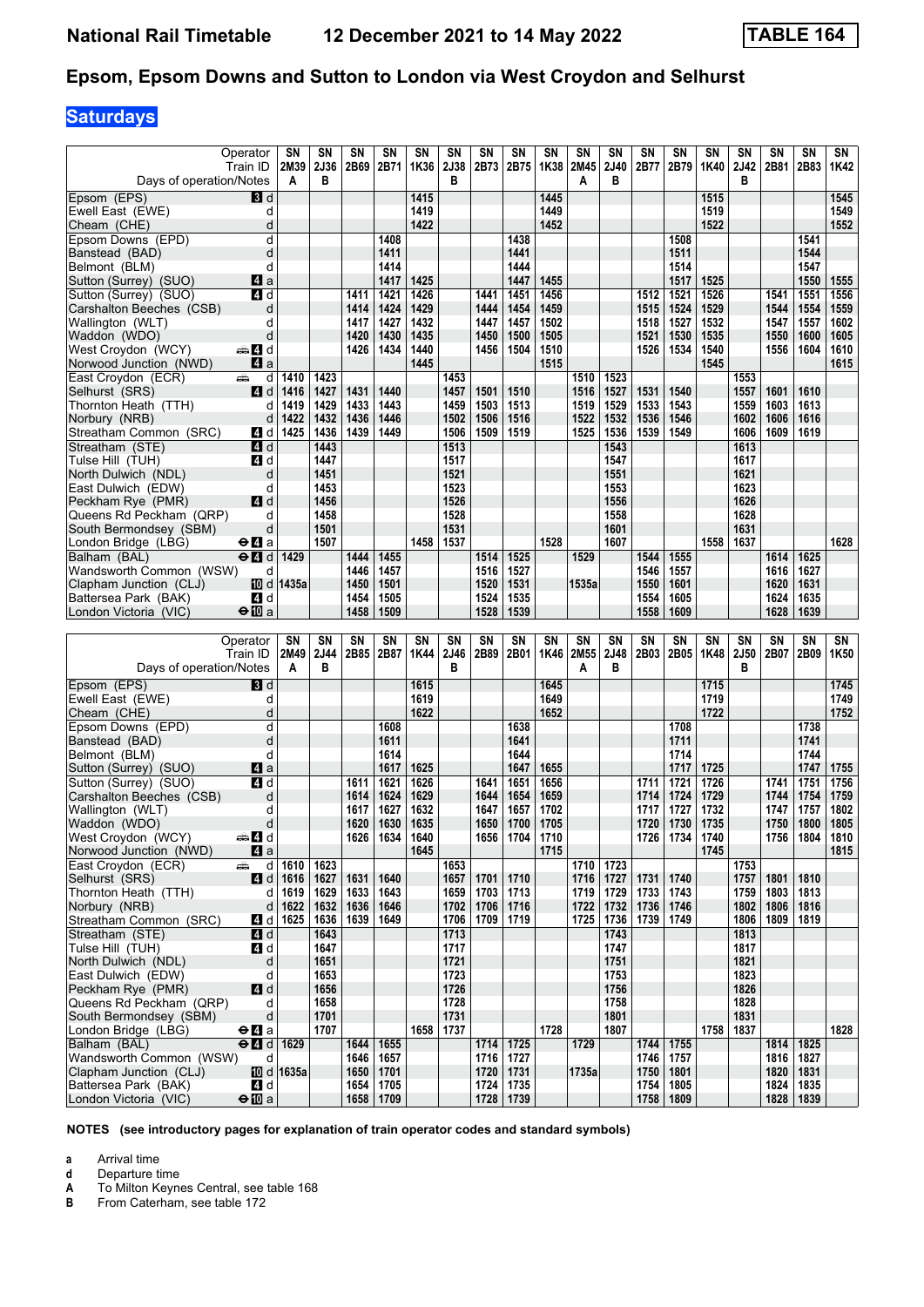### **Saturdays**

| Operator<br>Train ID                                                                        | SN<br>2M61              | SΝ<br><b>2J52</b> | SN<br>2B11   | SN<br>2B13   | SΝ<br>1K <sub>52</sub> | SΝ<br>2J54       | SΝ<br>2B15   | SΝ<br>2B17             | SN<br>1K54   | SΝ<br>2M65   | SN<br>2J56       | <b>SN</b><br>2B19 | SΝ<br>2B21   | SN<br>1K56   | SΝ<br>2J58   | SΝ<br>2B23   | SN<br>2B <sub>25</sub> | SN<br>1K58   |
|---------------------------------------------------------------------------------------------|-------------------------|-------------------|--------------|--------------|------------------------|------------------|--------------|------------------------|--------------|--------------|------------------|-------------------|--------------|--------------|--------------|--------------|------------------------|--------------|
| Days of operation/Notes                                                                     | C                       | в                 |              |              |                        | в                |              |                        |              | C            | в                |                   |              |              | в            |              |                        |              |
| Epsom (EPS)<br><b>3</b> d                                                                   |                         |                   |              |              | 1815                   |                  |              |                        | 1845         |              |                  |                   |              | 1915         |              |              |                        | 1945         |
| Ewell East (EWE)<br>d<br>Cheam (CHE)<br>d                                                   |                         |                   |              |              | 1819<br>1822           |                  |              |                        | 1849<br>1852 |              |                  |                   |              | 1919<br>1922 |              |              |                        | 1949<br>1952 |
| Epsom Downs (EPD)<br>d                                                                      |                         |                   |              | 1808         |                        |                  |              | 1838                   |              |              |                  |                   | 1908         |              |              |              | 1938                   |              |
| Banstead (BAD)<br>d                                                                         |                         |                   |              | 1811         |                        |                  |              | 1841                   |              |              |                  |                   | 1911         |              |              |              | 1941                   |              |
| Belmont (BLM)<br>d                                                                          |                         |                   |              | 1814         |                        |                  |              | 1844                   |              |              |                  |                   | 1914         |              |              |              | 1944                   |              |
| Sutton (Surrey) (SUO)<br><b>4</b> a                                                         |                         |                   |              | 1817         | 1825                   |                  |              | 1847                   | 1855         |              |                  |                   | 1917         | 1925         |              |              | 1947                   | 1955         |
| Sutton (Surrey) (SUO)<br>4 d                                                                |                         |                   | 1811         | 1821         | 1826                   |                  | 1841         | 1851                   | 1855         |              |                  | 1911              | 1921         | 1926         |              | 1941         | 1951                   | 1956         |
| Carshalton Beeches (CSB)<br>d<br>Wallington (WLT)<br>d                                      |                         |                   | 1814<br>1817 | 1824<br>1827 | 1829<br>1832           |                  | 1844<br>1847 | 1854<br>1857           | 1859<br>1902 |              |                  | 1914<br>1917      | 1924<br>1927 | 1929<br>1932 |              | 1944<br>1947 | 1954<br>1957           | 1959<br>2002 |
| Waddon (WDO)<br>d                                                                           |                         |                   | 1820         | 1830         | 1835                   |                  | 1850         | 1900                   | 1905         |              |                  | 1920              | 1930         | 1935         |              | 1950         | 2000                   | 2005         |
| West Croydon (WCY)<br>dan 4. d                                                              |                         |                   | 1826         | 1834         | 1840                   |                  | 1856         | 1904                   | 1910         |              |                  | 1926              | 1934         | 1940         |              | 1956         | 2004                   | 2010         |
| Norwood Junction (NWD)<br>4 a                                                               |                         |                   |              |              | 1845                   |                  |              |                        | 1915         |              |                  |                   |              | 1945         |              |              |                        | 2015         |
| East Croydon (ECR)<br>d<br>æbo.                                                             | 1812                    | 1823              |              |              |                        | 1853             |              |                        |              | 1910         | 1923             |                   |              |              | 1953         |              |                        |              |
| Selhurst (SRS)<br>14 d<br>Thornton Heath (TTH)<br>d                                         | 1816<br>1819            | 1827<br>1829      | 1831<br>1833 | 1840<br>1843 |                        | 1857<br>1859     | 1901<br>1903 | 1910<br>1913           |              | 1916<br>1919 | 1927<br>1929     | 1931<br>1933      | 1940<br>1943 |              | 1957<br>1959 | 2001<br>2003 | 2010<br>2013           |              |
| Norbury (NRB)<br>d                                                                          | 1822                    | 1832              | 1836         | 1846         |                        | 1902             | 1906         | 1916                   |              | 1922         | 1932             | 1936              | 1946         |              | 2002         | 2006         | 2016                   |              |
| Streatham Common (SRC)<br>4 d                                                               | 1825                    | 1836              | 1839         | 1849         |                        | 1906             | 1909         | 1919                   |              | 1925         | 1936             | 1939              | 1949         |              | 2006         | 2009         | 2019                   |              |
| Streatham (STE)<br><b>4</b> d                                                               |                         | 1843              |              |              |                        | 1913             |              |                        |              |              | 1943             |                   |              |              | 2013         |              |                        |              |
| Tulse Hill (TUH)<br>L4 d                                                                    |                         | 1847              |              |              |                        | 1917             |              |                        |              |              | 1947             |                   |              |              | 2017         |              |                        |              |
| North Dulwich (NDL)<br>d<br>East Dulwich (EDW)<br>d                                         |                         | 1851<br>1853      |              |              |                        | 1921<br>1923     |              |                        |              |              | 1951<br>1953     |                   |              |              | 2021<br>2023 |              |                        |              |
| Peckham Rye (PMR)<br><b>4</b> d                                                             |                         | 1856              |              |              |                        | 1926             |              |                        |              |              | 1956             |                   |              |              | 2026         |              |                        |              |
| Queens Rd Peckham (QRP)<br>d                                                                |                         | 1858              |              |              |                        | 1928             |              |                        |              |              | 1958             |                   |              |              | 2028         |              |                        |              |
| South Bermondsey (SBM)<br>d                                                                 |                         | 1901              |              |              |                        | 1931             |              |                        |              |              | 2001             |                   |              |              | 2031         |              |                        |              |
| London Bridge (LBG)<br>$\Theta$ <b><math>\Omega</math></b> a                                |                         | 1907              |              |              | 1858                   | 1937             |              |                        | 1928         |              | 2007             |                   |              | 1958         | 2037         |              |                        | 2028         |
| $\Theta$ <sup><math>\blacksquare</math> d</sup><br>Balham (BAL)                             | 1829                    |                   | 1844         | 1855         |                        |                  | 1914         | 1925                   |              | 1929         |                  | 1944              | 1955         |              |              | 2014         | 2025                   |              |
| Wandsworth Common (WSW)<br>d<br>Clapham Junction (CLJ)                                      | 10 d 1835a              |                   | 1846<br>1850 | 1857<br>1901 |                        |                  | 1916<br>1920 | 1927<br>1931           |              | 1935a        |                  | 1946<br>1950      | 1957<br>2001 |              |              | 2016<br>2020 | 2027<br>2031           |              |
| Battersea Park (BAK)<br>4 d                                                                 |                         |                   | 1854         | 1905         |                        |                  | 1924         | 1935                   |              |              |                  | 1954              | 2005         |              |              | 2024         | 2035                   |              |
| $\Theta$ III a<br>London Victoria (VIC)                                                     |                         |                   | 1858         | 1909         |                        |                  | 1928         | 1939                   |              |              |                  | 1958              | 2009         |              |              | 2028         | 2039                   |              |
|                                                                                             |                         |                   |              |              |                        |                  |              |                        |              |              |                  |                   |              |              |              |              |                        |              |
|                                                                                             |                         |                   |              |              |                        |                  |              |                        |              |              |                  |                   |              |              |              |              |                        |              |
| Operator                                                                                    | SN                      | SΝ                | SN           | SΝ           | SN                     | SN               | SN           | SN                     | SN           | SΝ           | SN               | SN                | SN           | SN           | SN           | SN           | SΝ                     | SN           |
| Train ID<br>Days of operation/Notes                                                         | 2M67<br>C               | <b>2J60</b><br>в  | 2B27         | 2B29         | 1K60                   | <b>2J62</b><br>В | 2B31         | 2B33                   | 1K62         | 2M69<br>C    | <b>2J64</b><br>в | 2B35              | 2B37         | 1K64         | 2J66<br>в    | 2B39         | 2B41                   | 1K66         |
|                                                                                             |                         |                   |              |              | 2015                   |                  |              |                        | 2045         |              |                  |                   |              | 2115         |              |              |                        | 2145         |
| Epsom (EPS)<br><b>3</b> d<br>Ewell East (EWE)<br>d                                          |                         |                   |              |              | 2019                   |                  |              |                        | 2049         |              |                  |                   |              | 2119         |              |              |                        | 2149         |
| Cheam (CHE)<br>d                                                                            |                         |                   |              |              | 2022                   |                  |              |                        | 2052         |              |                  |                   |              | 2122         |              |              |                        | 2152         |
| Epsom Downs (EPD)<br>d                                                                      |                         |                   |              | 2008         |                        |                  |              | 2038                   |              |              |                  |                   | 2108         |              |              |              | 2138                   |              |
| Banstead (BAD)<br>d                                                                         |                         |                   |              | 2011         |                        |                  |              | 2041                   |              |              |                  |                   | 2111         |              |              |              | 2141                   |              |
| Belmont (BLM)<br>d                                                                          |                         |                   |              | 2014         |                        |                  |              | 2044                   |              |              |                  |                   | 2114         |              |              |              | 2144                   |              |
| Sutton (Surrey) (SUO)<br>M a<br>Sutton (Surrey) (SUO)<br>4 d                                |                         |                   | 2011         | 2017<br>2021 | 2025<br>2026           |                  | 2041         | 2047<br>2051           | 2055<br>2056 |              |                  | 2111              | 2117<br>2121 | 2125<br>2126 |              | 2141         | 2147<br>2151           | 2155<br>2156 |
| Carshalton Beeches (CSB)<br>d                                                               |                         |                   | 2014         | 2024         | 2029                   |                  | 2044         | 2054                   | 2059         |              |                  | 2114              | 2124         | 2129         |              | 2144         | 2154                   | 2159         |
| Wallington (WLT)<br>d                                                                       |                         |                   | 2017         | 2027         | 2032                   |                  | 2047         | 2057                   | 2102         |              |                  | 2117              | 2127         | 2132         |              | 2147         | 2157                   | 2202         |
| Waddon (WDO)<br>d                                                                           |                         |                   | 2020         | 2030         | 2035                   |                  | 2050         | 2100                   | 2105         |              |                  | 2120              | 2130         | 2135         |              | 2150         | 2200                   | 2205         |
| West Croydon (WCY)<br>den and d<br>Norwood Junction (NWD)                                   |                         |                   | 2026         | 2034         | 2040<br>2045           |                  | 2056         | 2104                   | 2110<br>2115 |              |                  | 2126              | 2135         | 2140<br>2145 |              | 2156         | 2204                   | 2210<br>2215 |
| l4 a<br>East Croydon (ECR)<br>æ<br>d                                                        | 2010                    | 2023              |              |              |                        | 2053             |              |                        |              | 2110         | 2123             |                   |              |              | 2154         |              |                        |              |
| Selhurst (SRS)<br>4 d                                                                       | 2016                    | 2027              | 2031         | 2040         |                        | 2057             | 2101         | 2110                   |              | 2116         | 2127             | 2131              | 2140         |              | 2158         | 2201         | 2210                   |              |
| Thornton Heath (TTH)<br>d                                                                   | 2019                    | 2029              | 2033         | 2043         |                        | 2059             | 2103         | 2113                   |              | 2119         | 2129             | 2133              | 2143         |              | 2200         | 2204         | 2213                   |              |
| Norbury (NRB)<br>d                                                                          | 2022                    | 2032              | 2036         | 2046         |                        | 2102             | 2106         | 2116                   |              | 2122         | 2132             | 2136              | 2146         |              | 2203         | 2207         | 2216                   |              |
| Streatham Common (SRC)                                                                      | $\blacksquare$ d   2025 | 2036              | 2039         | 2049         |                        | 2106             |              | 2109 2119              |              | 2125         | 2136             | 2139              | 2149         |              | 2206         | 2210         | 2219                   |              |
| Streatham (STE)<br>4 d<br>Tulse Hill (TUH)<br>4 d                                           |                         | 2043<br>2047      |              |              |                        | 2113<br>2117     |              |                        |              |              | 2143<br>2147     |                   |              |              | 2213<br>2217 |              |                        |              |
| North Dulwich (NDL)<br>d                                                                    |                         | 2051              |              |              |                        | 2121             |              |                        |              |              | 2151             |                   |              |              | 2221         |              |                        |              |
| East Dulwich (EDW)<br>d                                                                     |                         | 2053              |              |              |                        | 2123             |              |                        |              |              | 2153             |                   |              |              | 2223         |              |                        |              |
| Peckham Rye (PMR)<br>4d                                                                     |                         | 2056              |              |              |                        | 2126             |              |                        |              |              | 2156             |                   |              |              | 2226         |              |                        |              |
| Queens Rd Peckham (QRP)<br>d                                                                |                         | 2058              |              |              |                        | 2128             |              |                        |              |              | 2158             |                   |              |              | 2228         |              |                        |              |
| South Bermondsey (SBM)<br>d<br>London Bridge (LBG)<br>$\Theta$ <b><math>\Omega</math></b> a |                         | 2101<br>2107      |              |              | 2058                   | 2131<br>2137     |              |                        | 2128         |              | 2201<br>2207     |                   |              | 2158         | 2231<br>2237 |              |                        | 2228         |
| Balham (BAL)<br>$\Theta$ d $\vert$ 2029                                                     |                         |                   | 2044         | 2055         |                        |                  |              | 2114 2125              |              | 2129         |                  | 2144              | 2155         |              |              | 2214         | 2225                   |              |
| Wandsworth Common (WSW)<br>d                                                                |                         |                   | 2046         | 2057         |                        |                  |              | 2116 2127              |              |              |                  | 2146              | 2157         |              |              | 2216         | 2227                   |              |
| Clapham Junction (CLJ)<br> Battersea Park (BAK)<br>4 d                                      | $\overline{10}$ d 2035a |                   | 2050<br>2054 | 2101<br>2105 |                        |                  |              | 2120 2131<br>2124 2135 |              | 2135a        |                  | 2150<br>2154      | 2201<br>2205 |              |              | 2220<br>2224 | 2231<br>2235           |              |

**NOTES (see introductory pages for explanation of train operator codes and standard symbols)**

**a** Arrival time<br>**d** Departure t

Departure time

**B** From Caterham, see table 172<br>**C** To Watford Junction, see table

To Watford Junction, see table 168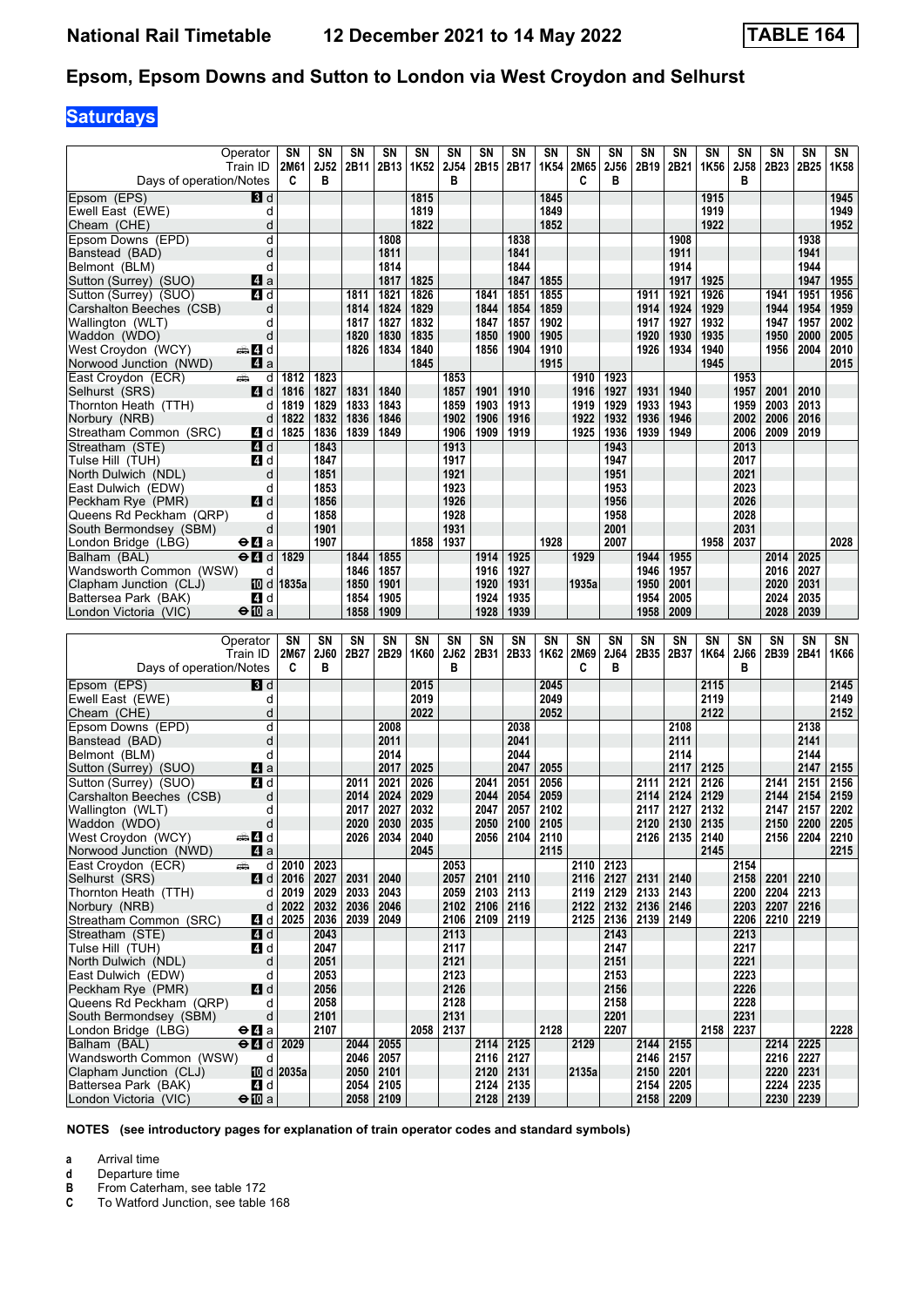#### **Saturdays**

|                          | Operator<br>Train ID                        | SN<br>2M73 | SN<br>2J68 | <b>SN</b><br>2B43 | SN<br>2B45 | SN<br>1K68 | <b>SN</b><br>2J70 | <b>SN</b><br>2B47 | <b>SN</b><br>2B49 | SN<br>1K70 | <b>SN</b><br>2J72 | SN<br>2B53 | SN<br><b>2S92</b> | SN<br>2B57             | SN<br><b>2S94</b> | SN<br>2B59 |
|--------------------------|---------------------------------------------|------------|------------|-------------------|------------|------------|-------------------|-------------------|-------------------|------------|-------------------|------------|-------------------|------------------------|-------------------|------------|
| Days of operation/Notes  |                                             | C          | в          |                   |            |            | B                 |                   |                   |            | B                 |            | D                 |                        | D                 |            |
| Epsom (EPS)              | 3d                                          |            |            |                   |            | 2215       |                   |                   |                   | 2245       |                   |            | 2324              |                        | 2354              |            |
| Ewell East (EWE)         | d                                           |            |            |                   |            | 2219       |                   |                   |                   | 2249       |                   |            |                   |                        |                   |            |
| Cheam (CHE)              | d                                           |            |            |                   |            | 2222       |                   |                   |                   | 2252       |                   |            | 2329              |                        | 2359              |            |
| Epsom Downs (EPD)        | d                                           |            |            |                   | 2208       |            |                   |                   | 2238              |            |                   | 2308       |                   | 2338                   |                   | 0005       |
| Banstead (BAD)           | d                                           |            |            |                   | 2211       |            |                   |                   | 2241              |            |                   | 2311       |                   | 2341                   |                   |            |
| Belmont (BLM)            | d                                           |            |            |                   | 2214       |            |                   |                   | 2244              |            |                   | 2314       |                   | 2344                   |                   |            |
| Sutton (Surrey) (SUO)    | ZI a                                        |            |            |                   | 2217       | 2225       |                   |                   | 2247              | 2255       |                   | 2317       | 2332              | 2347                   | 0002              | 0012       |
| Sutton (Surrey) (SUO)    | $4\overline{d}$                             |            |            | 2211              | 2221       | 2226       |                   | 2241              | 2251              | 2256       |                   | 2321       | 2332              | 2351                   | 0003              |            |
| Carshalton Beeches (CSB) | d                                           |            |            | 2214              | 2224       | 2229       |                   | 2244              | 2254              | 2259       |                   | 2324       | 2335              | 2354                   | 0006              |            |
| Wallington (WLT)         | d                                           |            |            | 2217              | 2227       | 2232       |                   | 2247              | 2257              | 2302       |                   | 2327       | 2338              | 2357                   | 0008              |            |
| Waddon (WDO)             | d                                           |            |            | 2220              | 2230       | 2235       |                   | 2250              | 2300              | 2305       |                   | 2330       | 2341              | 0001                   | 0011              |            |
| West Croydon (WCY)       | dan 4. d                                    |            |            | 2226              | 2234       | 2240       |                   | 2256              | 2304              | 2310       |                   |            |                   | 2334 2345a 0005a 0015a |                   |            |
| Norwood Junction (NWD)   | <b>Z</b> a                                  |            |            |                   |            | 2245       |                   |                   |                   | 2315       |                   |            |                   |                        |                   |            |
| East Croydon (ECR)       | dia<br>d                                    | 2210       | 2223       |                   |            |            | 2253              |                   |                   |            | 2323              |            |                   |                        |                   |            |
| Selhurst (SRS)           | 4d                                          | 2216       | 2227       | 2231              | 2240       |            | 2257              | 2301              | 2312              |            | 2327              | 2341       |                   |                        |                   |            |
| Thornton Heath (TTH)     | d                                           | 2219       | 2229       | 2233              | 2243       |            | 2259              | 2303              | 2315              |            | 2329              | 2343       |                   |                        |                   |            |
| Norbury (NRB)            | d                                           | 2222       | 2232       | 2236              | 2246       |            | 2302              | 2306              | 2318              |            | 2332              | 2346       |                   |                        |                   |            |
| Streatham Common (SRC)   | <b>4</b> d                                  | 2225       | 2236       | 2239              | 2249       |            | 2306              | 2309              | 2321              |            | 2336              | 2349       |                   |                        |                   |            |
| Streatham (STE)          | 4 d                                         |            | 2243       |                   |            |            | 2312              |                   |                   |            | 2343              |            |                   |                        |                   |            |
| Tulse Hill (TUH)         | 4 d                                         |            | 2247       |                   |            |            | 2317              |                   |                   |            | 2347              |            |                   |                        |                   |            |
| North Dulwich (NDL)      | d                                           |            | 2251       |                   |            |            | 2321              |                   |                   |            | 2351              |            |                   |                        |                   |            |
| East Dulwich (EDW)       | d                                           |            | 2253       |                   |            |            | 2323              |                   |                   |            | 2353              |            |                   |                        |                   |            |
| Peckham Rye (PMR)        | 4 d                                         |            | 2256       |                   |            |            | 2326              |                   |                   |            | 2356              |            |                   |                        |                   |            |
| Queens Rd Peckham (QRP)  | d                                           |            | 2258       |                   |            |            | 2328              |                   |                   |            | 2358              |            |                   |                        |                   |            |
| South Bermondsey (SBM)   | d                                           |            | 2301       |                   |            |            | 2331              |                   |                   |            | 0002              |            |                   |                        |                   |            |
| London Bridge (LBG)      | $\Theta$ <b><math>\blacksquare</math></b> a |            | 2307       |                   |            | 2258       | 2337              |                   |                   | 2328       | 0008              |            |                   |                        |                   |            |
| Balham (BAL)             | $\Theta$ <sup><math>\Omega</math></sup> d   | 2229       |            | 2244              | 2255       |            |                   | 2314              | 2325              |            |                   | 2355       |                   |                        |                   |            |
| Wandsworth Common (WSW)  | d                                           |            |            | 2246              | 2257       |            |                   | 2316              | 2327              |            |                   | 2357       |                   |                        |                   |            |
| Clapham Junction (CLJ)   |                                             | 10 d 2235a |            | 2250              | 2301       |            |                   | 2320              | 2331              |            |                   | 0002       |                   |                        |                   |            |
| Battersea Park (BAK)     | 4 d                                         |            |            | 2254              | 2305       |            |                   | 2324              | 2335              |            |                   | 0005       |                   |                        |                   |            |
| London Victoria (VIC)    | $\bigoplus$ a                               |            |            | 2300              | 2309       |            |                   | 2330              | 2339              |            |                   | 0009       |                   |                        |                   |            |

**NOTES (see introductory pages for explanation of train operator codes and standard symbols)**

**a** Arrival time<br>**d** Departure ti

**d** Departure time<br>**B** From Caterham

**B** From Caterham, see table 172<br>**C** To Watford Junction, see table<br>**D** From Dorking, see table 162 To Watford Junction, see table 168

From Dorking, see table 162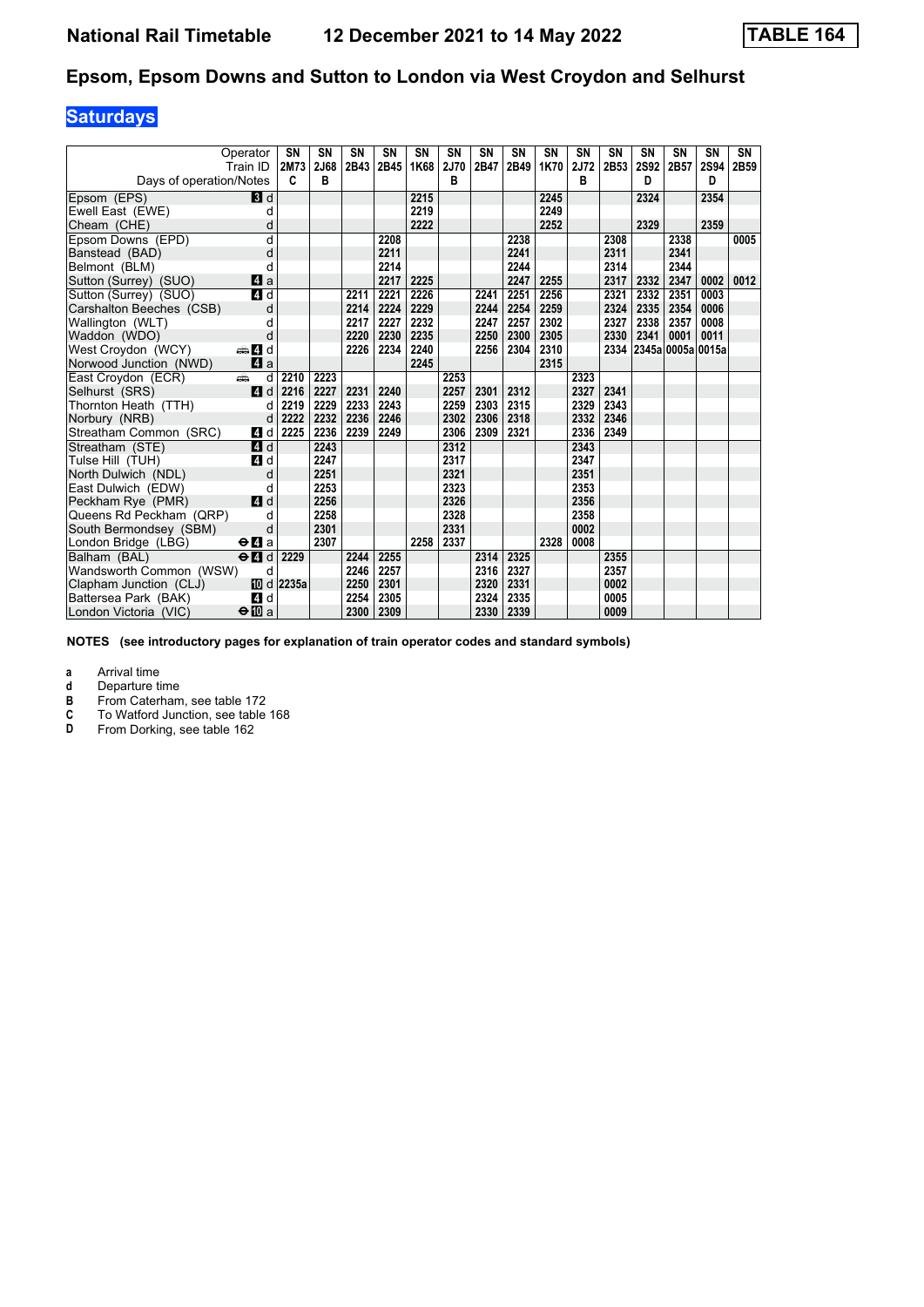# **Sundays**

| Operator<br>Train ID<br>Days of operation/Notes                                                                 | SΝ<br>1A99<br>A | SN<br>2B05   | SΝ<br><b>2J06</b> | SN<br>2B09   | SΝ<br>2J08        | SN<br>2B13   | SΝ<br>2B15   | SΝ<br><b>2J10</b> | SΝ<br>2B17   | SΝ<br>2B19   | SN<br><b>2J12</b> | SN<br>2B21   | SN<br>2B23   | SΝ<br>2J14        | SΝ<br>2B25   | SN<br>2B27   | SΝ<br><b>2J16</b> | SN<br>2B29   |
|-----------------------------------------------------------------------------------------------------------------|-----------------|--------------|-------------------|--------------|-------------------|--------------|--------------|-------------------|--------------|--------------|-------------------|--------------|--------------|-------------------|--------------|--------------|-------------------|--------------|
| Epsom (EPS)<br>BI d                                                                                             |                 |              |                   | 0643         |                   |              |              |                   |              |              |                   |              |              |                   |              |              |                   |              |
| Ewell East (EWE)<br>d                                                                                           |                 |              |                   | 0647         |                   |              |              |                   |              |              |                   |              |              |                   |              |              |                   |              |
| Cheam (CHE)<br>d                                                                                                |                 |              |                   | 0650         |                   |              |              |                   |              |              |                   |              |              |                   |              |              |                   |              |
| d<br>Epsom Downs (EPD)                                                                                          |                 |              |                   |              |                   |              |              |                   |              |              |                   |              |              |                   |              | 0838         |                   |              |
| Banstead (BAD)<br>d                                                                                             |                 |              |                   |              |                   |              |              |                   |              |              |                   |              |              |                   |              | 0841         |                   |              |
| Belmont (BLM)<br>d                                                                                              |                 |              |                   |              |                   |              |              |                   |              |              |                   |              |              |                   |              | 0844         |                   |              |
| Sutton (Surrey) (SUO)<br>ZI a                                                                                   |                 |              |                   | 0653         |                   |              |              |                   |              |              |                   |              |              |                   |              | 0847         |                   |              |
| ZI d<br>Sutton (Surrey) (SUO)<br>Carshalton Beeches (CSB)<br>d                                                  |                 |              |                   | 0653<br>0656 |                   | 0711<br>0714 |              |                   | 0741<br>0744 |              |                   | 0811<br>0814 |              |                   | 0841<br>0844 | 0851<br>0854 |                   | 0911<br>0914 |
| Wallington (WLT)<br>d                                                                                           |                 |              |                   | 0659         |                   | 0717         |              |                   | 0747         |              |                   | 0817         |              |                   | 0847         | 0857         |                   | 0917         |
| Waddon (WDO)<br>d                                                                                               |                 |              |                   | 0702         |                   | 0720         |              |                   | 0750         |              |                   | 0820         |              |                   | 0850         | 0900         |                   | 0920         |
| West Croydon (WCY)<br>dan Zid                                                                                   |                 |              |                   | 0707         |                   | 0725         |              |                   | 0755         |              |                   | 0827         |              |                   | 0857         | 0906         |                   | 0927         |
| Norwood Junction (NWD)<br>41 a                                                                                  |                 |              |                   |              |                   |              |              |                   |              |              |                   |              |              |                   |              |              |                   |              |
| East Croydon (ECR)<br>پیش<br>d                                                                                  | 0530            |              | 0644              |              | 0714              |              |              | 0745              |              |              | 0814              |              |              | 0844              |              |              | 0914              |              |
| Selhurst (SRS)<br>14 d                                                                                          | 0533            | 0627         | 0647              | 0712         | 0717              | 0729         | 0736         | 0748              | 0759         | 0812         | 0817              | 0832         | 0842         | 0847              | 0902         | 0911         | 0917              | 0932         |
| Thornton Heath (TTH)<br>d                                                                                       | 0536            | 0630         | 0649              | 0714         | 0719              | 0732         |              | 0750              | 0802         | 0814         | 0819              | 0834         | 0844         | 0849              | 0904         | 0914         | 0919              | 0934         |
| Norbury (NRB)<br>d                                                                                              | 0539            | 0633         | 0652              | 0717         | 0722              | 0735         |              | 0753              | 0805         | 0817         | 0822              | 0837         | 0847         | 0852              | 0907         | 0917         | 0922              | 0937         |
| Streatham Common (SRC)<br>4 d<br>Streatham (STE)<br><b>4</b> d                                                  | 0542            | 0636         | 0655<br>0659      | 0720         | 0725<br>0729      | 0737         | 0740         | 0756<br>0800      | 0807         | 0820         | 0825<br>0829      | 0840         | 0850         | 0855<br>0859      | 0910         | 0920         | 0925<br>0929      | 0940         |
| Tulse Hill (TUH)<br>ZI d                                                                                        |                 |              | 0703              |              | 0733              |              |              | 0804              |              |              | 0833              |              |              | 0903              |              |              | 0933              |              |
| North Dulwich (NDL)<br>d                                                                                        |                 |              | 0706              |              | 0736              |              |              | 0807              |              |              | 0836              |              |              | 0906              |              |              | 0936              |              |
| East Dulwich (EDW)<br>d                                                                                         |                 |              | 0708              |              | 0738              |              |              | 0809              |              |              | 0838              |              |              | 0908              |              |              | 0938              |              |
| Peckham Rye (PMR)<br><b>4</b> d                                                                                 |                 |              | 0711              |              | 0742              |              |              | 0812              |              |              | 0841              |              |              | 0911              |              |              | 0941              |              |
| Queens Rd Peckham (QRP)<br>d                                                                                    |                 |              | 0713              |              | 0744              |              |              | 0814              |              |              | 0843              |              |              | 0913              |              |              | 0943              |              |
| South Bermondsey (SBM)<br>d                                                                                     |                 |              | 0717              |              | 0747              |              |              | 0817              |              |              | 0847              |              |              | 0917              |              |              | 0947              |              |
| London Bridge (LBG)<br><b>ӨИ</b> а                                                                              |                 |              | 0722              |              | 0752              |              |              | 0822              |              |              | 0853              |              |              | 0923              |              |              | 0952              |              |
| $\Theta$ $\blacksquare$ d<br>Balham (BAL)                                                                       | 0547            | 0641         |                   | 0724         |                   | 0742         | 0745         |                   | 0812         | 0825         |                   | 0845         | 0855         |                   | 0915         | 0925         |                   | 0945         |
| Wandsworth Common (WSW)<br>d                                                                                    |                 | 0643         |                   | 0726<br>0730 |                   | 0744<br>0748 | 0747         |                   | 0814<br>0818 | 0827<br>0831 |                   | 0847<br>0851 | 0857<br>0901 |                   | 0917<br>0921 | 0927<br>0931 |                   | 0947<br>0951 |
| Clapham Junction (CLJ)<br>10 d<br>Battersea Park (BAK)<br>4 d                                                   | 0551<br>0555    | 0647<br>0651 |                   | 0734         |                   | 0751         | 0751<br>0755 |                   | 0821         | 0835         |                   | 0854         | 0905         |                   | 0924         | 0935         |                   | 0954         |
| $\Theta$ <b>III</b> a<br>London Victoria (VIC)                                                                  | 0559            | 0655         |                   | 0738         |                   | 0756         | 0759         |                   | 0826         | 0840         |                   | 0859         | 0909         |                   | 0929         | 0939         |                   | 0959         |
|                                                                                                                 |                 |              |                   |              |                   |              |              |                   |              |              |                   |              |              |                   |              |              |                   |              |
| Operator<br>Train ID                                                                                            | SN<br>2B31      | SΝ<br>2J18   | SN<br>2B33        | SΝ<br>2B35   | SN<br><b>2J20</b> | SN<br>2B37   | SN<br>2B39   | SΝ<br><b>2J22</b> | SN<br>2B41   | SΝ<br>2B43   | SΝ<br><b>2J24</b> | SN<br>2B45   | SN<br>2B47   | SN<br><b>2J26</b> | SN<br>2B49   | SN<br>2B51   | SΝ<br><b>2J28</b> | SN<br>2B53   |
| Epsom (EPS)<br><b>3</b> d                                                                                       |                 |              |                   |              |                   |              |              |                   |              |              |                   |              |              |                   |              |              |                   |              |
| Ewell East (EWE)<br>d                                                                                           |                 |              |                   |              |                   |              |              |                   |              |              |                   |              |              |                   |              |              |                   |              |
| Cheam (CHE)<br>d                                                                                                |                 |              |                   |              |                   |              |              |                   |              |              |                   |              |              |                   |              |              |                   |              |
| Epsom Downs (EPD)<br>d                                                                                          | 0908            |              |                   | 0938         |                   |              | 1008         |                   |              | 1038         |                   |              | 1108         |                   |              | 1138         |                   |              |
| Banstead (BAD)<br>d                                                                                             | 0911            |              |                   | 0941         |                   |              | 1011         |                   |              | 1041         |                   |              | 1111         |                   |              | 1141         |                   |              |
| Belmont (BLM)<br>d<br>Sutton (Surrey) (SUO)                                                                     | 0914<br>0917    |              |                   | 0944<br>0947 |                   |              | 1014<br>1017 |                   |              | 1044<br>1047 |                   |              | 1114<br>1117 |                   |              | 1144<br>1147 |                   |              |
| 4 a<br>Sutton (Surrey) (SUO)<br>4 d                                                                             | 0921            |              | 0941              | 0951         |                   | 1011         | 1021         |                   | 1041         | 1051         |                   | 1111         | 1121         |                   | 1141         | 1151         |                   | 1211         |
| Carshalton Beeches (CSB)<br>d                                                                                   | 0924            |              | 0944              | 0954         |                   | 1014         | 1024         |                   | 1044         | 1054         |                   | 1114         | 1124         |                   | 1144         | 1154         |                   | 1214         |
| Wallington (WLT)<br>d                                                                                           | 0927            |              | 0947              | 0957         |                   | 1017         | 1027         |                   | 1047         | 1057         |                   | 1117         | 1127         |                   | 1147         | 1157         |                   | 1217         |
| Waddon (WDO)<br>d                                                                                               | 0930            |              | 0950              | 1000         |                   | 1020         | 1030         |                   | 1050         | 1100         |                   | 1120         | 1130         |                   | 1150         | 1200         |                   | 1220         |
| West Croydon (WCY)<br>dan 4 d                                                                                   | 0936            |              | 0957              | 1006         |                   | 1027         | 1036         |                   | 1057         | 1106         |                   | 1127         | 1136         |                   | 1157         | 1206         |                   | 1227         |
| Norwood Junction (NWD)<br>$\mathbf{A}$ a                                                                        |                 |              |                   |              |                   |              |              |                   |              |              |                   |              |              |                   |              |              |                   |              |
| East Croydon (ECR)<br>d<br>پېښه                                                                                 |                 | 0944         |                   |              | 1014              |              |              | 1044              |              |              | 1114              |              |              | 1144              |              |              | 1214              |              |
| Selhurst (SRS)<br><b>4</b> d                                                                                    | 0941            | 0947         | 1002              | 1011         | 1017              | 1032         | 1041         | 1047              | 1102         | 1111         | 1117              | 1132         | 1141         | 1147              | 1202         | 1211         | 1217              | 1232         |
| Thornton Heath (TTH)<br>d<br>Norbury (NRB)<br>d                                                                 | 0944<br>0947    | 0949<br>0952 | 1004<br>1007      | 1014<br>1017 | 1019<br>1022      | 1034<br>1037 | 1044<br>1047 | 1049<br>1052      | 1104<br>1107 | 1114<br>1117 | 1119<br>1122      | 1134<br>1137 | 1144<br>1147 | 1149<br>1152      | 1204<br>1207 | 1214<br>1217 | 1219<br>1222      | 1234<br>1237 |
| Streatham Common (SRC)<br>4 d                                                                                   | 0950            | 0955         | 1010              | 1020         | 1025              | 1040         | 1050         | 1055              | 1110         | 1120         | 1125              | 1140         | 1150         | 1155              | 1210         | 1220         | 1225              | 1240         |
| Streatham (STE)<br><b>4</b> d                                                                                   |                 | 0959         |                   |              | 1029              |              |              | 1059              |              |              | 1129              |              |              | 1159              |              |              | 1229              |              |
| Tulse Hill (TUH)<br>4 d                                                                                         |                 | 1003         |                   |              | 1033              |              |              | 1103              |              |              | 1133              |              |              | 1203              |              |              | 1233              |              |
| North Dulwich (NDL)<br>d                                                                                        |                 | 1006         |                   |              | 1036              |              |              | 1106              |              |              | 1136              |              |              | 1206              |              |              | 1236              |              |
| East Dulwich (EDW)<br>d                                                                                         |                 | 1008         |                   |              | 1038              |              |              | 1108              |              |              | 1138              |              |              | 1208              |              |              | 1238              |              |
| Peckham Rye (PMR)<br>4 d                                                                                        |                 | 1011         |                   |              | 1041              |              |              | 1111              |              |              | 1141              |              |              | 1211              |              |              | 1241              |              |
| Queens Rd Peckham (QRP)<br>d                                                                                    |                 | 1013         |                   |              | 1043              |              |              | 1113              |              |              | 1143              |              |              | 1213              |              |              | 1243              |              |
| South Bermondsey (SBM)<br>d                                                                                     |                 | 1017         |                   |              | 1047              |              |              | 1117              |              |              | 1147              |              |              | 1217              |              |              | 1247              |              |
| London Bridge (LBG)<br>$\Theta$ <b><math>\blacksquare</math></b> a<br>Balham (BAL)<br>$\Theta$ $\blacksquare$ d |                 | 1022         |                   |              | 1052              |              |              | 1122              |              | 1125         | 1152              |              |              | 1222              | 1215         |              | 1252              |              |
| Wandsworth Common (WSW)<br>d                                                                                    | 0955<br>0957    |              | 1015<br>1017      | 1025<br>1027 |                   | 1045<br>1047 | 1055<br>1057 |                   | 1115<br>1117 | 1127         |                   | 1145<br>1147 | 1155<br>1157 |                   | 1217         | 1225<br>1227 |                   | 1245<br>1247 |
| Clapham Junction (CLJ)<br>100 d∣                                                                                | 1001            |              | 1021              | 1031         |                   | 1051         | 1101         |                   | 1121         | 1131         |                   | 1151         | 1201         |                   | 1221         | 1231         |                   | 1251         |
| Battersea Park (BAK)<br>4 d                                                                                     | 1005            |              | 1024              | 1035         |                   | 1054         | 1105         |                   | 1124         | 1135         |                   | 1154         | 1205         |                   | 1224         | 1235         |                   | 1254         |
| London Victoria (VIC)<br>$\Theta$ III a 1009                                                                    |                 |              | 1029              | 1039         |                   | 1059         | 1109         |                   | 1129         | 1139         |                   | 1159         | 1209         |                   | 1229         | 1239         |                   | 1259         |

**NOTES (see introductory pages for explanation of train operator codes and standard symbols)**

**a** Arrival time<br>**d** Departure ti

**d** Departure time<br>**A** From Brighton, **From Brighton, see table 175**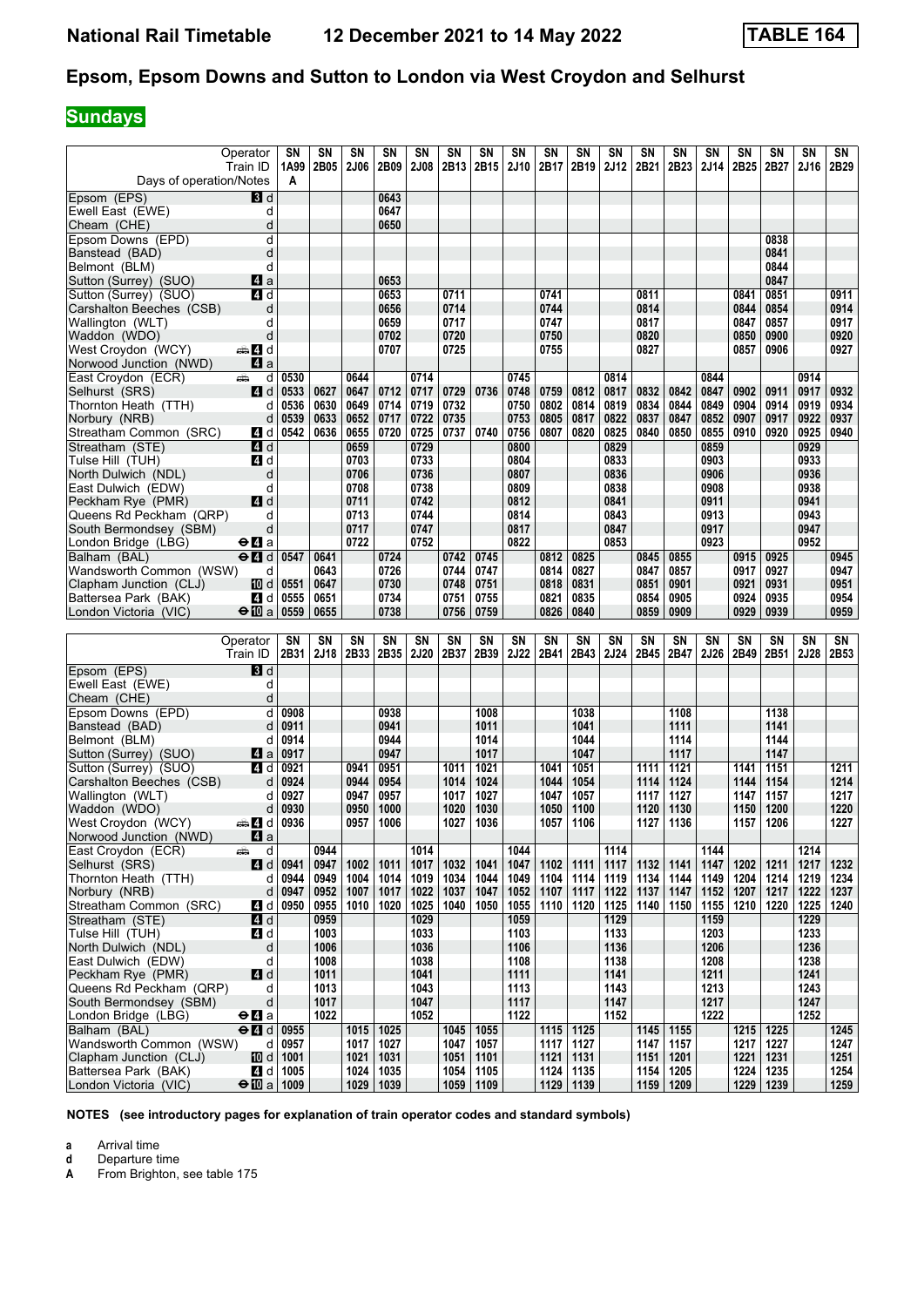## **Sundays**

| Operator<br>Train ID                                          | SN<br>2B55        | SN<br><b>2J30</b>        | SN<br>2B57        | SN<br>2B59   | SN<br><b>2J32</b> | SN<br>2B61   | SΝ<br>2B63   | SΝ<br>2J34   | SΝ<br>2B65   | SΝ<br>2B67   | SΝ<br><b>2J36</b> | SN<br>2B69        | SN<br>2B71   | SN<br>2J38        | SΝ<br>2B73   | SN<br>2B75   | SΝ<br>2J40        | SN<br>2B77   |
|---------------------------------------------------------------|-------------------|--------------------------|-------------------|--------------|-------------------|--------------|--------------|--------------|--------------|--------------|-------------------|-------------------|--------------|-------------------|--------------|--------------|-------------------|--------------|
| Epsom (EPS)<br>$\blacksquare$                                 |                   |                          |                   |              |                   |              |              |              |              |              |                   |                   |              |                   |              |              |                   |              |
| Ewell East (EWE)<br>d                                         |                   |                          |                   |              |                   |              |              |              |              |              |                   |                   |              |                   |              |              |                   |              |
| Cheam (CHE)<br>d                                              |                   |                          |                   |              |                   |              |              |              |              |              |                   |                   |              |                   |              |              |                   |              |
| Epsom Downs (EPD)<br>d                                        | 1208              |                          |                   | 1238         |                   |              | 1308         |              |              | 1338         |                   |                   | 1408         |                   |              | 1438         |                   |              |
| Banstead (BAD)<br>d                                           | 1211<br>1214      |                          |                   | 1241<br>1244 |                   |              | 1311<br>1314 |              |              | 1341<br>1344 |                   |                   | 1411<br>1414 |                   |              | 1441<br>1444 |                   |              |
| Belmont (BLM)<br>d<br>Sutton (Surrey) (SUO)<br>ZI a           | 1217              |                          |                   | 1247         |                   |              | 1317         |              |              | 1347         |                   |                   | 1417         |                   |              | 1447         |                   |              |
| Sutton (Surrey) (SUO)<br>4 d                                  | 1221              |                          | 1241              | 1251         |                   | 1311         | 1321         |              | 1341         | 1351         |                   | 1411              | 1421         |                   | 1441         | 1451         |                   | 1511         |
| Carshalton Beeches (CSB)<br>d                                 | 1224              |                          | 1244              | 1254         |                   | 1314         | 1324         |              | 1344         | 1354         |                   | 1414              | 1424         |                   | 1444         | 1454         |                   | 1514         |
| Wallington (WLT)<br>d                                         | 1227              |                          | 1247              | 1257         |                   | 1317         | 1327         |              | 1347         | 1357         |                   | 1417              | 1427         |                   | 1447         | 1457         |                   | 1517         |
| Waddon (WDO)<br>d                                             | 1230              |                          | 1250              | 1300         |                   | 1320         | 1330         |              | 1350         | 1400         |                   | 1420              | 1430         |                   | 1450         | 1500         |                   | 1520         |
| West Croydon (WCY)<br>dan 4. d                                | 1236              |                          | 1257              | 1306         |                   | 1327         | 1336         |              | 1357         | 1406         |                   | 1427              | 1436         |                   | 1457         | 1506         |                   | 1527         |
| Norwood Junction (NWD)<br>ZI a                                |                   |                          |                   |              |                   |              |              |              |              |              |                   |                   |              |                   |              |              |                   |              |
| East Croydon (ECR)<br>d<br>پیش                                |                   | 1244                     |                   |              | 1314              |              |              | 1344         |              |              | 1414              |                   |              | 1444              |              |              | 1514              |              |
| Selhurst (SRS)<br><b>4</b> d                                  | 1241              | 1247                     | 1302              | 1311         | 1317              | 1332         | 1341         | 1347         | 1402         | 1411         | 1417              | 1432              | 1441         | 1447              | 1502         | 1511         | 1517              | 1532         |
| Thornton Heath (TTH)<br>d                                     | 1244              | 1249                     | 1304              | 1314         | 1319              | 1334         | 1344         | 1349         | 1404         | 1414         | 1419              | 1434              | 1444         | 1449              | 1504         | 1514         | 1519              | 1534         |
| Norbury (NRB)<br>d                                            | 1247              | 1252                     | 1307              | 1317         | 1322              | 1337         | 1347         | 1352         | 1407         | 1417         | 1422              | 1437              | 1447         | 1452              | 1507         | 1517         | 1522              | 1537         |
| Streatham Common (SRC)<br>4 d                                 | 1250              | 1255                     | 1310              | 1320         | 1325              | 1340         | 1350         | 1355         | 1410         | 1420         | 1425              | 1440              | 1450         | 1455              | 1510         | 1520         | 1525              | 1540         |
| Streatham (STE)<br>4 d                                        |                   | 1259                     |                   |              | 1329              |              |              | 1359         |              |              | 1429              |                   |              | 1459              |              |              | 1529              |              |
| Tulse Hill (TUH)<br>ZI d<br>North Dulwich (NDL)               |                   | 1303<br>1306             |                   |              | 1333<br>1336      |              |              | 1403<br>1406 |              |              | 1433<br>1436      |                   |              | 1503<br>1506      |              |              | 1533<br>1536      |              |
| d<br>East Dulwich (EDW)<br>d                                  |                   | 1308                     |                   |              | 1338              |              |              | 1408         |              |              | 1438              |                   |              | 1508              |              |              | 1538              |              |
| Peckham Rye (PMR)<br><b>4</b> d                               |                   | 1311                     |                   |              | 1341              |              |              | 1411         |              |              | 1441              |                   |              | 1511              |              |              | 1541              |              |
| Queens Rd Peckham (QRP)<br>d                                  |                   | 1313                     |                   |              | 1343              |              |              | 1413         |              |              | 1443              |                   |              | 1513              |              |              | 1543              |              |
| South Bermondsey (SBM)<br>d                                   |                   | 1317                     |                   |              | 1347              |              |              | 1417         |              |              | 1447              |                   |              | 1517              |              |              | 1547              |              |
| London Bridge (LBG)<br>⊖Иа                                    |                   | 1322                     |                   |              | 1352              |              |              | 1422         |              |              | 1452              |                   |              | 1522              |              |              | 1552              |              |
| Balham (BAL)<br>$\Theta$ $\blacksquare$ d                     | 1255              |                          | 1315              | 1325         |                   | 1345         | 1355         |              | 1415         | 1425         |                   | 1445              | 1455         |                   | 1515         | 1525         |                   | 1545         |
| Wandsworth Common (WSW)<br>d                                  | 1257              |                          | 1317              | 1327         |                   | 1347         | 1357         |              | 1417         | 1427         |                   | 1447              | 1457         |                   | 1517         | 1527         |                   | 1547         |
| Clapham Junction (CLJ)<br>10 d                                | 1301              |                          | 1321              | 1331         |                   | 1351         | 1401         |              | 1421         | 1431         |                   | 1451              | 1501         |                   | 1521         | 1531         |                   | 1551         |
| Battersea Park (BAK)<br>4 d                                   | 1305              |                          | 1324              | 1335         |                   | 1354         | 1405         |              | 1424         | 1435         |                   | 1454              | 1505         |                   | 1524         | 1535         |                   | 1554         |
| London Victoria (VIC)<br>⊖n a                                 | 1309              |                          | 1329              | 1339         |                   | 1359         | 1409         |              | 1429         | 1439         |                   | 1459              | 1509         |                   | 1529         | 1539         |                   | 1559         |
|                                                               |                   |                          |                   |              |                   |              |              |              |              |              |                   |                   |              |                   |              |              |                   |              |
|                                                               |                   |                          |                   |              |                   |              |              |              |              |              |                   |                   |              |                   |              |              |                   |              |
| Operator<br>Train ID                                          | SN<br>2B79        | <b>SN</b><br><b>2J42</b> | <b>SN</b><br>2B81 | SN<br>2B83   | SN<br><b>2J44</b> | SN<br>2B85   | SN<br>2B87   | SN<br>2J46   | SN<br>2B89   | SΝ<br>2B01   | SΝ<br><b>2J48</b> | <b>SN</b><br>2B03 | SN<br>2B05   | SN<br><b>2J50</b> | SN<br>2B07   | SN<br>2B09   | SΝ<br><b>2J52</b> | SN<br>2B11   |
|                                                               |                   |                          |                   |              |                   |              |              |              |              |              |                   |                   |              |                   |              |              |                   |              |
| 3d<br>Epsom (EPS)<br>d                                        |                   |                          |                   |              |                   |              |              |              |              |              |                   |                   |              |                   |              |              |                   |              |
| Ewell East (EWE)<br>Cheam (CHE)<br>d                          |                   |                          |                   |              |                   |              |              |              |              |              |                   |                   |              |                   |              |              |                   |              |
| Epsom Downs (EPD)<br>d                                        | 1508              |                          |                   | 1538         |                   |              | 1608         |              |              | 1638         |                   |                   | 1708         |                   |              | 1738         |                   |              |
| Banstead (BAD)<br>d                                           | 1511              |                          |                   | 1541         |                   |              | 1611         |              |              | 1641         |                   |                   | 1711         |                   |              | 1741         |                   |              |
| Belmont (BLM)<br>d                                            | 1514              |                          |                   | 1544         |                   |              | 1614         |              |              | 1644         |                   |                   | 1714         |                   |              | 1744         |                   |              |
| Sutton (Surrey) (SUO)<br>ZI a                                 | 1517              |                          |                   | 1547         |                   |              | 1617         |              |              | 1647         |                   |                   | 1717         |                   |              | 1747         |                   |              |
| Sutton (Surrey) (SUO)<br>4 d                                  | 1520              |                          | 1541              | 1551         |                   | 1611         | 1621         |              | 1641         | 1651         |                   | 1711              | 1721         |                   | 1741         | 1751         |                   | 1811         |
| Carshalton Beeches (CSB)<br>d                                 | 1524              |                          | 1544              | 1554         |                   | 1614         | 1624         |              | 1644         | 1654         |                   | 1714              | 1724         |                   | 1744         | 1754         |                   | 1814         |
| Wallington (WLT)<br>d                                         | 1527              |                          | 1547              | 1557         |                   | 1617         | 1627         |              | 1647         | 1657         |                   | 1717              | 1727         |                   | 1747         | 1757         |                   | 1817         |
| Waddon (WDO)<br>d                                             | 1530              |                          | 1550              | 1600         |                   | 1620         | 1630         |              | 1650         | 1700         |                   | 1720              | 1730         |                   | 1750         | 1800         |                   | 1820         |
| dan 4. d<br>West Croydon (WCY)                                | 1536              |                          | 1557              | 1606         |                   | 1627         | 1636         |              | 1657         | 1706         |                   | 1727              | 1736         |                   | 1757         | 1806         |                   | 1827         |
| Norwood Junction (NWD)<br>ZI a                                |                   |                          |                   |              |                   |              |              |              |              |              |                   |                   |              |                   |              |              |                   |              |
| East Croydon (ECR)<br>d<br>پیش                                |                   | 1544                     |                   |              | 1614              |              |              | 1644         |              |              | 1714              |                   |              | 1744              |              |              | 1814              |              |
| Selhurst (SRS)<br>4 d                                         | 1541              | 1547                     | 1602              | 1611         | 1617              | 1632         | 1641         | 1647         | 1702         | 1711         | 1717              | 1732              | 1741         | 1747              | 1802         | 1811         | 1817              | 1832         |
| Thornton Heath (TTH)<br>d                                     | 1544              | 1549                     | 1604              | 1614         | 1619              | 1634         | 1644         | 1649         | 1704         | 1714         | 1719              | 1734              | 1744         | 1749              | 1804         | 1814         | 1819              | 1834         |
| Norbury (NRB)<br>Streatham Common (SRC)<br>4 d                | 1547<br>d<br>1550 | 1552<br>1555             | 1607<br>1610      | 1617<br>1620 | 1622<br>1625      | 1637<br>1640 | 1647<br>1650 | 1652<br>1655 | 1707<br>1710 | 1717<br>1720 | 1722<br>1725      | 1737<br>1740      | 1747<br>1750 | 1752<br>1755      | 1807<br>1810 | 1817<br>1820 | 1822<br>1825      | 1837<br>1840 |
| Streatham (STE)<br>4 d                                        |                   | 1559                     |                   |              | 1629              |              |              | 1659         |              |              | 1729              |                   |              | 1759              |              |              | 1829              |              |
| Tulse Hill (TUH)<br>4d                                        |                   | 1603                     |                   |              | 1633              |              |              | 1703         |              |              | 1733              |                   |              | 1803              |              |              | 1833              |              |
| North Dulwich (NDL)<br>d                                      |                   | 1606                     |                   |              | 1636              |              |              | 1706         |              |              | 1736              |                   |              | 1806              |              |              | 1836              |              |
| East Dulwich (EDW)<br>d                                       |                   | 1608                     |                   |              | 1638              |              |              | 1708         |              |              | 1738              |                   |              | 1808              |              |              | 1838              |              |
| Peckham Rye (PMR)<br>4 d                                      |                   | 1611                     |                   |              | 1641              |              |              | 1711         |              |              | 1741              |                   |              | 1811              |              |              | 1841              |              |
| Queens Rd Peckham (QRP)<br>d                                  |                   | 1613                     |                   |              | 1643              |              |              | 1713         |              |              | 1743              |                   |              | 1813              |              |              | 1843              |              |
| South Bermondsey (SBM)<br>d                                   |                   | 1617                     |                   |              | 1647              |              |              | 1717         |              |              | 1747              |                   |              | 1817              |              |              | 1847              |              |
| London Bridge (LBG)<br>$\Theta$ <b>A</b> a                    |                   | 1622                     |                   |              | 1652              |              |              | 1722         |              |              | 1752              |                   |              | 1822              |              |              | 1852              |              |
| Balham (BAL)<br>$\Theta$ $\blacksquare$ d                     | 1555              |                          | 1615              | 1625         |                   | 1645         | 1655         |              | 1715         | 1725         |                   | 1745              | 1755         |                   | 1815         | 1825         |                   | 1845         |
| Wandsworth Common (WSW)<br>d                                  | 1557              |                          | 1617              | 1627         |                   | 1647         | 1657         |              | 1717         | 1727         |                   | 1747              | 1757         |                   | 1817         | 1827         |                   | 1847         |
| Clapham Junction (CLJ)<br>10 d<br>Battersea Park (BAK)<br>4 d | 1601<br>1605      |                          | 1621<br>1624      | 1631<br>1635 |                   | 1651<br>1654 | 1701<br>1705 |              | 1721<br>1724 | 1731<br>1735 |                   | 1751<br>1754      | 1801<br>1805 |                   | 1821<br>1824 | 1831<br>1835 |                   | 1851<br>1854 |

**NOTES (see introductory pages for explanation of train operator codes and standard symbols)**

**a** Arrival time<br>**d** Departure t

**d** Departure time